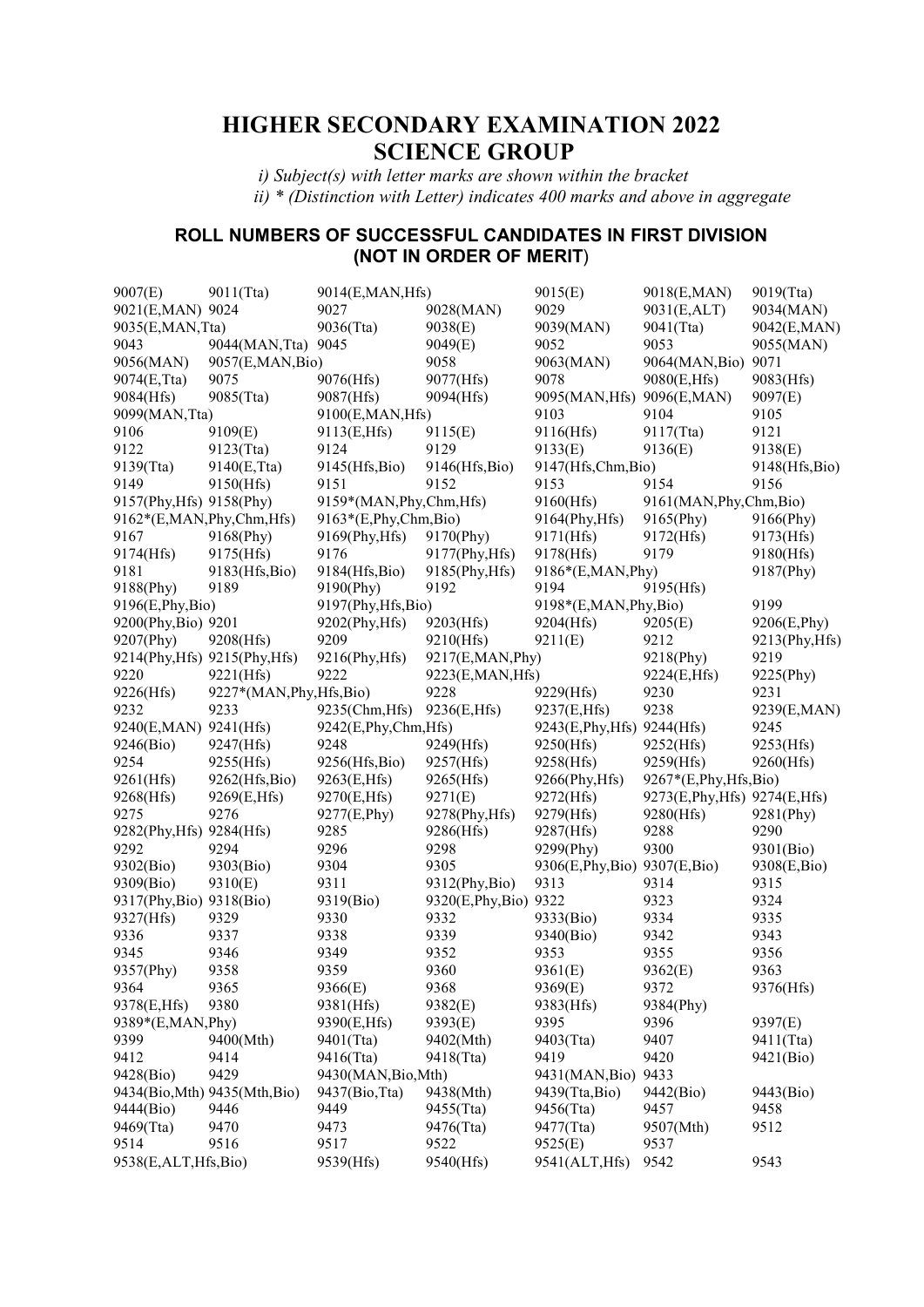| 9545(Hfs)             | 9546(ALT)                                | 9547(E,ALT,Hfs)9548            |                | 9549(Hfs)                | 9550                                | 9551        |
|-----------------------|------------------------------------------|--------------------------------|----------------|--------------------------|-------------------------------------|-------------|
| 9552(ALT, Bio)        |                                          | 9553                           | 9554           | 9555                     | 9556                                | 9557(ALT)   |
| 9558(ALT)             | 9559(ALT)                                | 9560                           | 9561(ALT)      | 9562                     | 9563                                | 9564(ALT)   |
| 9566                  | 9567                                     | 9569                           | 9570           | 9571                     | 9572(ALT,Bio)                       | 9573(Hfs)   |
| 9574                  | 9575(Bio)                                | 9576                           | 9577(Hfs)      | 9578(Hfs,Bio)            | 9579(Phy,Hfs,Bio)                   |             |
| 9580(Hfs)             | 9581(Hfs, Bio)                           | 9582                           | 9583(Hfs)      | 9584(Hfs, Bio)           | 9585                                |             |
| 9586(Phy,Mth,Bio)     |                                          | 9587(E,Hfs)                    | 9588(Hfs, Bio) | 9589(Hfs)                | 9590(Hfs,Bio)                       | 9591(Hfs)   |
| 9592(Hfs, Bio) 9593   |                                          | 9594(E,Mth,Bio) 9597(Hfs)      |                | 9601                     | 9602(Bio)                           | 9603        |
| 9604(Hfs)             | 9607                                     | 9610                           | 9613(Hfs)      | 9614                     | 9615(Hfs)                           | 9617(Mth)   |
| 9618                  | 9619                                     | 9621(Hfs)                      | 9623(Hfs)      | 9624(Hfs)                | 9625(Hfs)                           | 9626        |
|                       |                                          |                                |                |                          |                                     | 9647        |
| 9629(Hfs)             | 9630(Phy,Mth,Bio)                        |                                | 9631(Hfs)      | 9642(THK)                | 9643(THK)                           |             |
| 9649(E)               | 9663(E)                                  | 9666                           | 9668           | 9674(E,ALT)              | 9688                                | 9690        |
| 9691                  | 9807(Hfs)                                | 9808(MAN, Phy, Mth)            |                | 9809*(E,MAN,Phy,Mth,Chm) |                                     |             |
| 9810(MAN, Phy, Hfs)   |                                          | 9811(Phy, Hfs)                 | 9812(Phy, Hfs) | 9813(Phy,Mth)            | 9814(Phy, Hfs)                      |             |
| 9815*(E,Phy,Mth,Chm)  |                                          | 9816(E, Phy, Mth) 9817(E, Phy) |                |                          | 9818(E, Phy, Mth) 9819(E, Phy, Bio) |             |
| 9820(E, Phy, Hfs)     |                                          | 9821*(E,Phy,Bio,Mth)           |                | 9822(Phy)                | 9823(E, Phy, Mth)                   |             |
|                       | 9824(Phy, Mth) 9825(ALT, Phy, Hfs, Chm)  |                                | 9826(Phy,Chm)  | 9827*(Phy,Hfs,Chm)       |                                     |             |
| 9828(Phy, Hfs, Chm)   |                                          | 9829(Phy,Chm)                  | 9830           | 9831(Phy,Mth,Chm)        |                                     |             |
| 9832(Phy,Mth,Chm)     |                                          | 9833                           | 9834(Mth)      | 9835(Mth,Chm) 9836       |                                     |             |
| 9838(Mth,Chm)         |                                          | 9839(Mth,Chm) 9840(Chm)        |                | 9841(Mth)                | 9842(Mth)                           | 9843        |
| 9844(Mth,Chm)         |                                          | 9845                           | 9846           | 9847(Chm)                | 9848(Mth,Chm)                       |             |
|                       | 9849(Phy, Mth) 9850*(ALT, Phy, Mth, Chm) |                                | 9854(E,MAO)    | 9855(E)                  | 9857(E,MAO)                         | 9864(E,MAO) |
| 9873(E,MAO) 9885(E)   |                                          | 9887                           | 9893(E)        | 9902                     | 9903                                | 9904(Hfs)   |
| 9908                  | 9911                                     | 9912(Hfs)                      | 9914(Hfs)      | 9915                     | 9917(Hfs)                           | 9919        |
| 9928(Hfs)             | 9929                                     | 9930(Hfs)                      | 9931(Hfs)      | 9932(Hfs)                | 9933(Hfs)                           | 9934        |
| 9935                  | 9936                                     | 9938                           | 9939(Hfs)      | 9943(Hfs)                | 9946                                | 9949(Hfs)   |
| 9951                  | 9953                                     | 9962(Bio)                      | 9963(Bio)      | 9964(Hfs,Bio)            | 9965(Bio, Hfs)                      | 9966        |
| 9967(Bio)             | 9968(Hfs,Bio)                            | 9972                           | 9974           | 9977                     | 9979                                | 9980        |
| 9981                  | 9982                                     | 9983(Hfs)                      | 9984(Hfs)      | 9985(Hfs)                | 9987(Hfs)                           | 9990        |
| 9991                  | 9992                                     | 9993(Hfs,Bio)                  | 9994           | 9995                     | 9996(Hfs)                           | 9999(Hfs)   |
| 10016                 | 10018                                    | 10020                          | 10042          | 10046                    | $10049$ (Hfs)                       | 10053(Bio)  |
| 10065                 | 10079(Bio)                               | $10080$ (Hfs)                  | 10081(Bio)     | 10089                    | 10091(Hfs)                          | 10097       |
| 10099                 | 10104(Hfs)                               | 10108                          | 10117(MAN)     | 10142                    | 10171                               | 10172       |
| 10173(Ggr)            | 10184(MAN)                               | 10190(Mth)                     | 10234(E)       | 10235                    | 10243(Csc)                          | 10245       |
| 10246(E)              | 10248(E,MAN)                             | 10251                          | 10254(E)       | 10260(E)                 | 10261(E,MAN)                        | 10262       |
|                       |                                          | 10267(E)                       | 10270(E)       | 10276                    | 10277                               | 10279       |
| 10265(E)<br>10280     | 10266(E)                                 | 10282                          |                | 10286(ALT)               |                                     |             |
|                       | 10281                                    |                                | 10283          |                          | 10287(E)                            | 10288(MAN)  |
| 10289                 | 10297(E)                                 | 10298(E,MAN)                   | 10300          | 10301                    | 10303                               | 10306       |
| 10310(MAN)            | 10312                                    | 10313                          | 10314(E)       | 10315(E)                 | 10316(E)                            | 10318(E)    |
| 10319                 | 10321(E)                                 | 10323                          | 10324(E)       | 10326(E)                 | 10328(E)                            | 10333(E)    |
| 10335                 | 10337                                    | 10339                          | 10340(E)       | 10341(E,MAN)             | 10342(MAN)                          | 10353(E)    |
| 10354(E)              | 10355                                    | 10356(E)                       | 10357(MAN)     | 10358(MAN)               | 10359                               | 10360(MAN)  |
| 10362                 | 10364(MAN)                               | 10365(MAN)                     | 10366(MAN)     | 10370                    | 10371(MAN)                          | 10376       |
| 10379(MAN)            | 10380(MAN)                               | 10381(Hfs)                     | 10382          | 10384(E)                 | 10387(MAN)                          | 10390       |
| 10391(E)              | 10395                                    | 10396                          | 10401(E,MAN)   | 10402                    | 10403(MAN)                          | 10404       |
| 10406(E,MAN)          |                                          | 10417(E,Csc)                   | 10439(MAN)     | 10466(E,MAN)             | 10467(E)                            | 10476(E)    |
| 10486                 | 10489                                    | 10496                          | 10497          | 10498                    | 10499                               | 10506       |
| 10508(E)              | 10513(E)                                 | 10517(MAN, Phy)                |                | 10525(MAN)               | 10540(MAN)                          | 10543(MAN)  |
| 10547                 | 10567(E)                                 | 10570(E)                       | 10577(E,ALT)   | 10595                    | 10597(E,MAN)                        | 10599       |
| 10616                 | 10625(E)                                 | 10626(E)                       | 10638          | 10645                    | 10650                               | 10655       |
| 10666                 | 10667                                    | 10669(E)                       | 10692(Edr)     | 10697(ALT)               | 10705(E)                            | 10714       |
| 10726(MAN)            | 10727                                    | 10729(E)                       | 10734(E,MAN)   | 10736                    | 10742                               | 10744       |
| 10745(E,ALT) 10747(E) |                                          | 10751(E)                       | 10752          | 10754                    | 10755(MAN)                          | 10756       |
| 10757(ALT)            | 10761(E)                                 | 10762(E)                       | 10764          | 10766                    | 10772                               | 10778       |
| 10782                 | 10783(E,ALT)                             | 10788                          | 10795          | 10796(E)                 | 10807(MAN)                          | 10814       |
| 10819(E,ALT) 10820(E) |                                          | 10838(E,ALT)                   | 10839(MAN)     | 10841                    | 10862                               | 10874(ALT)  |
| 10879                 | 10880                                    | 10883                          | 10884          | 10885                    | 10887                               | 10892       |
| 10905                 | 10910                                    |                                | 10928          | 10929                    |                                     |             |
|                       |                                          | 10917                          |                |                          | 10930(MAN, Phy)                     |             |
| 10931                 | 10932                                    | 10935(E,Phy)                   | 10936(Phy)     | 10937(Phy)               | 10940                               |             |
| 10942(Bio, Phy)       |                                          | 10943                          | 10944          | 10945                    | 10946                               | 10947(Phy)  |
| 10948                 | 10949                                    | 10950(Phy)                     | 10953(E,Bio)   | 10954                    | 10955                               | 10956(E)    |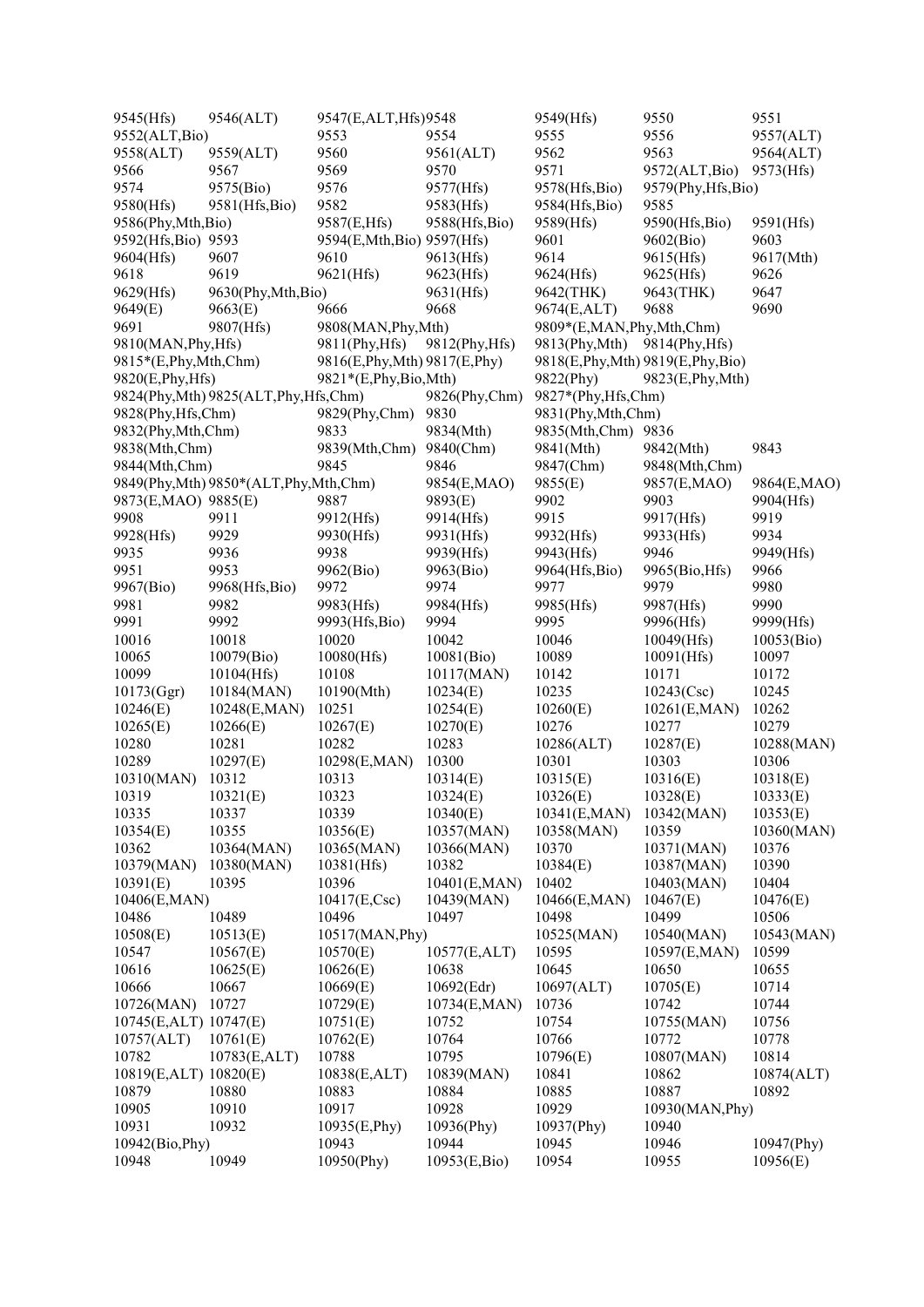| 10957(Phy)                | 10958                         | 10959                     | 10962(Phy)                | 10964(Phy,Bio) 10965(E,MAN,Phy) |                      |               |
|---------------------------|-------------------------------|---------------------------|---------------------------|---------------------------------|----------------------|---------------|
| 10968(Bio)                | 10969(Phy)                    | 10970                     | 10972                     | 10976                           | 10977                | 10979         |
| 10980(Phy)                | 10981                         | 10982                     | 10983(Phy)                | 10984                           | 10988(Phy)           | 10996         |
|                           | 11000*(E,MAN,Bio,Phy,Mth,Chm) |                           | 11001(Bio)                | 11002(Bio)                      | 11005(Bio, Phy)      | 11008(Bio)    |
| 11012                     | 11014                         | $11015*(E, Phy, Mth)$     |                           | 11017(E,MAN)                    | 11018(Bio, Phy)      |               |
| 11019(Bio, Phy)           |                               | 11022(Bio)                | 11027                     | 11032(Phy)                      | 11034(Phy)           | 11038(Phy)    |
| 11039                     | 11042(Phy)                    | 11043                     | 11046                     | 11047                           | 11048(E, Phy)        | 11053         |
| 11054                     | 11056                         | 11058                     | 11062(Bio)                | 11065                           | 11067                | 11069         |
| 11071(Bio)                | 11072                         | 11073                     | 11074                     | 11075(Bio)                      | 11077                | 11079         |
| 11080                     | 11081(Bio)                    | 11083                     | 11084(Bio)                | 11085(Hfs)                      | 11086                | 11087(Hfs)    |
| 11088                     | 11089                         | 11090(Hfs)                | 11091(Bio)                | 11092(Hfs)                      | 11093(Hfs)           | 11094         |
| 11095                     | 11096                         | 11097                     | 11098                     | 11099                           | 11101(Bio)           | 11102         |
| 11103(Phy,Bio)            |                               | 11104(Bio)                | 11105(Bio)                | 11106(Hfs)                      | 11107(Hfs)           | 11108(Hfs)    |
| 11110(Hfs)                | 11111                         | 11112(Phy,Hfs,Bio)        |                           | 11115                           | 11116                | 11117(Hfs)    |
| 11118(Hfs)                | 11119                         | 11120(Hfs,Chm,Bio)        |                           | 11121(Hfs)                      | 11122(Hfs,Chm)       |               |
| 11123(Phy,Chm)            |                               | 11125(Phy, Hfs) 11126     |                           | 11127                           | 11130(Chm)           | 11131         |
|                           |                               |                           |                           |                                 | 11138(Bio)           |               |
| 11132(Hfs)                | 11133(Hfs,Chm) 11134(Chm)     | 11143                     | 11136(Hfs,Bio)            | 11137(Hfs)                      |                      | 11139         |
| 11140                     | 11141                         |                           | 11144                     | 11145                           | 11146(Bio)           | 11149         |
| 11150                     | 11151                         | 11153(Bio)                | 11154                     | 11155                           | 11156                | 11157(Bio)    |
| 11158(Bio)                | 11159(Bio)                    | 11162                     | 11164                     | 11165(Bio)                      | 11166                | 11167(Bio)    |
| 11168(Bio)                | 11169(Bio)                    | 11170(E)                  | 11171(E)                  | 11172(E,Bio)                    | 11173(E,Bio)         | 11174         |
| 11175(Bio)                | 11176                         | 11177(Bio)                | 11178                     | 11179(Bio)                      | 11180(Bio)           | 11182         |
| 11184                     | 11186(E)                      | 11187                     | 11188                     | 11189                           | 11191(Bio)           | 11192         |
| 11193                     | 11194                         | 11196                     | 11197                     | 11198                           | 11199                | 11200         |
| 11201(Hfs,Bio)            |                               | $11202$ (Phy,Bio)         | 11203(Bio)                | 11204(Hfs)                      | 11205(Hfs,Bio)       | 11207         |
| 11210                     | 11211                         | 11212(Bio)                | 11213                     | 11214                           | 11215(Bio)           | 11216(Bio)    |
| 11218(Bio)                | 11219(Bio)                    | 11221(Bio)                | 11223(Bio)                | 11224(Bio)                      | 11225(Bio)           | 11226(Bio)    |
| 11227(Bio)                | 11228(Bio)                    | 11229(Bio)                | 11230(Bio)                | 11231(Bio)                      | 11232(Bio)           | 11233(Bio)    |
| 11234(Bio)                | 11235(Bio)                    | 11236(E,Bio)              | 11237                     | 11238                           | $11241$ (Phy)        | 11242         |
| 11243                     | 11244                         | 11248                     | 11249                     | 11251                           | 11252                | 11253         |
| 11254                     | 11255                         | 11256                     | 11258                     | 11259                           | 11260                | 11263         |
| 11264(Bio)                | 11265                         | 11266                     | 11267(Hfs)                | 11268                           | 11269                | 11270         |
| 11272(Bio)                | 11273(Bio)                    | 11274                     | 11275                     | 11276(Bio)                      | 11277                | 11278(Bio)    |
| 11281(Bio)                | 11282                         | 11283(Bio)                | 11284(E,Chm)              | 11285(Bio)                      | 11286(E,Chm)         | 11287         |
| 11288(E,Bio)              | 11289(Bio)                    | 11290(E)                  | 11291                     | 11292                           | 11293(Bio)           | 11294(Bio)    |
| 11295                     | 11297(E,Bio)                  | 11301(Bio)                | 11302                     | 11304                           | 11308(Bio)           | 11311         |
| 11312(Bio)                | 11313                         | 11315                     | 11318(Hfs)                | 11322                           | 11323                | 11324         |
| 11325                     | 11326                         | 11327                     | 11329                     | 11330                           | 11331                | 11332         |
| 11334                     | 11335                         | 11336                     | 11338                     | 11339                           | 11340                | 11342         |
| 11343                     | 11349                         | 11350                     | 11351                     | 11352                           | 11353                | 11354         |
|                           |                               | 11357                     |                           |                                 |                      | 11364         |
| 11355                     | 11356                         |                           | 11359                     | 11362                           | 11363                |               |
| 11365                     | 11366                         | 11369(Phy, Hfs)           | 11378                     | 11379                           | 11380                | 11381(ALT)    |
| 11382(ALT)                | 11383(ALT)                    | 11384(THK)                | 11385(THK)                | 11387(THK)                      | 11390(ALT)           | 11391         |
| 11393(THK)                | 11394(ALT)                    | 11396                     | 11397(E)                  | 11398                           | 11400                | 11401         |
| 11402                     | 11403(E,ALT)                  | 11406(ALT)                | 11408                     | 11409(THK)                      | 11412                | 11413         |
| 11414                     | 11415                         | 11416                     | 11417                     | 11419(MAN)                      | 11420                | 11421(MAN)    |
| 11424                     | 11428                         | 11429                     | 11430                     | 11431                           | 11432                | 11433(E, Phy) |
| 11434                     | 11435(E)                      | 11437                     | 11438(E,Phy)              | 11439                           | 11440(E)             | 11441         |
| 11443(Bio)                | 11446                         | 11450                     | 11451(Chm)                | 11452(Bio)                      | 11453                | 11454(Bio)    |
| 11455(E, Phys,Bio)        |                               | 11456(E,Bio)              | 11458(Bio)                | 11460                           | 11462(E)             |               |
| $11463$ (Phy,Bio)         |                               | 11464(Bio)                | 11466*(E,MAN,Phy,Chm,Bio) |                                 | 11467                | 11468(Bio)    |
| 11469(Phy)                | 11470                         | 11471(Bio)                | 11472(Bio)                | 11473(Bio)                      | 11474(MAN, Bio)11475 |               |
| 11476                     | 11478                         | 11479                     | 11483                     | 11484                           | 11485                | 11486         |
| 11490                     | 11494                         | 11496                     | 11497                     | 11503                           | 11505                | 11508         |
| 11514(MAN, Mth)           |                               | 11515                     | 11517                     | 11518(MAN, Bio)11526            |                      | 11532         |
| 11533                     | 11534                         | 11535                     | 11538                     | 11539                           | 11540(ALT)           |               |
| 11541(E,ALT, Csc)         |                               | 11543(ALT)                | 11548(ALT)                | 11551(ALT)                      | 11552(ALT)           |               |
| 11553(ALT, Csc)           |                               | 11554(ALT,Csc) 11555(ALT) |                           | 11556(Csc)                      | 11557                | 11558(ALT)    |
| 11559                     | 11560(ALT)                    | 11561(E,RUA)              | 11562(Csc)                | 11563(ALT,Csc) 11564            |                      | 11566         |
| $11567*(E,ALT, Phy, Bio)$ |                               | 11569(ALT)                | 11570(ALT)                | 11571                           | 11572(Csc)           | 11573(Csc)    |
| 11574(ALT,Csc)            |                               | 11575                     | 11576                     | 11577(E)                        | 11579                | 11580(ALT)    |
|                           |                               |                           |                           |                                 |                      |               |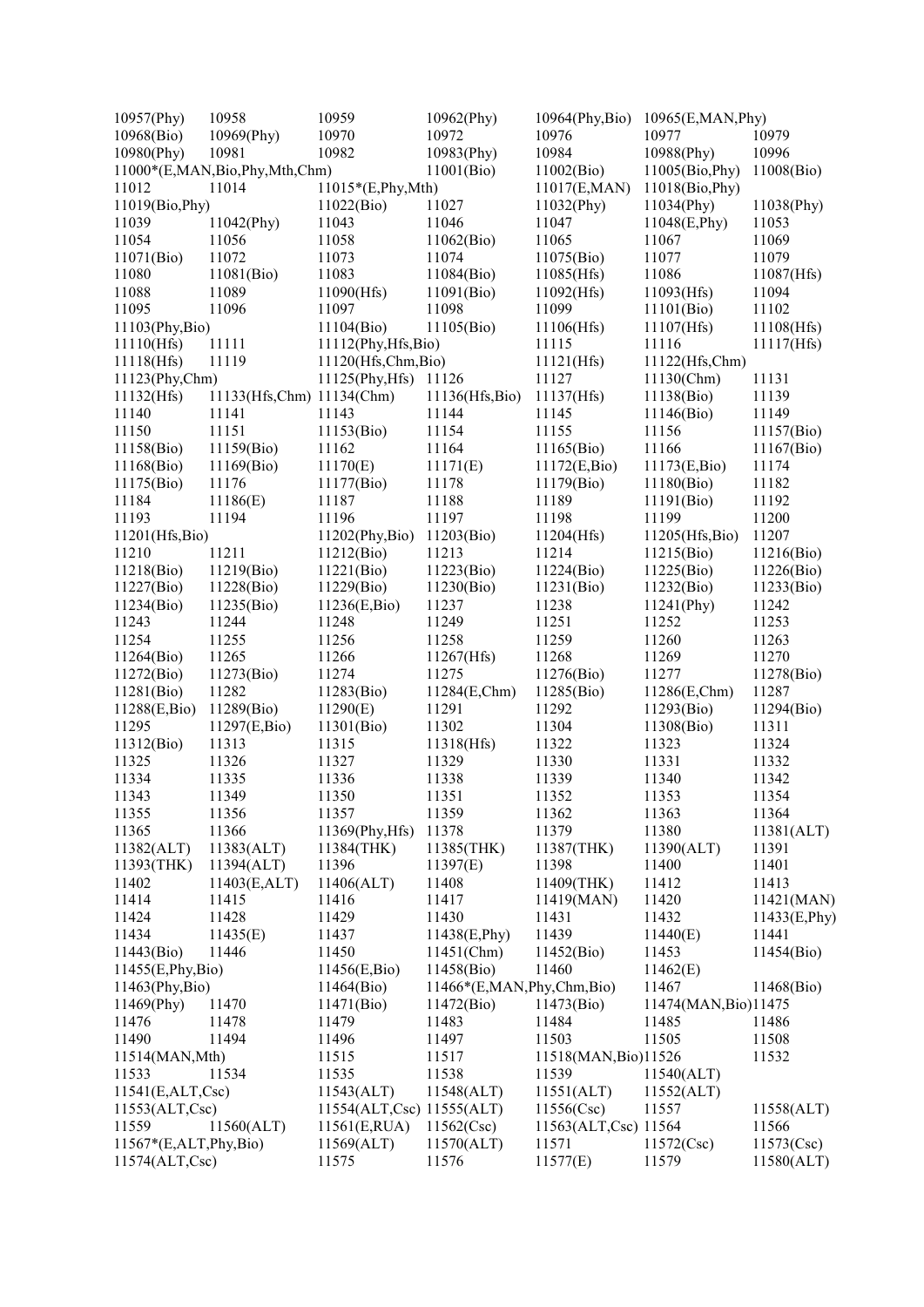| 11582                            | 11585                           | 11588                         | 11592(E,ALT)                 | 11593*(E,MAN,Phy,Mth,Bio)                             |                            | 11594(E)     |
|----------------------------------|---------------------------------|-------------------------------|------------------------------|-------------------------------------------------------|----------------------------|--------------|
| 11595(E,Hpe) 11596(E)            |                                 | 11597                         | 11598(E,ALT,Hpe)             |                                                       | 11599                      | 11600        |
| $11601(E, Hpe)$ 11602 $(E, Hpe)$ |                                 | 11603(E)                      | 11604                        | 11605(E)                                              | 11606*(E,MAN,Phy,Bio)      |              |
| 11607                            | 11608*(E,MAN,Phy,Bio)           |                               | 11609(E,MAN)                 | 11610(E)                                              | 11611(E)                   |              |
|                                  | $11612*(E, MAN, Phy, Hpe, Bio)$ | 11613                         | 11614                        | 11615(E,MAN)                                          | 11616(E)                   |              |
| 11617(E,MAN)                     |                                 | 11618                         | 11619(E)                     | 11621                                                 | 11624(Hpe)                 | 11625(E,Hpe) |
| 11626(E,ALT,Hpe)                 |                                 | 11628(Hpe)                    | 11631(MAN)                   | 11632(E,MAN)                                          | 11633(E, MAN, Hpe)         |              |
| 11634(E,MAN)                     |                                 | 11635(MAN, Hpe)               |                              | 11636(MAN, Hpe)                                       |                            | 11637(MAN)   |
| 11638(MAN) 11640(Csc)            |                                 | 11641(MAN, Hpe)               |                              | 11642(E,MAN, Phy)                                     |                            |              |
| 11643(ALT, Hpe)                  |                                 |                               |                              | 11644(E,MAN) 11645(ALT,Csc) 11646*(E,MAN,Phy,Chm,Bio) |                            | 11647(MAN)   |
| 11648(E,MAN)                     |                                 | 11649                         | 11650                        | 11651                                                 | 11652(MAN)                 |              |
|                                  | 11653*(E,MAN, Phy, Hpe, Bio)    | 11654(E,MAN,Bio)              |                              | 11655*(E,MAN, Phy, Hpe, Bio)                          |                            | 11656(Hpe)   |
| 11657(E,ALT,Bio)                 |                                 | 11658(Bio)                    | 11659(E,MAN,Bio)             |                                                       | 11660(E,Mth,Bio)           |              |
|                                  | 11661(E,Hpe) 11662*(E,MAN,Bio)  |                               | 11663(E, MAN,Bio)            |                                                       | 11664                      |              |
| 11665(MAN, Bio)                  |                                 | 11666(ALT, Bio) 11667(E, Mth) |                              | 11668*(E,MAN,Phy,Mth,Bio)                             |                            | 11669(Hpe)   |
| 11670(Bio)                       | 11671(Hpe)                      | 11672(E, Hpe, Bio)            |                              | 11673*(E,MAN,Phy,Bio)                                 |                            |              |
| 11674(E,ALT,Phy)                 |                                 | 11675(E)                      | 11676                        | 11677(E,Hpe)                                          | 11678(E, Hpe, Bio)         |              |
| 11680(MAN) 11681(Csc)            |                                 | 11683(E,ALT,Phy)              |                              | 11684(MAN)                                            | 11687                      | 11688        |
| 11689(E,MAN)                     |                                 | 11691                         | 11692                        | 11693                                                 | 11694(E)                   | 11696        |
|                                  |                                 |                               | 11700                        |                                                       |                            | 11704        |
| 11697(MAN) 11698(Hpe)            | 11706(E)                        | 11699(MAN)                    |                              | $11702(E, \text{Csc})$                                | 11703(MAN)                 |              |
| 11705                            |                                 | 11707(E)                      | 11708(E,Bio)                 | 11709(MAN, Phy)                                       |                            |              |
| 11711(E,MAN)                     |                                 | 11712                         | 11714*(E,MAN, Phy, Hpe, Bio) |                                                       | 11715                      | 11716(E)     |
| 11717(Hpe)                       | 11718(E, Hpe)                   | 11719(E,ALT)                  | 11722(E,MAN, Hpe)            |                                                       | 11723                      | 11724(Hpe)   |
| 11725(Hpe)                       | 11727                           | 11728(E,Hpe)                  | 11731*(E,ALT,Phy,Hpe,Bio)    |                                                       | 11732(Hpe)                 |              |
| 11733(E,MAN)                     |                                 | 11735(Hpe)                    | 11736                        | 11737                                                 | 11738(MAN)                 | 11739        |
| 11740(E,ALT) 11741               |                                 | 11742(Hpe)                    | 11743(E)                     | 11744(E)                                              | 11745(E)                   | 11746(Hpe)   |
| 11747(E)                         | 11749(MAN, Hpe)                 |                               | 11750(MAN)                   | 11751(MAN)                                            | 11753(MAN)                 | 11754        |
| 11755(Hpe)                       | 11756(E,MAN)                    | 11757(E,MAN,Bio)              |                              | 11758(MAN, Hpe)                                       |                            | 11759(Hpe)   |
| 11760                            | 11761(MAN)                      | $11762$ (Hpe)                 | 11763                        | 11764                                                 | 11766(E,Hpe)               | 11767(Hpe)   |
| 11768                            | 11769                           | 11771                         | 11772(E, MAN, Hpe)           |                                                       | 11773(MAN)                 | 11774(MAN)   |
| 11775(MAN, Hpe)                  |                                 | 11776(E,MAN)                  | 11777(Hpe)                   | 11778(E,Hpe)                                          | 11779(Phy)                 | 11780(MAN)   |
| 11781(E,MAN, Phy)                |                                 | 11782(Phy)                    | 11783(Hpe)                   | 11784                                                 | 11785(Phy)                 |              |
| 11786(Phy, Hpe)                  |                                 | 11787*(E,MAN,Phy)             |                              | 11788(E,MAN)                                          | 11789(Hpe)                 | 11790(Phy)   |
| 11791(MAN, Phy)                  |                                 | 11792(Phy)                    |                              | 11793*(E,MAN,Phy,Mth,Bio,Chm)                         |                            | 11794        |
| 11795(MAN, Hpe)                  |                                 | 11796(E,MAN)                  | 11797(E,MAN, Phy)            |                                                       | 11798(E,Hpe)               | 11800        |
| 11801(E,Hpe) 11802(Phy)          |                                 | 11803                         | 11804                        | 11805(Hpe)                                            | 11806                      | 11807        |
| 11808(Hpe)                       | $11809$ (Hpe)                   | 11810                         | 11811                        | 11812                                                 | 11813                      | 11814(Hpe)   |
| 11815(E,Hpe) 11816               |                                 | 11817(E,Hpe)                  | 11818*(E,MAN,Phy,Chm,Bio)    |                                                       | 11819                      |              |
| 11820(ALT, Hpe)                  |                                 | 11821                         | $11822*(E,ALT, Hpe, Bio)$    |                                                       | 11823                      | 11824(MAN)   |
| 11825(MAN) 11826                 |                                 | 11827(ALT)                    | 11828                        | 11829                                                 | 11830(ALT)                 |              |
| 11831(MAN, Hpe)                  |                                 | 11832(Hpe)                    | 11833                        | 11834(Hpe)                                            | 11835                      | 11836        |
| 11837(E)                         | 11838(E)                        | 11839                         | 11840(MAN, Hpe)              |                                                       | 11841(E, MAN, Hpe)         |              |
| 11842(Bio)                       | 11843(E, MAN, Phy)              |                               | 11844(MAN)                   | 11845                                                 | 11846(E,MAN)               | 11847        |
| 11848(MAN)                       | 11849                           | 11850(Hpe)                    | 11851(MAN)                   | 11852(MAN, Hpe)                                       |                            | 11853(MAN)   |
| 11854(ALT, Phy)                  |                                 | 11855(MAN, Phy)               |                              | 11856(Phy)                                            | 11857(Hpe)                 | 11858(Phy)   |
| 11859(MAN, Phy, Bio)             |                                 | 11860(Phy)                    | 11861(E,MAN, Hpe)            |                                                       | 11862                      | 11863        |
| 11864                            | 11865                           | 11866(E,MAN)                  | 11868(E, MAN, Bio)           |                                                       | 11869                      | 11870        |
| 11871(E)                         | 11872                           | 11873(E, MAN, Bio)            |                              | 11874*(Hpe, Bio) 11875(E, MAN, Phy, Bio)              |                            |              |
| 11876*(E,MAN, Hpe, Bio)          |                                 | $11877*(E,ALT, Phy, Bio)$     |                              | 11878(E,Phy,Bio)                                      |                            |              |
| $11879*(E, MAN, Phy, Bio)$       |                                 | 11880(E,Bio)                  | 11881(Bio)                   | 11882                                                 | 11883(Phy,Hpe,Bio)         |              |
| 11884                            | 11885(E,Bio)                    | 11886(E,MAN)                  | 11887(Csc)                   | 11888(E,MAN)                                          | 11889(E,MAN) 11890(Hpe)    |              |
| 11891(MAN, Hpe)                  |                                 | 11892                         | 11893                        | 11894(E,MAN,Mth)                                      |                            |              |
| 11895*(E,MAN,Mth)                |                                 | 11896                         | 11897                        | 11898(E,MAN)                                          | 11899                      | 11900(MAN)   |
| 11901(E,MAN,Mth)                 |                                 | 11902                         | 11903                        | 11904                                                 | 11905                      | 11906        |
|                                  | 11907(E,ALT) 11909(E,MAN)       | $11910$ (Hpe)                 | $11911$ (Hpe)                | 11912(Hpe)                                            | 11913                      |              |
| 11914(MAN, Hpe)                  |                                 | 11915(E,MAN)                  | $11916*(E, MAN, Phy, Bio)$   |                                                       | 11917(ALT, Mth) 11918(Csc) |              |
| 11920(MAN)                       | 11921                           | $11922*(E, MAN, Csc)$         |                              | 11923(ALT)                                            | 11925                      | 11927        |
| 11928                            | 11929                           | 11930(E)                      | 11933(ALT)                   | 11935                                                 | 11936(Hpe)                 | 11937(MAN)   |
| 11939(Hpe)                       | 11940                           | 11941                         | 11942                        | 11944                                                 | 11945(E, MAN, Phy, Bio)    |              |
| 11946(Hpe)                       | 11947                           | 11948                         | 11950(MAN, Phy)              |                                                       | 11951                      | 11952        |
| 11953(E,MAN,Bio)                 |                                 | 11955                         | 11956                        | 11957                                                 | 11958(E,MAN,Bio)           |              |
|                                  |                                 |                               |                              |                                                       |                            |              |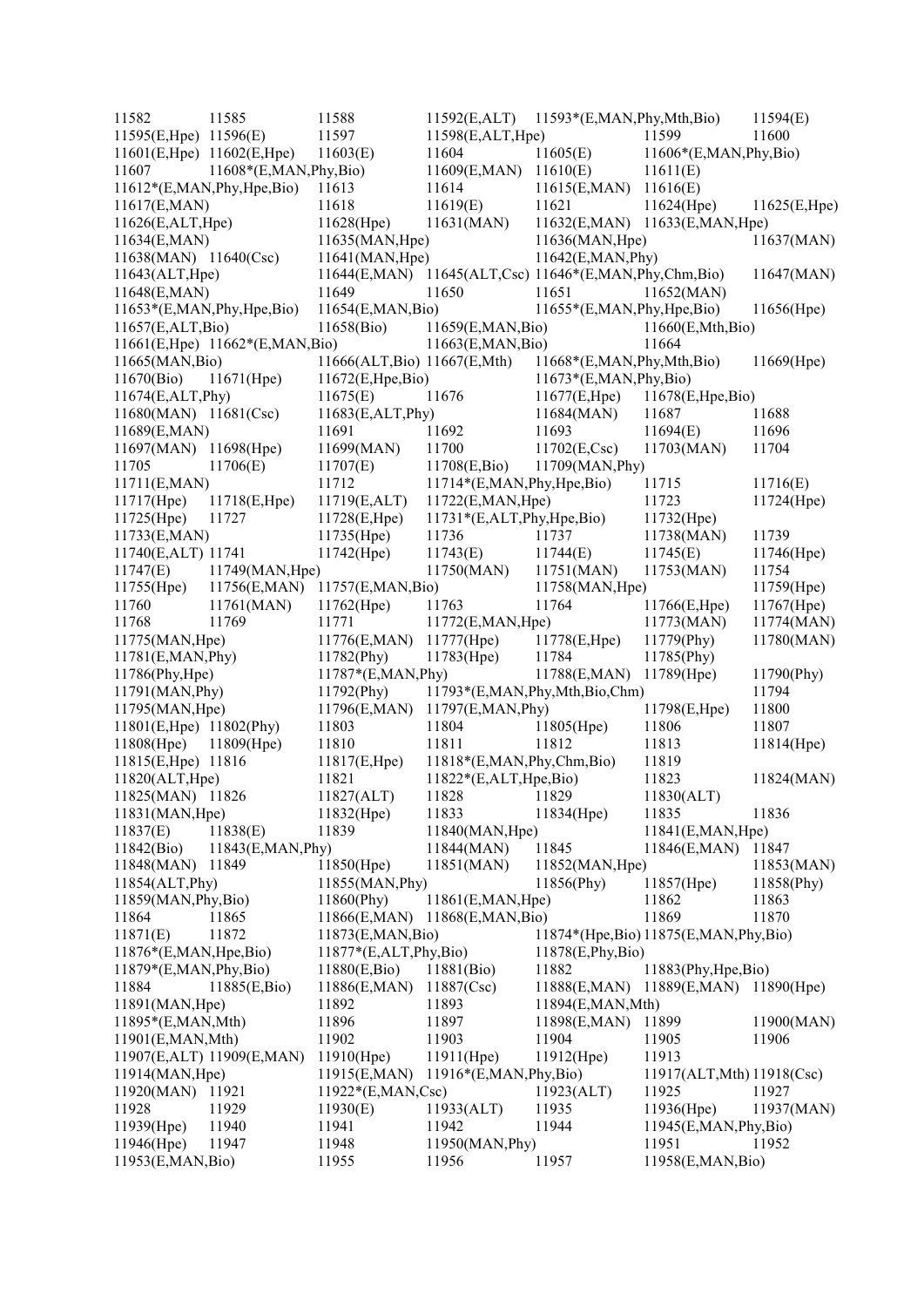| 11959                     | 11961(MAN, Phy)   |                                 | 11962(MAN)                 | 11964                         | 11966                        | 11967         |
|---------------------------|-------------------|---------------------------------|----------------------------|-------------------------------|------------------------------|---------------|
| 11968(E,MAN)              |                   | 11969                           | 11970(ALT)                 | 11971                         | 11972(Phy)                   | 11973         |
| 11974                     | 11975             | 11976(E,ALT,Hpe)                |                            | 11978                         | 11979                        | 11980         |
| 11981(E, MAN, Hpe)        |                   | 11982                           | 11984                      | 11985(E,MAN)                  | 11986(MAN)                   |               |
| 11987(MAN, Bio)           |                   | 11988                           | 11989                      | 11991(MAN, Hpe)               |                              | 11992         |
| 11993(MAN, Phy)           |                   | 11994                           | 11995                      | $11996$ (Hpe)                 | 11997(ALT)                   | 11998(E,ALT)  |
| 11999                     | 12000             | 12001(E,MAN)                    | 12002                      | 12003(Bio)                    | 12004(E,Mth,Bio)             |               |
| 12005(E,Mth,Bio)          |                   | 12006(Bio)                      | 12007(Bio)                 | 12008(E,Bio)                  | $12009(E, \text{Csc})$       |               |
| 12010(E, Mth, Bio)        |                   | 12011(E, Mth, Bio)              |                            | 12012(MAN, Bio)12013          |                              | 12014(Bio)    |
| 12015(Bio)                | 12016(E,Bio)      | 12017(E,Bio)                    | 12018(Bio)                 | 12019(E,MAN,Phy,Bio)          |                              | 12020         |
| 12021(E,Bio) 12022(E,Bio) |                   | 12023                           | $12024*(E, MAN, Phy, Bio)$ |                               | 12025(E, Phy)                |               |
| 12026(MAN, Phy)           |                   | 12027                           | 12028(E,Phy)               | 12029                         | 12030                        | 12031(E, Phy) |
| 12032(E,Phy,Mth)          |                   | 12033(Phy)                      | 12034(E,Phy)               | 12035(E,MAN, Phy)             |                              |               |
| 12036(MAN, Phy)           |                   | 12037(Csc)                      | 12038                      | 12039                         | 12040                        | 12041         |
| 12042                     | 12043             | 12044(MAN)                      | 12045                      | 12046                         | 12047(Phy)                   | 12049         |
| 12051(Phy,Csc)            |                   | 12052                           | 12053(E, Phys, Bio)        |                               | $12054*(E, Phy,Chm,Bio)$     |               |
| 12055(E,Mth) 12056        |                   | 12057(Phy)                      | 12059                      | 12060                         | 12061(Csc)                   |               |
| $12063$ (Phy,Bio)         |                   | 12064                           | 12065                      | 12066                         | 12068                        | 12069(Phy)    |
| $12070$ (Phy)             | $12071$ (Phy)     | 12072(Phy)                      | 12074(E,Phy)               | 12075(E,Phy)                  | $12076$ (Phy)                | 12077(Phy)    |
| $12078$ (Phy)             | 12079(E,MAN, Phy) |                                 | $12080$ (Phy)              | 12081                         | 12082(E, MAN, Csc)           |               |
| 12084                     | 12085(Bio)        | 12086                           | 12087(E)                   | 12088*(E,MAN,Phy,Mth,Bio,Chm) |                              |               |
| 12089(Phy)                | 12090(Hpe)        | 12092                           | 12093                      | 12094                         | 12095                        | 12096         |
| 12097                     | 12098             | 12099(E)                        | 12100(ALT)                 | 12101                         | 12102                        |               |
| 12103(E, MAN, Hpe)        |                   | 12105                           | 12107(Csc)                 | 12108(Phy)                    | $12109$ (Phy)                | 12110(Phy)    |
| 12111*(E,Phy) 12112(Phy)  |                   | 12113(E,Hpe)                    | $12115*(E, MAN, Mth, Csc)$ |                               | 12116(Csc)                   | 12117         |
| $12118$ (Phy,Csc)         |                   | 12121                           | 12122(E)                   | 12123                         | 12124(Phy)                   | 12125         |
| 12126                     | 12127(E)          | 12128(E,Phy)                    | 12129(E)                   | 12131                         | 12132                        |               |
| 12133*(E,MAN,Phy,Bio)     |                   | 12134                           | 12135                      | $12136(E, \text{Csc})$        | 12137(E,Phy)                 |               |
| 12138(Phy,Csc)            |                   | 12139(Phy)                      | 12140(E,Phy)               | 12142(Mth)                    | 12143(E)                     | 12144(E, Phy) |
| 12145(E)                  | 12146             | 12147                           | 12148                      | 12149(E)                      | 12150(E)                     |               |
| 12151(E,MAN,Mth)          |                   | 12152(E)                        | 12153(E,ALT)               | 12154(E)                      | 12155(E,Phy,Mth)             |               |
| 12156(MAN, Mth)           |                   | 12157                           | 12158(Mth)                 | $12159*(E, MAN, Mth, Csc)$    |                              | 12160(MAN)    |
| 12161(E)                  | 12162(ALT)        | 12163(Bio)                      | 12164(E)                   | 12165(MAN)                    | 12166*(E,MAN,Mth)            |               |
| $12167*(E, MAN, Bio)$     |                   | 12168(Bio)                      | 12169(E, Hpe)              | $12170$ (Hpe)                 | 12171*(E,MAN, Phy, Mth, Csc) |               |
| 12172(E,ALT,Bio)          |                   | $12173*(E, MAN, Phy, Mth, Csc)$ |                            | 12174(MAN, Bio)12175(E, MAN)  |                              |               |
| 12176(E,MAN,Mth,Bio)      |                   | 12177(MAN)                      | 12178(E,MAN)               | 12179(E)                      | 12180                        | 12182(E,Bio)  |
| 12183(E)                  | 12184(E,Bio)      | 12185                           | 12186(E,MAN,Bio)           |                               | 12187(E)                     | 12188(E)      |
| 12189(E)                  | 12190             | 12191                           | 12192                      | 12193(E,Phy,Bio)              |                              |               |
| 12194(Mth,Bio)            |                   | 12195(E,Phy,Bio)                |                            | 12196(E)                      | 12197(E)                     | 12198(Hpe)    |
| 12199*(E,Phy,Mth,Bio)     |                   | 12200(E,Bio)                    | 12201                      | 12202(Mth)                    | 12203(Phy)                   | 12204         |
| 12205(E, Phy)             | $12206$ (Phy)     | 12207*(E,MAN,Phy,Chm,Mth)       |                            | 12208(Mth)                    | 12209(Phy, Mth) 12210(Phy)   |               |
| $12211$ (Phy)             | 12212(Phy)        | 12213(Hfs)                      | 12214(E,MAN, Hfs)          |                               | 12215                        | 12216(Hfs)    |
| 12217(Chm)                | 12218(Hfs)        | 12219                           | 12220                      | 12221                         | 12222                        |               |
| 12223(Hfs,Chm)            |                   | 12224(MAN, Hfs)12225            |                            | 12226(Chm)                    | 12227                        |               |
| 12228(MAN,Chm)            |                   | 12229                           | 12230(Chm)                 | 12231(Hfs)                    | 12232(Chm)                   | 12233(Chm)    |
| 12234                     | 12235             | 12236                           | 12238                      | 12239(Hfs)                    | 12240                        | 12241(Hfs)    |
| 12242(Hfs)                | 12243(Hfs)        | 12244(ALT, Hfs) 12245(MAN)      |                            | 12246(E)                      | 12247(Hfs)                   | 12248(Hfs)    |
| 12249                     | 12251             | 12252                           | 12253(MAN, Hfs)12254       |                               | 12255(E,Bio)                 | 12256(E,Bio)  |
| 12257                     | 12258(Bio, Hfs)   | 12259                           | 12260(Hfs)                 | 12261                         | 12263(E,Hfs)                 | 12264         |
| 12265                     | 12266(Hfs)        | 12267                           | 12269(E,Hfs)               | 12270                         | 12271                        | 12272         |
| 12273                     | 12274             | 12275(Hfs)                      | 12277                      | 12278(Bio)                    | 12282                        | 12283         |
| 12284                     | 12285             | 12286                           | 12293(E,MAN)               | 12294                         | 12295                        | 12296(E)      |
| 12300                     | 12301             | 12303                           | 12306                      | 12307                         | 12309                        | 12311         |
| 12312(MAN)                | 12313             | 12314                           | 12315                      | 12316                         | 12317(Bio)                   | 12318         |
| 12320(MAN)                | 12321(MAN)        | 12322                           | 12323                      | 12325                         | 12326                        | 12327         |
| 12329(ALT)                | 12330             | 12331                           | 12334                      | 12335                         | 12338                        | 12341         |
| 12342                     | 12345             | 12347                           | 12351                      | 12357                         | 12358                        | 12359(MAN)    |
| 12362(E,MAN)              |                   | 12365(E)                        | 12366                      | 12367                         | 12368                        | 12369         |
| 12371(E)                  | 12375             | 12377                           | 12382                      | 12385(MAN)                    | 12388                        | 12390         |
| 12393                     | 12394(E,MAN,Bio)  |                                 | 12395                      | 12396(E,MAN)                  | 12399                        | 12401         |
| 12402                     | 12404(E)          | 12406(MAN, Mth, Bio)            |                            | 12407(E,MAN,Bio)              |                              | 12408         |
|                           |                   |                                 |                            |                               |                              |               |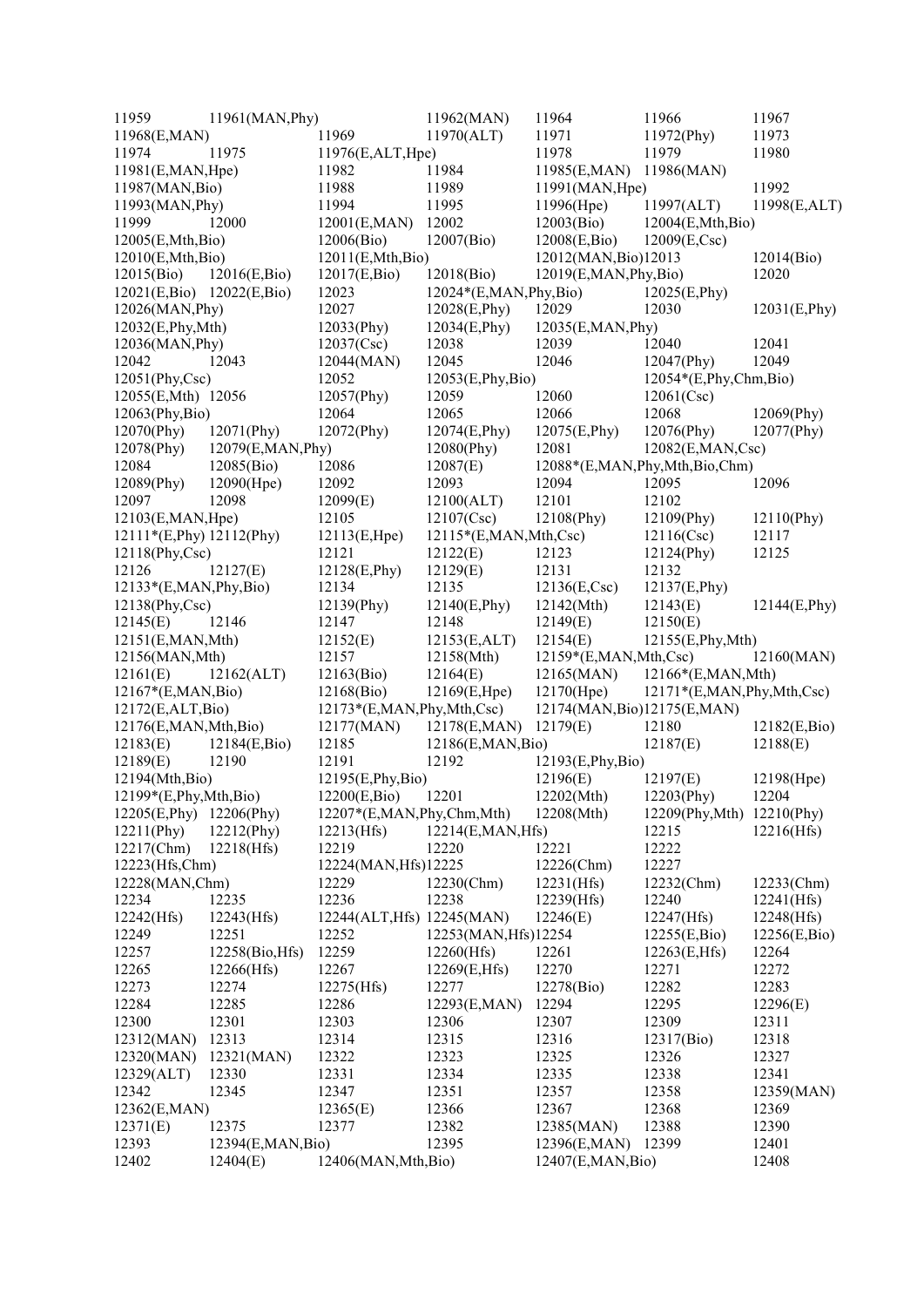| 12409                     | 12410(E,MAN) 12411(MAN, Bio)12412(MAN, Bio)12413              |                             |                                                            |                                          | 12414(E)         | 12415(Bio)    |
|---------------------------|---------------------------------------------------------------|-----------------------------|------------------------------------------------------------|------------------------------------------|------------------|---------------|
| 12416(Bio)                | 12417                                                         | 12418(MAN, Bio)12420        |                                                            | 12421(E, MAN, Phy)                       |                  |               |
|                           | 12422*(E,MAN,Phy,Bio,Chm)                                     | 12424                       | 12425(Bio)                                                 | 12428                                    | 12429(MAN)       | 12430         |
| 12433                     | 12434(E,ALT)                                                  | 12436                       | 12438(E,MAN,Bio)                                           |                                          | 12440            | 12441         |
| 12442                     | 12443(E,MAN,Bio)                                              |                             | 12444                                                      | 12445                                    | 12451            | 12457         |
| 12463                     | 12464(MAN)                                                    | 12466(ALT)                  | 12467                                                      | 12468(MAN)                               | 12469(MAN)       | 12472(Mth)    |
| 12473                     | 12474                                                         | 12479*(E,MAN,Bio)           |                                                            | 12489                                    | 12491            | 12497(E)      |
| 12521                     | 12525(E,MAN)                                                  | 12529*(E,MAN,Phy,Bio)       |                                                            | 12532                                    | 12540(ALT)       | 12545         |
|                           | 12557                                                         | 12561(Mth)                  |                                                            | 12570                                    | 12571            |               |
| 12550(E, Phy)             | 12576(THK, Phy, Chm)                                          |                             | 12562(E)                                                   | 12578(THK)                               |                  | 12574(ALT)    |
| 12575                     |                                                               |                             | 12577                                                      |                                          | 12579(THK, Phy)  |               |
| 12580(THK, Phy)           |                                                               | 12581(THK)                  | 12582(THK)                                                 | 12583(THK, Phy, Mth)                     |                  | 12584(THK)    |
| 12585(THK, Phy)           |                                                               | 12586(THK)                  | 12588(THK)                                                 | $12589$ (THK)                            | 12590(THK)       | $12591$ (THK) |
| 12592(THK) 12593(THK)     |                                                               |                             | 12594(THK, Phy) 12600(THK, Phy) 12601(THK, Phy) 12603(Phy) |                                          |                  | $12604$ (Phy) |
| 12606(THK)                | $12608$ (Phy)                                                 |                             | 12610(THK, Phy) 12612(THK, Phy) 12613(Phy)                 |                                          | 12615(E,THK,Phy) |               |
| 12620(THK, Phy)           |                                                               | 12623                       | 12624                                                      | 12625                                    | 12626(E,ALT)     |               |
| 12627(E,MAN)              |                                                               | 12628(MAN)                  | 12629                                                      | 12630                                    | 12631(E,MAN)     |               |
| 12633(E,MAN)              |                                                               | 12634(E,MAN)                | 12635                                                      | 12636                                    | 12637(MAN)       |               |
| 12638(E,MAN)              |                                                               | 12641                       | 12643                                                      | 12644(E, MAN)                            | 12645(MAN)       | 12646(MAN)    |
| 12648(MAN) 12649(E)       |                                                               | 12652(MAN)                  | 12653(E, MAN, Bio)                                         |                                          | 12655(MAN)       |               |
| 12656(MAN, Bio)           |                                                               | 12658(E,Bio)                | 12659(E,MAN)                                               | 12660                                    | 12664            | 12668         |
| 12670(MAN) 12674          |                                                               | 12678(Csc)                  | 12693                                                      | 12704(MAN, Mth)                          |                  | 12705(Tta)    |
| 12706(Mth)                | 12707(Mth)                                                    | 12708(Tta)                  | 12709                                                      | 12721(MAN, Bio)12722(Tta, Bio)           |                  |               |
| 12723(Mth,Bio)            |                                                               | 12738(E)                    | 12739(E)                                                   | 12740(ALT,Csc) 12741(E,ALT)              |                  | 12742(E,ALT)  |
| 12743(E,Csc) 12744        |                                                               | 12745                       | 12746(E,ALT)                                               | 12747(E,ALT)                             | 12748(E)         |               |
| 12749(E,ALT,Phy)          |                                                               | 12750(E,ALT)                | 12751                                                      | 12752(E,ALT)                             | 12753(E,ALT)     | 12754(E,ALT)  |
|                           | 12756(E)                                                      |                             |                                                            | 12759                                    |                  |               |
| 12755                     |                                                               | 12757(E,ALT)                | 12758(E)                                                   |                                          | 12760(E,Bio)     | 12761         |
| 12762(ALT)                | 12763(E)                                                      | 12764(E,ALT)                | 12765(E)                                                   | 12766(E,ALT,Phy)                         |                  | 12767         |
| 12768*(E,ALT,Bio,Phy)     |                                                               | 12770(E)                    | 12771                                                      | 12773(Csc)                               | 12774(E,ALT,Csc) |               |
| 12775(E,ALT,Phy)          |                                                               | 12776(ALT, Phy) 12777       |                                                            | 12778(Phy)                               | 12779            | 12780(E,ALT)  |
| 12781                     | 12782                                                         | 12783                       | 12784(E,ALT)                                               | 12785                                    | 12786            | 12787         |
| 12789                     | 12790                                                         | 12791(E)                    | 12792                                                      | 12793                                    | 12794(E,Csc)     | 12795(ALT)    |
| 12796(ALT)                | 12797(E,ALT)                                                  | 12798                       | 12799(E,ALT)                                               | 12800(ALT)                               | 12801(E)         | 12802(ALT)    |
| 12803                     | 12815(E)                                                      | 12818(E,HMA)                | 12822(E,HMA)                                               | 12824(E,ZOU)                             | 12827(E,THK)     | 12835(THK)    |
| 12837(ZOU)                | 12856(HMA)                                                    | 12858(E,GAN)                | 12859(VAI)                                                 | 12860(ZOU)                               | 12861(PAI)       | 12870(THK)    |
| 12900(GAN)                | 12901(GAN)                                                    | 12904(E,ALT)                | 12907(E,ZOU)                                               | 12910(E,THK)                             | 12926            | 12943(ALT)    |
| 12946(ALT)                | 12947(ALT, Bio) 12949(E)                                      |                             | 12955(E,ALT)                                               | 12966(E,ALT)                             | 12975            | 12978(MAO)    |
| 12979(ALT)                | 12981                                                         | 12983                       | 12984(MAO)                                                 | 12987(E,ALT)                             | 12993(E,ALT)     | 13013(ALT)    |
| 13022(E)                  | 13025                                                         | 13038                       | 13057(ALT)                                                 | 13072(ALT)                               | 13093(E)         | 13094(E)      |
| 13104(Tta)                | 13105(Tta,Chm) 13106(Tta,Chm) 13108(Tta,Chm) 13109(E,Mth,Chm) |                             |                                                            |                                          |                  |               |
| 13110(Tta,Chm)            |                                                               | 13113(Tta)                  | 13114(Tta)                                                 | 13115(Tta, Mth) 13116(Tta)               |                  |               |
| 13118(Tta,Chm)            |                                                               | 13119(Tta)                  | 13120(Tta)                                                 | 13121                                    | 13122(Tta)       |               |
| 13124(Tta,Chm)            |                                                               | 13125(Tta,Chm) 13126(E,Mth) |                                                            | 13127(Tta,Chm) 13133(Tta)                |                  | 13134         |
|                           |                                                               |                             |                                                            |                                          |                  |               |
| 13135(Chm)                | 13136                                                         | 13137(Tta)                  | 13138(Chm)                                                 | 13139(Tta,Chm) 13140*(E,MAN,Phy,Bio,Chm) |                  |               |
| 13141(Tta)                | 13143(Tta,Chm)                                                | 13164(E)                    | 13177(E,PAI)                                               | 13180(PAI)                               | 13181(E, PAI)    | 13189(E,PAI)  |
| 13190                     | 13197                                                         | 13198                       | 13199(ALT)                                                 | 13200                                    | 13202            | 13203         |
| 13204                     | 13205(THK)                                                    | 13206(THK)                  | 13207(THK)                                                 | 13208(THK, Bio) 13209(THK, Bio)          |                  |               |
| 13210(THK, Bio)           |                                                               | 13211(THK)                  | 13213(THK)                                                 | 13214(THK)                               | 13215(THK)       | 13216(THK)    |
| 13217                     | 13218                                                         | 13219                       | 13220(THK)                                                 | 13221                                    | 13222(THK)       | 13223(THK)    |
| 13224                     | 13225                                                         | 13227                       | 13228                                                      | 13229(THK)                               | 13230(THK)       | 13231(THK)    |
| 13232(THK)                | 13233(THK)                                                    | 13234(THK)                  | 13236                                                      | 13239                                    | 13240(E,THK)     |               |
| 13241(E,THK) 13242(E,THK) |                                                               | 13243(E,THK)                | 13244(THK)                                                 | 13245(E)                                 | 13246(THK)       | 13248(THK)    |
| 13249(THK)                | 13250(E,THK)                                                  | 13251(THK)                  | 13252(E,THK)                                               | 13253                                    | 13254            | 13255         |
| 13258                     | 13259(THK)                                                    | 13260                       | 13261(THK)                                                 | 13262(E,THK)                             | 13267(THK)       | 13268(THK)    |
| 13269(THK)                | 13270(THK)                                                    | 13271(THK)                  | 13274(THK)                                                 | 13275(THK)                               | 13276            | 13277         |
| 13281(Hfs)                | 13282(Tta)                                                    | 13284(Tta)                  | $13285$ (Tta)                                              | 13286(Tta)                               | 13287(Tta)       | 13288(Tta)    |
| 13289(Tta)                | 13291                                                         | 13292                       | 13295(Hfs)                                                 | 13297(Tta)                               | 13298(Tta)       | 13299(Tta)    |
| 13302(Tta)                | 13303(Tta)                                                    | 13304(Tta)                  | 13305(Tta)                                                 | 13306(Tta)                               | 13307(Tta)       | 13311(Tta)    |
| 13312(Tta)                | 13313(Tta)                                                    | 13318(Tta)                  | 13319(Tta)                                                 | $13320$ (Tta)                            | 13321(Tta)       | 13323(Tta)    |
| $13324$ (Tta)             | 13327(Tta)                                                    | 13328                       | 13332(THK)                                                 | 13337                                    | 13338(Tta)       | 13339(Hfs)    |
| $13341$ (Tta)             | 13342(Tta)                                                    |                             |                                                            | 13346                                    | 13347(Tta)       | 13349(Tta)    |
|                           |                                                               | 13343(Tta)                  | $13345$ (Tta)                                              |                                          |                  |               |
| 13350                     | 13351                                                         | 13352(Tta)                  | 13353(Tta)                                                 | 13354                                    | 13356(TAN)       | 13357         |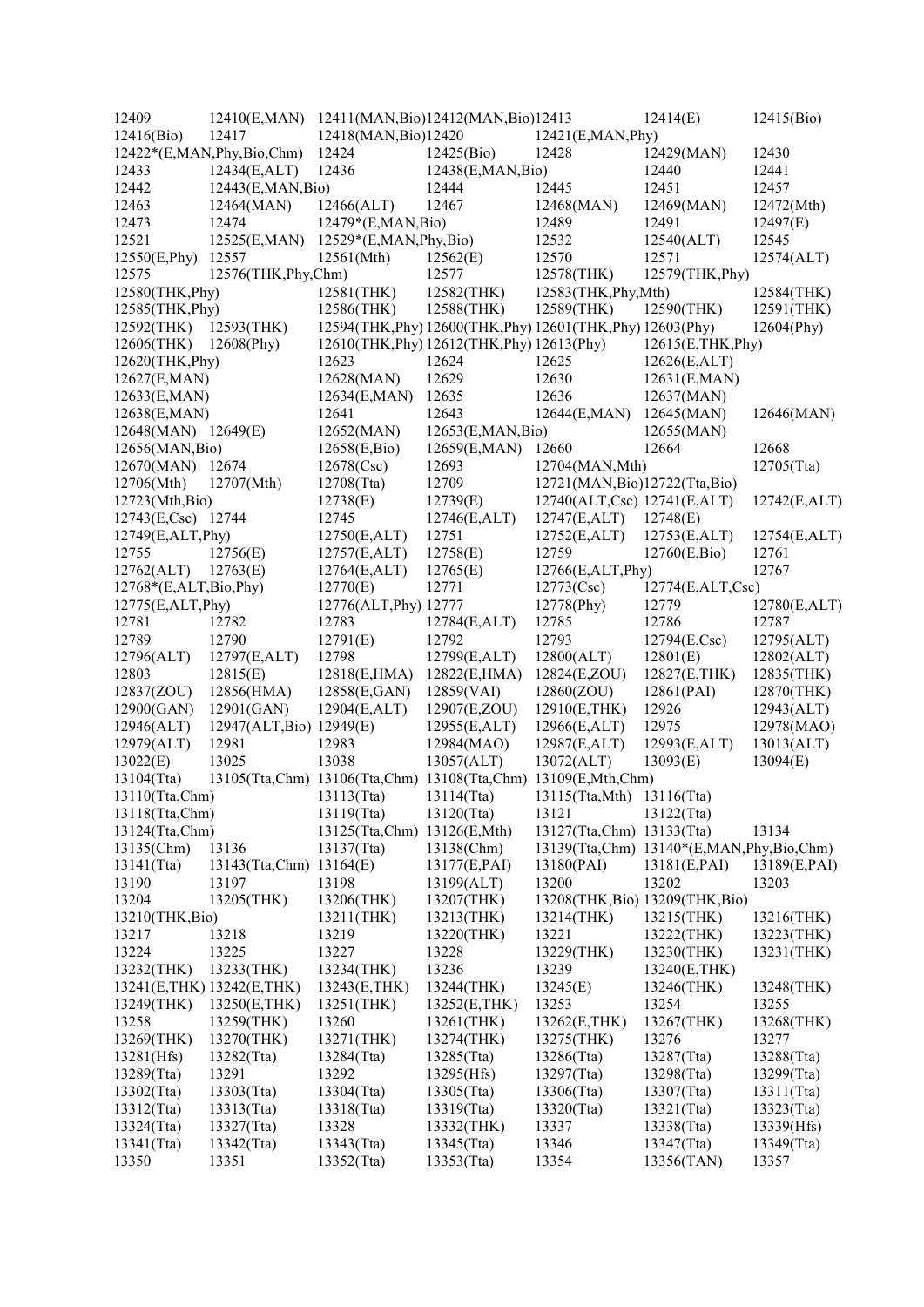| 13358(Tta)                 | 13359(Tta)                    | 13360(Tta)                           | 13361(Tta)                               | 13362                                   | 13363(Tta)                  | 13364(Tta)     |
|----------------------------|-------------------------------|--------------------------------------|------------------------------------------|-----------------------------------------|-----------------------------|----------------|
| 13366(Hfs)                 | 13367(Tta)                    | 13368(Tta)                           | 13369(Tta)                               | 13370(Tta)                              | 13371(Tta)                  | 13372(Tta)     |
| 13374                      | 13375                         | 13376(Tta)                           | 13378(Tta)                               | 13379                                   | 13380(Tta)                  | 13381(Tta)     |
| 13382(Tta)                 | 13383(Tta)                    | 13384(Tta)                           | 13385(Tta)                               | 13386(Tta)                              | 13387                       | 13388(Tta)     |
| 13389(MAN, Tta)            |                               | 13393(Tta)                           | 13394(Tta)                               | 13395(MAN)                              | 13396(Tta)                  | 13397(Tta)     |
| 13398(Tta)                 | 13400(Tta)                    | 13401(Tta)                           | 13404(Tta)                               | $13405$ (Tta)                           | 13406(Tta)                  | 13408(Tta)     |
| 13409                      | 13410(Tta)                    | 13411                                | 13412                                    | 13414                                   | 13415(Tta)                  | 13423(Tta)     |
| 13424(Tta)                 | 13425                         | 13426                                | 13428                                    | 13430                                   | 13431(Tta)                  | 13435(Tta)     |
| 13438                      | 13439                         | 13440                                | 13443                                    | 13445(Tta)                              | 13447(MAN)                  | 13448(MAN)     |
| 13449                      | 13450                         | 13451                                | 13452(Tta)                               | 13453(Tta)                              | 13454(Tta)                  | 13456          |
| 13457(Tta)                 | 13458(Tta)                    | 13461                                | 13462                                    | 13464(Tta)                              | 13470(Tta)                  | 13472          |
| 13473                      | 13475                         | 13476(Tta)                           | 13477                                    | 13479                                   | $13482$ (Tta)               | 13500(Tta)     |
| 13501(Tta)                 | 13503(Tta)                    | 13508(Tta)                           | 13509                                    | 13510                                   | 13512(Tta)                  | 13513(Tta)     |
| $13514$ (Tta)              | 13515(Tta)                    | 13516(Tta)                           | 13517                                    | 13519(Tta)                              | 13520                       | 13522(TAN)     |
| 13526(ALT)                 | 13527                         | 13536                                | 13538(ALT, Hfs) 13540(E, MAN)            |                                         | 13541                       | 13542          |
| 13543(Ggr)                 | 13553(E)                      | 13555(ALT, Hfs) 13565                |                                          | 13567(ALT)                              | 13569                       | 13570          |
| 13576(E)                   | 13578                         | 13583(E,ALT)                         | 13586(E,Ggr)                             | 13588(E,ALT)                            | 13594                       | 13595(E,Ggr)   |
| 13598                      | 13606(E)                      | 13617                                | 13636(MAN)                               | 13637(ALT)                              | 13640(ALT)                  | 13641          |
| 13642(ALT)                 | 13643(Hfs)                    | 13647(Hfs)                           | 13655                                    | 13664                                   | 13665                       | 13666(ALT)     |
| 13667(E)                   | 13669                         | 13674(E)                             |                                          |                                         | 13701(ALT)                  | 13703(Csc)     |
| 13704                      |                               |                                      | 13683(ALT)                               | 13689(ALT)<br>13767                     |                             |                |
|                            | 13712(E,ALT)                  | 13739(E)                             | 13755(E)                                 |                                         | 13768(Csc)                  |                |
| 13769(E,ALT,Csc,Bio)       |                               | 13770                                | 13775                                    | 13776                                   | 13778(E,ALT)                | 13779(Csc)     |
| 13791(Csc)                 | 13794(E,MAN,Csc)              |                                      | 13797(E)                                 | 13801(Csc)                              | 13806(E,MAN)                | 13807          |
| 13814(E)                   | 13820                         | 13843                                | 13849                                    | 13856(E)                                | 13872(ALT)                  | 13873(E,Bio)   |
| 13874                      | 13875(E)                      | 13876(Phy, Hfs) 13877(Phy, Bio)      |                                          | 13878(Phy,Bio,Chm,Mth)                  |                             |                |
| 13879(Phy,Bio,Chm)         |                               | 13880*(E,MAN,Phy,Bio,Hfs)            |                                          | 13881(Phy,Bio,Hfs)                      |                             | 13882(Phy)     |
| 13883(Phy,Bio)             |                               | 13884(Phy, Hfs) 13885(Phy, Bio, Hfs) |                                          |                                         | 13886(Phy,Bio,Hfs)          |                |
| 13887(Phy,Bio)             |                               | 13888(Phy,Bio)                       | 13889(Phy)                               | 13890(Hfs)                              | 13891(Hfs)                  |                |
| 13892*(E,MAN,Phy,Bio)      |                               | 13893(Bio)                           | 13895                                    | 13896(Hfs)                              | 13897                       | 13898          |
|                            | 13899*(E,MAN,Mth,Bio,Chm,Phy) |                                      | 13900(Bio)                               | 13901(Bio)                              | 13902(E,Phy,Bio,Chm)        |                |
| 13903                      | 13904(Bio)                    | 13905                                | 13906                                    | 13907                                   | 13908                       |                |
|                            | 13909*(E,MAN,Phy,Bio,Hfs,Chm) |                                      | 13911(Chm)                               | 13912                                   | 13913*(MAN, Phy, Mth, Chm)  |                |
| 13914(Mth)                 | 13915                         | 13916(Hfs)                           | 13917(Bio)                               | 13918(Phy,Bio,Hfs)                      |                             | 13919(MAN)     |
| 13922(Hfs)                 | 13923(Hfs)                    | 13924(Bio)                           | 13925                                    | 13927                                   | 13928                       | 13929          |
| 13930(Hfs)                 | 13931                         | 13932                                | 13933(Bio,Chm) 13935                     |                                         | 13936                       | 13937          |
| 13938                      | 13939(Hfs,Chm) 13940          |                                      | 13941                                    | 13942(MAN,Chm)                          |                             | 13943          |
| 13945                      | 13946                         | 13947                                | 13948                                    | 13949                                   | 13951                       | 13952(Csc)     |
| 13953                      | 13954                         | 13955                                | 13956                                    | 13957                                   | 13958(E,MAN)                | 13959          |
| 13960(Bio)                 | 13961                         | 13962(Chm)                           | 13963                                    | 13964*(E,MAN, Phy, Bio, Chm, Hfs) 13965 |                             |                |
| 13966(Hfs,Chm)             |                               | 13967                                | 13970                                    | 13972(E,Chm)                            | 13973                       | 13974(MAN)     |
| 13975(Mth,Chm)             |                               | 13976                                | 13977                                    | 13978                                   | 13979                       | 13980          |
| 13981                      | 13982                         | 13984                                | 13985*(E,MAN,Mth,Bio,Chm)                |                                         | 13987(Hfs)                  | 13988          |
| 13989                      | 13990                         | 13991(Hfs)                           | 13992                                    | 13993                                   | 13994                       | 13995          |
| 13996                      | 13997                         | 13999                                | 14000(Chm)                               | 14001(E,Chm)                            | 14002                       | 14003          |
| 14006                      | 14007(MAN)                    | 14008(Hfs)                           | 14009(Hfs)                               | 14010(MAN,Chm)                          |                             | 14011(Chm)     |
| 14012(Phy,Chm)             |                               |                                      | 14014(Phy,Chm) 14016*(E,Phy,Mth,Chm,Bio) |                                         | 14017*(E,Phy,Chm)           |                |
| 14018(Phy, Mth, Chm)       |                               | 14019(Phy,Chm) 14020(Chm)            |                                          | 14021(Chm)                              | 14022(Chm)                  |                |
| 14023*(MAN, Mth, Bio, Chm) |                               | 14024(Chm)                           | 14025(Chm)                               | 14026(Csc)                              | 14027                       |                |
| 14028(Csc,Chm)             |                               | 14029(Chm)                           | 14031(Chm)                               | 14033(Chm)                              | 14034(Chm)                  | 14035(Chm)     |
| 14037(Chm)                 | 14038                         | 14039(Chm)                           | 14041(Chm)                               | 14042(E,Chm)                            | $14043*(E, Phy, Bio, Chm)$  |                |
| 14044(Chm)                 | 14045(Chm)                    | 14047(Csc,Chm) 14050(Csc)            |                                          | 14054(Chm)                              | 14056(Phy, Mth, Chm)        |                |
| 14062                      | 14069(Csc)                    | 14073                                | 14074                                    | 14075                                   | 14076                       | 14077          |
| 14078                      | 14079(Bio)                    | 14082                                | 14083                                    | 14089(Csc)                              | 14090(MAN, Phy)             |                |
| 14091                      | 14092(MAN)                    | 14093                                | 14094                                    | 14102                                   | 14103(Mth)                  | 14104          |
| 14105                      | 14106                         | 14113                                | 14117                                    | 14118                                   | 14120(E)                    | 14121          |
| 14122(Csc)                 | 14131                         | 14139(Csc)                           | 14144                                    | 14145                                   | $14146*(E, Phys, Bio, Mth)$ |                |
| 14147                      | 14157(Chm)                    | 14158(Mth)                           | 14160                                    | 14161                                   | 14162(Mth)                  | 14163          |
| 14164(Mth)                 | 14166(Bio)                    | 14167                                | 14171                                    | 14172                                   | 14173                       | 14175          |
|                            |                               |                                      |                                          |                                         |                             |                |
| 14180                      |                               |                                      |                                          |                                         |                             |                |
|                            | 14181                         | 14182                                | 14184(Phy,Bio)                           | 14185(Mth)                              | 14186(Phy)                  | 14187          |
| 14188(E,MAN)<br>14199      | 14200                         | 14190(Csc)<br>14204                  | 14193(E)<br>14205                        | 14195<br>14206(Phy)                     | 14196<br>14207              | 14198<br>14212 |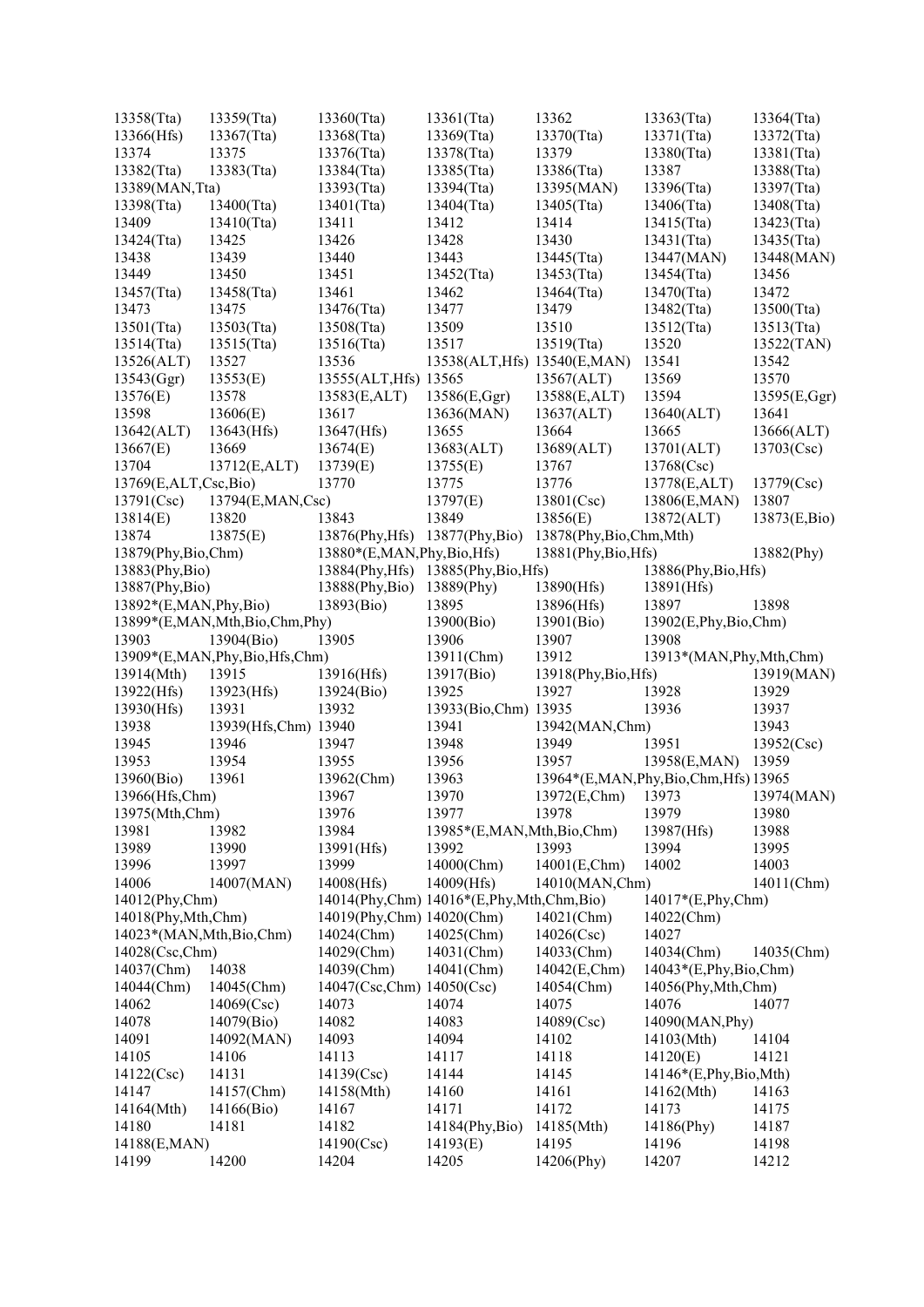| 14213                        | 14215                                  | 14216(Mth)                | 14218                                   | 14222                      | 14227(Mth)                        | 14228        |
|------------------------------|----------------------------------------|---------------------------|-----------------------------------------|----------------------------|-----------------------------------|--------------|
| 14232(MAN)                   | 14236                                  |                           | 14237*(E,MAN,Phy,Bio,Mth,Chm)           |                            | 14242                             | 14243        |
| 14246                        | 14247(E,Mth)                           | 14251                     | 14252                                   | 14253                      | 14256                             | 14261(Bio)   |
| 14266                        | 14269                                  | 14270                     | 14272(Bio,Chm) 14282(Bio)               |                            | 14285                             | 14286(Bio)   |
| 14287(MAN, Mth)              |                                        | 14291                     | 14292(Chm)                              | 14293(Chm)                 | 14294                             | 14298(Chm)   |
| 14299(Chm)                   | 14300(Chm)                             | 14302                     | 14304                                   | 14305(MAN, Bio)14306(Bio)  |                                   |              |
| 14307(Chm, Bio)              |                                        | 14308(Bio)                | 14309                                   | 14310                      | 14311                             | 14312        |
| 14313(Bio)                   | 14314(Bio)                             | 14315(MAN, Bio)14316(Bio) |                                         | 14317(Bio)                 | 14318(Bio)                        | 14319        |
| 14320                        | 14321                                  | 14323(Bio)                | 14324                                   | 14325                      | 14326                             | 14327        |
| 14328(Chm)                   | 14329                                  | 14330                     | 14331                                   | 14332                      | 14334                             | 14335(MAN)   |
| 14336                        | 14338                                  | 14339(MAN,Chm)            |                                         | 14344(Chm, Bio) 14346(Bio) |                                   |              |
| 14354(E,MAN)                 |                                        | 14386(THK)                | 14390                                   | 14393                      | 14395(E,THK)                      | 14399        |
| 14401                        | 14405                                  | 14406                     | 14407(E)                                | 14408(E)                   | 14409(E)                          | 14410        |
| 14412                        | 14413(E)                               | 14415(E,Hfs)              | 14416                                   | 14417                      | 14418(E)                          | 14419        |
| 14420                        | 14422                                  | 14426                     | 14433                                   | 14434                      | 14440                             | 14442        |
| 14443                        | 14444                                  | 14445                     | 14454                                   | 14461                      | 14473                             | 14478        |
| 14479                        | 14480                                  | 14483                     | 14486                                   | 14487                      | 14494                             | 14497        |
| 14503                        | 14505                                  | 14508                     | 14517                                   | 14518                      | 14519                             | 14520        |
| 14521                        | 14522                                  | 14528                     | 14529                                   | 14533(E,MAN)               | 14534*(E,MAN, Bio, Mth)           |              |
|                              |                                        |                           |                                         |                            |                                   |              |
| 14535                        | 14536(E,MAN)                           | 14537(E,MAN)              | 14538                                   | 14539                      | 14546(E,MAN)                      | 14548        |
| 14549                        | 14550                                  | 14551                     | 14555                                   | 14562                      | 14567                             | 14569(MAN)   |
| 14577(MAN)                   | 14590(MAN)                             | 14594(E)                  | 14596(MAN)                              | 14621(MAN, Mth)            |                                   | 14622        |
| 14630                        | 14636                                  | 14637(MAN)                | 14656(MAN)                              | 14661(E,MAN)               | 14662(E)                          |              |
| 14664(E,MAN,Bio)             |                                        | 14665                     | 14666*(E,MAN,Phy,Mth,Bio)               |                            | 14667*(E,MAN,Phy,Chm,Bio)         |              |
| 14668(MAN, Bio)              |                                        | 14669(MAN)                | 14670(E,MAN,Csc)                        |                            | 14671(E,MAN)                      |              |
| 14672(E,MAN)                 |                                        |                           | 14673(MAN, Bio)14674*(E, MAN, Chm, Csc) |                            | 14675(ALT, Bio)                   |              |
| 14676(E,MAN)                 |                                        | 14677                     | 14678(MAN, Hpe)                         |                            | 14679(E,MAN) 14680(MAN)           |              |
|                              | 14681(MAN) 14682*(MAN, Phy, Chm, Bio)  |                           | 14683(E,MAN, Hpe)                       |                            | 14684(E,ALT,Hpe)                  |              |
| 14685(E)                     | 14686(MAN)                             | 14687(E,MAN)              | 14688                                   | 14689                      | 14690(Hpe)                        | 14691(E,ALT) |
| 14692(MAN, Hpe)              |                                        | 14693*(E,MAN,Hpe)         |                                         |                            | 14694*(E,MAN,Phy,Chm,Bio,Mth)     |              |
| 14695                        | 14696(E)                               | 14697(E,MAN,Bio)          |                                         | 14698(E,ALT)               | 14699                             |              |
| 14700*(E,ALT,Phy,Bio)        |                                        | 14701(E)                  | 14702(Bio)                              | 14703(MAN)                 | 14704(E)                          | 14705(E)     |
| 14706(E)                     | 14707(E)                               | 14708(E,MAN)              | 14709(E,MAN)                            | 14711(E, MAN)              | 14712                             | 14713(E,ALT) |
| 14714(E,MAN)                 |                                        | 14715                     | 14716(E,ALT)                            | 14717(E)                   | 14718(E,MAN)                      |              |
| 14719*(E,MAN, Phy, Hpe, Bio) |                                        | 14720(E)                  | 14721(E,ALT)                            | 14722(E,MAN)               | 14723(MAN)                        | 14724        |
| 14725(E,MAN)                 |                                        | 14726(E,MAN)              | 14727(E,ALT)                            | 14728                      | 14729*(E,MAN,Mth,Bio)             |              |
| 14730(E)                     | 14731*(E,MAN,Bio)                      |                           | 14732(E,MAN, Hpe)                       |                            | 14733                             |              |
| 14734*(E,MAN, Hpe, Bio)      |                                        | 14735(E)                  | 14736(E)                                |                            | 14737*(E,MAN,Phy,Chm,Bio,Mth)     |              |
| $14738*(E,ALT, Phy, Bio)$    |                                        | 14739(E)                  | 14740(E)                                | 14741(E)                   | 14742(E,ALT)                      |              |
| 14743(E,MAN)                 |                                        | 14744(E)                  | 14745(E,MAN,Bio)                        |                            | 14746                             |              |
| 14747(E,MAN)                 |                                        | 14748(Hpe)                | 14749*(E,MAN,Phy,Chm,Bio)               |                            | 14750*(E,MAN,Hpe)                 |              |
| 14751(E)                     | 14754(MAN)                             | 14755(E,MAN)              | 14756(E,MAN, Phy)                       |                            | 14757                             | 14758(E)     |
| 14759(E,MAN)                 |                                        | 14760(Bio)                | 14761(E)                                | 14762(MAN)                 | 14763                             |              |
| 14764(E,MAN)                 |                                        | 14765*(E,MAN,Phy,Hpe,Bio) |                                         | 14766(E,MAN,Bio)           |                                   |              |
| 14767*(E,MAN,Phy,Hpe,Bio)    |                                        | 14768(E,MAN) 14770(E,MAN) |                                         | 14771(E,MAN)               | 14772(E)                          |              |
| 14774(E,MAN,Bio)             |                                        | 14775                     | 14776(MAN, Phy)                         |                            | 14778(E,MAN,Bio)                  |              |
| 14779(Hpe)                   | 14781(ALT)                             | 14782(E,MAN)              | 14783(MAN, Phy)                         |                            | 14784(E,MAN)                      | 14785(Hpe)   |
| 14786(E,MAN,Bio)             |                                        | 14787(Hpe)                | 14788(Hpe)                              | 14789(E,ALT)               | 14790(Hpe)                        | 14791(E,ALT) |
| 14793(ALT)                   | 14794*(E,MAN, Bio)                     |                           | 14796(E,MAN)                            | 14797(E,MAN, Phy)          |                                   | 14798(MAN)   |
| 14799                        | 14800(E)                               | 14801                     | 14802(E)                                | 14803(E)                   | 14804                             |              |
| $14806*(E, MAN, Phy, Csc)$   |                                        | 14807(E,ALT,Bio)          |                                         | 14808(E,Bio)               | 14809(E,Bio)                      |              |
| 14810*(E,ALT,Hpe,Bio)        |                                        | 14811(Bio)                | 14812(E,ALT,Bio)                        |                            | 14813*(E,ALT,Phy,Bio)             |              |
| 14814(Hpe,Bio)               |                                        | 14815(E,Hpe)              | 14816*(E,ALT,Phy,Chm,Bio)               |                            | 14817                             | 14818        |
|                              | 14819(E,Bio) 14820*(E,ALT,Phy,Hpe,Bio) |                           | 14821(E)                                | 14822(E)                   | 14823*(E,MAN, Phy, Hpe, Bio)      |              |
| 14824(E,MAN,Bio)             |                                        | 14825                     | 14826(Bio)                              | 14827(E,ALT,Csc)           |                                   |              |
| $14828*(E,ALT, Hpe, Bio)$    |                                        | 14829*(E,ALT,Phy,Hpe,Bio) |                                         | 14830(MAN)                 | 14831                             | 14832        |
|                              | 14833(MAN) 14834(E,MAN, Hpe)           |                           | 14835                                   | 14836(MAN)                 | 14837(E,MAN)                      |              |
| 14838(E,MAN)                 |                                        | 14839                     | 14840                                   |                            | 14841*(E,MAN, Phy, Hpe, Mth, Chm) |              |
| 14842(E,Hpe) 14843(E)        |                                        | 14844(E,ALT,Phy)          |                                         | 14845                      | 14847(E,Hpe)                      | 14848(E,ALT) |
| 14849(E,MAN)                 |                                        | 14850(MAN)                | 14851(E, MAN)                           | 14852(MAN)                 | 14854(E,MAN) 14855                |              |
| 14856                        | 14857(MAN)                             | 14858(MAN)                | 14859(MAN)                              | 14860(E,MAN)               | 14861(E, MAN, Hpe)                |              |
|                              |                                        |                           |                                         |                            |                                   |              |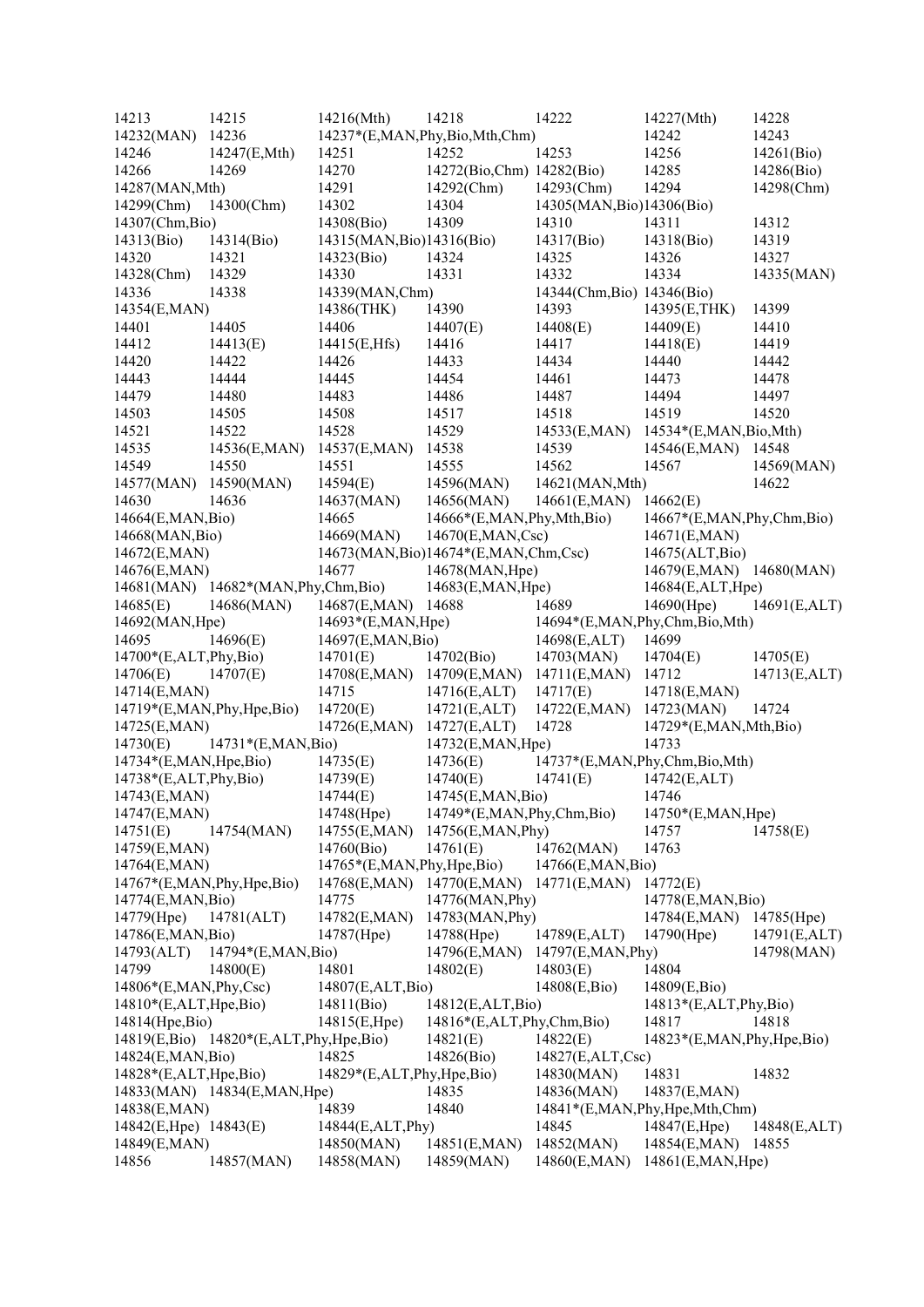| 14862*(E,MAN,Bio)            |                                 |                              |                                              | 14863(E,MAN) 14864(E,MAN) 14865(E,MAN,Hpe) |                            | 14866                  |
|------------------------------|---------------------------------|------------------------------|----------------------------------------------|--------------------------------------------|----------------------------|------------------------|
|                              | 14868(E,ALT) 14869(E,MAN)       | $14870*(E, MAN, Phy, Bio)$   |                                              | 14871(E,MAN) 14872(MAN)                    |                            | 14873                  |
| 14874(MAN, Hpe)              |                                 | 14875(E,ALT,Hpe)             |                                              | 14876(E,MAN) 14877(E,ALT)                  |                            |                        |
| 14878(E,MAN)                 |                                 | 14879(E,MAN) 14880(MAN)      |                                              | 14881                                      | 14882(Bio)                 | 14883(E,Hpe)           |
| 14884*(E,MAN,Bio)            |                                 | 14885(E,Hpe)                 | 14886(E,MAN)                                 | 14887(MAN)                                 | 14889(E,MAN,Bio)           |                        |
| 14890*(E,ALT,Hpe)            |                                 | 14892*(E,MAN, Phy, Hpe, Bio) |                                              | 14893*(E,MAN,Phy,Chm,Bio)                  |                            |                        |
| 14894(E,MAN)                 |                                 | 14895(E,MAN) 14896(E,MAN)    |                                              | 14897(E,ALT) 14898(E)                      |                            | 14899(MAN)             |
| 14900(E,MAN)                 |                                 | 14902(MAN)                   | 14903                                        | 14904*(E,MAN,Phy,Chm,Bio,Mth)              |                            |                        |
| 14905(E)                     | 14906(MAN, Hpe)                 |                              |                                              | 14907*(E,MAN, Phy, Mth, Bio) 14908(MAN)    |                            |                        |
| 14909(E,MAN)                 |                                 | 14910(E,ALT,Bio)             |                                              | 14912(E,MAN) 14913*(E,MAN,Hpe,Bio)         |                            |                        |
| 14914(E,MAN)                 |                                 | 14915*(E,MAN, Phy, Chm, Bio) |                                              | $14916*(E, MAN, Mth, Bio)$                 |                            | 14917(E)               |
|                              | 14918(E,ALT) 14919(E,MAN)       | 14920(E, Hpe)                | 14921(E,ALT)                                 | 14922(E, MAN, Hpe)                         |                            | 14923                  |
| 14924(E,MAN)                 |                                 | 14925(E,MAN) 14926(E,ALT)    |                                              | 14927(E,ALT)                               | $14928*(E,ALT, Csc, Mth)$  |                        |
| 14929(E,MAN)                 |                                 | 14930(E,ALT,Hpe)             |                                              | 14931(E,MAN) 14932(E,ALT)                  |                            |                        |
| 14933(E,MAN)                 |                                 | 14935(E,MAN) 14936(E)        |                                              | 14937(E,MAN) 14938(E)                      |                            |                        |
| 14939(E,MAN)                 |                                 | 14940(E,MAN)                 | 14941(E)                                     | 14942(E,MAN,Bio)                           |                            |                        |
| 14943*(E,MAN, Phy, Bio)      |                                 | 14944(E)                     | 14945(E,MAN, Hpe)                            |                                            | 14946(E,Bio)               | 14947(E)               |
| 14948(E, Hpe, Bio)           |                                 | 14949(E)                     | 14950(E)                                     | 14951(E,Bio)                               | 14952(E,Bio)               | 14953(Bio)             |
| 14954(E)                     | 14955*(E,Phy,Hpe,Bio)           |                              | 14956(E,Bio)                                 | 14957(E)                                   | 14958(E,ALT,Bio)           |                        |
| 14959(E)                     | 14960(E,MAN) 14961(E,ALT)       |                              | 14962(E,MAN)                                 | 14963*(Hpe, Bio) 14964(E, MAN, Bio)        |                            |                        |
|                              | $14965*(E, MAN, Phy, Mth, Bio)$ | 14966*(E,MAN,Phy,Chm,Bio)    |                                              | 14967*(E,MAN, Hpe, Chm, Bio, Phy)          |                            |                        |
|                              | 14968(MAN) 14969(E,ALT,Bio)     |                              | 14970(E,MAN)                                 | 14971(ALT, Hpe) 14972(E, MAN) 14973(MAN)   |                            |                        |
| 14974(MAN) 14975(MAN)        |                                 | 14976(MAN)                   | 14977(E,MAN)                                 | 14978(MAN)                                 | 14979                      | 14980                  |
| 14981                        | 14982(MAN)                      | 14983(MAN)                   | 14984(Bio)                                   | 14985(MAN, Bio)14986                       |                            |                        |
| 14987(E,MAN,Bio)             |                                 |                              | 14988(MAN, Bio)14989*(E, MAN, Phy, Mth, Bio) |                                            | 14990                      |                        |
| 14991*(E,MAN, Phy, Mth, Bio) |                                 | 14993                        | 14994*(E,MAN,Bio)                            |                                            | 14995(MAN, Bio)            |                        |
| 14996(E,MAN,Bio)             |                                 | 14997(E,MAN,Bio)             |                                              | 14998(E)                                   | 14999(MAN, Bio)            |                        |
| 15000(MAN, Bio)              |                                 |                              | 15001(E,MAN) 15002(E,MAN,Phy)                |                                            | 15003(E,MAN)               |                        |
| 15004(E, MAN, Phy)           |                                 | $15005*(E, MAN, Phy, Bio)$   |                                              | 15006(E,Bio)                               | 15007*(E,ALT,Phy,Chm,Bio)  |                        |
| 15008                        | 15009(E,Hpe)                    | 15010(E,Phy,Bio)             |                                              | 15011(E, Phys, Bio)                        |                            |                        |
| 15012(E,Phy,Bio)             |                                 | 15013(E,Phy,Bio)             |                                              | 15014(ALT, Phy) 15015                      |                            | 15016                  |
| 15017(E,ALT) 15018           |                                 | 15019(E,Phy,Csc)             |                                              | 15020(E, Phy)                              | 15021(Csc)                 | 15022(E)               |
| 15023(Mth,Bio)               |                                 | 15024(E)                     | 15025(Phy)                                   | 15026                                      | 15027                      | 15028                  |
| 15029                        | 15030                           | 15031                        | 15032                                        | 15033(E)                                   | 15034                      | 15035(E)               |
| 15037                        | 15038(E,MAN)                    | 15039                        | 15040(E)                                     | 15041*(E,MAN,Phy,Mth,Bio)                  |                            |                        |
| $15042*(E, Phy, Csc, Mth)$   |                                 |                              | 15043*(E,MAN,Phy,Chm,Bio,Mth)                |                                            | 15044(Csc, Mth) 15045(Phy) |                        |
| 15046(E,Csc) 15047(E)        |                                 | 15048(E)                     | 15049(E)                                     | 15050(E)                                   | 15051(E,ALT, Bio)          |                        |
| 15052(E,ALT) 15053(E,Bio)    |                                 | 15054(E)                     | 15055(E)                                     | 15056(E)                                   | 15057(E)                   | 15058(E)               |
|                              | 15059(E,Csc) 15060(E,Phy,Bio)   |                              | 15061(E,Bio)                                 | 15063(E,Phy,Bio)                           |                            | 15064(E,Bio)           |
| 15066(E,Phy,Csc)             |                                 | 15067                        | 15068(MAN, Mth, Bio)                         |                                            | 15069(Csc)                 | 15070                  |
| 15071(E,MAN,Bio)             |                                 | 15072(E,Bio)                 | 15073(Bio)                                   | 15074                                      | 15075(Csc)                 | 15076(Bio)             |
| 15077                        | 15078                           | 15079(E)                     | 15080(E,MAN,Bio)                             |                                            | 15081(E,ALT)               |                        |
|                              | 15082*(E,MAN,Phy,Chm,Bio)       | 15083(Bio)                   | 15084                                        | 15085(MAN, Bio)15087                       |                            | 15088(Bio)             |
| 15089(Bio)                   | 15090(Bio)                      | 15091(Bio)                   | 15092(E,Phy)                                 | 15093(E,Bio)                               | 15094(E)                   | 15095(E)               |
| 15096                        | 15097(E,Phy,Bio)                |                              | 15098(E)                                     | 15099*(E,MAN,Phy,Bio)                      |                            | 15100                  |
| 15101                        | 15102(E,ALT)                    | 15103(E,ALT,Bio)             |                                              | 15104(Bio)                                 | 15105(Bio)                 |                        |
| 15106(MAN, Bio)              |                                 | 15107*(E,MAN,Hpe,Bio)        |                                              | 15108                                      | 15109(E,MAN,Bio)           |                        |
| 15110(Bio)                   | 15111(Bio)                      | 15112(E,Bio)                 | 15113(E,Bio)                                 | 15114(E)                                   | 15115(Bio)                 | 15116(E)               |
| 15117(Hpe)                   | 15118(MAN, Bio)15119(MAN)       |                              | 15120(E,Bio)                                 | 15121(E,Bio)                               | 15122(E,Bio)               |                        |
| 15123*(E,MAN,Csc,Mth)        |                                 | 15124(E,Bio)                 | 15125(Bio)                                   | 15126                                      | 15127(Bio)                 | 15128(E,Csc)           |
| 15129(E,Bio)                 | 15131(E,Bio)                    | 15135(E,Phy)                 | 15137(E)                                     | 15138(E,Csc)                               | 15139(E,Csc)               | $15140(E, \text{Csc})$ |
| 15141(E)                     | 15142(E,Bio)                    | 15143(E,Phy,Mth)             |                                              | 15144                                      | 15145(E)                   | 15149(Csc)             |
| 15150(E,Csc) 15151(E)        |                                 | 15152(E)                     | 15153(E,Csc)                                 | 15154                                      | 15155(E)                   | 15156(E,Bio)           |
| 15157*(E,Phy,Mth,Bio)        |                                 | 15158*(E,MAN,Phy,Chm,Bio)    |                                              | 15159(Phy)                                 | 15160(Phy,Csc)             | 15161                  |
|                              | 15162(E,Bio) 15163(E,ALT,Bio)   |                              | 15165(Csc)                                   | 15166(E,ALT,Bio)                           |                            | 15167                  |
| 15168(E,Csc) 15169(Bio)      |                                 | 15170(E,ALT,Bio)             |                                              | 15171(E)                                   | 15172(Hpe)                 | 15173(E,Hpe)           |
| 15174(E,Bio) 15175(Bio)      |                                 |                              | 15176*(E,MAN,Phy,Mth,Bio,Chm)                |                                            | 15177(E,Bio)               |                        |
| 15178(ALT, Bio)              |                                 | 15179(Bio)                   | 15180(E, Hpe, Bio)                           |                                            | 15181*(E,ALT,Phy,Bio)      |                        |
| 15182(Csc)                   | 15183                           | 15184(MAN,Csc)               |                                              | 15185                                      | 15187(Csc)                 | 15188                  |
| 15189(Csc)                   | 15190(E,MAN,Bio)                |                              | 15191(Bio)                                   | 15192                                      | 15193*(E,MAN,Bio)          |                        |
| 15194                        | 15195                           | 15196(MAN, Bio)15197(E, Bio) |                                              | 15198(E)                                   | 15199*(E,MAN,Phy,Csc,Mth)  |                        |
|                              |                                 |                              |                                              |                                            |                            |                        |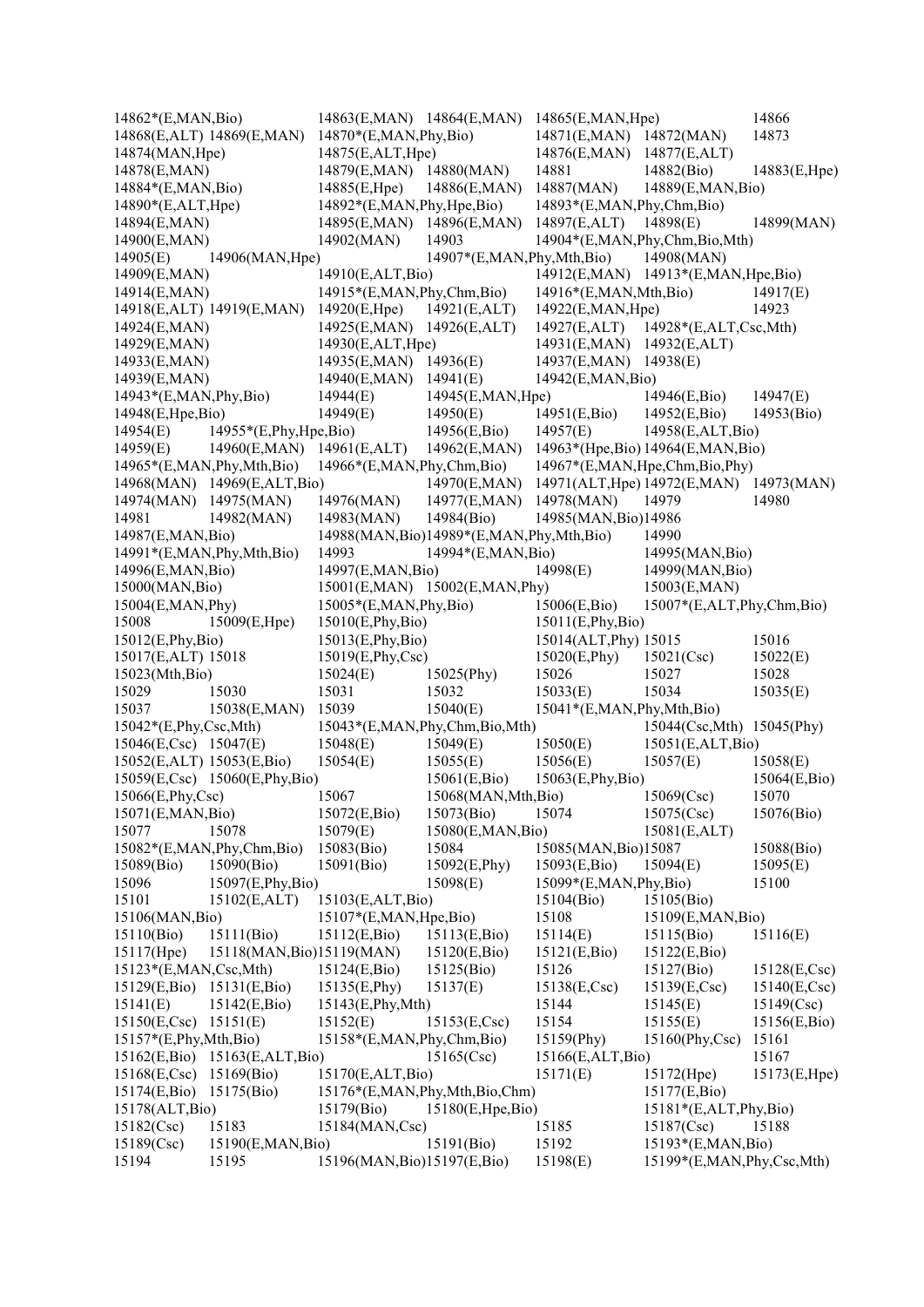| 15200(E,MAN,Bio)            |                               | 15201(E)          | 15202(Bio)                                     | 15203(Bio)                   | 15204                 |                        |
|-----------------------------|-------------------------------|-------------------|------------------------------------------------|------------------------------|-----------------------|------------------------|
| 15205*(E,ALT,Chm,Bio)       |                               | 15206(Bio)        | 15207*(E,ALT,Phy,Chm,Bio)                      |                              | 15208(Bio)            | 15209(E,Bio)           |
| 15210(Bio)                  | 15211(Hpe)                    | 15212             | 15213                                          | 15214*(E,MAN, Phy, Hpe, Bio) |                       | 15215(MAN)             |
| 15216(Bio)                  | 15218(Bio)                    | 15219(Bio)        | 15220(Bio)                                     | 15221(E,Phy)                 |                       |                        |
|                             | 15222*(E,MAN,Phy,Hpe,Bio,Chm) |                   | 15223(Csc)                                     | 15224(MAN,Csc)               |                       | 15225(Csc)             |
| 15226(Phy,Csc)              |                               | 15227             | 15228                                          | 15229(E, Phy, Bio)           |                       | 15230(Bio)             |
| 15231(E,ALT,Bio)            |                               | 15232(E,Csc)      | 15233(E,Bio)                                   | 15234(E,Bio)                 | 15235(Hpe)            | 15237                  |
| 15238(E,ALT) 15239          |                               | 15240             | 15241                                          | 15242                        | 15243(E)              | 15244                  |
| 15246                       | 15249(E,ALT)                  | 15272(ALT)        | 15276(E,ALT)                                   | 15283                        | 15284(E)              | 15286(E)               |
| 15287(E)                    | 15289(E)                      | 15292(E,MAN)      | 15297                                          | 15298(E,ALT,Csc)             |                       |                        |
| 15303(E,MAN)                |                               | 15307             | 15312(E,ALT)                                   | 15316(E)                     | 15320(ALT)            | 15325                  |
| 15337(ALT)                  | 15339(ALT)                    |                   | 15341(ALT,Bio) 15342(ALT,Bio) 15349(E,ALT,Bio) |                              |                       | 15360                  |
| 15362(Csc)                  | 15369                         | 15370(E,ALT)      | 15371(ALT, Phy,Bio)                            |                              | 15375(E,MAN)          | 15386                  |
| 15387(MAN)                  | 15390                         | 15391(E,ALT)      | 15393                                          | 15397(E,ALT)                 | 15401                 | $15403(E, \text{Csc})$ |
| 15411(Bio)                  | 15415                         | 15423(MAN)        | 15427(Bio)                                     | 15428                        | 15435                 | 15464(E)               |
| 15477                       | 15478                         | 15493             | 15497                                          | 15499                        | 15513(ALT)            | 15519                  |
| 15520(ALT)                  | 15531(MAN)                    | 15536(ALT)        | 15552(E)                                       | 15558(MAN)                   | 15559(E,MAN)          | 15560                  |
| 15565                       | 15566                         | 15585             | 15589(E)                                       | 15595                        | 15598(E)              | 15606(ALT)             |
| 15614                       | 15623                         | 15628(E,MAN)      | 15636                                          | 15640                        | 15641(MAN)            | 15647(ALT)             |
| 15649(ALT)                  | 15652                         | 15665(E,MAN,Hfs)  |                                                | 15673(E)                     | 15687                 | 15694                  |
| 15699                       | 15715(E,MAN)                  | 15717(E)          | 15718(MAN)                                     | 15719(E,MAN)                 | 15721(E,MAN)          |                        |
| 15724(E,ALT,Bio)            |                               | 15726             | 15729(E)                                       | 15731(E,MAN,Csc)             |                       |                        |
| 15732(E,MAN)                |                               | 15733(MAN,Csc)    |                                                | 15742(E,ALT)                 | 15750(E,ALT)          | 15752                  |
| 15756(E,MAN)                |                               | 15757(E,MAN)      | 15758(MAN)                                     | 15760(E,MAN)                 | 15761(E,MAN)          | 15767(ALT)             |
| 15769(E,MAN)                |                               | 15770(ALT)        | 15772*(E,MAN,Phy,Bio,Mth)                      |                              | 15782(E)              |                        |
| 15787(E,MAN)                |                               | 15788(E)          | 15789(E)                                       | 15791(E,ALT)                 | 15793(MAN)            | 15800(MAN)             |
| 15826(E)                    | 15830(E,Csc)                  | 15832(E)          | 15857                                          | 15874(E)                     | 15875(Hfs)            | 15888(MAN)             |
| 15892(E,Hfs)                | 15894(E,MAN)                  | 15899(MAN)        | 15902                                          | 15907                        | 15915(E)              | 15923(E)               |
| 15928(E,MAN)                |                               | 15935             | 15940                                          | 15943(E)                     | 15989                 | 15990(E,Chm)           |
| 16003                       | 16013                         | 16019             | 16026                                          | 16027(E,MAN)                 | 16028(MAN)            | 16032(E)               |
| 16060(MAN)                  | 16063                         | 16071             | 16072                                          | 16094(Hfs)                   | 16095                 | 16097                  |
| 16098(Hfs)<br>16127(E)      | 16100<br>16128                | 16102(E)<br>16130 | 16103<br>16137                                 | 16120<br>16138               | 16122(E,MAN)<br>16140 | 16124<br>16146         |
| 16178(E,MAN)                |                               | 16215(Bio)        | 16230                                          | 16263                        | 16269                 | 16274                  |
| 16276(E)                    | 16279                         | 16280(MAN)        | 16285                                          | 16290                        | 16291                 | 16295                  |
| 16296                       | 16297                         | 16298(E)          | 16300(MAN)                                     | 16301                        | 16302                 | 16308                  |
| $16309*(E, Phys, Mth, Bio)$ |                               | 16318(E,MAN)      | 16323                                          | 16324(MAN)                   | 16325                 | 16326                  |
| 16336(Bio)                  | 16339                         | 16344(Bio)        | 16351(E)                                       | 16357                        | 16371                 | 16372                  |
| 16380                       | 16395                         | 16396             | 16407                                          | 16409                        | 16410                 | 16414                  |
| 16417                       | 16418                         | 16419             | 16420                                          | 16428                        | 16429                 | 16430(E)               |
| 16431                       | 16434                         | 16439             | 16441                                          | 16443                        | 16447                 | 16448                  |
| 16449                       | 16451                         | 16455(E,HIN,Bio)  |                                                | 16466(E)                     | 16468(E)              | 16489(E)               |
| 16493                       | 16499(E,BEN)                  | 16574(Ant)        | 16590(Csc)                                     | 16638(Csc)                   | 16643                 | 16644(E)               |
| 16658(Csc)                  | 16668(E)                      | 16674(MAN)        | 16691(Csc)                                     | 16699                        | 16700(MAN)            | 16711                  |
| 16720(Csc)                  | 16751                         | 16786             | 16787(MAN)                                     | 16823(Csc)                   | 16835(E)              | 16854(MAN)             |
| 16859(E,ALT) 16864(ALT)     |                               | 16872             | 16873                                          | 16905                        | 16907(E)              | 16910(E)               |
| 16923(E)                    | 16928(E)                      | 16939             | 16945                                          | 16957                        | 16964                 | 16973                  |
| 16974(E,MAN,Bio)            |                               | 16975             | 16976                                          | 16977                        | 16993                 | 16995                  |
| 17026(E)                    | 17028                         | 17035             | 17040                                          | 17042                        | 17043                 | 17047                  |
| 17048                       | 17053                         | 17054             | 17061                                          | 17063                        | 17064                 | 17068                  |
| 17070                       | 17073                         | 17074(Hfs)        | 17075                                          | 17076(E,MAN,Mth)             |                       | 17077(MAN)             |
| 17079(MAN)                  | 17083                         | 17089             | 17090                                          | 17094                        | 17095                 | 17098                  |
| 17100(Phy,Mth)              |                               | 17101             | 17105                                          | 17108                        | 17115                 | 17121                  |
| 17123                       | 17129                         | 17130             | 17131(E)                                       | 17133                        | 17135                 | 17137                  |
| 17138                       | 17139(Bio)                    | 17140             | 17141                                          | 17142(Bio)                   | 17146                 | 17148                  |
| 17149(MAN)                  | 17160(Mth)                    | 17172             | 17176                                          | 17178                        | 17179(Bio)            | 17180                  |
| 17226                       | 17228                         | 17231             | 17236(E,Phy)                                   | 17238                        | 17240                 | 17245(Bio)             |
| 17248                       | 17249(Bio)                    | 17253             | 17256                                          | 17257                        | 17263(Phy)            | 17264(Phy)             |
| 17266(Phy)                  | 17267(Phy)                    | 17272(THK)        | 17274                                          | 17275                        | 17277                 | 17279                  |
| 17282                       | 17283                         | 17288             | 17291(E)                                       | 17300                        | 17304                 | 17345(MAN)             |
| 17353                       | 17406(Csc)                    | 17430             | 17431                                          | 17435                        | 17436                 | 17437                  |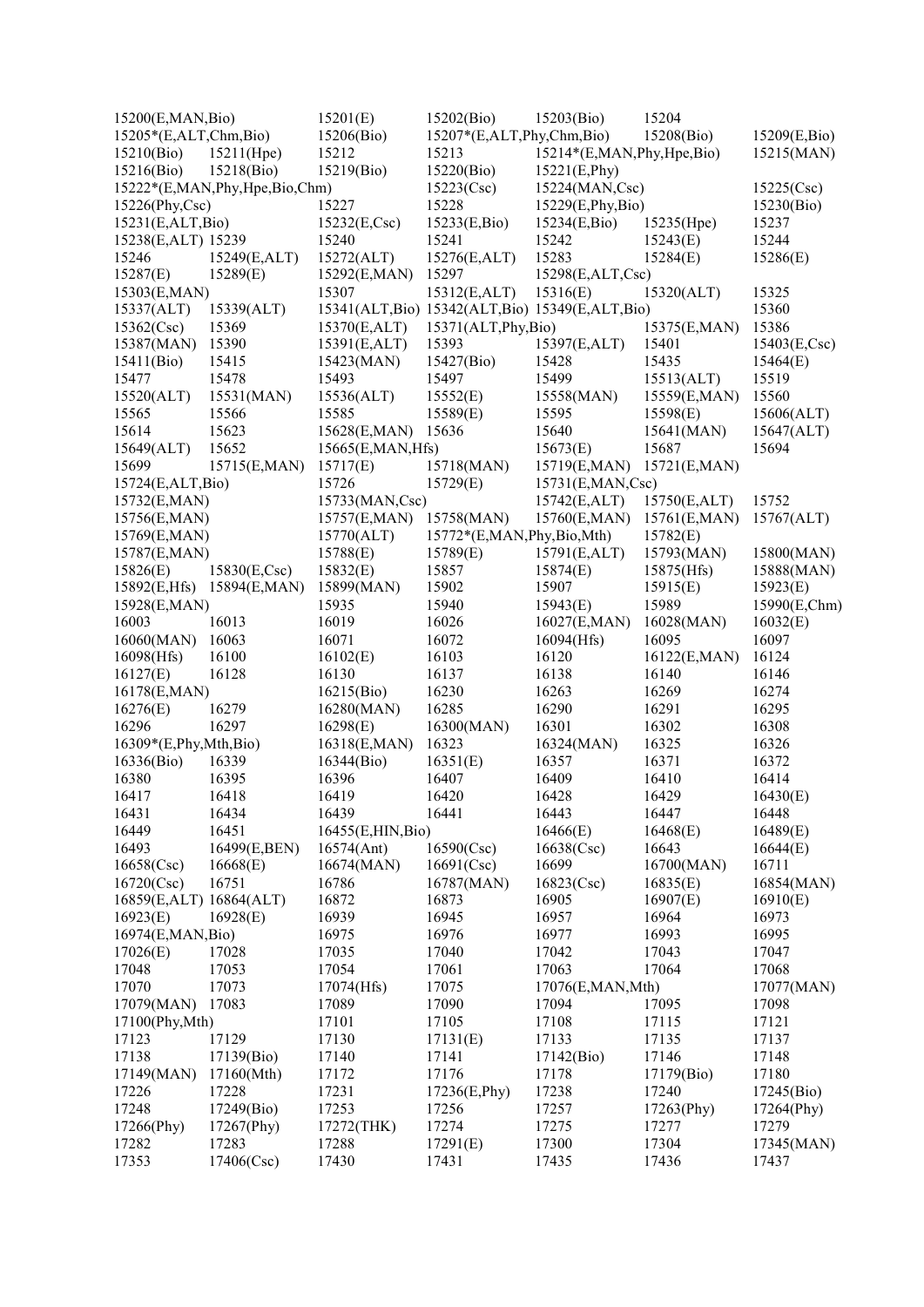| 17438(Hpe)                | 17439                | 17440                    | 17443                                | 17446                           | 17451                   | 17452                    |
|---------------------------|----------------------|--------------------------|--------------------------------------|---------------------------------|-------------------------|--------------------------|
| 17456                     | 17463                | 17476                    | 17477                                | 17479                           | 17489                   | 17493(Hpe)               |
| 17507(Hpe)                | 17512                | 17513                    | 17514                                | 17516                           | 17520                   | 17523                    |
| 17547(Hpe)                | 17557                | 17561                    | 17567                                | 17576                           | 17581                   | 17583                    |
| 17584(Csc)                | 17585(Hfs)           | 17586                    | 17587                                | 17588(MAN)                      | 17589(Csc)              | 17590                    |
| 17591                     | 17592(Csc)           | 17593                    | 17594(Csc)                           | 17596(Csc)                      | 17597(Csc)              | 17598                    |
| 17599(Csc)                | 17600(E)             | 17603                    | 17604(Csc)                           | 17605(E)                        | 17606(Csc)              | 17607(Csc)               |
| 17608(Csc)                | 17609                | 17610                    | 17611                                | 17612                           | 17614                   | 17615(Csc)               |
| 17618                     | 17620                | 17621                    | 17623(Csc)                           | 17625(Csc)                      | 17626                   | 17629(Csc)               |
| 17630(Csc)                | 17631                | 17632                    | 17633(MAN, Bio)17634(Csc)            |                                 | 17635(Csc)              | 17637(Csc)               |
| 17639(Csc)                | 17640(Csc)           | 17641(Csc)               | 17642                                | 17643                           | 17646(Bio,Csc)          | 17648                    |
| 17649(Bio)                | 17651(Csc)           | 17652(Csc)               | 17654(Csc)                           | 17657(Csc)                      | 17658                   | 17659(Csc)               |
| 17660(Csc)                | 17661                | 17665(Csc)               | 17666(Csc)                           | 17670(Csc)                      | 17671(Csc)              | 17673(Csc)               |
| 17675                     | 17676(Csc)           | 17677                    | 17678(Csc)                           | 17679(Csc)                      | 17685(Csc)              | 17686(Csc)               |
| 17687(Bio)                | 17690                | 17691(Bio)               | 17692(Csc,Bio)                       | 17693(Bio)                      | 17694                   |                          |
| 17695(Bio,Csc)            |                      | 17696(Csc)               | 17697                                | 17698(E)                        | 17699                   | 17703(E)                 |
| 17704                     | 17705                | 17706                    | 17707                                | 17709                           | 17713(E)                | 17714                    |
| 17715                     | 17716                | 17717                    | 17718                                | 17719                           | 17721                   | 17722(Bio)               |
| 17724                     | 17727                | 17728                    | 17730                                | 17731                           | 17732(Bio)              | 17733(Bio)               |
| 17737(Bio)                | 17738                | 17739(Bio)               | 17740                                | 17742(Bio)                      | 17747                   | 17748(RUA)               |
| 17749(Mth)                | 17750                | 17751(Mth)               | 17755(Mth)                           | 17756(Phy,Mth)                  | 17757(Mth)              | 17758                    |
| 17759(Mth)                | 17762(Mth)           | 17769(Mth)               | 17772                                | 17773                           | 17775                   | 17777(Hfs)               |
| 17778                     | 17779                | 17780(Chm, Hfs, Bio)     |                                      | 17781(Chm)                      | 17782                   | 17783(Hfs)               |
| 17784                     | 17785                | 17786(Hfs)               | 17787(Hfs)                           | 17788                           | 17789                   | 17790                    |
| 17792                     | 17793(Chm)           | 17794(Hfs)               |                                      | 17795(Chm, Hfs) 17797(MAN, Chm) |                         | 17803                    |
| 17804                     | 17806(Chm)           | 17811                    | 17813                                | 17818                           | 17819                   | 17820                    |
| 17826                     | 17827                | 17828                    | 17829(Chm)                           | 17830(ALT)                      | 17831                   | 17837                    |
| 17838(TAN)                | 17839(TAN)           | 17840(TAN)               | 17841(TAN)                           | 17844(E,TAN)                    | 17848(TAN)              | 17850(ALT)               |
| 17851(ALT)                | 17853                | 17857                    | 17858(TAN)                           | 17933                           | 17941                   | 17972                    |
|                           | 18075                | 18155                    |                                      | 18157                           | 18159                   | 18160                    |
| 18068<br>18161            |                      |                          | 18156                                |                                 |                         |                          |
|                           | 18162(E)             | 18163(E,Chm,Bio)         |                                      | 18164(E,Mth,Chm)                | 18171                   | 18165(Chm)<br>18173(Chm) |
| 18166(E,Chm,Bio)<br>18177 | 18179(Phy)           | 18167(Chm)<br>18180(Bio) | 18169(Chm)<br>18183(Phy,Chm,Mth,Bio) | 18170(Chm)                      |                         |                          |
|                           | 18188                | 18189                    | 18190                                |                                 | 18184(Chm)              | 18185(Chm)               |
| 18187(Chm)                |                      |                          |                                      | 18191<br>18196                  | 18192(E,Phy)<br>18197   |                          |
| 18193(E,MAN)              |                      | 18194(E,Phy)             | 18195                                |                                 |                         | 18199(E)                 |
| 18200(Mth,Bio)            |                      | 18203                    | 18204                                | 18206                           | 18207(E,Mth)            |                          |
| 18209(Phy,Bio)            |                      | 18210(Phy)               | 18211                                | 18213                           | 18214                   | 18216                    |
| 18217                     | 18218                | 18219                    | 18220(Bio)                           | 18221                           | 18222(Mth)              | 18223                    |
| 18225                     | 18234(MAN)           | 18242                    | 18249(E)                             | 18273                           | 18276                   | 18277(LIA)               |
| 18278(LIA)                | 18279(E,LIA)         | 18280(LIA)               | 18292(LIA)                           | 18296(LIA)                      | 18301                   | 18302                    |
| 18303                     | 18309                | 18310                    | 18311                                | 18312                           | 18313                   | 18315(Bio)               |
| 18316(MAN, Bio)           |                      | 18317                    | 18318                                | 18319                           | 18320                   | 18321                    |
| 18322                     | 18324                | 18325                    | 18327                                | 18328(Mth)                      | 18331                   | 18340                    |
| 18341                     | 18347                | 18354                    | 18369                                | 18370(MAN)                      | 18371                   | 18377                    |
| 18380                     | 18384                | 18385                    | 18386                                | 18393                           | 18394(Bio)              | 18397                    |
| 18416(E,THK) 18423(E,THK) |                      | 18426(E)                 | 18427(E,THK)                         | 18431(E,THK)                    | 18432(E,THK)            | 18439(E)                 |
| 18449(E)                  | 18454(E)             | 18463(Bio)               | 18464(Bio)                           | 18465                           | 18475                   |                          |
| 18477(Chm, Bio)           |                      | 18482                    | 18484                                | 18485                           | 18489                   |                          |
| 18490(Bio,Chm)            |                      | 18491(Bio,Chm) 18495     |                                      | 18497(E,Bio)                    | 18498(E,Bio)            | 18499                    |
| 18504(Hfs,Bio)            |                      | 18505                    | 18506(E,Bio,Chm)                     |                                 | 18507(Bio,Chm) 18509(E) |                          |
| 18510                     | 18514(E,Hfs,Bio,Chm) |                          | 18515(E,Bio)                         | 18520                           | 18522                   | 18523                    |
| 18525(MAN)                | 18526(MAN)           | 18529                    | 18530                                | 18531                           | 18532                   | 18533                    |
| 18535                     | 18542                | 18545                    | 18547(Csc)                           | 18548                           | 18550                   | 18551(Csc)               |
| 18552(Phy, Hfs)           |                      | 18553                    | 18554                                | 18556(Hfs)                      | 18557(Csc)              |                          |
| 18558(Phy,Csc)            |                      | 18559(Csc)               | 18560(Csc)                           | 18561(Csc)                      | 18562(Hfs)              |                          |
| 18563(Phy,Csc)            |                      | 18564(Phy, Hfs)          | 18565(Phy,Bio,Hfs)                   |                                 | 18566                   | 18567                    |
| 18568                     | 18569(Csc)           | 18570(Phy, Hfs)          | 18571                                | 18572(Phy,Csc)                  | 18573                   | 18574(Csc)               |
| 18575(Hfs)                | 18576                | 18577(Hfs)               | 18579                                | 18580(Csc)                      | 18581                   | 18582(Csc)               |
| 18583(Csc)                | 18584                | 18585                    | 18586                                | 18587                           | 18588(Csc)              | 18589                    |
| 18590(Phy)                | 18591(Hfs)           | 18592(Hfs)               | 18593(Csc)                           | 18594                           | 18595                   | 18597(Csc)               |
| 18598(E,MAN)              |                      | 18599                    | 18600                                | 18602                           | 18603                   | 18604(Csc)               |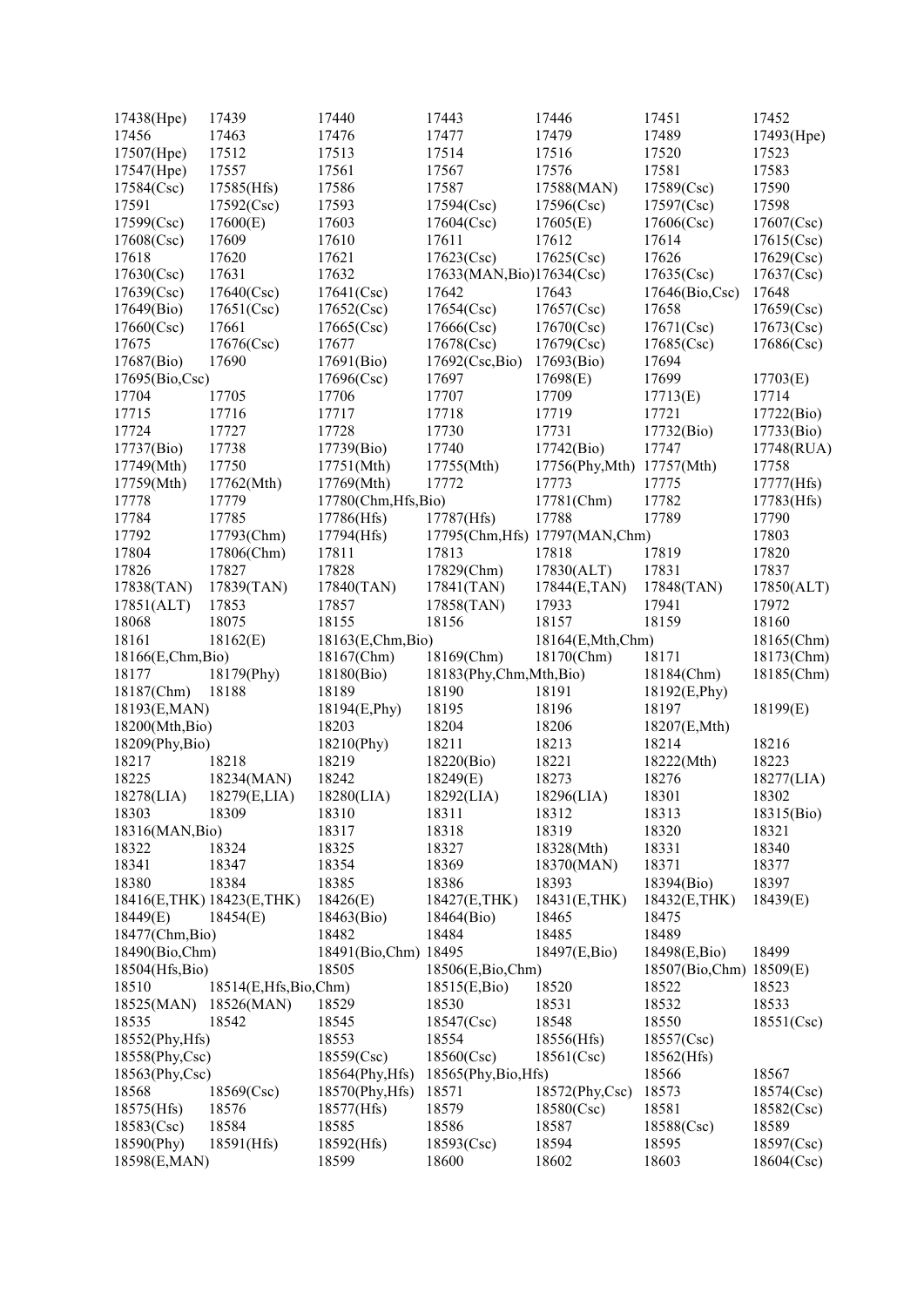| 18605(Csc)                | 18608(Bio,Csc)            | 18611                | 18612(Csc)                | 18613                   | 18614                  | 18615(E)     |
|---------------------------|---------------------------|----------------------|---------------------------|-------------------------|------------------------|--------------|
| 18616                     | 18617                     | 18618                | 18619(Csc)                | 18621                   | 18622                  | 18623        |
| 18624(E,Bio)              | 18625(E,Csc)              | 18626(E,Csc)         | 18627                     | 18628(E,Bio)            | 18629(E,Csc)           | 18630        |
| 18631(E)                  | 18632(Bio)                | 18634                | 18635                     | 18636                   | 18637                  | 18638        |
| $18639(E, \text{Csc})$    | 18640                     | 18641                | 18642                     | 18643                   | $18644(E, \text{Csc})$ | 18645        |
| 18646                     | 18647                     | 18649                | 18650                     | 18651                   | 18652(E,Phy)           | 18654        |
| 18655(Phy)                | 18656                     | 18657                | 18658                     | 18659(Csc)              | 18660(Hfs)             |              |
| 18661(Hfs, Phy)           |                           | 18665                | 18667(Hfs, Phy)           | 18668(E,MAN)            | 18669                  | 18670(Phy)   |
| 18674(Phy)                | 18675(Phy)                | 18676(Hfs,Phy)       | 18677(Hfs)                | 18679(Phy)              | 18680(Hfs)             |              |
| 18681(Hfs, Phy)           |                           | 18683(Phy)           | 18685(Hfs)                | 18686(Hfs)              | 18687(Hfs)             | 18688        |
| 18689(Hfs)                | 18691(Hfs)                | 18695(Hfs)           | 18697                     | 18699(Hfs)              | 18704(Phy)             | 18705(Phy)   |
|                           |                           |                      | 18711                     |                         | 18715                  |              |
| 18706(Phy)                | 18707(Phy)                | 18709(Hfs)           |                           | 18714(Phy)              |                        | 18716(Phy)   |
| 18720                     | 18721(Hfs, Phy)           | 18724(Hfs)           | 18725(Hfs)                | 18726                   | 18734(Phy)             | 18735(Hfs)   |
| 18740(E,Phy)              | 18742                     | 18747                | 18748(Phy)                | 18749(Hfs, Phy)         | 18750(Hfs)             | 18752(Hfs)   |
| 18753(Phy)                | 18754*(E,MAN,Phy)         |                      | 18755                     | 18757*(E,MAN, Bio, Phy) |                        | 18758        |
| 18759                     | 18763(Phy)                | 18765(Hfs,Phy)       | 18766(Phy)                | 18767(Phy)              | 18768(Phy)             |              |
| 18769*(E,MAN,Bio,Phy,Mth) |                           | 18770(Phy)           | 18771                     | 18773(Phy)              | 18774(Phy)             | 18777        |
| 18778(Phy)                | 18779(Phy)                | 18780(Phy)           | 18781(Phy)                | 18783(Phy)              | 18784(Phy)             | 18785        |
| 18786(Phy)                | 18787(Phy)                | 18788                | 18789(Phy)                | 18794                   | 18797                  | 18798        |
| 18799                     | 18800(Phy)                | 18802                | 18803(Phy)                | 18805(Phy)              | 18807(Phy)             | 18808(Phy)   |
| 18809                     | 18813(Phy)                | 18814                | 18816(Phy)                | 18822                   | 18823                  | 18827        |
| 18831                     | 18835(Phy)                | 18840(Phy)           | 18841(Phy,Chm) 18842      |                         | 18843                  | 18849(MAN)   |
| 18853                     | 18854                     | 18858                | 18861                     | 18869(Phy,Bio)          | 18870(Bio, Phy)        |              |
| 18871(Phy,Bio)            |                           | 18874(Bio)           | 18876(Bio)                | 18878(Bio, Phy)         | 18879(Bio, Phy)        | 18880(Phy)   |
| 18881(Bio, Phy)           |                           | 18883                | 18884(Bio)                | 18885                   | 18887(Phy)             | 18888(Phy)   |
| 18890                     | 18891(Phy)                | 18893(Phy)           | 18894(Phy)                | 18896(Phy)              | 18899                  | 18901(Phy)   |
| 18903(Phy)                | 18904(Phy)                | 18905                | 18906                     | 18908                   | 18909(E)               | 18910        |
| 18912                     | 18913(Phy)                | 18916(Phy)           | 18918(Phy)                | 18921                   | 18922                  | 18926(E,Phy) |
| 18927(Phy)                | 18928                     | 18929                | 18933                     | 18939                   | 18940                  | 18941        |
| 18943(Phy)                | 18944(Bio)                | 18947(Phy,Bio)       | 18948                     | 18949                   | 18950(Phy)             | 18959        |
| 19023                     | 19026                     | 19027                | 19036                     | 19037(MAN, Bio)19038    |                        | 19044(E)     |
| 19069                     | 19070(E,MAN)              | 19084(Hpe)           | 19089(Hpe)                | 19090(Hpe)              | 19094(Hpe)             | 19104(Hpe)   |
| 19105                     | 19107(Hpe)                | 19108(NEP)           | 19109(THK)                | 19110(E,THK)            | 19111(THK)             |              |
| 19112(E,THK) 19114(THK)   |                           | 19115(THK)           | 19116(THK)                | 19117(THK)              | 19118(THK)             | 19119        |
| 19120(THK)                | $19121$ (THK)             | 19122                | 19123(THK)                | 19124(THK)              | 19125(THK)             | 19126        |
| 19127                     | 19128                     | 19130(E)             | 19131(E,Bio)              | 19132(E,Bio)            | 19133(Bio)             | 19134        |
| 19135                     | 19136                     | 19138                | 19139                     | 19140(ALT)              | 19141                  | 19142(Bio)   |
| 19143                     | 19144                     | 19145(E,MAN,Bio)     |                           | 19146(Phy,Bio)          | 19147                  |              |
| 19148(E,ALT,Bio)          |                           | 19149(MAN, Bio)19150 |                           | 19151                   | 19152(ALT)             | 19154        |
| 19155                     | $19156*(E,ALT, Phy, Csc)$ |                      | 19157(E,MAN,Bio)          |                         | 19158                  |              |
| 19160(E,MAN,Bio)          |                           | 19161(MAN, Bio)19162 |                           | 19163(ALT, Bio) 19164   |                        | 19165        |
| 19166                     | 19167(ALT)                | 19168(ALT)           | 19169(E)                  | 19170(ALT)              | 19172                  | 19173(Bio)   |
| 19177                     | 19178(E,MAN,Bio)          |                      | 19179(E)                  | 19180                   | 19181                  | 19182        |
| 19185                     | 19186                     | 19187                | 19188(E,MAN,Bio)          |                         | 19189(E,MAN,Bio)       |              |
| 19190                     |                           | 19194                | 19195*(E,MAN,Phy,Bio,Chm) |                         | 19196                  | 19197        |
|                           | 19192(E,MAN)              |                      |                           |                         |                        |              |
| 19198(E,Bio)              | 19199(E,Bio)              | 19201(E)             | 19202(E,Bio)              | 19203(ALT)              | 19204*(E,MAN, Phy)     |              |
| 19205                     | 19206(E,MAN)              | 19208                | 19209(E,MAN)              | 19210(E)                | 19213(MAN)             | 19214(E,Bio) |
| 19215(E)                  | 19216(E,MAN)              | 19218(E,MAN)         | 19219(E,Phy,Bio)          |                         | 19220                  |              |
| 19221(E,MAN)              |                           | 19222                | 19223(Chm)                | 19226                   | 19228                  | 19229(Chm)   |
| 19231                     | 19232*(E,ALT,Bio)         |                      | 19234(Bio)                | 19235(E)                | 19237                  | 19239        |
| 19240                     | 19241(MAN)                | 19242(E,ALT)         | 19243(E)                  | 19244                   | 19245                  | 19247(E)     |
| 19250                     | 19251(E)                  | 19252(E)             | 19254*(E,MAN,Phy,Bio)     |                         | 19257                  | 19260(E)     |
| 19263*(E,MAN,Phy,Bio,Chm) |                           | 19264(E)             | 19266(E)                  | 19267(E,ALT)            | 19268(E)               | 19269(E,ALT) |
| 19270(E,ALT) 19271(E,ALT) |                           | 19272*(E,MAN,Bio)    |                           | 19273(MAN)              | 19274(E,MAN)           | 19275        |
| 19277(E,MAN)              |                           | 19278(E,MAN)         | 19281(E,MAN)              | 19282(E,MAN)            | 19283(E)               |              |
| 19284(E,MAN)              |                           | 19288                | 19289(E)                  | 19290(E,MAN)            | 19291(MAN)             |              |
| 19292(E,MAN)              |                           | 19293                | 19298(E)                  | 19299(E,MAN)            | 19300(MAN)             |              |
| 19301(E,MAN)              |                           | 19302(E)             | 19303(E)                  | 19304                   | 19305                  | 19306(E)     |
| 19308                     | 19309(E)                  | 19310*(E,MAN,Bio)    |                           | 19311(E,MAN)            | 19312(E,MAN)           | 19313        |
| 19314                     | 19315                     | 19316(E)             | 19317                     | 19318(E)                | 19319                  |              |
| 19320(E,MAN)              |                           | 19322(E,MAN)         | 19323                     | 19324(MAN)              | 19326(E,ALT)           |              |
|                           |                           |                      |                           |                         |                        |              |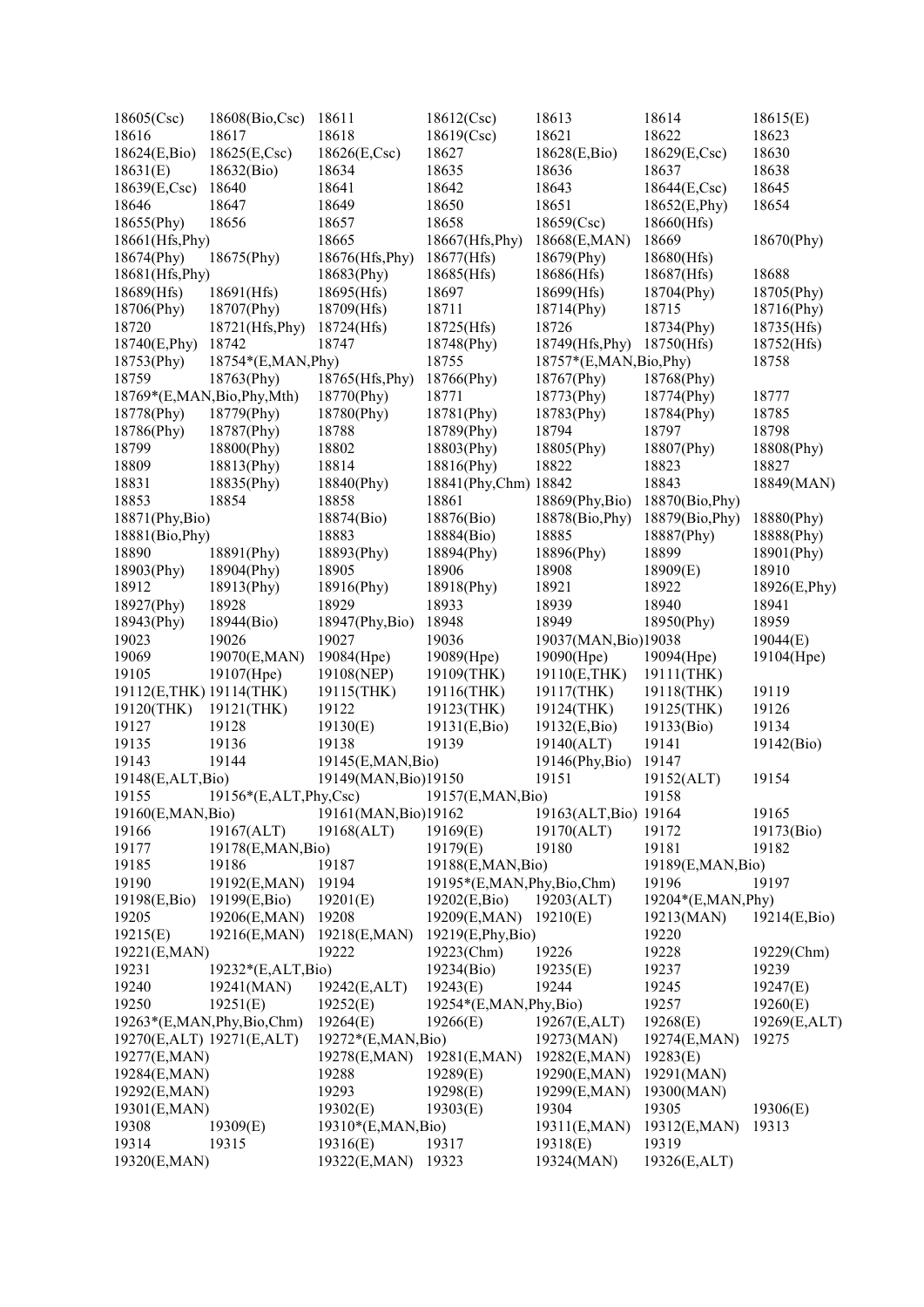| 19328(E,MAN)          |                                    | 19330                     | 19331(E,MAN,Bio)                    |                            | 19333                 | 19335(MAN)   |
|-----------------------|------------------------------------|---------------------------|-------------------------------------|----------------------------|-----------------------|--------------|
| 19336(MAN) 19337(E)   |                                    | 19338(MAN)                | 19339(E,MAN,Bio)                    |                            | 19340(MAN)            | 19341(MAN)   |
| 19342                 | 19344                              | 19345(MAN)                | 19346                               | 19348(ALT)                 | 19349(E,ALT)          | 19350(E)     |
| 19351(E,ALT) 19353(E) |                                    | 19354(E,MAN)              | 19355(E)                            | 19358(E)                   | 19362                 | 19363        |
| 19364(E)              | 19365(ALT)                         | 19366                     | 19367(E,MAN)                        | 19368(E)                   | 19369(E,MAN,Bio)      |              |
| 19370                 | 19371(E,ALT)                       | 19374(E)                  | 19375(E,MAN)                        | $19376*(E, MAN, Phy, Bio)$ |                       | 19377        |
| 19378(MAN)            | 19380                              | 19381(E,MAN)              | 19382(E,MAN,Bio)                    |                            | 19383                 |              |
| 19384(E,MAN)          |                                    | 19385                     | 19386(Bio)                          | 19388                      | 19389(ALT)            | 19390(ALT)   |
| 19391                 | 19392*(E,MAN, Phy, Bio)            |                           | 19394(E,MAN,Bio)                    |                            | 19395(Csc)            | 19397        |
| 19399                 | 19400                              | 19401(MAN)                | 19402(ALT)                          | 19403                      | 19404                 | 19405(ALT)   |
| 19406                 | 19407                              | 19408*(E,ALT,Bio)         |                                     | 19409(ALT)                 | 19413                 | 19414(MAN)   |
| 19415(E)              | 19416(ALT)                         | $19417*(E,ALT, Phy, Bio)$ |                                     | 19418(E,ALT)               | 19419(E)              | 19421(E)     |
| 19422(ALT)            | 19423(ALT)                         | 19424                     | 19425(E)                            | 19426(E,ALT)               | 19427                 |              |
| 19428(E,MAN)          |                                    | 19430(E)                  | 19432(E)                            | 19433                      | 19434(Csc)            | 19435(ALT)   |
| 19436(E)              | 19437(MAN)                         | 19438(E,MAN,Bio)          |                                     | 19439(MAN)                 | 19440                 | 19441        |
| 19442                 |                                    |                           |                                     |                            |                       |              |
|                       | 19443(MAN)                         | 19444(E,MAN)              | 19445(E,MAN)                        | 19446(E,MAN,Bio)           |                       |              |
| 19447(E,MAN,Bio)      |                                    | 19450(E,MAN)              | 19451(E, MAN)                       | 19452(E,MAN) 19453(E,MAN)  |                       |              |
| 19454(E,MAN,Bio)      |                                    | 19455(E,ALT)              | 19456(E,MAN)                        | 19457(E,ALT,Csc)           |                       | 19458(MAN)   |
| 19459                 | 19460                              | 19461(E,MAN)              | 19462(E)                            | 19463(E)                   | 19468(E,ALT)          | 19469(E,ALT) |
| 19470(E)              | 19471(E,ALT)                       | 19472(E,ALT)              | 19474(Csc)                          | 19475(Csc)                 | 19476                 | 19477        |
| 19480                 | 19483(MAN)                         | 19484                     | 19486(E)                            | 19487(E,Phy)               | 19488                 |              |
| 19492(MAN,Csc)        |                                    | 19493                     | 19496(Bio)                          | 19497(Bio)                 | 19499                 | 19500(E,ALT) |
| 19501                 | 19503*(E,Mth,Bio,Chm,Phy)          |                           | 19504(ALT, Bio) 19505(E)            |                            | 19507                 | 19508(E)     |
| 19510                 | 19514(E)                           | 19515                     | 19518(E,ALT,Csc)                    |                            | 19520                 | 19522        |
| 19523                 | 19530                              | 19534                     | 19535                               | 19536                      | 19538(E,Csc)          | 19539        |
| 19540                 | 19543*(E,ALT,Phy,Csc,Mth)          |                           | 19545(E,MAN)                        | 19546                      | 19547(Csc)            |              |
| 19548(E,ALT,Csc)      |                                    | 19553(E,ALT)              | 19554(E,ALT)                        | 19555(E,ALT)               | 19557(E)              | 19558        |
| 19559(E)              | 19565(MAN)                         | 19567(E,ALT)              | 19572(Csc)                          | 19575                      | 19576                 | 19579(E)     |
| 19581(E,MAN)          |                                    | 19582                     | 19583(E,MAN)                        | 19584                      | 19585(E,MAN)          | 19586(E)     |
| 19589(E,MAN)          |                                    | 19592(E,ALT,Phy)          |                                     | 19593                      | 19594(MAN)            | 19595(E)     |
| 19596                 | 19597(E)                           | 19598(E,MAN,Mth)          |                                     | 19599(E)                   | 19601                 |              |
| 19603(E,MAN)          |                                    | 19605(E)                  | 19613(E)                            | 19614                      | 19615(E)              | 19621(E)     |
| 19624(E)              | 19625                              | 19626                     | 19627(E)                            | 19629(E)                   | 19630                 | 19632(E,Bio) |
| 19635(E)              | 19638(E)                           | 19656(E,Csc)              | 19657(E)                            | 19661*(E,MAN,Phy,Bio,Mth)  |                       | 19662        |
| 19665(E,Bio)          | 19668                              | 19674(E)                  | 19678(MAN)                          | 19682(E,Mth)               | 19684                 | 19687(E)     |
| 19688                 | 19693(MAN, Phy, Mth)               |                           | 19695                               | 19696                      | 19697                 | 19700        |
| 19701(E,Csc)          | 19704(E)                           | 19706(E)                  | 19707                               | 19708(E)                   | 19710(E)              | 19711(E)     |
| 19716                 | 19720*(E,Phy,Bio)                  |                           | $19725*(E, MAN, Bio)$               |                            | 19726(MAN)            |              |
| 19729(E,MAN)          |                                    | 19730(Csc)                | 19732(MAN,Csc)                      |                            | 19733(MAN)            | 19734        |
|                       | 19735(MAN) 19736(E,MAN) 19741(MAN) |                           | 19743(ALT)                          | 19744(MAN)                 | 19745(E,MAN,Bio)      |              |
| 19748(E,MAN,Bio)      |                                    | 19750(E,MAN)              | 19752(E)                            | 19756                      | 19757*(MAN,Csc)       |              |
| 19760(E)              | 19761(E,MAN,Bio)                   |                           | 19763(E,Bio)                        | 19768                      | 19772                 | 19773        |
| 19774(E)              | 19779(MAN)                         | 19782                     | 19785(MAN)                          | 19789(MAN, Bio, Mth)       |                       | 19790(MAN)   |
| 19792                 | 19794                              | 19796                     | 19797(E,ALT,Bio)                    |                            | 19798                 | 19799        |
| 19800(Bio)            | 19803(E)                           | 19804(E)                  | 19805                               | 19806                      | 19811(E,ALT,Bio)      |              |
| 19813                 | 19815(MAN, Bio)19816(Csc)          |                           | 19818(Csc,Mth)                      | 19820(E,ALT)               | 19821(ALT)            | 19823(E)     |
| 19825                 | 19832                              | 19833                     | 19834                               | 19835                      | 19836(E)              |              |
| 19841(E,MAN)          |                                    | 19842(MAN)                | 19843(E,MAN)                        | 19844(E,MAN)               | 19846(E)              | 19847(E,ALT) |
| 19850                 | 19852                              | 19857(E,Bio)              | 19862                               | 19863(E)                   | 19880(MAN)            | 19887        |
| 19915                 | 19916                              | 19918                     | 19926                               | 19929                      | 19932                 | 19933        |
| 19935                 | 19939                              | 19941                     | 19965                               |                            |                       | 19991        |
| 19992                 |                                    | 19998                     |                                     | 19987(ALT)                 | 19990(E,Hpe)          | 20004        |
|                       | 19995(Hpe)                         |                           | 19999(E)                            | 20000(E)                   | 20003                 |              |
| 20005(E,MAN,Hpe)      |                                    | 20006(E)                  | 20007                               | 20008                      | 20009(E)              | 20012(E)     |
| 20013                 | 20014(E,MAN)                       | 20015                     | 20016                               | 20017(E,Hpe)               | 20018(E)              |              |
| 20019(E,Bio,Hpe)      |                                    |                           | 20021(ALT, Bio) 20022*(E, MAN, Bio) |                            | 20023                 | 20024        |
| 20025(Hpe)            | 20026                              | 20027(E,MAN)              | 20028(E,ALT)                        | 20029(E,MAN)               | 20030(Hpe)            | 20031(Hpe)   |
| 20032(E)              | 20033(E)                           | 20034(E,Hpe)              | 20035(E,MAN,Csc)                    |                            | 20036(Hpe)            |              |
| 20037(MAN, Hpe)       |                                    | 20039(Phy,Hpe)            | $20040$ (Phy, Hpe)                  | 20041(E,Hpe)               | 20042                 | 20043(E)     |
| 20044(ALT)            | 20046*(E,MAN,Mth)                  |                           | 20047                               | 20048(E,MAN)               | 20050                 | 20051(E,ALT) |
| 20052                 | $20053$ (Hpe)                      | 20054(Hpe)                | 20055(Hpe)                          | 20056(E,MAN)               | 20057(ALT, Hpe) 20058 |              |
| 20059(Hpe)            | 20060(E,MAN,Hpe)                   |                           | 20061(E,MAN)                        | 20062(E,MAN)               | 20064(Hpe)            | 20065(E,Hpe) |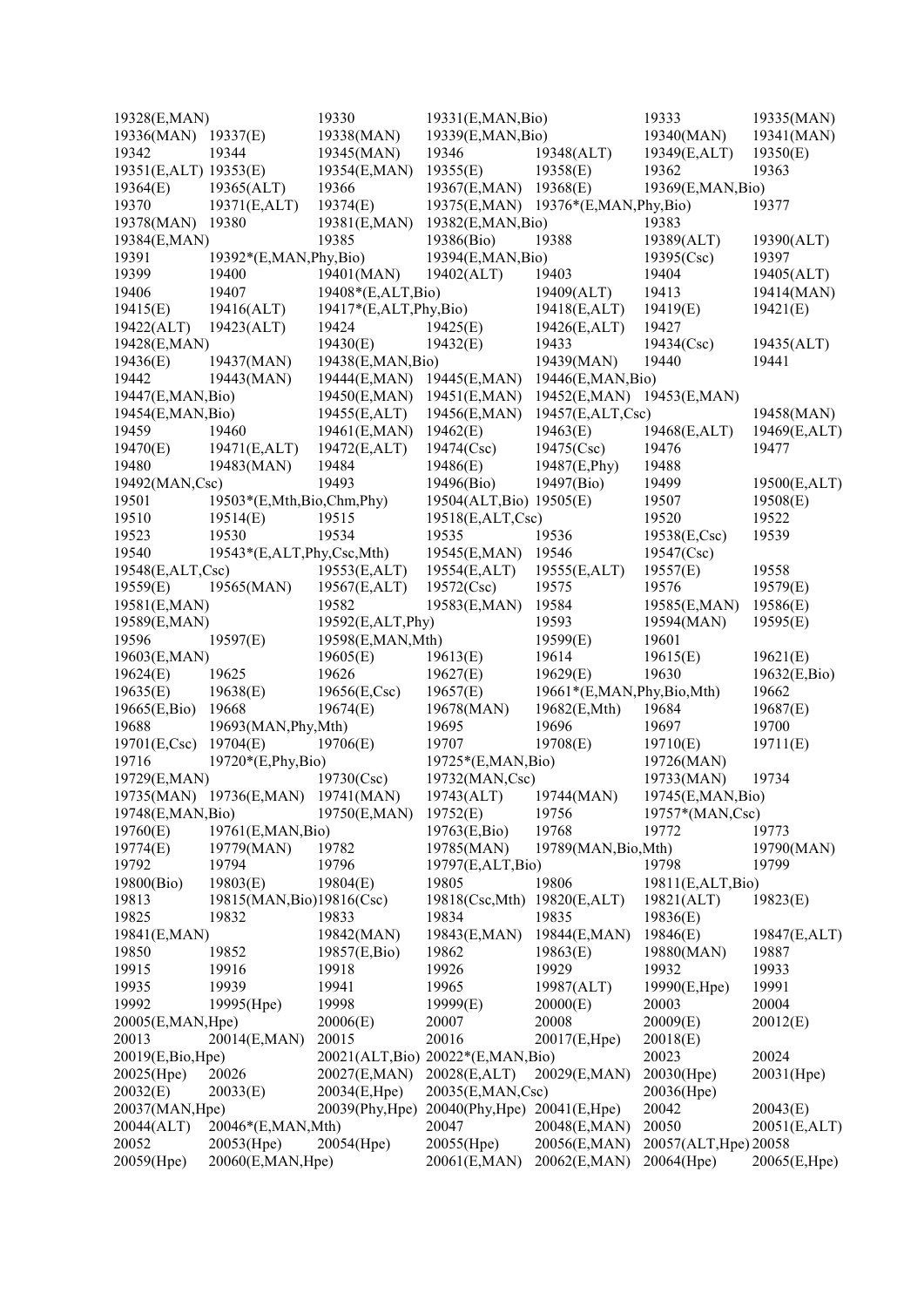| 20066(Hpe)                 | 20067                        | 20068                      | 20069(Hpe)                 | 20071(E,MAN)               | 20073(E,Bio)                | 20074(E)     |
|----------------------------|------------------------------|----------------------------|----------------------------|----------------------------|-----------------------------|--------------|
| 20077(E)                   | 20078(E,Hpe)                 | 20080(E)                   | 20083                      | 20084(Hpe)                 | 20085(E)                    | 20086(Hpe)   |
| 20087(E)                   | 20089*(E,MAN,Phy,Bio,Mth)    |                            | 20090(Hpe)                 | 20091(Bio)                 | 20092(Hpe)                  | 20093(Hpe)   |
| 20094(Bio)                 | 20096(Hpe)                   | 20098(Bio)                 | 20099(Bio)                 | 20100(E,ALT,Bio)           |                             | 20101(Bio)   |
| 20102(Bio, Hpe)            |                              | 20104(Bio, Hpe)            | 20105(Bio, Hpe)            | 20106(Bio)                 | 20107(E,MAN,Bio)            |              |
| 20108(Bio, Hpe)            |                              | 20109(Bio)                 | 20111(E,Bio)               | 20112                      | 20113                       | 20114(Hpe)   |
| 20115                      | 20116(Bio, Hpe)              | 20117(Bio, Hpe)            | 20118(E,ALT,Bio)           |                            | 20119(E,Bio)                | 20121(E,Bio) |
| 20122                      | 20123(E,MAN)                 | 20124(E,Bio)               | 20125(E,Bio)               | 20126(E,Bio)               | 20127(Bio, Hpe)             |              |
| 20128(Bio, Hpe)            |                              | 20129(E,ALT,Bio)           |                            | 20130(E,Bio)               | 20131(Bio)                  | 20134        |
| 20135(E)                   | 20137                        | 20138(ALT)                 | 20139(E,ALT)               | 20140(Hpe)                 | 20141(Hpe)                  | 20144        |
| 20145                      |                              | 20147                      |                            |                            |                             |              |
|                            | 20146(Hpe)                   |                            | 20148                      | 20149(E)                   | 20150(Bio, Hpe) 20151(Hpe)  |              |
| 20152                      | 20153                        | 20154(E,Bio,Chm)           |                            | 20155(Hpe)                 | 20156(E,MAN,Bio)            |              |
| 20157                      | 20158(E,Hpe)                 | 20159                      | 20160                      | 20161(Csc)                 | 20163(ALT)                  | 20164(Hpe)   |
| 20165                      | 20166(E)                     | 20167                      | 20169(E,MAN,Bio)           |                            | 20170(MAN)                  |              |
| 20171(E,MAN, Bio, Hpe)     |                              | 20172(ALT, Bio) 20173(Bio) |                            | 20175(Hpe)                 | 20176(E,ALT)                | 20177(E,Bio) |
| 20178(Bio)                 | 20179(Bio)                   | 20180                      | 20181*(E,MAN, Bio, Mth)    |                            | 20182                       | 20183        |
| 20184                      | 20185(E,MAN, Phy)            |                            | 20187(E,MAN,Bio)           |                            | 20188*(E,MAN, Bio, Mth)     |              |
| 20189(E,ALT) 20190         |                              | 20191(Hpe)                 | 20192                      | 20193(MAN)                 | 20194                       |              |
| 20195(E,ALT,Bio)           |                              | 20196(Mth)                 | 20197                      | 20198(ALT, Phy) 20199(MAN) |                             | 20200        |
|                            | 20201(MAN) 20202(E,MAN)      | 20203(E,MAN)               | 20204*(E,MAN,Phy,Bio)      |                            | 20205                       | 20206        |
| 20207                      | 20208                        | 20209                      | 20210                      | 20211                      | 20212                       | 20213        |
| 20214(MAN)                 | 20215(E,MAN)                 | 20216                      | 20217(E)                   | 20218                      | 20220(E,MAN)                | 20221(E)     |
| 20222                      | 20223                        | 20224(E,MAN)               | 20225(MAN)                 | 20226(E,ALT)               | 20227                       |              |
| 20228(E,MAN)               |                              | 20229                      | 20230(E,ALT,Csc)           |                            | 20231(E,Hpe)                |              |
| 20232*(E,Csc,Mth)          |                              | 20233(MAN, Mth)            |                            | 20234                      | 20235(E)                    |              |
| 20236(E,MAN, Hpe)          |                              | 20237(E)                   | 20238*(E,MAN,Csc,Mth)      |                            | 20239*(E,MAN, Bio, Mth)     |              |
| 20240                      | 20241                        | 20242                      | 20243*(E,MAN) 20244(ALT)   |                            | 20245(E,Mth)                | 20246        |
| 20247*(E,MAN, Bio, Mth)    |                              | 20248(MAN, Hpe)            |                            | 20249(E,MAN,Mth)           |                             | 20250        |
| 20251(E,Mth) 20252(Hpe)    |                              | 20253(Hpe)                 | 20254(E,ALT)               | 20255(ALT)                 | 20256(E)                    | 20257(E)     |
| 20258(E,Hpe) 20259(E,Hpe)  |                              |                            |                            |                            |                             |              |
|                            |                              | 20261(E)                   | 20262(E)                   | 20263*(E,ALT,Hpe)          |                             | 20264(Hpe)   |
| 20265(E,MAN)               |                              | 20266(ALT)                 | 20267(ALT)                 | 20268                      | 20269                       | 20270        |
| 20271                      | 20274(Hpe)                   | 20275                      | 20276                      | 20277                      | 20282                       | 20283(Csc)   |
| 20290(E)                   | 20292(Csc)                   | 20304                      | 20305                      | 20306(E)                   | 20309                       | 20310(MAN)   |
| 20311                      | 20313                        | 20317(MAN)                 | 20318(MAN)                 | 20322                      | 20325                       | 20326(Hpe)   |
| 20327(Hpe)                 | 20330(Hpe)                   | 20331(E)                   | 20340                      | 20344(E,Phy)               | 20345(Hpe)                  | 20347(Hpe)   |
| 20348(E,ALT) 20349(Hpe)    |                              | 20353(E)                   | 20354                      | 20355                      | 20359*(E,MAN, Phy, Bio)     |              |
| 20360                      | 20361                        | 20362                      | 20363(E)                   | 20364(Csc)                 | 20365                       |              |
| 20366*(MAN, Phy, Bio, Mth) |                              | 20369                      | 20370                      | 20372                      | 20377                       | 20379(Hpe)   |
| 20384                      | 20385(E)                     | 20386                      | 20397(E,ALT)               | 20405                      | 20406(E,MAN)                |              |
|                            | 20409*(E,MAN, Phy, Bio, Mth) | 20410                      | 20412(E)                   | 20417                      | 20418                       | 20422        |
| 20432                      | 20433(ALT)                   | 20434                      | 20440                      | 20443(Hpe)                 | 20447                       | 20451(Hpe)   |
| 20452                      | 20453                        | 20458                      | 20461(ALT)                 | 20479(ALT)                 | 20480(MAN)                  | 20486(Hpe)   |
| 20487                      | 20492(Hpe)                   | 20494                      | 20497                      | 20498                      | 20499                       | 20502(E)     |
| 20504                      | 20509(E)                     | 20510(E)                   | 20514(E)                   | 20515(Hpe)                 | 20518(Hpe)                  | 20527(E)     |
| 20528                      | 20530(MAN, Phy, Mth)         |                            | 20531(ALT)                 | 20534(Hpe)                 | 20536(E,ALT)                | 20539(E)     |
| 20544*(E,MAN,Mth)          |                              | 20546                      | 20549(E,ALT)               | 20550(E)                   | 20553                       | 20554(ALT)   |
| 20555(Csc)                 | 20557                        | 20558(Bio)                 | $20561*(E, MAN, Phy, Bio)$ |                            | 20562                       | 20564(Bio)   |
| 20565(MAN, Phy, Bio, Mth)  |                              | 20569                      | 20571(E,MAN,Mth)           |                            | 20573                       | 20575(Hpe)   |
| 20576(E,MAN)               |                              | 20579(THK, Bio) 20580(Bio) |                            | 20581(Bio)                 | 20582(THK)                  |              |
| 20585(THK, Bio)            |                              | 20586(THK, Bio) 20587(Bio) |                            | 20593                      | 20596                       | 20597(Mth)   |
|                            |                              |                            |                            |                            |                             |              |
| 20598                      | 20601                        | 20602                      | 20603(THK)                 | 20604(THK)                 | 20606                       | 20613(THK)   |
| 20620                      | 20621                        | 20622                      | 20623(Mth)                 | 20631(THK)                 | 20651(Hfs)                  | 20653        |
| 20657(Hfs)                 | 20661(Hfs)                   | 20671                      | 20673(Hfs)                 | 20674                      | 20675(Hfs)                  | 20676(Hfs)   |
| 20678(Hfs)                 | 20680(Hfs)                   | 20681(Hfs)                 | 20682(Hfs)                 | 20683(Hfs)                 | 20684(ALT)                  | 20691(Hfs)   |
| 20692(Hfs)                 | 20696(Hfs)                   | 20697(Hfs)                 | 20698(Hfs)                 | 20699(Hfs)                 | 20700(Hfs)                  | 20704(Hfs)   |
| 20717                      | 20741(Hfs)                   | 20744(Hfs)                 | 20749                      | 20750                      | 20752                       | 20753        |
| 20758                      | 20781                        | 20784                      | 20785                      | 20788                      | 20789                       | 20790        |
| 20791(E)                   | 20798                        | 20803                      | 20804                      | 20805                      | 20807                       | 20808        |
| 20813                      | 20814                        | 20816                      | 20822                      | 20826(Edr)                 | 20828(MAN,Csc)              |              |
| 20831(MAN)                 | 20858(MAN)                   | 20865(MAN)                 | 20873(MAN)                 | 20896                      | 20897                       | 20901        |
| 20902                      | 20905(Edr)                   | 20954(Edr)                 | 20967                      | 20970                      | 20982(MAN, Edr) 20985 (MAN) |              |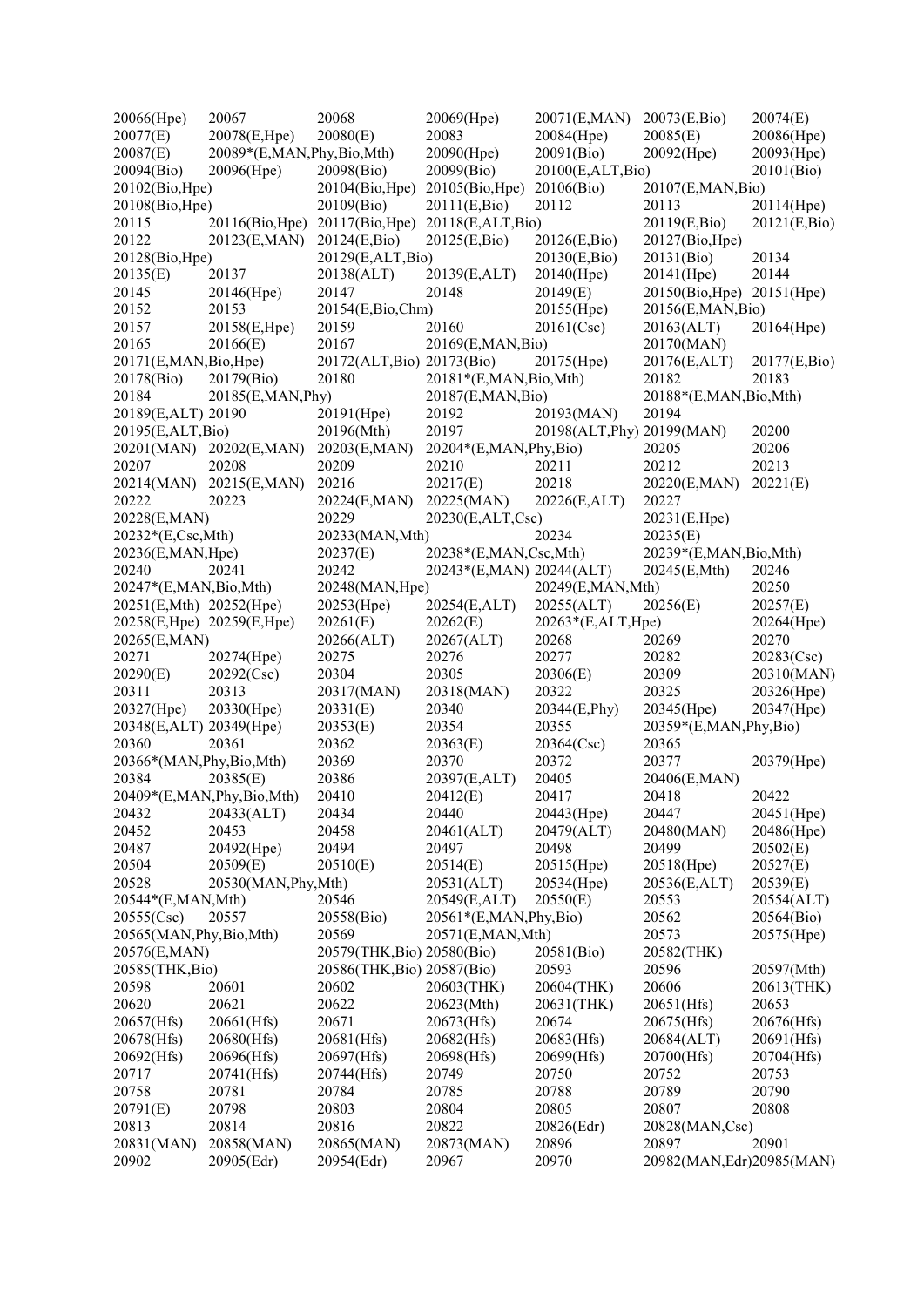20986(MAN) 20990 20991(Edr) 20992 20994 20996 21001 21005 21006 21007 21009 21010 21012 21017 21026(ALT,Chm) 21027(Chm) 21028(Phy,Mth) 21029\*(MAN,Phy,Mth,Chm) 21030(Phy,Chm) 21031(MAN,Chm) 21032(MAN,Hfs)21034(ALT,Chm) 21035(MAN,Chm) 21036(MAN,Chm) 21037(Bio,Chm) 21038(Bio,Chm) 21040(Bio,Chm) 21042(Phy,Chm) 21043(Hfs,Bio,Chm) 21044(Hfs,Chm) 21045(Hfs,Chm) 21046(Mth) 21047(Hfs,Bio) 21048(Hfs) 21049(Hfs) 21050(Hfs) 21051 21052\*(E,MAN,Hfs,Bio,Chm,Phy) 21053(MAN,Bio,Hfs) 21054(Mth) 21055(Phy,Bio,Hfs) 21056(E,Phy,Bio,Mth) 21057(Phy,Bio,Hfs) 21058(Phy,Bio,Hfs) 21059(Phy,Bio,Mth) 21060(Bio,Hfs) 21062(Bio,Hfs) 21063(Hfs,Bio) 21064(Hfs) 21065(Mth,Bio) 21066(Hfs) 21067(Hfs) 21068(Hfs,Chm) 21069(Hfs) 21070(ALT,Mth) 21071(Mth) 21072(MAN,Hfs) 21073\*(E,MAN,Hfs,Chm) 21074(Hfs) 21075(MAN,Hfs,Bio,Chm) 21076(MAN,Chm) 21077 21078(Hfs) 21079(Hfs) 21080(MAN,Bio,Mth) 21081(Hfs) 21082 21083(Mth) 21084(Hfs) 21085 21088(Bio,Hfs) 21090(Mth) 21091 21092\*(E,MAN,Phy,Bio,Mth,Chm) 21093(E,Bio,Hfs) 21094 21095(Mth) 21096(Hfs,Bio) 21097\*(E,Phy,Bio,Mth) 21098\*(E,ALT,Phy,Bio,Mth) 21099 21100 21101(Mth) 21102 21103(Hfs) 21104 21108 21109 21110 21111(VAI) 21118 21119 21120 21130 21132 21138 21139 21149 21217(Csc) 21243 21252 21266 21273 21278 21286 21295 21318(Csc) 21428(Phy,Chm) 21429\*(E,MAN,Phy,Bio,Chm) 21430(Phy) 21431\*(E,Phy,Hfs,Chm) 21432(Phy,Mth,Chm) 21433(Phy,Hfs) 21434\*(E,MAN,Phy,Bio,Chm) 21435\*(Phy,Bio,Chm) 21436(Phy) 21437\*(E,Phy,Bio,Chm) 21438(Phy,Bio) 21439(Phy,Bio,Chm) 21440(Phy,Bio,Chm,Hfs) 21441\*(E,MAN,Phy,Bio,Hfs,Chm) 21442\*(Phy,Bio,Chm) 21443\*(Phy,Bio,Chm) 21444(Phy,Bio,Chm) 21445(Phy,Bio,Chm) 21446\*(E,MAN,Phy,Bio,Chm,Mth) 21447(Phy,Bio,Chm) 21448\*(Phy,Bio,Chm) 21449\*(E,MAN,Phy,Bio,Chm,Mth) 21450\*(Phy,Bio,Chm) 21451(Bio) 21452\*(E,Phy,Bio,Chm) 21453\*(E,Phy,Bio,Hfs,Chm) 21454\*(Phy,Bio,Chm) 21455\*(E,MAN,Phy,Bio,Chm) 21456(Phy,Bio,Chm,Hfs) 21457(Phy,Chm) 21458\*(E,MAN,Phy,Bio,Chm,Mth) 21459\*(MAN,Phy,Bio,Chm) 21460\*(E,MAN,Phy,Bio,Chm) 21461\*(E,MAN,Phy,Bio,Chm) 21462(Phy,Bio,Chm) 21463\*(MAN,Phy,Bio,Chm,Hfs) 21464(MAN,Phy,Bio,Chm) 21465\*(MAN,Phy,Bio,Chm) 21466(Phy,Chm) 21467(Phy,Bio,Chm) 21468(Phy,Bio) 21469\*(Phy,Bio,Chm) 21470(Phy,Chm) 21471(Phy,Bio) 21472\*(E,Phy,Bio,Chm,Mth) 21473(Phy,Bio,Chm) 21474(Phy,Bio,Chm,Mth) 21475(Phy,Bio,Hfs,Chm) 21476(Phy,Bio,Chm) 21477(Phy,Bio,Chm,Hfs) 21478(Phy,Bio,Chm) 21479(Phy,Bio,Chm) 21480(Phy,Bio,Chm,Hfs) 21481(Phy,Bio,Chm) 21482(Phy,Bio,Chm) 21483(Phy,Bio,Chm) 21484(Phy,Chm) 21485 21486(Phy,Chm) 21487(Phy,Chm) 21488(Phy) 21489(Phy) 21490\*(MAN,Phy,Hfs,Chm) 21491(Phy,Hfs) 21492\*(MAN,Phy,Bio,Chm) 21493(Phy,Hfs,Chm) 21494(Phy,Chm) 21495(Phy) 21496(Phy,Chm) 21497(Phy,Chm) 21499(Phy) 21500(Phy) 21501(MAN,Phy,Chm) 21502(Phy) 21503\*(MAN,Phy,Chm) 21504(Phy,Hfs,Chm) 21505\*(MAN,Phy,Chm) 21506(Phy) 21507(MAN,Phy,Chm) 21508(Phy) 21509(Phy) 21510\*(MAN,Phy,Bio,Chm) 21511(MAN,Phy,Chm) 21512(Chm) 21513 21514(Phy,Bio,Chm) 21515\*(E,Phy,Chm) 21516(Phy,Chm) 21517(Phy,Chm) 21518\*(MAN,Phy,Bio,Chm) 21519(Phy,Chm) 21520(Chm) 21521\*(MAN,Phy,Bio,Chm) 21522\*(E,MAN,Phy,Chm) 21523(Phy) 21524(Phy,Chm) 21525(E,Phy,Chm) 21526(Phy,Chm) 21527(MAN,Phy,Chm) 21528(E,MAN,Phy,Chm) 21529\*(E,MAN,Phy,Chm) 21530(Phy,Chm) 21531(MAN,Phy,Chm) 21532\*(MAN,Phy,Bio,Chm) 21533\*(E,MAN,Phy,Chm) 21534(Phy,Chm) 21535(Phy,Chm) 21536(Phy,Chm) 21537(Chm) 21539\*(E,MAN,Phy,Mth,Chm) 21540\*(E,MAN,Phy,Bio,Chm) 21541\*(MAN,Phy,Chm) 21542\*(E,MAN,Phy,Chm) 21543\*(E,MAN,Phy,Hfs,Chm) 21544(MAN,Phy,Chm) 21545(Phy,Chm) 21546\*(E,MAN,Phy,Bio,Chm,Mth) 21548\*(MAN,Phy,Chm) 21547(<br>21548\*(MAN,Phy,Chm) 21549\*(MAN,Phy,Chm) 21550\*(MAN,Phy,Chm) 21548\*(MAN,Phy,Chm) 21549\*(MAN,Phy,Chm) 21551(Phy,Chm) 21552(Phy,Chm) 21553(Phy,Hfs,Chm) 21554(Phy,Chm) 21555\*(MAN,Phy,Chm) 21556\*(E,MAN,Phy,Bio,Chm) 21557(Hfs,Chm) 21558(Chm) 21559(Phy,Chm) 21560(Phy,Chm) 21561\*(E,MAN,Phy,Mth,Chm,Bio) 21562(Phy,Chm) 21563(Phy,Chm) 21564(Phy,Chm) 21565(Phy,Hfs) 21566\*(E,Phy,Chm) 21567(E,Phy) 21568\*(E,MAN,Phy,Chm) 21569\*(E,MAN,Phy,Bio,Chm) 21571(E,Phy,Chm) 21572(E,MAN,Phy) 21573\*(MAN,Phy,Mth,Chm) 21574(Phy) 21575(Phy) 21576(Phy,Chm) 21577 21578 21579(Phy,Hfs) 21580\*(E,Phy,Bio,Chm) 21581(Phy,Bio,Hfs,Chm) 21582(Phy) 21583\*(Phy,Bio,Chm) 21584(Phy,Chm)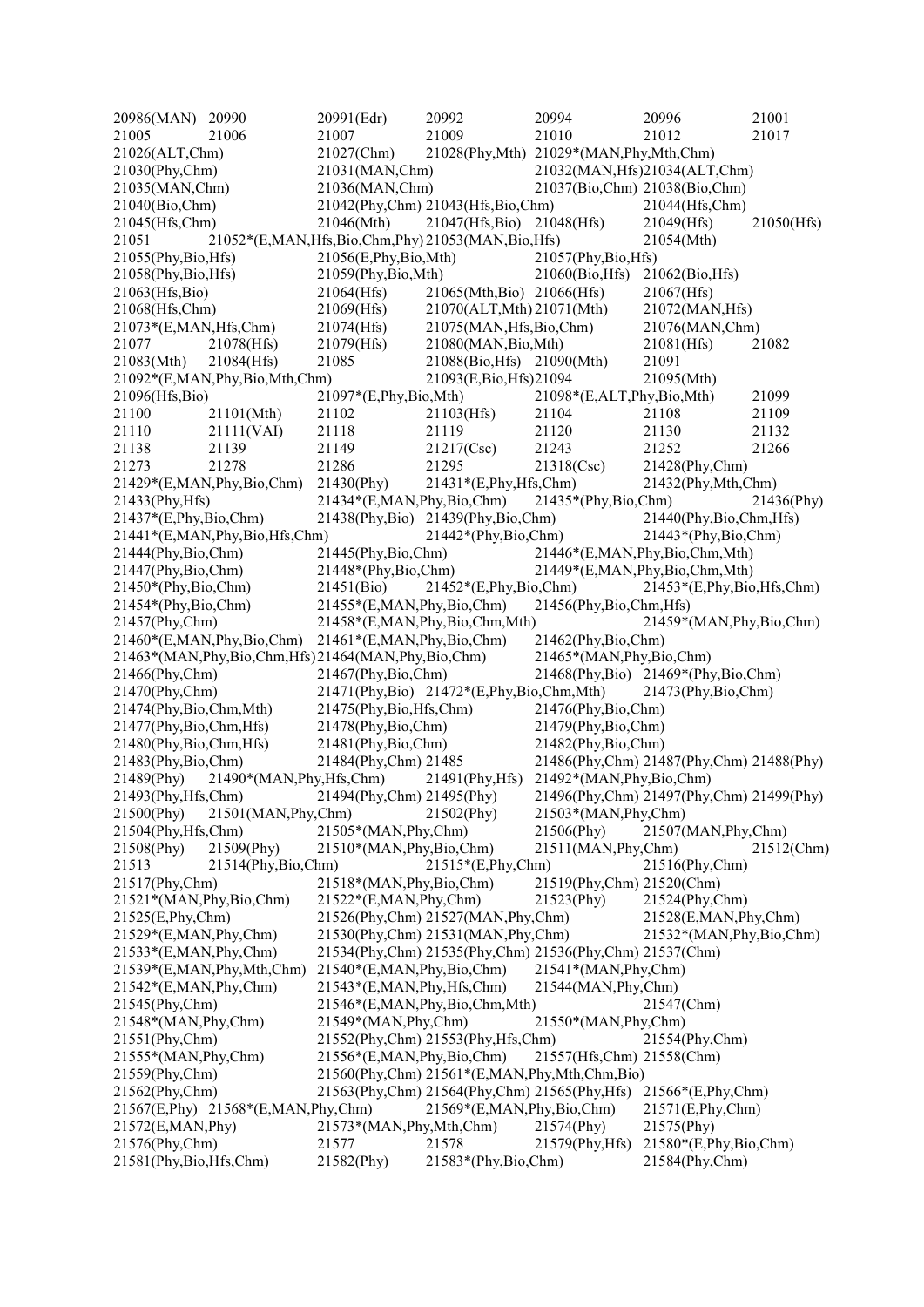| 21586*(E,MAN,Mth,Bio,Chm,Phy)                              |                              | 21587(Chm)                                                 | 21588(Mth,Chm) 21589                                        |                                          |              |
|------------------------------------------------------------|------------------------------|------------------------------------------------------------|-------------------------------------------------------------|------------------------------------------|--------------|
| 21590(Phy,Chm)                                             | 21591(E,Bio,Chm)             |                                                            | 21592                                                       | 21593(MAN, Hfs, Bio)                     |              |
| 21594(Phy, Hfs, Chm)                                       | 21595(Phy,Chm) 21596(Chm)    |                                                            | 21597(Phy)                                                  | 21598(Phy,Bio)                           |              |
| 21599*(MAN, Phy, Bio, Chm)                                 | 21600                        | 21601(Phy,Chm) 21602(Chm)                                  |                                                             | 21603(Phy,Chm)                           |              |
| 21604(Phy,Chm)                                             | 21605*(E,Phy,Chm)            |                                                            |                                                             | 21606(Phy,Chm) 21607(Phy,Chm)            |              |
| 21608(Phy,Chm)                                             | 21609                        |                                                            | 21610(Phy,Chm) 21611(Phy,Chm) 21612(Phy)                    |                                          | 21613(E,Phy) |
| 21614(E,Phy) 21615(Phy,Chm) 21616(Chm)                     |                              | 21617(Phy,Chm) 21618(Chm)                                  |                                                             | 21619*(Phy,Bio,Chm)                      |              |
| $21620*(E, Phy, Mth, Chm)$                                 | $21621$ (Chm)                | 21622(Phy,Chm) 21623(Chm)                                  |                                                             | 21624*(MAN, Phy, Chm)                    |              |
| $21625$ (Phy,Chm)                                          | $21626*(E, MAN, Phy,Chm)$    |                                                            |                                                             | 21627(Phy,Chm) 21628(Phy,Chm)            |              |
| 21629(Phy,Chm)                                             | 21630(Phy,Bio,Chm)           |                                                            | 21631(Phy,Chm)                                              |                                          |              |
| 21632*(E,MAN, Phy, Bio, Chm, Mth)                          |                              | $21633*(Phys,Bio,Chm)$                                     |                                                             | 21634(E,Phy,Bio,Chm)                     |              |
| $21635$ (Phy,Bio,Chm)                                      | 21636*(E,MAN,Phy,Bio,Chm)    |                                                            | 21637*(E,MAN,Phy,Bio,Chm)                                   |                                          |              |
| 21638*(E,MAN, Bio, Chm)                                    |                              | 21639(Phy,Chm) 21640*(E,MAN,Phy,Bio,Chm)                   |                                                             | $21641*(E, Phy, Bio, Chm)$               |              |
| 21642(Phy,Bio,Chm)                                         | 21643*(MAN, Phy, Bio, Chm)   |                                                            |                                                             | 21644(Phy,Chm) 21645*(E,MAN,Phy,Bio,Chm) |              |
| 21646(Phy,Chm)                                             | 21647*(E,Phy,Bio,Chm)        |                                                            |                                                             | 21648(Phy,Chm) 21649(Phy,Chm)            |              |
| 21650(Phy,Chm)                                             | $21651*(Phys,Bio,Chm)$       |                                                            |                                                             | 21652(Phy,Chm) 21653*(E,Phy,Bio,Chm)     |              |
| 21654(Phy,Chm)                                             | 21655(Phy)                   |                                                            | 21656(Bio,Chm) 21657(Phy,Bio,Chm)                           |                                          |              |
| 21658(Phy,Bio,Chm)                                         | 21659(Phy,Bio,Chm)           |                                                            | 21660(MAN, Phy, Chm)                                        |                                          |              |
| 21661*(MAN, Phy, Bio, Chm)                                 |                              | $21662$ (Phy,Chm) $21663$ <sup>*</sup> (E,MAN,Phy,Bio,Chm) |                                                             | 21664*(MAN, Phy, Bio, Chm)               |              |
| 21665(Phy,Bio,Chm)                                         | 21666*(E,MAN,Chm)            |                                                            | 21667(Bio,Chm) 21668                                        |                                          |              |
| 21669(Bio,Chm)                                             |                              | 21670(Phy,Bio) 21671(MAN,Phy,Bio,Chm)                      |                                                             | 21672(Hfs,Bio,Chm)                       |              |
| 21673(Bio,Chm)                                             | $21674*(MAN, Phy, Bio, Chm)$ |                                                            | 21675(Phy,Bio,Chm)                                          |                                          |              |
| 21676(Hfs, Bio, Chm)                                       | 21677(Mth,Bio,Chm)           |                                                            |                                                             | 21678(Phy,Chm) 21679(Phy,Bio,Chm,Hfs)    |              |
| 21680(Bio,Chm)                                             |                              |                                                            | 21681(Bio,Chm) 21682(Bio,Chm) 21683*(MAN,Phy,Bio,Chm)       |                                          |              |
| 21684(Bio,Chm)                                             | $21685$ (Phy,Bio,Chm)        |                                                            | 21686(Phy,Bio,Chm)                                          |                                          |              |
| 21687*(Phy,Mth,Chm,Bio)                                    | 21688*(Phy,Bio,Chm,Hfs)      |                                                            | 21689(MAN, Phy, Chm)                                        |                                          |              |
| 21690(Phy,Bio,Chm)                                         |                              | 21691(Bio,Chm) 21692(Phy,Bio,Chm)                          |                                                             | 21693(Hfs, Bio, Chm, Phy)                |              |
| 21694(Phy,Bio,Hfs,Chm)                                     | 21695(Hfs)                   | 21696*(Phy,Bio,Chm)                                        |                                                             | 21697(Phy,Chm)                           |              |
| 21698*(E,Phy,Hfs,Chm,Bio)                                  | 21699(Phy,Bio,Chm)           |                                                            | 21700*(E,Phy,Bio,Hfs,Chm)                                   |                                          |              |
| 21701(Phy,Chm)                                             |                              |                                                            | 21702(Phy,Chm) 21703(Hfs,Chm) 21704(Phy,Chm) 21705(Bio,Chm) |                                          |              |
| 21706(Bio,Chm)                                             | 21707(Phy,Chm) 21708(Chm)    |                                                            | $21709$ (Chm)                                               | 21710(Chm)                               | 21711(E,Chm) |
| 21712(E,Chm) 21713                                         | 21714*(E,MAN,Hfs,Bio,Chm)    |                                                            |                                                             | 21715(Phy,Chm) 21716(Phy,Chm)            |              |
| $21717*(E, MAN, Phy, Bio, Chm)$                            | 21718(Chm)                   | 21719(MAN, Phy, Chm)                                       |                                                             | 21720(MAN, Phy, Chm)                     |              |
| 21721(Chm) 21722(Phy, Hfs, Chm)                            |                              |                                                            | 21723(Phy,Chm) 21724(MAN,Phy,Chm)                           |                                          |              |
| 21725(MAN, Phy, Chm)                                       | 21726                        | 21727(Chm)                                                 | 21728(Hfs)                                                  | $21729$ (Phy,Chm)                        |              |
| 21730(MAN, Phy, Chm)                                       | $21731*(E, Phy, Csc, Chm)$   |                                                            | 21732(Phy,Chm) 21733(Phy)                                   |                                          | 21734        |
| $21735*(E, MAN, Phy,Chm)$                                  | 21736(Chm)                   | 21737(Chm)                                                 | 21738(E,Phy,Chm)                                            |                                          |              |
| 21739(Phy,Chm)                                             | 21740                        | $21741*(E, MAN, Csc, Chm)$                                 |                                                             | 21742(Chm)                               | 21743(Chm)   |
| 21744(Phy,Chm)                                             |                              | 21745(Phy,Chm) 21746*(E,MAN,Phy,Bio,Chm)                   |                                                             | 21747(Phy)                               | 21748(Phy)   |
| 21749<br>21750(E)                                          | 21751(E,Chm)                 | 21752(E, Mth)                                              | 21753(Chm)                                                  | 21754(Chm)                               | 21755(Chm)   |
| 21756(Phy,Bio,Chm)                                         | 21757(Bio,Chm) 21758(Chm)    |                                                            | 21759(Phy,Bio,Chm)                                          |                                          |              |
| 21760*(E,MAN,Phy,Mth,Chm,Bio)                              |                              | 21761(Chm)                                                 | 21762(MAN, Bio, Chm)                                        |                                          |              |
| $21763$ (Phy, Hfs, Chm)                                    | 21764(Phy, Hfs, Chm, Bio)    |                                                            |                                                             | 21765*(E,MAN,Csc,Mth,Chm,Phy)            |              |
| $21767*(Csc,Mth,Chm)$<br>21766(Chm)                        |                              | 21768*(E,MAN,Mth,Bio,Chm)                                  |                                                             | 21769(MAN,Chm)                           |              |
| 21770(Bio,Chm)                                             | 21771(E,MAN,Chm)             |                                                            | 21772                                                       | 21773(Bio,Chm)                           |              |
| 21774(Mth,Bio,Chm)                                         |                              | 21775*(MAN, Phy, Bio, Chm, Mth) 21776(Chm)                 |                                                             | 21777(Chm)                               |              |
| 21778(MAN, Phy, Chm)                                       | 21779(Chm)                   |                                                            | 21780(Mth,Chm) 21781(Phy,Bio,Chm,Hfs)                       |                                          |              |
| 21783(Phy,Bio,Chm)                                         | 21784(Chm)                   | 21785(Chm)                                                 | 21786(Phy, Hfs)                                             | 21787(Chm)                               |              |
| 21788(Phy,Bio,Chm,Mth)                                     | 21789(Phy,Bio)               | 21790(Phy,Bio,Chm)                                         |                                                             | 21791                                    | 21792(Mth)   |
| 21793(Phy, Mth, Chm)                                       | 21794(Chm)                   | 21795*(E,Phy,Csc,Chm)                                      |                                                             | 21796(E,Phy,Bio,Chm,Hfs)                 |              |
| 21797(Phy,Chm)                                             | 21798(Chm)                   | 21799(Mth,Bio,Chm)                                         |                                                             | 21800(Phy,Bio,Chm)                       |              |
| 21803(Phy,Chm) 21804*(E,MAN,Phy,Bio,Chm,Mth)<br>21801(Chm) |                              |                                                            |                                                             |                                          |              |
| 21805*(E,MAN, Phy, Mth, Chm, Bio)                          |                              | 21806(Phy, Hfs, Chm)                                       |                                                             | 21807(Phy,Chm)                           |              |
| 21808(Phy,Chm)                                             | 21809(Bio,Chm) 21810(Chm)    |                                                            | 21811                                                       | 21813                                    |              |
| 21814(E,Phy,Bio,Chm)                                       | 21815*(MAN, Phy, Bio, Chm)   |                                                            | 21816*(MAN, Phy, Bio, Chm, Mth)                             |                                          |              |
| 21817(MAN,Chm)                                             | 21818(Phy,Bio,Chm)           |                                                            | 21819(Phy,Bio,Chm)                                          |                                          |              |
| 21820*(MAN, Phy, Bio, Chm)                                 |                              | 21821(Bio,Chm) 21822*(Phy,Bio,Chm)                         |                                                             | 21823(Phy,Chm)                           |              |
| 21824(Phy,Bio,Chm)                                         | 21825(Csc,Mth,Chm,Phy)       |                                                            | 21826(Phy,Bio,Chm)                                          |                                          | 21827(Chm)   |
| 21828(Bio,Chm)                                             | 21829(Phy,Chm) 21830(Chm)    |                                                            | 21831(Chm)                                                  | 21832(Phy,Bio,Chm)                       |              |
| 21833*(E,MAN,Phy,Chm)                                      | 21834(Phy,Bio,Chm)           |                                                            | 21835(Chm)                                                  | 21836(Bio,Chm)                           |              |
| 21837(Phy, Mth, Chm, Bio)                                  | 21838(Phy,Bio) 21839(Chm)    |                                                            | 21840(Bio,Chm) 21841(Bio,Chm)                               |                                          |              |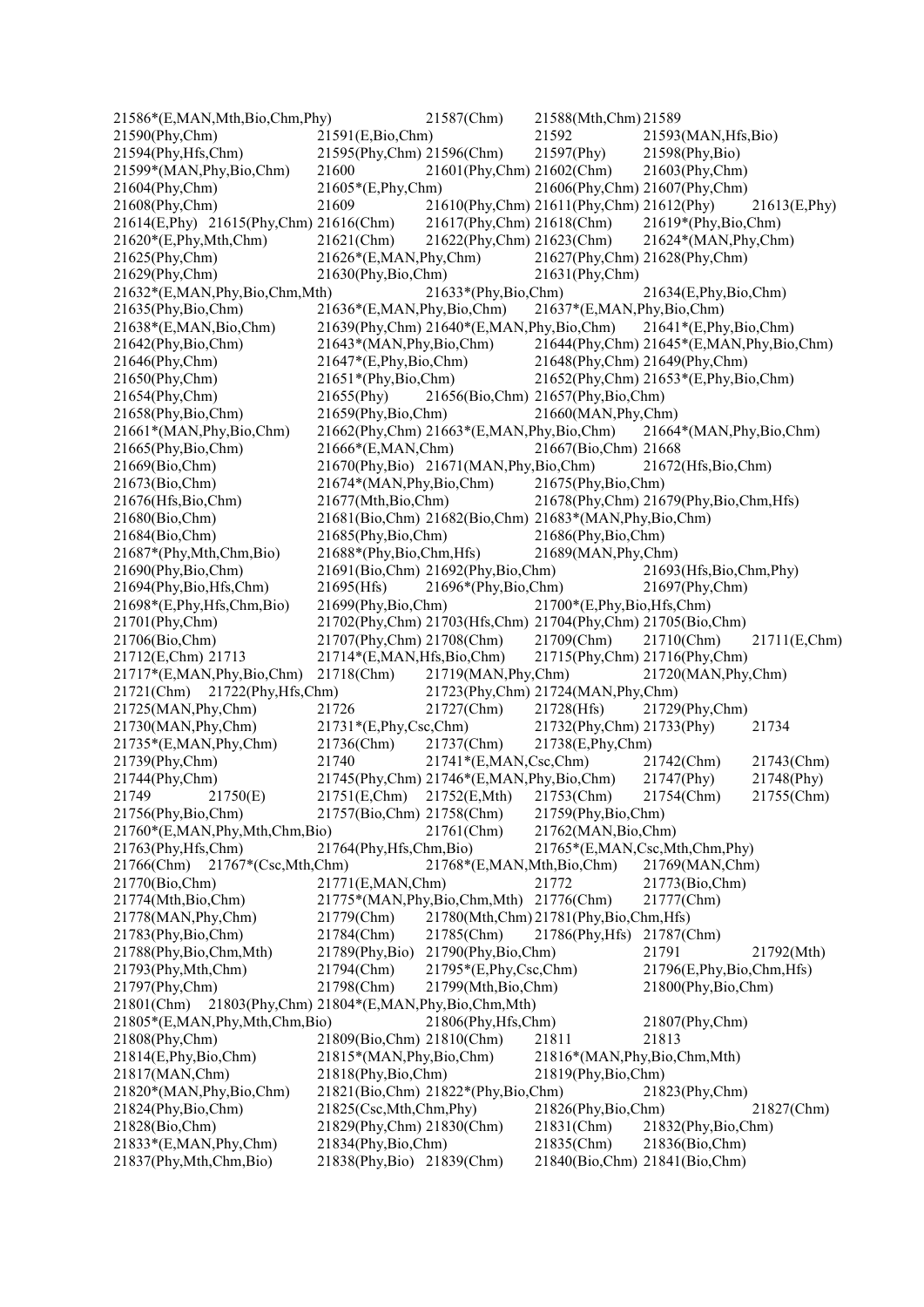|                                                   | 21842*(E,MAN, Phy, Mth, Chm, Bio)    |                                 | 21843(Chm)                               | 21844(Phy,Csc,Chm)                                              |                                   | 21845(Chm)   |
|---------------------------------------------------|--------------------------------------|---------------------------------|------------------------------------------|-----------------------------------------------------------------|-----------------------------------|--------------|
| 21846*(ALT, Phy, Hfs, Chm)                        |                                      | $21847*(E, Phy, Mth, Chm, Bio)$ |                                          | 21848(Phy,Chm) 21849(Chm)                                       |                                   |              |
| 21850(Phy,Chm)                                    |                                      | $21851$ (Chm)                   |                                          | 21852(Phy,Chm) 21853(Phy,Chm) 21854(Phy,Bio,Chm)                |                                   |              |
| $21855$ (Phy, Bio, Chm)                           |                                      | 21856(Phy,Bio,Chm)              |                                          | 21857(Phy,Bio,Chm)                                              |                                   |              |
| 21858(Phy,Bio,Chm)                                |                                      | $21859*(E, Phy, Mth, Chm)$      |                                          |                                                                 | 21861(Phy,Chm) 21862(Phy,Bio,Chm) |              |
| 21863(Phy,Chm)                                    |                                      | 21864                           |                                          | 21865*(E,MAN,Phy,Bio,Chm,Mth)                                   |                                   |              |
|                                                   | 21866*(E,MAN,Phy,Bio,Chm,Mth)        |                                 |                                          | 21867(Phy,Chm) 21868*(E,Phy,Mth,Csc,Chm)                        |                                   |              |
| $21869*(E, Phy, Bio, Chm)$                        |                                      | 21870                           |                                          | 21871(Phy,Chm) 21872(Phy,Chm)                                   |                                   |              |
|                                                   | 21873*(E,MAN, Phy, Csc, Chm, Mth)    |                                 | 21874(Phy,Bio,Chm)                       |                                                                 | 21877(E,Phy,Bio,Chm)              |              |
| 21878(Phy,Bio,Chm,Hfs)                            |                                      | 21879(E, Phy, Bio, Chm)         |                                          | 21880(E,Phy,Chm)                                                |                                   |              |
| 21881(Phy,Bio,Chm)                                |                                      | 21882(E,Chm)                    | 21883                                    | $21884$ (Chm)                                                   | 21885*(E,Phy,Bio,Chm)             |              |
|                                                   | 21886*(E,MAN,Phy,Bio,Chm)            | $21887*(E, Phy, Bio, Chm)$      |                                          | 21888*(E,MAN,Phy,Csc,Chm)                                       |                                   |              |
| 21889(E,Phy,Chm)                                  |                                      | $21890*(E, Phy, Bio, Chm)$      |                                          | $21891*(E, Phy, Bio, Chm)$                                      |                                   |              |
| 21892(Phy,Chm)                                    |                                      |                                 |                                          | 21893(Phy,Chm) 21894(Phy,Chm) 21895*(E,MAN,Phy,Bio,Chm)         |                                   |              |
| 21896(Phy,Chm)                                    |                                      |                                 | 21897(Phy,Chm) 21898*(E,Phy,Csc,Chm)     |                                                                 | 21899(Phy,Chm)                    |              |
| 21900(Phy,Chm)                                    |                                      | 21901(Phy,Bio,Chm)              |                                          |                                                                 | 21902*(E,MAN,Phy,Bio,Chm,Hfs)     |              |
| 21903(Phy,Bio,Chm)                                |                                      | 21904(Phy)                      | 21905(Phy)                               | 21906                                                           | 21907*(E,Phy,Hfs,Chm)             |              |
|                                                   | 21908(Chm) 21909(Phy, Bio, Chm, Hfs) |                                 | 21910(MAN, Phy, Bio, Chm)                |                                                                 | 21911                             |              |
| $21912$ (Phy,Csc,Chm)                             |                                      |                                 | 21913*(E,MAN,Hfs,Bio,Chm,Phy) 21914(Bio) |                                                                 | 21915(Bio)                        |              |
|                                                   |                                      |                                 |                                          |                                                                 | 21920(Phy,Chm) 21921(MAN,Phy)     |              |
| 21916(MAN, Phy, Bio, Chm)<br>21922(MAN, Phy, Chm) |                                      | 21917(Phy,Bio) 21919            |                                          |                                                                 |                                   |              |
|                                                   |                                      | 21923                           | 21924(MAN, Phy, Csc, Chm)                |                                                                 | 21925(Phy,Chm)                    |              |
| 21926(MAN, Phy, Chm)                              |                                      | 21928(Phy, Mth, Chm)            |                                          | 21929(Phy,Chm) 21930(Phy,Chm) 21932(Phy)                        |                                   |              |
| 21933(Phy,Chm)                                    |                                      |                                 | 21934(Phy,Chm) 21935(Phy,Chm) 21936      |                                                                 | 21937(Phy,Chm)                    |              |
| 21938(Phy,Chm)                                    |                                      | 21939(Phy,Chm) 21940(Phy)       |                                          | 21941(Phy,Chm) 21942*(E,MAN,Phy,Csc,Chm)                        |                                   |              |
| 21943(MAN, Phy, Chm)                              |                                      | 21944(Chm)                      | $21945$ (MAN, Phy, Chm)                  |                                                                 | 21946*(E,MAN,Phy,Bio,Chm)         |              |
| 21947*(MAN, Phy, Bio, Chm)                        |                                      |                                 |                                          | 21948(Phy,Chm) 21949*(E,MAN,Phy,Csc,Chm,Mth)                    |                                   |              |
| 21950(Phy,Csc,Chm)                                |                                      | 21951(Phy,Chm) 21952            |                                          | 21953*(MAN, Phy, Chm)                                           |                                   |              |
| 21954(MAN, Phy, Chm)                              |                                      |                                 |                                          | 21955(Phy,Chm) 21956(Phy,Chm) 21957(Phy,Chm) 21958(MAN,Phy,Chm) |                                   |              |
| 21959(MAN, Phy, Chm)                              |                                      |                                 |                                          | 21960(Phy,Chm) 21961(Phy,Chm) 21963*(E,MAN,Phy,Bio,Chm)         |                                   |              |
| 21964(Phy,Chm)                                    |                                      | 21965(MAN, Phy, Chm)            |                                          | 21966*(MAN, Phy, Chm)                                           |                                   | 21967(Phy)   |
| 21968*(MAN, Phy, Chm)                             |                                      | 21969*(E,MAN,Phy,Chm)           |                                          | $21970$ (Chm)                                                   | 21971(Phy,Chm) 21972(Chm)         |              |
| 21973(Phy,Chm)                                    |                                      | 21974(Chm)                      |                                          | 21975(Phy,Chm) 21976(Phy,Chm) 21977(Phy,Csc,Chm)                |                                   |              |
| 21978(MAN, Phy, Chm)                              |                                      | 21979                           |                                          | 21980(Phy,Chm) 21981(Phy,Csc,Chm)                               |                                   | 21982(Chm)   |
| 21983                                             | 21984(E,Phy,Chm)                     |                                 | 21985(MAN, Phy, Chm)                     |                                                                 | 21986(Chm)                        |              |
| 21987(Phy,Chm)                                    |                                      | 21988(Phy,Chm) 21989            |                                          | 22017(MAN)                                                      | 22027(Mth)                        | 22028        |
| 22029                                             | 22032(E,Mth)                         | 22033                           | 22036(E,MAN)                             | 22041                                                           | 22042                             | 22043        |
| 22044                                             | 22046                                | 22047                           | 22054                                    | 22056                                                           | 22064                             | 22066        |
| 22074                                             | 22083(E)                             | 22084                           | 22087                                    | 22088(LIA)                                                      | 22089(E)                          | 22090        |
| 22091(E,THK, Hfs)                                 |                                      | 22093(NEP)                      | 22095(LIA)                               | 22096                                                           | 22097                             | 22098        |
| 22102(THK) 22103(THK)                             |                                      | 22104(THK)                      | 22105(ALT)                               | 22106                                                           | 22107                             | 22108(LIA)   |
| 22109(E,NEP) 22110                                |                                      | 22111(THK)                      | 22112                                    | 22113(THK)                                                      | 22114(E,THK)                      | 22115(E,ALT) |
| 22116(THK)                                        | 22117(THK)                           | 22118                           | 22119                                    | 22120(E)                                                        | 22121                             |              |
| 22122(E, THK) 22123                               |                                      | 22124(E,THK)                    | 22125(THK)                               | 22126(E,THK)                                                    | 22127(E,THK)                      | 22128(THK)   |
| 22129(THK)                                        | 22132                                | 22133                           | 22134                                    | 22138                                                           | 22139                             | 22140(E,ALT) |
| 22143(E)                                          | 22144(E,ALT)                         | 22145(E,ALT)                    | 22146                                    | 22147                                                           | 22148(ALT)                        | 22149        |
| 22150(E,ALT) 22151                                |                                      | 22152                           | 22153                                    | 22154(ALT)                                                      | 22155(E,THK)                      | 22156(THK)   |
| 22160(ALT)                                        | 22161(THK)                           | 22162(THK)                      | 22165                                    | 22166                                                           | 22168(THK)                        |              |
| 22170(E,THK) 22171(ALT)                           |                                      | 22174(E,ALT)                    | 22175                                    | 22176                                                           | 22182(THK)                        | 22187(THK)   |
| 22191                                             | 22193(Hfs)                           | 22194(E)                        | 22195(E,THK)                             | 22196(THK)                                                      | 22197                             |              |
| 22198(LIA, Hfs)                                   |                                      | 22199                           | 22200(THK)                               | 22201(THK)                                                      | 22202                             | 22203        |
| 22204                                             | 22205                                | 22227(E,MAN)                    | 22233(MAN)                               | 22246(E)                                                        | 22249(MAN)                        | 22251(MAN)   |
| 22252                                             | 22263                                | 22275                           | 22276(E)                                 | 22286(E)                                                        | 22297(Tta)                        | 22303(Tta)   |
| 22308(Tta)                                        | 22309(Tta)                           | 22310(Tta)                      | 22313                                    | 22323(Tta)                                                      | 22324                             | 22325(Tta)   |
| 22326                                             | 22328(Tta)                           | 22329(Tta)                      | 22330(Tta)                               | 22332                                                           | 22333(Tta)                        | 22334(Tta)   |
| $22335$ (Tta)                                     | 22336(Tta)                           | 22337(Tta)                      | 22338(Tta)                               | $22353$ (Tta)                                                   | 22354(Tta)                        |              |
| 22369(E,MAN)                                      |                                      | 22380(E)                        | 22382(E,MAN,Bio)                         |                                                                 | 22385                             | 22388        |
| 22391                                             | 22400(E)                             | 22415                           | 22416                                    | 22418                                                           | 22419                             | 22433(E)     |
| 22449(E)                                          | 22465                                | 22466                           | 22470(MAN)                               | 22473(E)                                                        | 22490(E)                          | 22495(E)     |
| 22505(MAN)                                        | 22506(E)                             | 22507                           | 22509(E,MAN)                             | 22510(E)                                                        | 22513                             | 22514        |
| 22515(E)                                          | 22516(E)                             | 22517*(E,MAN,Bio)               |                                          | 22522                                                           | 22523(E,MAN)                      | 22525(E,ALT) |
| 22531(E,ALT) 22532                                |                                      | 22533                           | 22538                                    | 22539(MAN)                                                      | 22540                             | 22541(MAN)   |
|                                                   |                                      |                                 |                                          |                                                                 |                                   |              |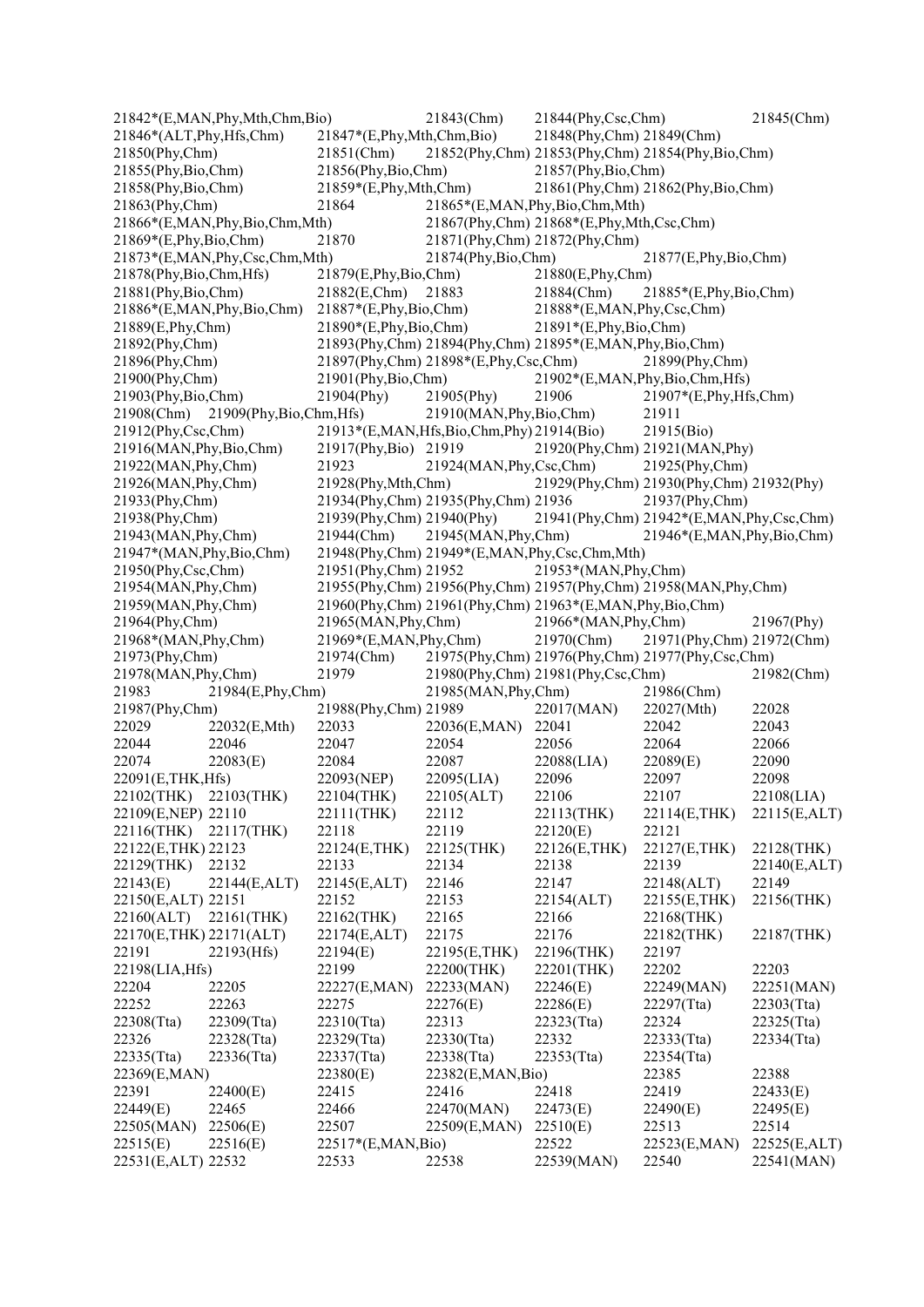| 22542                    | 22544(E,ALT)              | 22546                     | 22547(E)           | 22548                                  | 22549(E,MAN)       | 22550        |
|--------------------------|---------------------------|---------------------------|--------------------|----------------------------------------|--------------------|--------------|
| 22551(E)                 | 22552(E)                  | 22553                     | 22554(MAN)         | 22558                                  | 22559              | 22566        |
| 22572                    | 22574                     | 22576                     | 22577              | 22579(MAN, Bio) 22581                  |                    |              |
| 22583(E,MAN,Bio)         |                           | 22585                     | 22590              | 22597                                  | 22598              | 22600        |
| 22604(E,ALT) 22608       |                           | 22610(E,MAN,Hfs)          |                    | 22614(E)                               | 22615              |              |
| 22617(E,MAN,Hfs)         |                           | 22618(Hfs)                | 22619(E,MAN, Hfs)  |                                        | 22621              | 22623        |
| 22624                    | 22626                     | 22627                     | 22628              | 22629                                  | 22631(MAN)         | 22635        |
| 22638*(E,MAN,Phy)        |                           | 22639(MAN, Phy)           |                    | 22640(E)                               | 22641(E,MAN)       | 22642        |
| 22644                    | 22645(E)                  | 22646                     | 22649              | 22650                                  | 22656(E,MAN,Hfs)   |              |
| 22658                    | 22663                     | 22665(E,MAN)              | 22666(E,MAN)       | 22668                                  | 22669              | 22670        |
| 22672                    | 22675                     | 22676(MAN)                |                    | 22677(MAN, Hfs)22681(MAN, Hfs)22683(E) |                    | 22684        |
| 22686                    | 22687(E,ALT)              | 22688                     | 22691(E,MAN, Hfs)  |                                        | 22693(E)           | 22695        |
| 22696                    | 22698*(E,MAN,Phy,Bio)     |                           | 22701              | 22703                                  | 22707              | 22709        |
| 22710                    | 22714                     | 22721                     | 22731              | 22738                                  | 22739              | 22740        |
| 22742(E,MAN)             |                           | 22744                     | 22745              | 22747                                  | 22754              | 22765        |
| 22766                    | 22767                     | 22772(E,MAN)              | 22773              | 22774                                  | 22784              | 22788        |
| 22801                    | 22802                     | 22803                     | 22814              | 22815                                  | 22825              | 22826        |
| 22828                    | 22829                     | 22832(Phy)                | 22834(Phy)         | 22836                                  | 22837(E)           | 22839        |
| 22840                    | 22841                     | 22842                     | 22844              | 22845(E)                               | 22846              | 22847(MAN)   |
| 22849*(E,MAN,Chm,Bio)    |                           | 22850                     | 22855              | 22856(E)                               | 22857              | 22863        |
| 22864(E)                 | 22865                     | 22867                     | 22868              | 22873                                  | 22886(Hfs)         | 22887(Hfs)   |
| 22888(Hfs)               | 22889(Hfs)                | 22890(Hfs)                | 22894(Hfs)         | 22895(Hfs)                             | 22896(Hfs)         | 22897        |
| 22898(Hfs)               | 22901(Hfs)                | 22902(Hfs)                | 22903(Hfs)         | 22910(Hfs)                             | 22911(Hfs)         | 22912(Hfs)   |
| 22918(Hfs)               | 22919(Hfs)                | 22921(Mth)                | 22927              | 22949                                  | 22962(E)           |              |
| 22963(E,MAN,Hfs)         |                           | 22965(E)                  | 22966              | 22967                                  | 22968              | 22969        |
| 22971                    | 22978                     | 22979(MAN)                | 22980(E)           | 22981                                  | 22985              |              |
| 22992(E,MAN)             |                           | 22994(E)                  | 22998              | 23008*(E,MAN,Bio,Mth,Phy)              |                    | 23013        |
| 23014                    | 23015                     | 23075(E,HMA)              | 23078              | 23080(E)                               | 23084(E)           | 23085(E,MIZ) |
| 23088(E, THK) 23089(THK) |                           | 23093(E)                  | 23095(ALT)         | 23096(E)                               | 23101(VAI)         | 23104(ZOU)   |
| 23105(E,THK) 23107       |                           | 23109(E,HMA)              | 23111(HMA)         | 23113(E,PAI)                           | 23114(E,ALT)       |              |
|                          | 23115(E,THK) 23116(E,ALT) | 23118(E,PAI)              | 23120(E,THK)       | 23123(E,ALT)                           | 23125(E,HMA)       | 23126(E,ALT) |
|                          | 23128(E,ZOU) 23131(E,ALT) | 23139(E,HMA)              | 23141(E, VAI)      | 23142(E,PAI)                           | 23147(E,ZOU)       | 23149(E)     |
| 23155(THK) 23159(PAI)    |                           | 23162(THK)                | 23170(HMA)         | 23172                                  | 23176(PAI)         | 23239        |
| 23241(MAN) 23242         |                           | 23243                     | 23244(E)           | 23247                                  | 23251              | 23252(E)     |
|                          |                           | 23255                     | 23256              | 23257                                  | 23258              | 23259(E)     |
| 23260                    | 23253(E,ALT) 23254(E,ALT) |                           | 23280              | 23281(E)                               | 23287              |              |
|                          | 23262(ALT)                | 23272(E,ALT)              | 23303              |                                        |                    | 23288(E)     |
| 23295                    | 23296                     | 23297(E)                  |                    | 23307(E)                               | 23310(E)           | 23316        |
| 23317                    | 23319(E,MAN)              | 23325(E)                  | 23334(MAN)         | 23336(ALT)                             | 23337              | 23338        |
| 23340                    | 23341                     | 23349                     | 23351(MAN)         | 23355(E)                               | 23356              | 23362(MAN)   |
| 23363                    | 23364(E)                  | 23365                     | 23366(E)           | 23368                                  | 23374(MAN)         | 23376(E,ALT) |
| 23378                    | 23379(E,ALT)              | 23380                     | 23382(E,ALT)       | 23388                                  | 23389              | 23390        |
| 23392                    | 23396                     | 23397                     | 23398(MAN)         | 23399                                  | 23403(E,MAN)       | 23409(E)     |
| 23418(ALT)               | 23423                     | 23433(ALT)                | 23441              | 23459(E,MAN, Hfs)                      |                    | 23471        |
| 23473(ALT)               | 23476                     | 23477                     | 23479              | 23481                                  | 23484              | 23493(ALT)   |
| 23494(E,ALT) 23512(E)    |                           | 23516(ALT)                | 23519              | 23526                                  | 23536(E)           | 23537(E)     |
| 23550                    | 23551                     | 23553(E)                  | 23554              | 23555(Phy)                             | 23556              | 23557        |
| 23558(E,Bio)             | 23559(E)                  | 23560(E,Bio)              | 23561              | 23562                                  | 23563(E, Phy, Bio) |              |
| 23566                    | 23567                     | 23568(Bio)                | 23569(Bio)         | 23570(Bio)                             | 23572              | 23573(Bio)   |
| 23574                    | 23575(Bio)                | 23576(Bio)                | 23577              | 23578(Phy)                             | 23580(Phy,Bio)     | 23581(Phy)   |
| 23583                    | 23584                     | 23585(Bio,Chm) 23586(Bio) |                    | 23588(Bio)                             | 23589(Bio)         | 23590(Bio)   |
| 23592(MAN, Bio)          |                           | 23593(Phy)                | 23594(Phy,Bio)     | 23597                                  | 23598              | 23599(Bio)   |
| 23600(Hfs,Bio)           |                           | $23601$ (Phy,Bio)         | 23602              | 23603(Bio)                             | 23604              |              |
| 23605(Phy,Bio)           |                           | 23606(Bio)                | 23607(Phy,Bio)     | 23608(Bio)                             | 23609(Bio)         | 23610(Bio)   |
| 23611(Bio)               | $23612$ (Phy,Bio)         | 23613(Bio)                | 23614(Bio)         | 23615*(E,Phy,Bio,Chm,Hfs)              |                    |              |
| 23616(Phy,Bio,Chm)       |                           | 23617(Phy,Chm) 23619      |                    | 23622(Bio)                             | 23623(Phy)         | 23626(Phy)   |
| 23627(Bio)               | 23628(Chm)                | 23629(Chm)                | 23630(Phy,Bio,Chm) |                                        | 23631              | 23632        |
| 23635(Phy)               | 23637                     | 23638                     | 23639              | $23640$ (Phy, Hfs)                     | 23641(Phy,Bio,Chm) |              |
| 23642(Phy,Bio,Chm)       |                           | 23643(Phy,Bio,Chm)        |                    | 23644(Bio)                             | 23646              | 23647(Bio)   |
| 23648(E)                 | 23649(E)                  | 23650(E)                  | 23651(E)           | 23652                                  | 23653              |              |
| 23654(Phy,Bio)           |                           | 23655(E,Bio,Chm)          |                    | 23657*(E,Phy,Bio,Chm)                  |                    |              |
| 23659(E,Phy,Bio)         |                           | 23661(Phy,Bio,Chm)        |                    | 23662(E, Phy, Bio)                     |                    | 23663(E,Bio) |
|                          |                           |                           |                    |                                        |                    |              |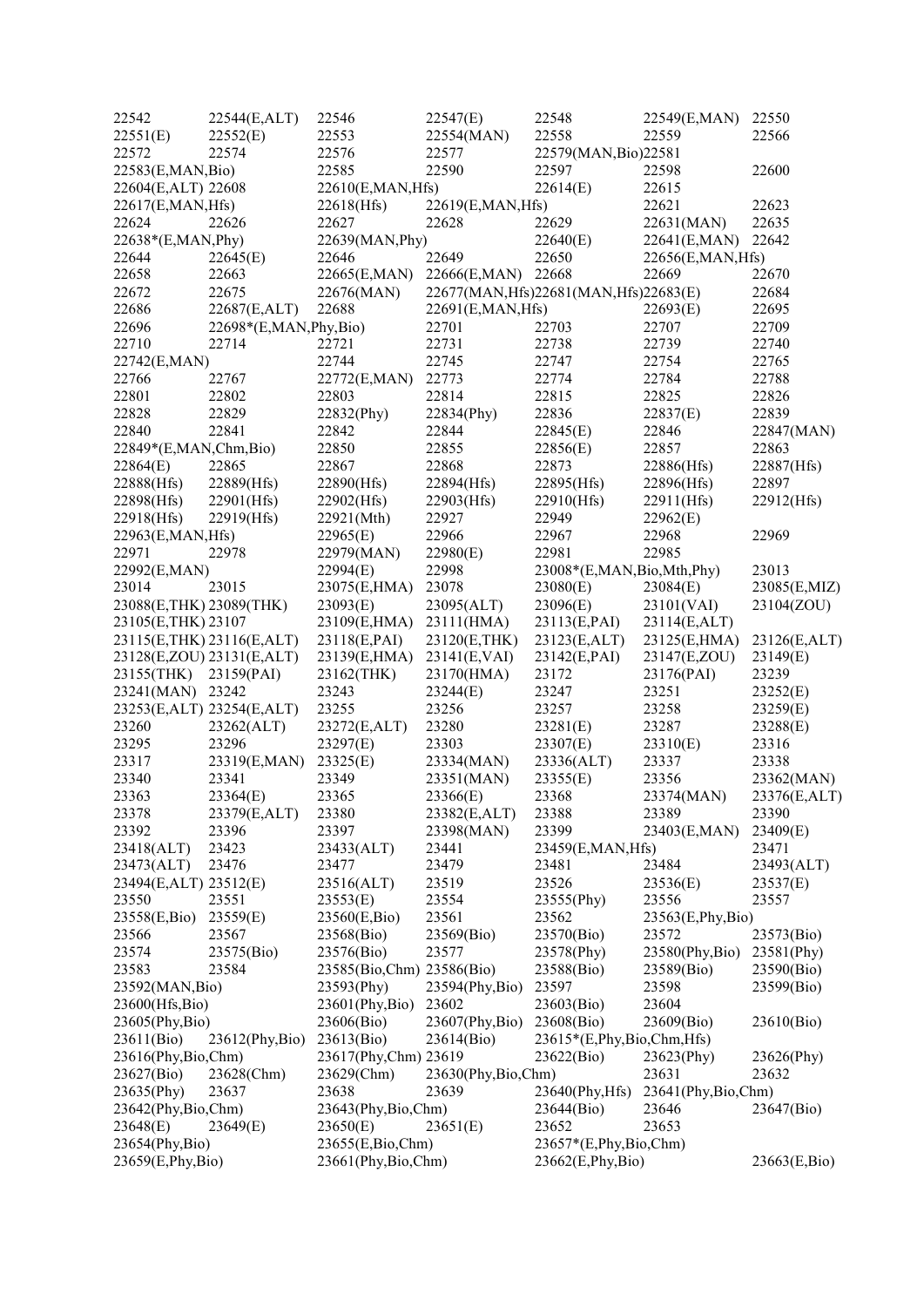| 23664(E)                  | 23665(E,Bio,Chm)              |                    | 23666(E,Phy,Bio,Chm)      |                           | 23667(Bio)       | 23669        |
|---------------------------|-------------------------------|--------------------|---------------------------|---------------------------|------------------|--------------|
| 23670(E,Bio,Chm)          |                               | 23671              | 23672(Bio)                | 23673(Bio)                | 23674(Bio)       | 23675(E)     |
| 23676(E,Bio,Chm)          |                               | 23677(E)           | 23678(E,Phy,Bio,Chm)      |                           | 23679(Phy)       |              |
| 23680(Phy,Bio,Chm)        |                               | 23681(Phy,Bio,Chm) |                           | 23682(Phy,Bio)            | 23684(Phy,Bio)   |              |
| 23685(Phy,Bio)            |                               | 23689(E,Bio)       | 23690                     | 23691(Bio)                | 23692(E,Bio,Chm) |              |
| 23693(Bio)                | 23694(Bio,Chm) 23695          |                    | 23696                     | 23697(E,Bio)              | 23698(Bio)       | 23699(E,Bio) |
| 23701(E,Phy,Bio,Chm)      |                               | 23702(E)           | 23703                     | 23704(Chm)                | 23705            | 23706        |
| 23707(E)                  | 23709                         | 23710              | 23711(E,Hfs)              | 23712                     | 23713(E,Phy)     | 23715(E)     |
| 23718                     | 23723                         | 23728(TAN)         | 23729(TAN)                | 23734(E,TAN)              | 23737(TAN)       | 23740(TAN)   |
| 23745(TAN)                | 23747(TAN)                    | 23757(E,TAN)       | 23758(E,TAN)              | 23763(TAN)                | 23764(TAN)       |              |
| $23765*(E,ALT, Phy, Bio)$ |                               | 23768(TAN)         | 23822(E,TAN)              | 23831                     | 23833            | 23834        |
| 23845(E)                  | 23852                         | 23866(E)           | 23880                     | 23885(E)                  | 23886(Chm)       | 23887(Chm)   |
| 23891                     | 23894                         | 23919              | 23941                     | 23945                     | 23946            | 23948(Csc)   |
| 23949(E)                  | 23951                         | 23952(E,MAN)       | 23953                     | 23954(E)                  | 23959(Tta)       | 23960        |
| 23961                     | 23962                         | 23964(Tta)         | 23965                     | 23966                     | 23967            |              |
| 23968(E,MAN)              |                               | 23970(Csc)         | 23971(MAN,Csc)            |                           | 23972(MAN)       | 23974        |
| 23976                     | 23977                         | 23978              | 23980(E,MAN) 23981(E,MAN) |                           | 23982            | 23983        |
| 23984                     | 23985(E,MAN)                  | 23986(E,MAN)       | 23987(MAN, Hfs)23988(MAN) |                           | 23989            | 23990(Tta)   |
| 23991(Csc)                | 23993(MAN,Csc)                |                    | 23994                     | 23996                     | 23999            | 24000        |
| 24005                     | 24006(Csc)                    | 24007(Tta)         | 24008                     | 24009(Csc)                | 24010(E)         | 24015        |
| 24017                     | 24018                         | 24020              | 24021                     | 24022                     | 24024            | 24025        |
| 24032                     | 24033(E,MAN)                  | 24034(Csc)         | 24035(Csc)                | 24039                     | 24040            | 24041        |
| 24044                     | 24045(E,MAN)                  | 24046              | 24047(Tta)                | 24048(Csc)                | 24049(Tta)       | 24050(Csc)   |
| 24051                     | 24052                         | 24053(MAN)         | 24055                     | 24056                     | 24058            | 24061        |
| 24063                     | 24066                         | 24067(E)           | 24069                     | 24083(E,THK)              | 24101(E,MAN)     | 24113(E,ALT) |
| 24115(TAN)                | 24117(TAN)                    | 24135              | 24162                     | 24164(Hfs)                | 24165            | 24166        |
| 24167(Hfs)                | 24168                         | 24169              | 24170                     | 24171                     | 24172            | 24173        |
| 24174                     | 24176                         | 24178              | 24179                     | 24180                     | 24181            | 24182        |
| 24183                     | 24184                         | 24185              | 24186                     | 24189                     | 24190            | 24191        |
| 24194                     | 24195                         | 24196              | 24197                     | 24198                     | 24200            | 24201        |
| 24202(Hfs)                | 24203                         | 24204(Hfs)         | 24206                     | 24207                     | 24209            | 24210        |
| 24212(MAN)                | 24213(Hfs)                    | 24214              | 24215(Hfs)                | 24216(MAN, Hfs)24218(Hfs) |                  | 24219(Hfs)   |
| 24220                     | 24221(MAN, Hfs) 24223         |                    | 24225(E,MAN, Phy)         |                           | 24226(Hfs)       | 24227(Hfs)   |
| 24229(Hfs)                | 24230                         | 24231              | 24232                     | 24234                     | 24237(Hfs)       | 24248        |
| 24252(Hfs)                | 24261                         | 24262              | 24263(Hfs)                | 24268                     | 24270(Hfs)       |              |
| 24271(MAN, Phy)           |                               | 24272              | 24273                     | 24274                     | 24275            | 24276        |
| 24277                     | 24282                         | 24287              | 24288                     | 24290(Phy)                | 24291(Phy)       | 24292        |
| 24293                     | 24294                         | 24295              | 24296                     | 24298(Phy, Hfs)           | 24300(Hfs)       | 24301        |
| 24303(MAN)                | 24308(MAN, Hfs)24309          |                    | 24310(Hfs)                | 24317                     | 24319            | 24323(E)     |
| 24324(E)                  | 24328(THK)                    | 24334(THK)         | 24335(HMA)                | 24338(E,HMA)              | 24340(E)         |              |
|                           | 24341(E,THK) 24343(E,THK)     | 24344(ALT)         | 24345(E,HMA)              | 24346                     | 24347            | 24348(HMA)   |
| 24349(E)                  | 24350(E,ALT)                  | 24351(E,HMA)       | 24352(ZOU)                | 24354(E)                  | 24355(Ggr)       | 24356(E)     |
| 24360(E,THK) 24361(E)     |                               | 24362(E)           | 24363(E,THK)              | 24365(E)                  | 24366(E,THK)     |              |
|                           | 24367(E,THK) 24368(E,THK)     | 24369(E,THK)       | 24370(THK)                | 24371(E,THK)              | 24372(E,THK)     | 24373(E)     |
| 24374(E,HMA)              |                               | 24375(E,THK)       | 24376                     | 24377(THK)                | 24379(HMA)       | 24380        |
| 24384(E,THK) 24385(THK)   |                               | 24388(E,THK)       | 24389(E,THK)              | 24391(E)                  | 24394(E,THK)     | 24396(E,ALT) |
| 24397(E,HMA)              |                               | 24398(E)           | 24399(ALT)                | 24400(E,HMA)              | 24402(E,HMA)     | 24403(E,ALT) |
| 24404(E,HMA)              |                               | 24405(E)           | 24407(E,HMA)              | 24408(HMA)                | 24409(E,THK)     |              |
|                           | 24411(E,THK) 24413(E,ALT,Hfs) |                    | 24414(E,THK,Ggr)          |                           | 24415(E,HMA)     | 24417(THK)   |
|                           | 24418(E,THK) 24420(E,ZOU)     | 24421(E,ALT)       | 24422(E,ZOU)              | 24423(HMA)                | 24427            | 24428(E)     |
| 24429(HMA) 24431          |                               | 24432(HMA, Ggr)    |                           | 24434(HMA)                | 24435(HMA)       |              |
| 24436(ALT,Ggr)            |                               | 24437(E)           | 24438(Ggr)                | 24439                     | 24441(HMA)       | 24444        |
| 24445                     | 24446(E,THK)                  | 24447(Ggr)         | 24448(HMA, Ggr)           |                           | 24449(E,HMA)     | 24450(E,ALT) |
| 24451(HMA)                | 24452(HMA)                    | 24456(Ggr)         | 24458(E,THK)              | 24459(HMA, Ggr)           |                  | 24460(E)     |
| 24461(THK)                | 24462(E,THK)                  | 24463(E)           | 24464(THK)                | 24467(HMA, Ggr)           |                  | 24470(THK)   |
| 24471                     | 24472(E,THK)                  | 24474              | 24475(HMA)                | 24476(HMA)                | 24477(HMA, Ggr)  |              |
| 24481(HMA)                | 24482(HMA)                    | 24483(E,HMA)       | 24485(HMA)                | 24487(Ggr)                | 24489(Ggr)       | 24490(THK)   |
| 24492(ALT)                | 24493                         | 24496(E)           | 24497                     | 24498(HMA)                | 24501(HMA, Ggr)  |              |
| 24502(HMA)                | 24503(Hfs)                    | 24505(Hfs)         | 24506(THK)                | 24507                     | 24508(Hfs)       | 24513        |
| 24514(Hfs)                | 24515(Hfs)                    | 24518              | 24519(Hfs)                | 24520(Hfs)                | 24521            | 24523(Hfs)   |
| 24524                     | 24526                         | 24527(Hfs)         | 24528(THK)                | 24529                     | 24530            | 24531(Hfs)   |
|                           |                               |                    |                           |                           |                  |              |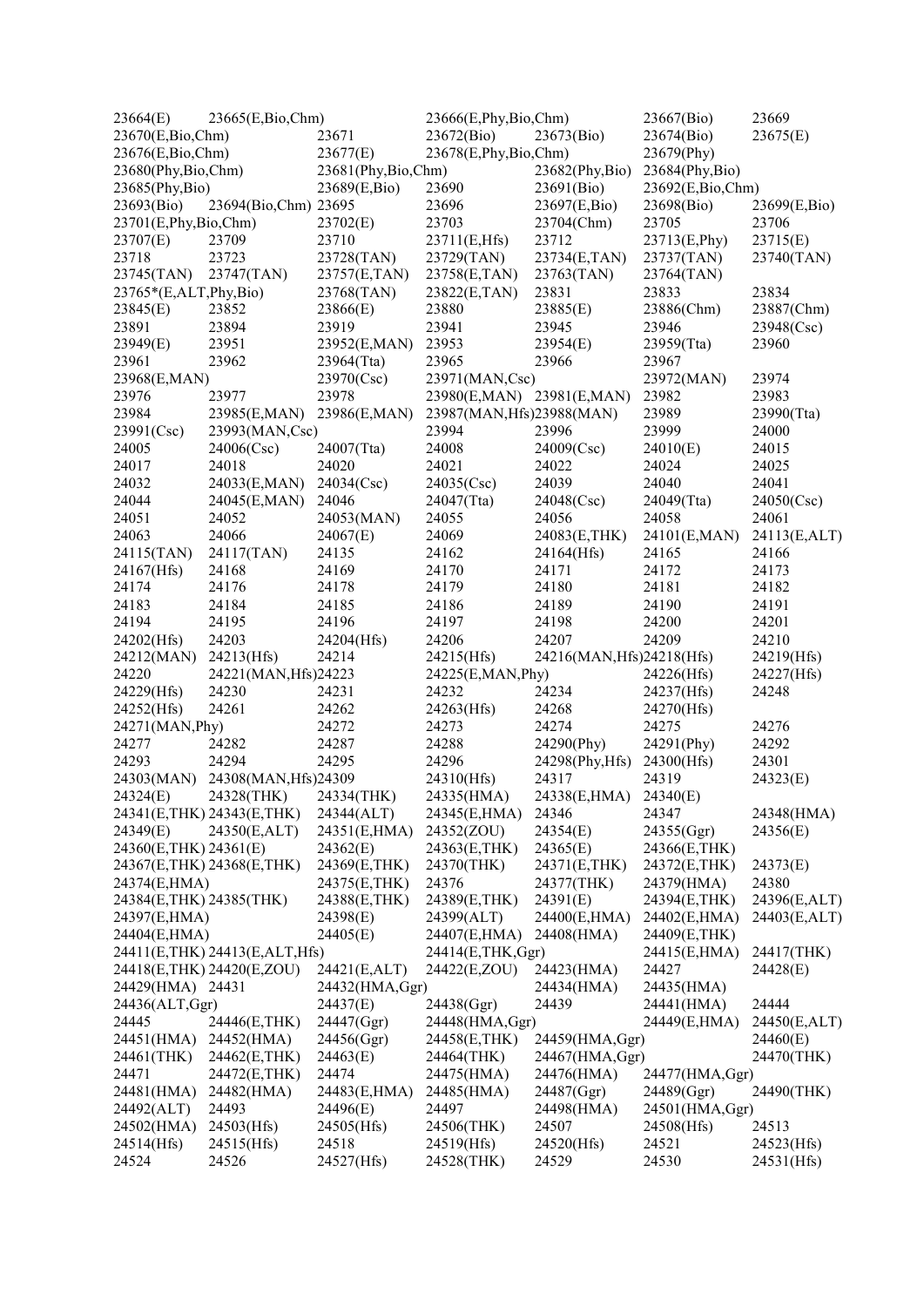| 24532(Hfs)              | 24533                     | 24534(Hfs)                    | 24535(Hfs)                            | 24536(Hfs)              | 24537(Hfs)                | 24538(Hfs)    |
|-------------------------|---------------------------|-------------------------------|---------------------------------------|-------------------------|---------------------------|---------------|
| 24539                   | 24540(Phy)                | 24541                         | 24543(THK)                            | 24544(E)                | 24545(Hfs)                | 24548(Hfs)    |
| 24549(Hfs)              | 24550                     | 24552(Hfs)                    | 24554                                 | 24556                   | 24560                     | 24561         |
| 24566                   | 24571                     | 24580                         | 24581                                 | 24582                   | 24584                     |               |
| 24592(E,Phy,Bio)        |                           | 24593(E,Phy,Bio)              |                                       | 24594(E,Phy,Bio,Mth)    |                           |               |
| 24596*(E,Phy,Bio)       |                           | 24597(Phy,Bio)                | 24598(E,Phy,Bio)                      |                         | 24599(Phy, Bio)           | 24600(E,Phy)  |
| 24601*(E,Phy,Mth)       |                           | 24602(E, Phy)                 | 24603(Phy)                            | 24604(Phy,Bio,Mth)      |                           |               |
| 24605(Phy,Bio)          |                           | 24606*(E,Phy,Bio)             |                                       | 24607*(E,Phy,Bio,Mth)   |                           | 24608(Phy)    |
| 24610(Phy,Bio)          |                           | 24611                         | 24612                                 | 24613(Phy,Bio,Mth)      |                           | 24614         |
| 24616(Phy,Bio,Chm)      |                           | 24617*(Phy, Bio, Mth, Chm)    |                                       | 24618(E,Phy,Bio)        |                           |               |
|                         |                           |                               |                                       |                         |                           |               |
| 24620(Phy,Bio)          |                           |                               | 24621(Phy,Bio) 24622(Phy,Bio,Chm,Mth) |                         | 24623(Phy)                | 24624(Bio)    |
| 24625(Phy,Bio)          |                           | 24626(Bio,Chm) 24627(Phy,Bio) |                                       | 24628(Phy,Bio)          | 24629*(E,MAN,Phy,Bio,Mth) |               |
| 24630(Bio)              | 24631(Phy,Bio)            | 24632(Bio)                    | 24633(Phy,Bio)                        | 24634(Phy,Bio)          | $24636$ (Phy,Bio)         | 24637(Phy)    |
| 24638                   | 24639(Phy)                | 24640(Phy,Bio) 24642(Phy,Bio) |                                       | 24643                   | 24644(E,Phy)              |               |
| 24646(Phy,Bio)          |                           | 24647(Phy,Bio,Mth)            |                                       | 24648(Phy,Bio)          | 24649(Phy, Bio)           |               |
| 24650(Phy,Bio)          |                           | 24678(ALT)                    | 24679(ALT)                            | 24682                   | 24762(ALT)                | 24806         |
| 24809(E,MAN)            |                           | 24810                         | 24814                                 | 24815(MAN)              | 24819                     | 24820(MAN)    |
| 24821                   | 24822(MAN)                | 24823(E,MAN)                  | 24824                                 | 24825                   | 24826                     |               |
| 24827(E,MAN)            |                           | 24829                         | 24832                                 | 24837(E,MAN)            | 24841                     | 24858         |
| 24860                   | 24861                     | 24862                         | 24875                                 | 24881                   | 24884                     | 24890(MAN)    |
| 24918                   | 24922                     | 24923                         | 24926(MAN)                            | 24938                   | 24943(Hfs)                | 24954         |
| 24960                   | 24969                     | 24974(E)                      | 24983(E)                              | 25013*(E,MAN, Bio, Hfs) |                           | 25015(Hfs)    |
| 25020(Bio, Hfs)         |                           | 25021                         | 25032                                 | 25108                   | 25155(E,ALT)              | 25156         |
| 25158(ALT)              | 25159(E,ALT)              | 25160(E,ALT)                  | 25161(ALT)                            | 25164                   | 25165(ALT)                | 25166         |
| 25167(ALT)              | 25168(ALT)                | 25169                         | 25170(ALT)                            | 25172(ALT)              | 25173                     | 25176         |
| 25177(ALT)              | 25179(ALT)                | 25181(E,ALT)                  | 25182(ALT)                            | 25183(E,ALT)            | 25184                     | 25185         |
| 25186(E,ALT) 25189(ALT) |                           | 25190                         | 25193                                 | 25195(ALT)              | 25196                     | 25197(ALT)    |
|                         | 25200                     | 25203                         | 25205(E,ALT)                          | 25208(ALT)              | 25211                     | 25212(E)      |
| 25199(ALT)              |                           |                               |                                       |                         |                           |               |
| 25220                   | 25223                     | 25226                         | 25235(E,ALT,Bio)                      |                         | 25236(E,ALT)              | 25237(ALT)    |
| 25238(ALT)              | 25240(E,ALT)              | 25241(ALT)                    | 25242(ALT)                            | 25244(ALT)              | 25248                     | 25250         |
| 25251                   | 25252                     | 25253(E,ALT)                  | 25254(E,ALT)                          | 25257(ALT)              | 25258(ALT)                | 25259         |
| 25261(ALT)              | 25262(ALT)                | 25263                         | 25264*(E,MAN,Bio,Csc)                 |                         | 25266                     | 25267(ALT)    |
| 25273                   | 25276(ALT)                | 25296(ALT)                    | 25304(ALT)                            | 25316(ALT)              | 25317(ALT,Csc) 25322      |               |
| 25323(E,Phy,Csc)        |                           | 25325(E,ALT)                  | 25328                                 | 25342(ALT)              | 25343(ALT)                | 25353(E)      |
| 25377(ALT)              | 25384                     | 25388(ALT)                    | 25392                                 | 25576(E,THK)            | 25582(THK)                |               |
|                         | 25590(E,THK) 25610(E,THK) | 25616                         | 25627                                 | 25629(E,THK)            | 25641(E,THK)              |               |
| 25656(E,MAO)            |                           | 25658(E)                      | 25664                                 | 25666                   | 25671(ALT)                |               |
| 25676(ALT, Bio)         |                           | 25677(Bio)                    | 25678                                 | 25680                   | 25682(Bio)                | 25683         |
| 25684(Bio)              | 25687                     | 25690(Hfs)                    | 25691                                 | 25692                   | 25693(Hfs)                | 25694(Hfs)    |
| 25695(ALT)              | 25696                     | 25697                         | 25698                                 | 25699                   | 25701                     | 25702(Hfs)    |
| 25703                   | 25704                     | 25705                         | 25706(Bio)                            | 25707                   | 25710                     | 25712         |
| 25715                   | 25716                     | 25719                         | 25721(Hfs)                            | 25722(Hfs)              | 25724(Hfs)                | 25725(Hfs)    |
| 25726                   | $25727$ (Phy,Bio,Hfs)     |                               | 25728(Phy,Bio)                        | 25729                   | $25730$ (Tta)             | 25731(Hfs)    |
| 25733(Hfs)              | 25735                     | 25736(Tta)                    | 25737(Tta)                            | 25738(Tta)              | 25739(Hfs)                |               |
| 25740*(Phy, Hfs)        |                           | $25741$ (Phy, Tta)            | 25742(Bio, Hfs)                       | 25743                   | 25745(Tta)                | 25746         |
| 25747                   | 25748                     | 25749                         | 25750(Phy, Hfs)                       | $25751$ (Tta)           | 25756(Hfs)                | 25758(Tta)    |
| 25759(Tta)              | $25761$ (Tta)             | 25762(Tta)                    | 25763(Tta)                            | 25764(Tta)              | 25765(Tta)                | 25766(Hfs)    |
| 25768(Phy, Tta)         |                           | 25769(Hfs)                    | 25772(Tta)                            | 25773(Hfs)              | 25774(Hfs)                | $25775$ (Tta) |
|                         |                           | 25787(Hfs)                    | 25789(Tta)                            |                         | 25794(Tta)                | 25796(Tta)    |
| 25776(Tta)              | 25779(Phy, Hfs)           |                               |                                       | 25790(Hfs)              |                           |               |
| 25798                   | 25799(Tta)                | 25807(Hfs)                    | 25808                                 | 25809(Phy, Hfs)         | $25810$ (Tta)             | 25812         |
| 25819(Hfs)              | 25821(Mth)                | $25822$ (Tta)                 | 25823(Tta)                            | $25825$ (Tta)           | 25827(Bio, Mth)           | 25829         |
| 25830                   | 25831(E)                  | 25832                         | 25833                                 | 25834(E)                | 25835(E)                  | 25836(E)      |
| 25837(E)                | 25838(E)                  | 25839(MAN)                    | 25840                                 | 25841(E)                | 25842                     | 25843         |
| 25844(E)                | 25845(E)                  | 25846                         | 25847                                 | 25848                   | 25850                     | 25851(E)      |
| 25852(E)                | 25854(Csc)                | 25855(MAN)                    | 25857(E)                              | 25860(ALT,Csc) 25861    |                           |               |
| 25862(MAN,Csc)          |                           | 25863                         | 25864(E,MAN)                          | 25865                   | 25870(Csc)                | 25873         |
| 25878                   | 25879(E,MAN,Bio)          |                               | 25885                                 | 25888                   | 25889(E)                  | 25891(Csc)    |
| 25892                   | 25893                     | 25894(E)                      | 25895                                 | 25896                   | 25897                     | 25900         |
| 25901                   | 25902                     | 25903                         | 25904                                 | 25905(MAN)              | 25906                     | 25907(MAN)    |
| 25908(MAN)              | 25909                     | 25914(E)                      | 25915(Csc)                            | $25921$ (Csc)           | 25923(E)                  | 25925(Csc)    |
| 25926                   | 25928(E)                  | 25930(E,MAN,Mth)              |                                       | 25931(E,Csc)            | 25932                     | 25933(Csc)    |
|                         |                           |                               |                                       |                         |                           |               |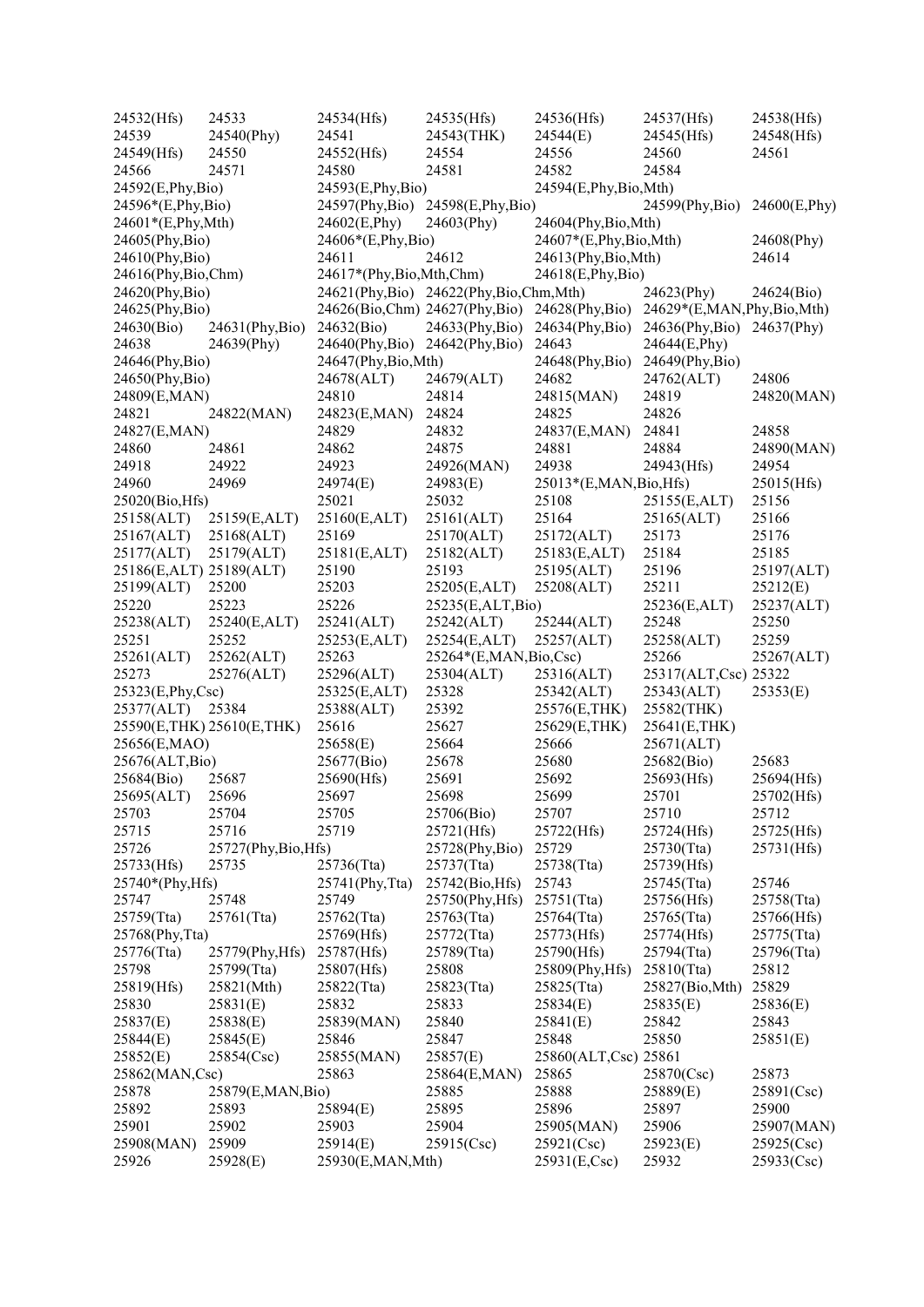| 25936(Csc)                         | 25937(Csc)           | 25938                     | 25939                   | 25942(MAN,Csc)           |                           | 25943(Csc)   |
|------------------------------------|----------------------|---------------------------|-------------------------|--------------------------|---------------------------|--------------|
| 25944(Csc)                         | 25946(Csc)           | 25947                     | 25949                   | 25951(Csc)               | 25952(Csc)                | 25953        |
| 25954                              | 25955(E,Csc)         | 25956                     | 25957(Csc)              | 25958                    | 25959(Csc)                |              |
| 25961(E,MAN,Bio)                   |                      | 25962(Csc)                | 25963                   | 25964(Csc)               | 25965(Csc)                |              |
| 25966(MAN,Csc)                     |                      | 25967                     | 25968(Csc)              | 25969(Csc)               | 25970(Csc)                | 25971(Csc)   |
| 25972                              | 25974(E,ALT)         | 25975                     | 25977(Csc)              | 25978(E)                 | 25979(E,Csc)              | 25980(E,Csc) |
| 25986                              | 25987                | 25988(MAN, Hfs) 25989     |                         | 25990                    | 25991                     |              |
| 25992*(E,MAN,Hfs,Bio)              |                      | 25994                     | 25995                   | 25998(MAN)               | 25999(MAN, Hfs)26000      |              |
| 26001                              | 26003(E,MAN)         | 26004(MAN)                | 26005                   | 26006                    | 26007                     | 26008        |
| 26009                              | 26010                | 26013                     | 26014(E)                | 26016                    | 26017                     | 26018(E,ALT) |
| 26019                              | 26020(E)             | 26021                     | 26022                   | 26023                    | 26026                     | 26030        |
| 26035                              | 26049                | 26124                     | 26131(E)                | 26133(E)                 | 26134(MAN)                |              |
| 26136(E,MAN)                       |                      | 26137(E,Ant)              | 26138(MAN)              | 26140                    | 26141                     | 26142(MAN)   |
| 26149(E)                           | 26150(E)             | 26151(E)                  | 26152                   | 26153(E,Bio)             | 26154                     | 26155(E)     |
| 26158(E)                           | 26159(E)             | 26163(E)                  | 26164(E,MAN)            | 26167                    | 26169(MAN)                | 26170        |
| 26171                              | 26175(E)             | 26176(E)                  | 26177(MAN)              | 26178(E,MAN,Bio)         |                           | 26182        |
| 26183                              | 26184(E,MAN,Bio)     |                           | 26185(MAN)              | 26186(E)                 | 26190                     | 26192        |
| 26194                              | 26195                | 26197(E,MAN)              | 26199                   | 26200                    | 26202(E,MAN)              | 26203(E)     |
| 26205                              | 26211(E)             | 26213(MAN, Hfs)26214(Hfs) |                         | 26218                    | 26219                     | 26220        |
| 26223(Bio)                         | 26224                | 26226                     | 26227(E)                | 26228(E)                 | 26229                     | 26230        |
| 26231                              | 26233                | 26234                     | 26235(Ant)              | 26236                    | 26237                     | 26238(E,Hfs) |
| 26239                              | 26240                | 26241                     | 26242                   | 26243                    | 26244(E)                  | 26245        |
| 26246                              | 26248                | 26249(Bio)                | 26250*(E,MAN, Bio, Hfs) |                          | 26251(Bio)                | 26255        |
| 26256(MAN)                         | 26257(MAN)           | 26258(MAN)                | 26259(Bio)              | 26260(Bio)               | 26261(MAN, Bio)26262(Bio) |              |
| 26263(MAN, Bio)                    |                      | 26266                     | 26267(MAN)              | 26269                    | 26270                     | 26271(E)     |
| 26272                              | 26273                | 26275(E,MAN)              | 26276(E)                | 26277                    | 26278                     |              |
| 26282(E,MAN,Bio)                   |                      | 26283(E)                  | 26284                   | 26285                    | 26286                     | 26287        |
| 26289(E,Bio) 26290                 |                      | 26291(E)                  | 26293                   | 26301(MAN)               | 26302(E,MAN)              | 26304        |
| 26306(E,MAN,Ant)                   |                      | 26307                     | 26308(E)                | 26309(E)                 | 26310(E)                  | 26311(E)     |
| 26312(E,MAN)                       |                      | 26313(E)                  | 26314(E)                | 26315(E)                 | 26317(E)                  | 26318(E)     |
| 26319(E)                           | 26320(MAN)           | 26321(E)                  | 26322(E,MAN)            | 26323(E)                 | 26324*(E,MAN,Ant)         |              |
| 26326                              | 26329(E,MAN)         | 26332                     | 26338(MAN, Phy)         |                          | 26339(E,MAN)              | 26340(MAN)   |
| 26341(MAN)                         | 26345                | 26346(E,MAN)              | 26351(MAN)              | 26354(MAN)               | 26356                     | 26360(MAN)   |
| 26361(E,MAN)                       |                      | 26362(E,MAN)              | 26363(MAN)              | 26365(E,MAN,Hfs)         |                           | 26367        |
| 26368                              | 26376(MAN)           | 26377(MAN)                | 26379(E,MAN)            |                          | 26381                     | 26382(MAN)   |
| 26384(MAN) 26386                   |                      | 26388(MAN)                | 26389(MAN)              | 26380(MAN)<br>26392(Hfs) | 26396(MAN)                |              |
|                                    |                      | 26398(MAN, Bio) 26399     |                         | 26401(E,MAN)             |                           | 26406        |
| 26397(MAN, Bio)<br>26407(ALT, Bio) |                      |                           |                         | 26411(MAN)               | 26403(MAN)                |              |
|                                    |                      | 26408<br>26414            | 26409                   |                          | 26412(E,MAN)              | 26418        |
| 26413(E,MAN)                       |                      |                           | 26415                   | 26416(E,MAN)             | 26417                     |              |
| 26419                              | 26420(MAN, Bio)26421 |                           | 26422                   | 26428(E)                 | 26429                     |              |
| 26430(E,MAN)                       |                      | 26431(MAN)                | 26432(E,MAN)            | 26436(E)                 | 26437(E)                  | 26438(E,Bio) |
| 26440(E,MAN)                       |                      | 26441(E)                  | 26442(E,Bio)            | 26443                    | 26445(MAN, Hfs)26446(E)   |              |
| 26447(E)                           | 26450                | 26451(MAN)                | 26453(MAN)              | 26454(MAN)               | 26456(MAN)                | 26460        |
| 26461                              | 26462(E,MAN)         | 26463                     | 26464(MAN)              | 26465                    | 26466                     | 26467        |
| 26468(MAN)                         | 26469(MAN)           | 26470(Hfs)                | 26476(MAN)              | 26479(MAN)               | 26481                     | 26483(MAN)   |
| 26488(E,MAN)                       |                      | 26489(MAN)                | 26492(E)                | 26493(E)                 | 26494                     | 26495        |
| 26497                              | 26501(MAN)           | 26503                     | 26513                   | 26514(MAN)               | 26516                     | 26518        |
| 26519(E)                           | 26520(E,MAN)         | 26521                     | 26522                   | 26523                    | 26525(E)                  | 26526(MAN)   |
| 26527(MAN)                         | 26530(E,MAN)         | 26531                     | 26533                   | 26535                    | 26536                     | 26537(E)     |
| 26540                              | 26542                | 26543(E)                  | 26544(E,MAN)            | 26545(E)                 | 26546(MAN)                | 26547        |
| 26549(E)                           | 26550(E)             | 26562                     | 26563                   | 26568                    | 26570                     | 26579        |
| 26605                              | 26619                | 26621                     | 26624                   | 26626(RUA)               | 26627                     | 26629        |
| 26632                              | 26633                | 26634                     | 26635                   | 26637                    | 26638                     | 26647(RUA)   |
| 26648                              | 26649                | 26658(Csc)                | 26661(Csc)              | 26664(RUA,Csc) 26669     |                           | 26671        |
| 26676                              | 26678(E,RUA)         | 26680                     | 26686(ALT,Csc)          | 26688                    | 26689                     | 26696        |
| 26698                              | 26699                | 26700(RUA)                | 26707                   | 26710                    | 26712                     | 26715        |
| 26716(RUA)                         | 26717                | 26718(RUA, Bio) 26720     |                         | 26723(RUA)               | 26725                     | 26796(Tta)   |
| 26843(E,MAN)                       |                      | 26853                     | 26855(Hfs)              | 26856                    | 26857(E,Hfs)              | 26858(Hfs)   |
| 26859(Hfs)                         | 26860(Hfs)           | 26861(Hfs)                | 26863(Hfs)              | 26864(E,Hfs,Chm)         |                           | 26865(Phy)   |
| 26867(Hfs)                         | 26868(Hfs)           | 26870                     | 26871(Hfs)              | 26872(Phy)               | 26873(Phy)                | 26874        |
| 26875(Bio)                         | 26876(Bio)           | 26879                     | 26880(Chm)              | 26881                    | 26882(Chm)                | 26883(Chm)   |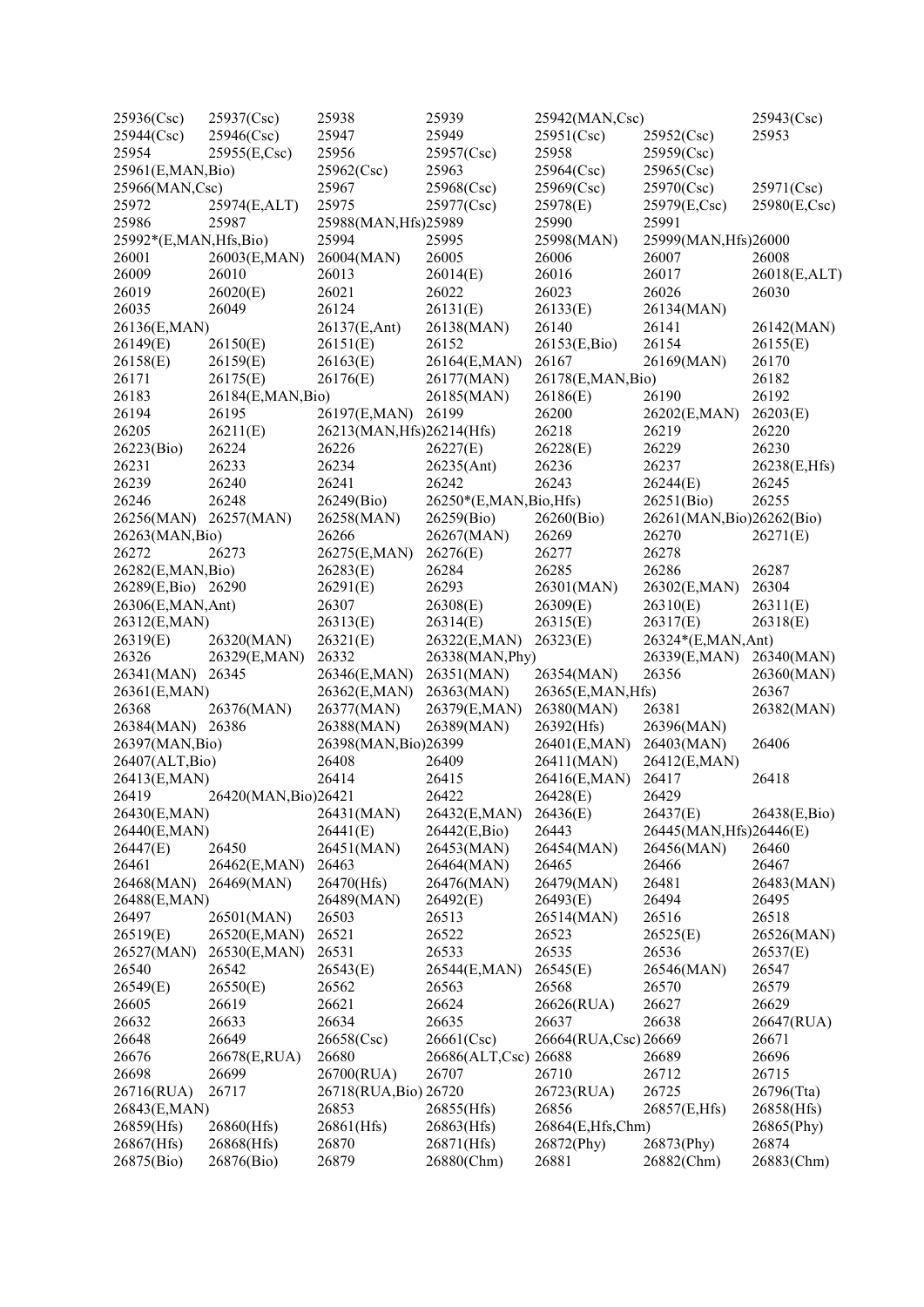| 26884                      | 26886                           | 26887                                                | 26888                                  | 26889                                            | 26890                                            | 26892        |
|----------------------------|---------------------------------|------------------------------------------------------|----------------------------------------|--------------------------------------------------|--------------------------------------------------|--------------|
| 26893(E,MAN,Hfs)           |                                 | 26894(E,ALT,Hfs)                                     |                                        | 26895(E,ALT,Hfs)                                 |                                                  | 26897(E,ALT) |
| 26899(E,ALT) 26900         |                                 | 26901(E,ALT)                                         | 26902(E,ALT)                           | 26903                                            | 26904(ALT)                                       | 26905(ALT)   |
| 26906(ALT)                 | 26907(Hfs)                      | 26908(E,MAN)                                         | 26910(ALT)                             | 26911(Hfs)                                       | 26912(E,ALT)                                     | 26913(E,ALT) |
|                            | 26914(E,ALT) 26915(E,ALT)       | 26916(ALT)                                           | 26917                                  | 26918(E)                                         | 26919(E,ALT)                                     | 26920(ALT)   |
| 26921(E,MAN, Hfs, Bio)     |                                 | 26922(ALT)                                           | 26923(E)                               | 26924(E,ALT)                                     | 26925(E,ALT)                                     | 26927(MAN)   |
| 26929(ALT, Hfs)            |                                 | 26930(E,MAN,Bio)                                     |                                        | 26931(E,ALT,Hfs)                                 |                                                  | 26932(E)     |
| 26933(E,ALT,Hfs)           |                                 | 26935(ALT)                                           | 26938(E)                               | 26939                                            | 26940(E,ALT)                                     |              |
| 26941(ALT, Hfs)            |                                 | 26947(ALT)                                           | 26948(ALT)                             | 26950(E,ALT)                                     | 26951(ALT)                                       | 26953(E,ALT) |
| 26954(ALT)                 | 26957(E,ALT)                    | 26958(E,ALT)                                         | 26962(ALT)                             | 26963(Bio)                                       | 26964                                            | 26968(ALT)   |
| 26972                      | 26975(ALT)                      | 26976(ALT)                                           | 26977                                  | 26993                                            | 26994(TAN)                                       |              |
|                            | 27010(E,ZOU) 27017(E,THK)       | 27021(E,ALT)                                         | 27022(E,GAN)                           | 27025(E,THK)                                     | 27027(E,VAI)                                     | 27033(VAI)   |
| 27035(PAI)                 | 27036(E,PAI)                    | 27038(E,PAI)                                         | 27039(E,THK)                           | 27051(E,THK)                                     | 27054(E,PAI)                                     |              |
| 27055(E,HMA)               |                                 | 27061(Phy,Bio,Hfs)                                   |                                        | 27062(MAN, Bio, Mth)                             |                                                  | 27063(Hfs)   |
| 27064(Hfs,Bio)             |                                 | 27065(Hfs,Bio)                                       | 27066(Mth,Bio) 27067(Hfs)              |                                                  | 27068*(Mth,Bio,Chm,Phy)                          |              |
| 27069(Bio,Mth)             |                                 | 27070(Hfs,Bio)                                       | 27071(Hfs,Chm) 27072(Hfs)              |                                                  | 27073(Hfs)                                       | 27074        |
| 27075(Mth,Chm)             |                                 | 27076(Hfs)                                           | 27077(Phy, Hfs) 27078                  |                                                  | 27079(Hfs,Chm) 27080(Hfs)                        |              |
| 27081(Phy,Mth,Chm)         |                                 | 27082(Hfs)                                           |                                        | 27083(Hfs,Chm) 27084(Hfs,Chm) 27085(Phy,Hfs)     |                                                  |              |
| 27086(Phy,Mth,Chm)         |                                 | 27087(Phy, Hfs)                                      | 27088*(E,Phy,Mth,Chm,Bio)              |                                                  | 27089(Phy, Hfs, Chm)                             |              |
| 27090(Hfs)                 | 27091(Hfs,Chm) 27092(Hfs)       |                                                      | 27093(Hfs)                             | 27094(Phy, Hfs, Chm)                             |                                                  |              |
| 27095(Phy, Mth, Chm)       |                                 | 27096(Hfs,Bio)                                       | 27097*(Phy,Mth,Chm,Bio)                |                                                  | 27098(Phy,Bio,Hfs)                               |              |
|                            | 27099*(MAN, Phy, Bio, Mth, Chm) |                                                      | 27100(Phy,Bio,Mth)                     |                                                  | 27101(Mth,Bio,Chm)                               |              |
| 27102(Hfs)                 |                                 | 27104(Bio,Chm) 27105(Hfs,Bio,Chm,Phy)                |                                        | 27106(Hfs, Bio, Chm)                             |                                                  |              |
|                            |                                 | 27107*(MAN, Hfs, Bio, Chm, Phy) 27108(Hfs, Bio, Chm) |                                        | 27109(Hfs)                                       | 27110(Hfs,Bio,Chm)                               |              |
|                            |                                 |                                                      |                                        | 27114                                            |                                                  | 27116        |
| 27111(Mth)                 | 27112(Phy,Bio,Mth)              |                                                      | 27113                                  |                                                  | 27115(Hfs)                                       |              |
| 27118(MAN, Hfs)            |                                 | 27119(E,Hfs)                                         | 27120(E,Hfs,Bio)27121(E,Mth)           |                                                  | 27122(Phy, Mth) 27123(E, Hfs)                    |              |
| 27124*(E,MAN, Bio, Mth)    |                                 | 27125                                                | 27126(Mth,Bio) 27127                   |                                                  |                                                  |              |
|                            | 27128*(E,MAN,Phy,Bio,Chm,Hfs)   |                                                      | 27129(Hfs, Bio) 27130(E, MAN)          |                                                  | 27131(Mth,Chm)                                   |              |
| 27132(Mth,Bio,Chm)         |                                 |                                                      | 27133(Hfs,Chm) 27134(Mth,Bio,Chm)      |                                                  | 27135                                            | 27136        |
| 27137(Hfs,Bio,Chm)         |                                 | 27139(Hfs,Bio)                                       | 27140(Hfs,Bio,Chm)                     |                                                  | 27141(Hfs,Chm)                                   |              |
| 27142(Mth,Bio,Chm)         |                                 | 27143(Hfs)                                           | 27145(Bio,Chm) 27146                   |                                                  | 27147(Hfs,Bio)                                   |              |
| 27148*(E,Mth,Bio,Chm,Phy)  |                                 | 27149*(Mth,Bio,Chm)                                  |                                        | 27150(Hfs, Bio, Chm)                             |                                                  | 27151(Hfs)   |
| 27152(Hfs)                 | 27154(Hfs,Chm) 27155(Chm)       |                                                      | 27156                                  | 27157*(Mth,Chm)                                  |                                                  | 27158(Hfs)   |
| 27159(Phy, Hfs, Chm)       |                                 | 27160(Phy, Hfs, Chm)                                 |                                        | 27161                                            | 27162(Mth,Chm)                                   |              |
| $27163*(E, Mth, Bio, Chm)$ |                                 | 27164(Bio,Chm) 27165                                 |                                        | 27166                                            | 27167                                            | 27168(Hfs)   |
| 27169(Hfs,Chm)             |                                 | 27170(E,Mth,Bio,Chm)                                 |                                        | 27171(Hfs,Bio,Chm)                               |                                                  |              |
| 27172(Hfs, Bio, Chm)       |                                 | 27173(Hfs,Bio)                                       | 27174                                  | 27175(Hfs,Bio)                                   | 27176                                            | 27177        |
| 27178                      | 27179                           | 27180(Bio)                                           | 27181(Hfs)                             | 27185(Hfs)                                       | 27186(Hfs)                                       |              |
| 27187(Bio, Hfs)            |                                 | 27188(Hfs)                                           | 27189                                  | 27190                                            | 27191(Bio,Chm) 27192                             |              |
| 27193                      | 27194                           | 27195                                                | 27196                                  | 27197(MAN, Mth, Bio)                             |                                                  | 27198        |
| 27199(Hfs,Bio)             |                                 | 27200(Hfs,Bio)                                       | 27201*(E,MAN,Hfs,Bio,Chm)              |                                                  | 27202(Hfs, Bio, Chm)                             |              |
| 27203(Hfs)                 | 27204(Hfs,Bio,Chm)              |                                                      | 27205(Hfs, Bio, Chm)                   |                                                  | 27206(Hfs,Bio)                                   |              |
| 27207(Bio,Chm)             |                                 | 27208(Hfs, Bio, Chm)                                 |                                        | 27209                                            | 27210(Mth,Bio,Chm)                               |              |
| 27211(MAN, Mth, Bio, Chm)  |                                 |                                                      |                                        | 27212(Hfs,Chm) 27213(Hfs,Chm) 27214(Mth,Bio,Chm) |                                                  |              |
| 27215(Hfs, Bio, Chm)       |                                 | 27216(Hfs)                                           | 27217                                  | 27218(Hfs)                                       | 27219(Hfs)                                       |              |
| 27220(Hfs, Bio, Chm)       |                                 | 27221(Hfs,Bio)                                       | 27222(Hfs)                             | 27223                                            | 27224(Hfs)                                       | 27225        |
| 27226(Hfs)                 | 27227(Hfs,Bio,Chm)              |                                                      |                                        |                                                  | 27228(Hfs,Chm) 27229(Hfs,Chm) 27230(Hfs,Bio,Chm) |              |
| 27231(Hfs,Chm)             |                                 | 27232*(E,Mth,Bio,Chm)                                |                                        | 27233*(Mth,Bio,Chm)                              |                                                  |              |
| 27234(Hfs,Chm)             |                                 |                                                      | 27235(Mth,Chm) 27236*(MAN,Hfs,Bio,Chm) |                                                  | 27237(Mth,Chm)                                   |              |
| 27238(Hfs, Bio, Chm)       |                                 | 27239(Hfs,Chm) 27241(Hfs)                            |                                        | 27242(Mth)                                       | 27243(Hfs)                                       |              |
| 27244*(E,MAN,Mth,Chm)      |                                 | 27245(MAN, Mth, Chm)                                 |                                        | 27246(Hfs)                                       | 27247(MAN, Bio, Chm)                             |              |
| 27248(Hfs,Chm)             |                                 | 27249(Hfs)                                           |                                        | 27250(Hfs,Chm) 27251*(MAN,Hfs,Bio,Chm,Phy)       |                                                  |              |
|                            | 27252*(E,MAN,Mth,Bio,Chm,Phy)   |                                                      | 27253(Hfs)                             | 27254(Hfs)                                       | 27255(Hfs,Chm)                                   |              |
| 27256(Bio,Chm)             |                                 |                                                      | 27257(Hfs,Chm) 27258(MAN,Phy,Hfs,Chm)  |                                                  | 27259(Phy, Hfs, Chm, Bio)                        |              |
| 27260(Hfs,Chm)             |                                 | 27261*(E,MAN,Hfs,Chm)                                |                                        |                                                  | 27262*(E,MAN,Mth,Bio,Chm,Phy)                    |              |
| 27263(E,MAN,Chm)           |                                 | 27264(E,Hfs,Chm)                                     |                                        | 27265(Hfs,Chm) 27266(Hfs)                        |                                                  |              |
| 27267(Hfs,Chm)             |                                 | 27268(Phy, Hfs, Chm)                                 |                                        | $27269$ (Hfs,Bio)                                | 27270(Hfs)                                       | 27271(Hfs)   |
| 27272(Hfs)                 | 27273(MAN, Mth, Chm)            |                                                      | 27274(Hfs)                             | 27275(Bio)                                       | 27276(Hfs,Bio)                                   | 27277(Hfs)   |
| 27278(Mth,Bio)             |                                 | 27279(Bio)                                           | 27280(Hfs)                             | 27281(Hfs)                                       | 27282(Hfs, Bio, Chm)                             |              |
| 27283*(E,Phy,Bio,Hfs,Chm)  |                                 | 27284(Hfs,Bio,Chm)                                   |                                        | 27285(Hfs)                                       | 27286(Hfs)                                       |              |
| 27287(Hfs, Bio, Chm)       |                                 | 27288                                                |                                        | 27289(Mth,Chm) 27290(Mth,Bio,Chm)                |                                                  |              |
|                            |                                 |                                                      |                                        |                                                  |                                                  |              |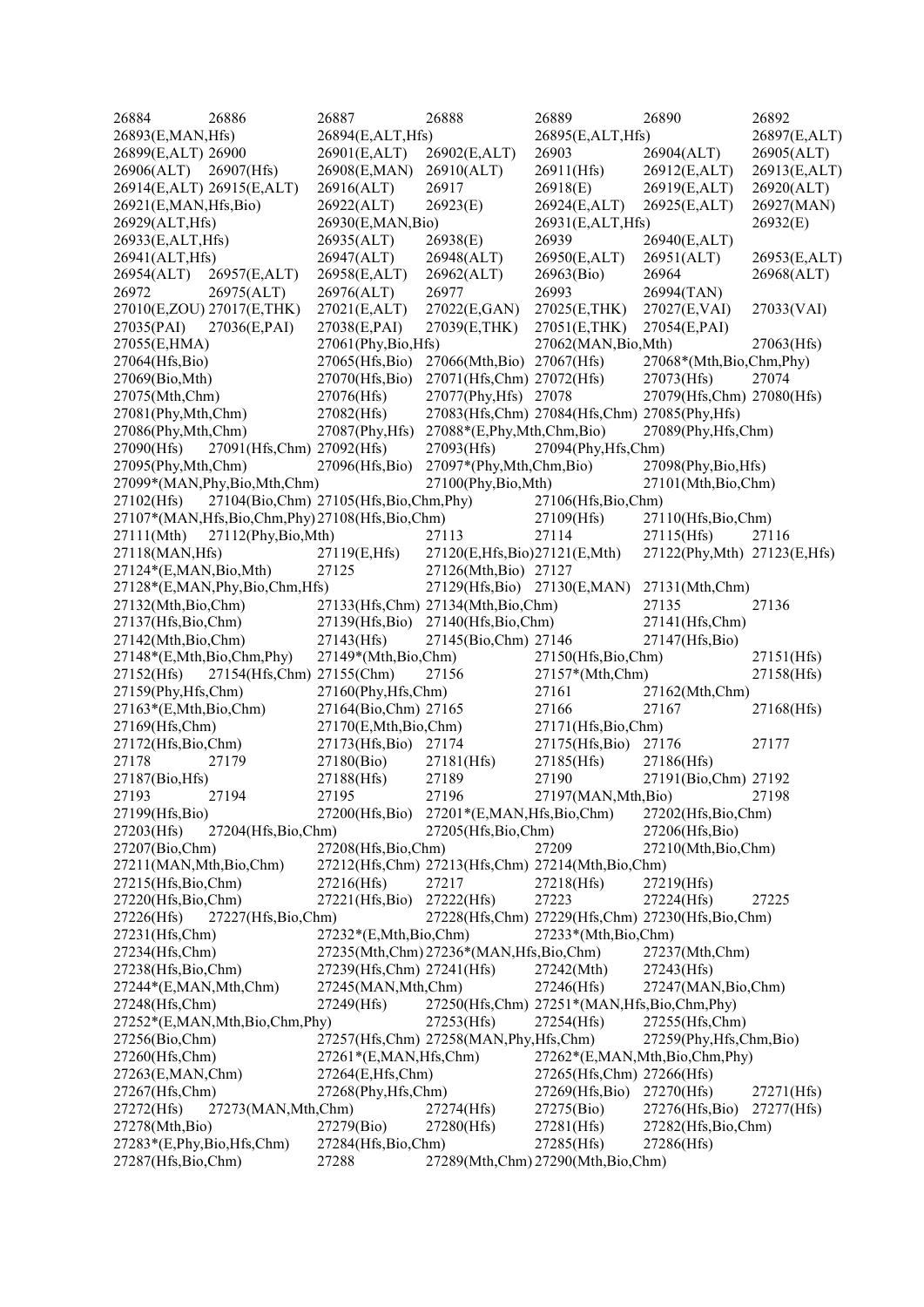27291(Hfs,Bio) 27292\*(E,Phy,Bio,Chm,Mth) 27293(Hfs,Bio,Chm,Phy) 27294(Hfs,Chm) 27295(Phy,Bio,Chm,Hfs) 27296(Mth,Bio,Chm,Phy) 27298(Bio,Chm) 27299(Hfs,Bio,Chm) 27300(Phy,Mth,Chm) 27301(Mth) 27302\*(E,MAN,Hfs,Bio,Chm,Phy) 27303(Hfs,Bio,Chm) 27304(Hfs,Chm) 27305\*(E,MAN,Mth,Bio,Chm,Phy) 27306(Hfs) 27307\*(E,MAN,Phy,Mth,Chm,Bio) 27308(Hfs) 27309(Phy,Hfs,Chm) 27310(Hfs,Chm) 27311(Hfs,Chm) 27312\*(MAN,Mth,Chm) 27313(Hfs,Chm) 27314 27315 27316(Mth,Chm) 27317(Mth) 27319 27320(Mth) 27321(Mth) 27322 27323 27324 27325 27327 27328 27329 27330 27331 27332 27333 27334(Chm) 27335(Phy,Chm) 27336\*(E,Phy,Mth,Chm,Bio) 27337 27339(Mth) 27340(Mth,Bio) 27341(Mth) 27342(Mth) 27343(Phy,Mth,Chm) 27344(Phy,Mth) 27345\*(E,Phy,Mth,Chm) 27346(E,Mth,Bio,Chm) 27347(E,Mth) 27348(Mth,Bio) 27349 27350\*(E,MAN,Mth,Bio,Chm) 27352(Chm) 27353\*(Mth,Chm) 27354(Mth,Chm) 27355(Mth) 27356(Mth) 27357(Mth,Bio) 27358(E) 27359(Mth,Chm) 27360(Chm) 27361(Mth,Chm) 27362(E,Mth,Bio,Chm) 27363(Mth) 27364(Chm) 27365(Bio) 27366(Mth) 27367(Bio,Mth) 27369(MAN,Mth,Bio) 27372(Bio) 27373 27374 27375 27376 27378 27379(Phy,Bio,Chm) 27380 27381(Phy,Bio,Chm) 27382 27383 27385(Bio)<br>27386(Bio,Chm) 27386(Bio,Chm) 27389(MAN,Bio)27390(Mth. 27386(Bio,Chm) 27387 27388(Bio,Chm) 27389(MAN,Bio)27390(Mth,Bio,Chm,Phy) 27391 27392(Mth,Bio,Chm) 27393(Chm) 27394(Bio,Chm) 27395\*(E,MAN,Mth,Bio,Chm,Phy) 27397(Phy,Mth,Chm) 27398(Bio,Chm) 27399(Chm) 27401(Chm) 27402(Bio) 27403(Mth,Bio,Chm) 27404(Phy,Bio) 27405 27406(Phy,Bio,Chm) 27407(Bio) 27408(Bio) 27409(Chm) 27411(Bio,Chm) 27412(Bio,Chm) 27413(Mth,Bio,Chm) 27414(Bio) 27415 27416 27418 27419 27420(MAN,Mth,Chm) 27421 27422(Mth,Bio,Chm,Phy) 27424(Bio) 27425(Bio) 27426(E,MAN,Chm) 27427(MAN,Phy,Chm) 27428 27429(Bio) 27430(Chm) 27431(Bio) 27434 27435(Mth) 27437(Mth) 27439(Mth) 27441 27442(Mth) 27443 27444(Bio) 27445 27446(Phy,Bio,Mth) 27447(Phy,Bio,Mth) 27449(Mth) 27450 27451 27452(Bio) 27453(Bio) 27454(Mth,Chm) 27455(Mth) 27456\*(MAN,Phy,Mth,Chm,Bio) 27458(Bio) 27459(Mth,Bio,Chm) 27460(Phy,Mth) 27461(Mth,Bio,Chm,Phy) 27462\*(MAN, Phy, Bio, Mth, Chm) 27463(Bio) 27464 27466(Mth)<br>27467(Phy, Bio, Mth, Chm) 27469 27470(Phy, Bio) 27471(Bio) 27472(Mth, Bio, Chm, Phy) 27467(Phy,Bio,Mth,Chm) 27469 27470(Phy,Bio) 27471(Bio) 27473\*(E,MAN,Phy,Bio,Mth,Chm) 27474(Phy) 27475(Phy,Bio) 27477 27478 27480 27481 27483\*(Phy,Bio,Mth,Chm) 27484 27485(Bio) 27486(Phy,Bio) 27487(Phy,Bio,Chm) 27488(Phy,Bio) 27490(Bio) 27491(Bio)<br>27492(Bio) 27493(Phy.Chm) 27494(Bio) 27495(Bio) 27498 27500 27501 27492(Bio) 27493(Phy,Chm) 27494(Bio) 27495(Bio) 27498 27500 27501 27502(Phy,Bio) 27503(Phy) 27504 27505(Phy,Bio) 27506(Phy,Chm) 27507 27508(Bio) 27509(Phy,Bio,Chm) 27510(Phy,Chm) 27511 27512 27513 27514 27515(Phy) 27516(Phy) 27519(Phy) 27520(E,Phy,Bio) 27521(Phy,Chm) 27522(Phy,Chm) 27523(Phy,Chm) 27524(Phy) 27525 27526 27527(Phy) 27528(Phy) 27529(Phy,Bio,Chm) 27530 27531(Phy) 27532(Bio) 27533(Phy,Bio) 27534(E,Phy,Bio) 27535(Phy) 27536(Phy) 27537 27538(Phy) 27539(Phy) 27540(Phy,Mth) 27541(Phy) 27542(Phy,Bio) 27543(E,Phy,Bio) 27544 27545(Phy,Bio) 27546(Phy) 27547(Phy,Bio) 27548(Phy,Mth) 27549(Phy,Mth) 27551(Phy) 27552(Phy) 27553(Phy,Bio) 27554(Phy,Bio,Chm) 27555(Phy,Bio) 27556 27557(Phy,Bio) 27558(Phy,Bio) 27559(Phy,Bio) 27560(Phy) 27561 27562(Phy) 27563(Phy,Bio) 27564(Phy,Bio) 27565(Phy,Bio) 27566(Phy) 27567(Phy) 27568(Phy) 27569(Phy) 27571\*(E,MAN,Phy,Bio,Mth) 27572(Bio) 27573 27574 27575 27576(Phy,Bio) 27577(Phy,Bio,Chm) 27578(Phy) 27579(Bio) 27580(Bio) 27581(MAN,Mth,Bio) 27583(Bio) 27584(Bio) 27585(Bio) 27586(Bio) 27587(Bio)<br>27589 27590(Bio) 27591(Bio) 27592 27593 27597(Bio) 27600(Bio) 27589 27590(Bio) 27591(Bio) 27592 27593 27597(Bio) 27600(Bio) 27601(Bio) 27603(Bio) 27605 27606 27607(Phy) 27608(Phy)<br>27609(Phy.Bio) 27610(Phy) 27611 27612 27613(Phy. 27609(Phy,Bio) 27610(Phy) 27611 27612 27613(Phy,Bio) 27614(Phy) 27615(Phy) 27616 27618(Phy) 27619(Phy) 27620 27621(Phy) 27622(Phy) 27623(Bio) 27624 27625(E) 27627 27628(Phy) 27629(Phy) 27630(Phy,Bio) 27631(Phy) 27634(Phy) 27635 27638 27639 27646(E) 27652(MAN,Bio)27653 27654 27657 27658(Bio) 27659 27660(Bio) 27662(Phy,Bio) 27663 27664(Phy,Hfs,Bio) 27666(MAN,Bio)27668 27669 27670(Bio) 27672(Csc) 27673 27674 27675 27676(E,Phy,Chm,Mth) 27678 27679(Phy) 27680(Phy,Hfs) 27681(Phy,Bio) 27682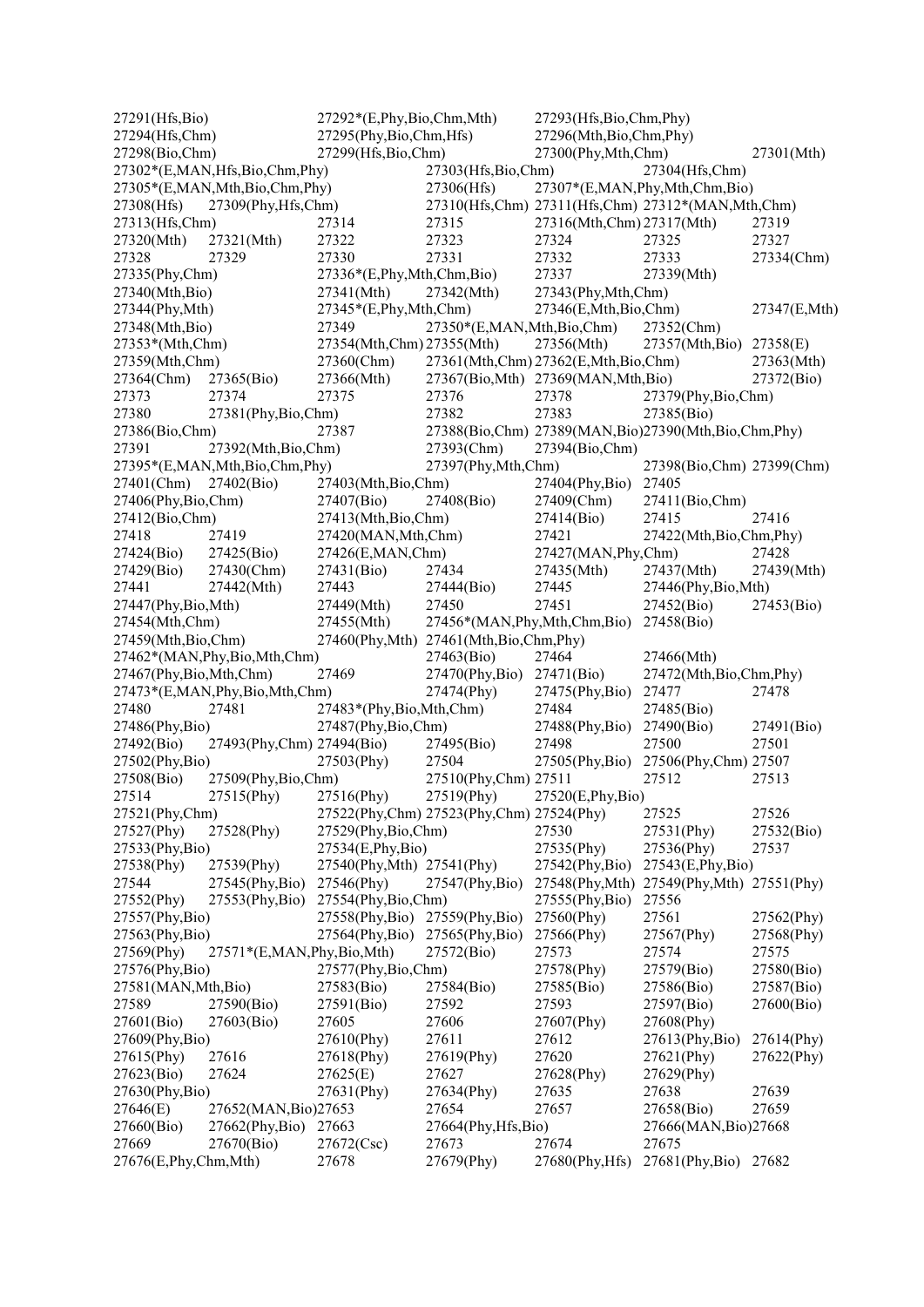| 27684(Bio)              | 27685                         | 27686                             | 27687                         | 27689                      | 27690                 | 27691        |
|-------------------------|-------------------------------|-----------------------------------|-------------------------------|----------------------------|-----------------------|--------------|
| 27692(Phy)              | 27693(Phy)                    | 27694                             | 27695                         | 27696                      | 27697(E,Phy)          | 27698(E,Phy) |
| 27699                   | 27700                         | 27702                             | 27705(Hfs,Bio)                | 27707(Bio)                 | 27708(Chm)            | 27709(Csc)   |
| 27710(E,Bio)            | 27711                         | 27712                             | 27713                         | 27717                      | 27718                 |              |
| 27719*(E,Phy,Mth)       |                               | 27720(Phy)                        | 27723(Csc)                    | 27724(Chm, Bio) 27725(Bio) |                       | 27726        |
| 27727                   | 27728                         | 27729(Bio)                        | 27733                         | 27735                      | 27737                 | 27738        |
| 27739                   | 27740                         | 27741(Phy)                        | 27742                         | 27743(Chm)                 | 27744(Mth,Chm,Bio)    |              |
| 27746                   | 27747(Bio)                    | 27748(Bio)                        | 27750(Bio)                    | 27752(Bio)                 | 27753(Bio)            | 27755(Bio)   |
| 27756                   | 27757                         | 27758                             | 27760(Bio)                    | 27761(Bio)                 | 27762(Bio)            | 27764        |
| 27765                   | 27766(E)                      | 27779                             | 27783                         | 27790(MAN)                 | 27807                 | 27820(E)     |
| 27830(E)                | 27840(E)                      | 27859                             | 27861                         | 27863                      | 27868                 | 27869        |
| 27874                   | 27891                         | 28106                             | 28180                         | 28189(E)                   | 28190                 | 28191        |
| 28194*(E,MAN,Mth,Bio)   |                               | 28197                             | 28200(E)                      | 28203(E,MAN)               | 28204(E,MAN, Bio)     |              |
| 28205                   |                               | 28206(MAN, Bio)28207(E, ALT, Bio) |                               | 28208(E,MAN)               | 28209(E)              |              |
| 28210(E,ALT,Phy)        |                               | 28211(E,MAN)                      | 28212(E,MAN)                  | 28213                      | 28214                 | 28215        |
| 28216(MAN) 28217(E)     |                               | 28218(E,ALT)                      | 28219(E,MAN)                  | 28221(E,ALT)               | 28222(E,MAN)          | 28224(E)     |
| 28225                   | 28229(E,MAN)                  | 28230(MAN)                        | 28233(E)                      | 28234*(E,MAN,Phy,Mth,Bio)  |                       |              |
| 28235(E,MAN)            |                               | 28237(MAN)                        | 28239*(E,MAN, Phy, Bio)       |                            | 28241(E)              |              |
| 28244(E,MAN)            |                               |                                   |                               |                            |                       |              |
|                         |                               | 28245(E)<br>28257                 | 28247                         | 28252(E)                   | 28253(E,MAN)          | 28254(E)     |
| 28255(E,MAN)            |                               |                                   | 28258                         | 28260                      | 28262                 | 28263        |
| 28264                   | 28266                         | 28267(ALT)                        | 28268                         | 28269                      | 28270                 | 28271        |
| 28274(E,Bio)            | 28275                         | 28277(E)                          | 28278                         | 28279                      | 28280(E)              | 28284(E,ALT) |
| 28286(E)                | 28287(E,MAN)                  | 28289                             | 28291(E)                      | 28293(E,ALT)               | 28295                 | 28296(E)     |
|                         | 28297(E,ALT) 28298(E,ALT)     | 28299                             | 28300(MAN)                    | 28301(E,MAN,Bio)           |                       | 28302(E)     |
| 28303(E)                | 28304(E)                      | 28305(E,ALT)                      | 28306(E)                      | 28307                      | 28308                 | 28309(E)     |
| 28312(E)                | 28318*(E,MAN,Mth,Bio)         |                                   | 28319                         | 28320(MAN)                 | 28321                 | 28322(E)     |
| 28323                   | 28324(E)                      | 28325                             | 28327(E,MAN)                  | 28328(E,MAN)               | 28329(E,MAN,Bio)      |              |
| 28331                   | 28334(E,MAN)                  | 28335                             | 28336                         | 28337(E)                   | 28340(E)              | 28343        |
| 28346(E)                | 28348(E)                      | 28351(E)                          | 28355(MAN)                    | 28356(E,MAN)               | 28357(E,MAN)          |              |
| 28358(E,MAN, Phy)       |                               | 28361(E,MAN)                      | 28362(E,MAN)                  | 28364(E)                   | 28365(MAN)            | 28366(E)     |
| 28367                   | 28368(E,MAN)                  | 28371(E,MAN)                      | 28372(E)                      | 28373(E,MAN)               | 28374(E,MAN)          | 28376(E)     |
| 28377(E,MAN)            |                               | 28378(E,MAN)                      | 28380(E)                      | 28381(E,MAN)               | 28384                 | 28387        |
| 28389*(E,MAN, Phy, Bio) |                               | 28392                             | 28393(E)                      | 28394(E,MAN)               | 28396                 | 28398        |
| 28399(E,MAN)            |                               | 28400*(E,MAN,Phy,Mth,Bio)         |                               | 28401(E,ALT)               | 28402                 | 28404(E)     |
| 28405(E,MAN)            |                               | 28406                             | 28407(E,MAN)                  | 28408(E,MAN)               | 28409(E)              |              |
| 28410*(E,MAN,Bio)       |                               | 28411(MAN)                        | 28412(MAN)                    | 28413(E,MAN)               | 28414(E,MAN)          | 28415(E)     |
| 28416(E,MAN)            |                               | 28417(E,MAN)                      | 28418(E,MAN,Bio)              |                            | 28420(E,MAN)          |              |
| 28421(E,MAN)            |                               | 28423(E)                          | 28424(E)                      | 28425                      | 28426(E)              | 28429(E)     |
| 28431(E,MAN)            |                               | 28432(E)                          | 28435(E,MAN)                  | 28436(E,MAN)               | 28437(E)              | 28438        |
| 28439(E,MAN)            |                               | 28440*(E,MAN,Phy,Bio)             |                               | 28441                      | 28442(E)              | 28444(MAN)   |
| 28445                   | 28446(E,MAN)                  | 28447*(E,MAN,Phy,Mth,Bio)         |                               | 28448                      | 28449(E,MAN)          | 28450(MAN)   |
| 28452                   | 28454                         | 28456                             | 28457                         | 28459(E)                   | 28460(ALT)            | 28463(MAN)   |
| 28464(MAN)              | 28465(MAN)                    | 28469(MAN)                        | 28471                         | 28472(MAN)                 | 28474                 | 28475(MAN)   |
| 28476(E,MAN, Phy)       |                               | 28477                             | 28479(E,MAN)                  | 28481(E,ALT)               | 28482(E,MAN)          | 28483(ALT)   |
|                         | 28487(MAN) 28488(E,MAN)       | 28489(MAN)                        | 28490(MAN)                    | 28491                      | 28494(MAN)            | 28496(MAN)   |
| 28497*(E,MAN,Bio)       |                               | 28498(ALT)                        | 28499                         | 28500                      | 28501(E)              |              |
|                         | 28502*(E,MAN,Phy,Mth,Bio)     | 28503(E)                          | 28506                         | 28507(E,MAN)               | 28511(E)              |              |
| 28514(E,MAN, Phy)       |                               |                                   | 28515*(E,MAN,Phy,Chm,Bio,Mth) |                            | 28516(E,MAN)          | 28517        |
| 28518(E,MAN)            |                               | 28519(E,MAN)                      | 28520(MAN)                    | 28525(E,ALT)               |                       |              |
|                         | 28526*(E,MAN,Phy,Mth,Bio,Chm) |                                   | 28527*(E,MAN, Phy, Bio)       |                            | 28534(E,MAN)          | 28535        |
| 28536(E)                | 28537*(E,MAN, Phy, Mth, Bio)  |                                   | 28538(E,MAN)                  | 28539                      | 28542(E,MAN)          | 28544(E)     |
| 28547                   | 28548                         | 28550(E,ALT)                      | 28551(E)                      | 28554(ALT)                 | 28555(E,MAN)          | 28557(E,ALT) |
| 28558(E)                | 28559(E)                      | 28561(E)                          | 28563(E,MAN)                  | 28567(E)                   | 28568(E)              | 28569(E)     |
| 28570                   | 28571                         | 28572                             | 28574(E)                      | 28577                      | 28578(MAN, Phy)       |              |
| 28584(ALT)              | 28586                         | 28589(E)                          | 28590                         | 28594                      | 28597(E,Mth)          | 28598        |
| 28599                   | 28606                         | 28612(Bio)                        | 28614(E)                      | 28618                      | 28619(E)              | 28623        |
| 28632                   | 28634                         | 28636                             | 28637(E,ALT)                  | 28638                      | 28639(E)              | 28643        |
| 28645                   | 28647                         | 28649(E,MAN)                      | 28651(ALT)                    | $28657*(E, Phy, Mth, Csc)$ |                       | 28658(MAN)   |
| 28661                   | 28663(E,MAN)                  | 28664(E,ALT)                      | 28666(E,MAN)                  | 28672                      | 28673(MAN)            |              |
|                         | 28675*(E,MAN,Phy,Mth,Bio)     | 28677                             | 28678                         | 28684                      | 28692*(E,ALT,Chm,Bio) |              |
| 28697                   | 28698(MAN)                    | 28701(E)                          | 28711(MAN)                    | 28714(E,MAN)               | 28717(E)              |              |
|                         |                               |                                   |                               |                            |                       |              |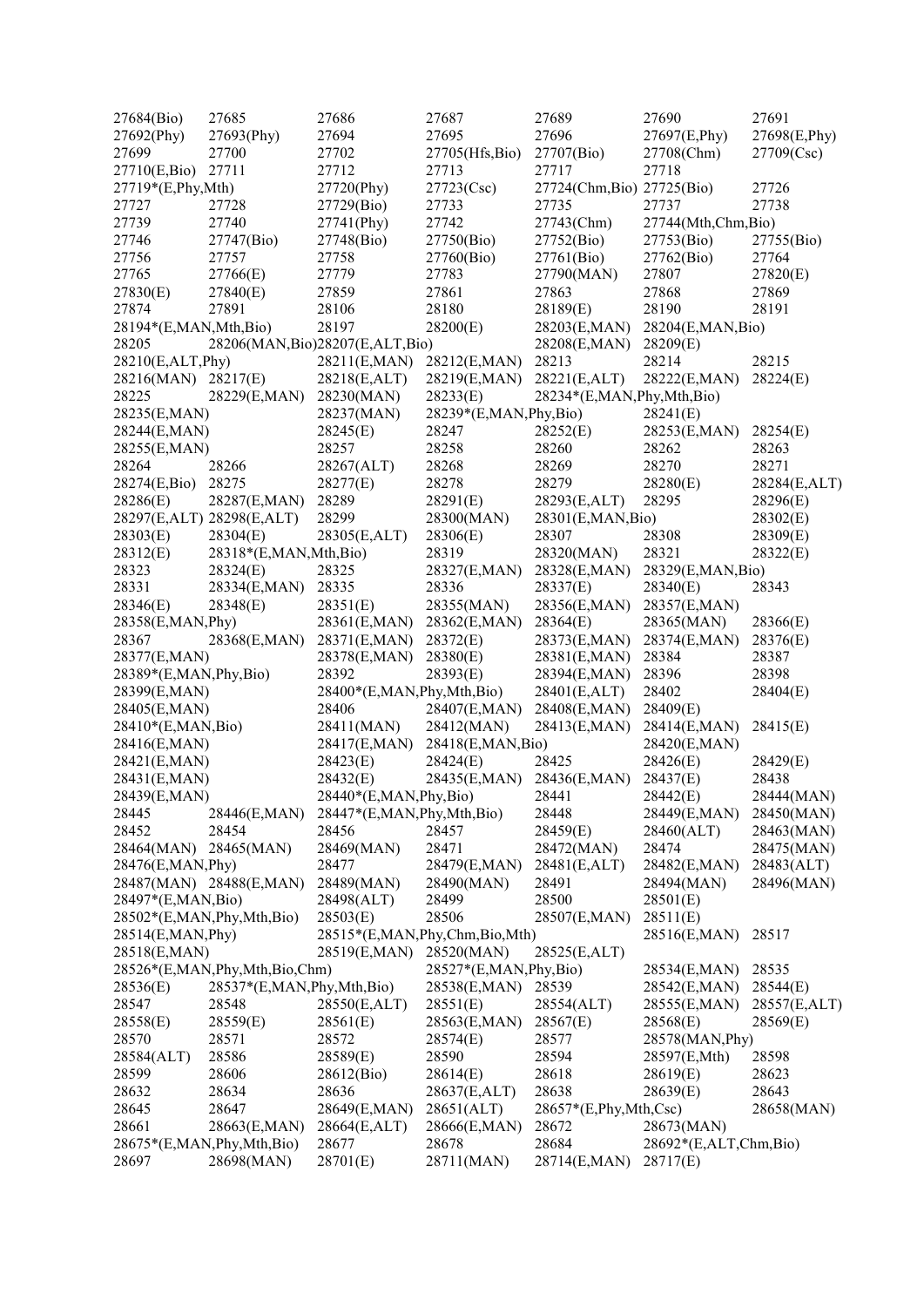| 28735(E,MAN,Bio)        |                                       | 28740(E, MAN, Phy, Bio)         |               | $28743$ (Phy)         | 28744(Phy)    |            |
|-------------------------|---------------------------------------|---------------------------------|---------------|-----------------------|---------------|------------|
|                         | $28745*(E, MAN, Phy, Chm, Mth, Bio)$  |                                 | 28746(E,MAN)  | 28747                 | 28752         | 28755      |
|                         | 28756(E,Bio) 28759(Phy,Bio)           | 28766                           | 28768(E)      | 28771(E,MAN) 28773(E) |               | 28776      |
| 28779                   | 28785(E)                              | 28786(ALT)                      | 28787(E,Bio)  | 28788(E,MAN, Bio)     |               |            |
| 28789(E, Phys, Bio)     |                                       | $28796*(E, MAN, Phy, Mth, Bio)$ |               | 28797                 | 28798         | 28799(MAN) |
| 28803(MAN) 28808        |                                       | 28809                           | 28810(E,MAN)  | 28811(MAN)            | 28812(E)      |            |
| 28813(E, MAN, Phy, Bio) |                                       | $28814*(E, MAN, Phy, Bio)$      |               | 28815                 | 28816(E,MAN)  | 28817      |
| 28818                   | 28819                                 | 28823(E)                        | 28824(E)      | 28825                 | 28830(MAN)    |            |
| 28832(E,MAN)            |                                       | 28833(E)                        | 28834(E,MAN)  | 28835(MAN)            | 28837         | 28839(E)   |
| 28841                   | 28842(E)                              | 28848                           | 28849(E)      | 28851                 | 28852(E)      | 28854      |
| 28860(E, Phy, Bio)      |                                       | 28861(E)                        | 28865(E, Phy) | $28869*(E, MAN, Phy)$ |               | 28875      |
|                         | 28876(Hfs) 28877(ALT, Hfs) 28878(Hfs) |                                 | 28879         | 28881                 | 28882         |            |
| 28885(Phy, Hfs)         |                                       | $28886$ (E,MAN, Phy, Hfs)       |               | 28888(Phy)            | 28893         | 28894      |
| 28896(Phy,Bio)          |                                       | 28899                           | 28900         | 28902                 | 28903(Hfs)    | 28904(Hfs) |
| 28906(Hfs)              | 28910                                 | 28914                           | 28916         | 28922                 | 28923         | 28924      |
| 28925(Hfs)              | 28928                                 | 28929(Phy, Hfs)                 | $28931$ (Phy) | 28933                 | 28935(E)      | 28938(Phy) |
| 28939(Phy, Hfs)         |                                       | 28943                           | 28947         | 28950                 | 28951(E, Phy) | 28952      |
| 28954                   | 28955                                 | 28956(Phy)                      | 28957         | 28959                 | 28960         | 28963      |
| 28964                   | 28966                                 | 28967                           | 28971         | 28976(E,THK)          | 28978(THK)    |            |
| 28979(E,THK, Hfs)       |                                       | 28980                           | 28981(THK)    | 28982(THK)            | 28983         | 28984(THK) |
| 28985(ZOU) 28986(THK)   |                                       | 28987(THK)                      | 28988(ZOU)    | 28990(THK)            | 28991         |            |
| 28996(Bio, Mth)         |                                       | 30002(Bio)                      | 30005         | 30006                 | 30013         | 30027      |
| 30029                   | 30034                                 | 30046                           | 30047         |                       |               |            |
|                         |                                       |                                 |               |                       |               |            |

#### **II. ROLL NUMBERS OF SUCCESSFUL CANDIDATES IN SECOND DIVISION (NOT IN ORDER OF MERIT)**

| 9001      | 9002      | 9004      | 9005      | 9006      | 9008(Tta) | 9009      |
|-----------|-----------|-----------|-----------|-----------|-----------|-----------|
| 9010      | 9012      | 9013      | 9016      | 9017      | 9020      | 9022      |
| 9023      | 9030      | 9032      | 9033      | 9037(Tta) | 9040      | 9046      |
| 9047      | 9048      | 9050      | 9051      | 9054      | 9059      | 9060      |
| 9062      | 9065      | 9067(Hfs) | 9068(Hfs) | 9069(Hfs) | 9072(Tta) | 9073      |
| 9079      | 9081      | 9082(Hfs) | 9086(Hfs) | 9089      | 9090      | 9093      |
| 9098      | 9101      | 9107      | 9108      | 9110      | 9111      | 9112      |
| 9114(E)   | 9118      | 9119      | 9120(Tta) | 9125      | 9126      | 9127      |
| 9128      | 9130      | 9131      | 9132      | 9134      | 9135      | 9137      |
| 9141      | 9142      | 9143      | 9144      | 9155      | 9191      | 9193      |
| 9283      | 9289      | 9291      | 9293      | 9295      | 9297      | 9321      |
| 9325      | 9326      | 9328      | 9331      | 9344      | 9347      | 9348      |
| 9350      | 9351      | 9354      | 9367      | 9370      | 9373      | 9374      |
| 9375      | 9377      | 9379      | 9385      | 9386      | 9387      | 9392      |
| 9394      | 9404      | 9405      | 9406      | 9408      | 9409      | 9410      |
| 9413      | 9415      | 9417(Tta) | 9422(Tta) | 9423      | 9424(Bio) | 9425      |
| 9426(Bio) | 9427      | 9432      | 9436      | 9440      | 9441      | 9445      |
| 9447      | 9448      | 9450      | 9451      | 9452      | 9453      | 9454(Tta) |
| 9459      | 9460      | 9461      | 9462      | 9463      | 9465      | 9466      |
| 9467      | 9468      | 9471      | 9474      | 9475      | 9478(Tta) | 9479      |
| 9480      | 9481      | 9482      | 9483      | 9484      | 9485      | 9486      |
| 9487      | 9488      | 9489      | 9490      | 9491      | 9492      | 9493      |
| 9494      | 9495      | 9496      | 9497      | 9498      | 9499      | 9500      |
| 9501(Bio) | 9502      | 9503      | 9504      | 9506      | 9508      | 9509      |
| 9510      | 9511      | 9513      | 9515      | 9518      | 9521      | 9523(TAN) |
| 9524      | 9526      | 9527      | 9528      | 9530      | 9533      | 9534      |
| 9544      | 9565      | 9568      | 9595      | 9596      | 9598      | 9599      |
| 9605      | 9606      | 9608      | 9609      | 9611      | 9612      | 9616      |
| 9620      | 9622      | 9627      | 9628      | 9633      | 9634      | 9635      |
| 9637      | 9638      | 9639      | 9640      | 9641      | 9644      | 9645      |
| 9646      | 9648      | 9652(THK) | 9654      | 9655      | 9656      | 9657      |
| 9658      | 9659      | 9660      | 9661      | 9665      | 9667      | 9669      |
| 9670      | 9671(THK) | 9672(THK) | 9673      | 9677      | 9680(THK) | 9681(THK) |
| 9682      | 9683      | 9684      | 9685      | 9686      | 9687      | 9689(MAN) |
| 9692      | 9693      | 9695      | 9696      | 9697      | 9698      | 9699      |
|           |           |           |           |           |           |           |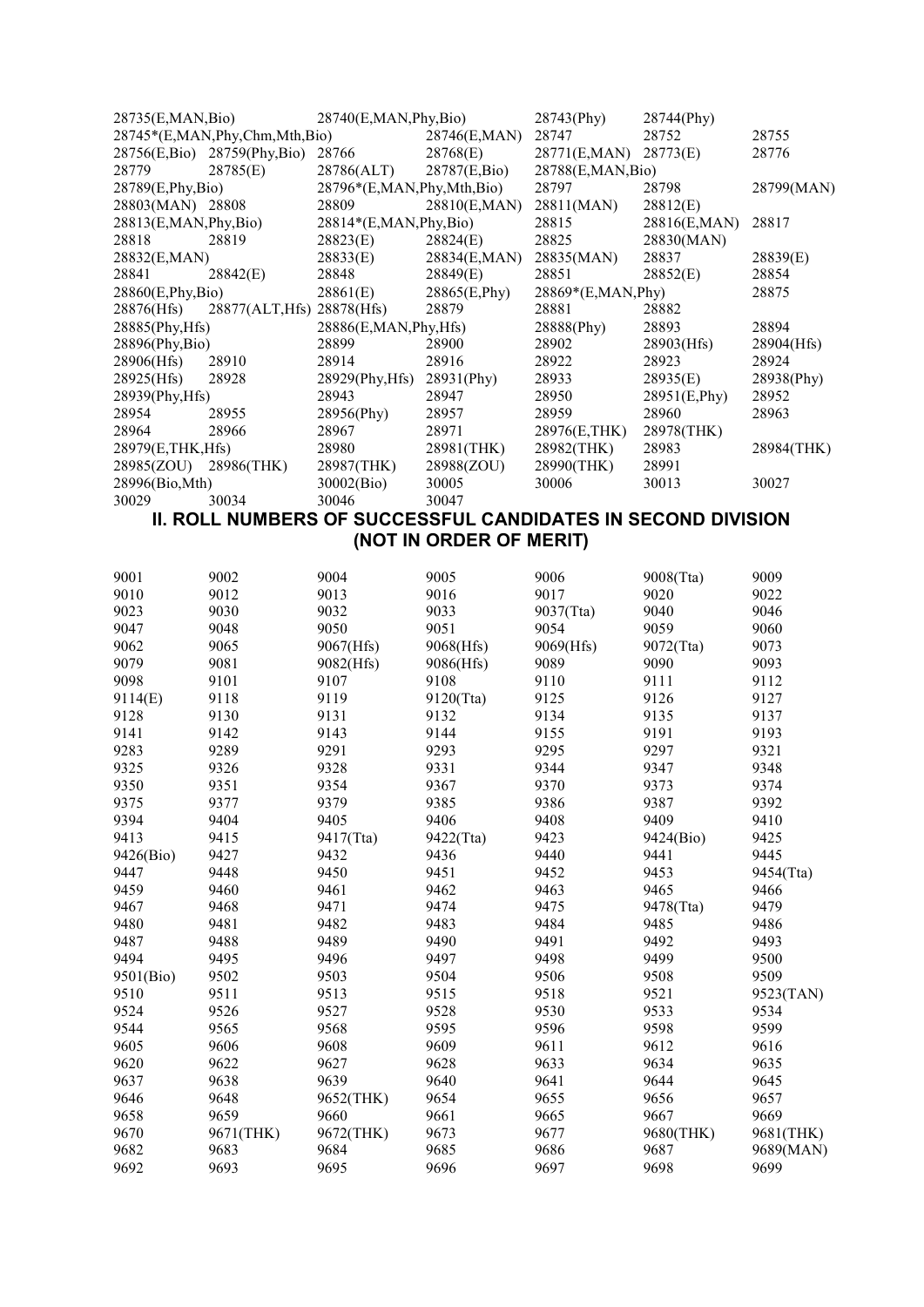| 9700         | 9701(THK)  | 9702  | 9703  | 9704  | 9707    | 9708       |
|--------------|------------|-------|-------|-------|---------|------------|
| 9709         | 9710       | 9712  | 9714  | 9716  | 9717    | 9723       |
| 9724         | 9733       | 9744  | 9751  | 9754  | 9755    | 9756       |
| 9757         | 9761       | 9762  | 9766  | 9768  | 9786    | 9788       |
| 9791         | 9795       | 9803  | 9804  | 9837  | 9886(E) | 9901       |
| 9905         | 9906       | 9907  | 9909  | 9910  | 9913    | 9916       |
| 9918         | 9920       | 9921  | 9922  | 9923  | 9925    | 9926       |
| 9927         | 9937       | 9940  | 9941  | 9942  | 9944    | 9945       |
|              |            |       |       |       |         |            |
| 9947         | 9948       | 9950  | 9952  | 9954  | 9955    | 9956       |
| 9957         | 9961       | 9969  | 9973  | 9975  | 9976    | 9978       |
| 9986         | 9988       | 9989  | 9998  | 10000 | 10002   | 10003      |
| 10004        | 10005      | 10006 | 10007 | 10008 | 10009   | 10010      |
| 10011        | 10012      | 10013 | 10014 | 10015 | 10017   | 10019      |
| 10021        | 10022      | 10023 | 10025 | 10026 | 10027   | 10028      |
| 10032        | 10033      | 10034 | 10035 | 10036 | 10037   | 10038      |
| 10039        | 10040      | 10041 | 10043 | 10044 | 10045   | 10047      |
| 10050        | 10051      | 10052 | 10054 | 10059 | 10060   | 10061      |
| 10062        | 10063      | 10066 | 10067 | 10068 | 10069   | 10070      |
|              |            |       |       |       |         |            |
| 10071        | 10072      | 10073 | 10074 | 10076 | 10077   | 10078      |
| 10082        | 10083      | 10084 | 10085 | 10086 | 10087   | 10088      |
| 10092        | 10093      | 10094 | 10095 | 10096 | 10098   | 10100      |
| 10101        | 10103      | 10105 | 10106 | 10107 | 10109   | 10110(Hfs) |
| 10111(Hfs)   | 10112      | 10114 | 10115 | 10116 | 10118   | 10119      |
| 10120        | 10121      | 10122 | 10124 | 10125 | 10126   | 10127      |
| 10128        | 10129      | 10130 | 10132 | 10133 | 10134   | 10135      |
| 10136        | 10137(MAN) | 10138 | 10139 | 10140 | 10141   | 10143      |
| 10144        | 10145      | 10146 | 10149 | 10150 | 10151   | 10153      |
| 10154        | 10156      | 10159 | 10160 | 10161 | 10162   | 10163      |
|              |            |       |       |       |         | 10174      |
| 10164        | 10165      | 10166 | 10167 | 10168 | 10169   |            |
| 10175        | 10176      | 10177 | 10178 | 10179 | 10181   | 10183      |
| 10185        | 10186      | 10187 | 10188 | 10189 | 10191   | 10193      |
| 10195        | 10197      | 10198 | 10199 | 10200 | 10202   | 10203      |
| 10206        | 10215      | 10216 | 10217 | 10221 | 10222   | 10223      |
| 10224        | 10225      | 10226 | 10227 | 10228 | 10229   | 10230      |
| 10231        | 10232      | 10233 | 10236 | 10237 | 10238   | 10239      |
| 10241        | 10242      | 10244 | 10247 | 10249 | 10250   | 10252      |
| 10253        | 10255      | 10256 | 10257 | 10258 | 10263   | 10264      |
| 10268        | 10269      | 10271 | 10272 | 10273 | 10274   | 10275      |
| 10278        | 10284      | 10285 | 10290 | 10291 | 10292   | 10293      |
| 10294        | 10295      | 10296 | 10299 | 10302 | 10304   | 10305      |
|              |            |       |       |       |         |            |
| 10307        | 10308      | 10311 | 10317 | 10320 | 10322   | 10325      |
| 10327        | 10329      | 10331 | 10332 | 10334 | 10336   | 10338      |
| 10343        | 10344      | 10346 | 10347 | 10349 | 10350   | 10351      |
| 10352        | 10361      | 10363 | 10367 | 10368 | 10369   | 10372      |
| 10373        | 10374      | 10377 | 10378 | 10383 | 10385   | 10386      |
| 10388        | 10389      | 10392 | 10394 | 10397 | 10398   | 10399      |
| 10400        | 10405      | 10407 | 10408 | 10409 | 10410   | 10411      |
| 10412        | 10413      | 10414 | 10415 | 10416 | 10418   | 10419      |
| 10420        | 10422      | 10424 | 10425 | 10426 | 10427   | 10428      |
| 10429        | 10430      | 10431 | 10432 | 10433 | 10434   | 10435      |
| 10436        | 10437      | 10438 | 10440 | 10441 | 10442   | 10444      |
|              |            |       |       |       |         |            |
| 10445(E,MAN) |            | 10446 | 10447 | 10448 | 10449   | 10451      |
| 10452        | 10454      | 10455 | 10456 | 10457 | 10458   | 10460      |
| 10461        | 10465      | 10468 | 10469 | 10470 | 10471   | 10475      |
| 10477        | 10478      | 10479 | 10480 | 10482 | 10483   | 10484      |
| 10485        | 10488      | 10490 | 10492 | 10493 | 10494   | 10495      |
| 10500        | 10502      | 10503 | 10505 | 10507 | 10509   | 10510      |
| 10514        | 10515      | 10516 | 10518 | 10519 | 10520   | 10521      |
| 10523        | 10524      | 10526 | 10527 | 10529 | 10530   | 10533      |
| 10534        | 10536      | 10537 | 10538 | 10539 | 10541   | 10544      |
|              |            |       |       |       |         |            |
| 10546        | 10548      | 10549 | 10550 | 10551 | 10552   | 10553      |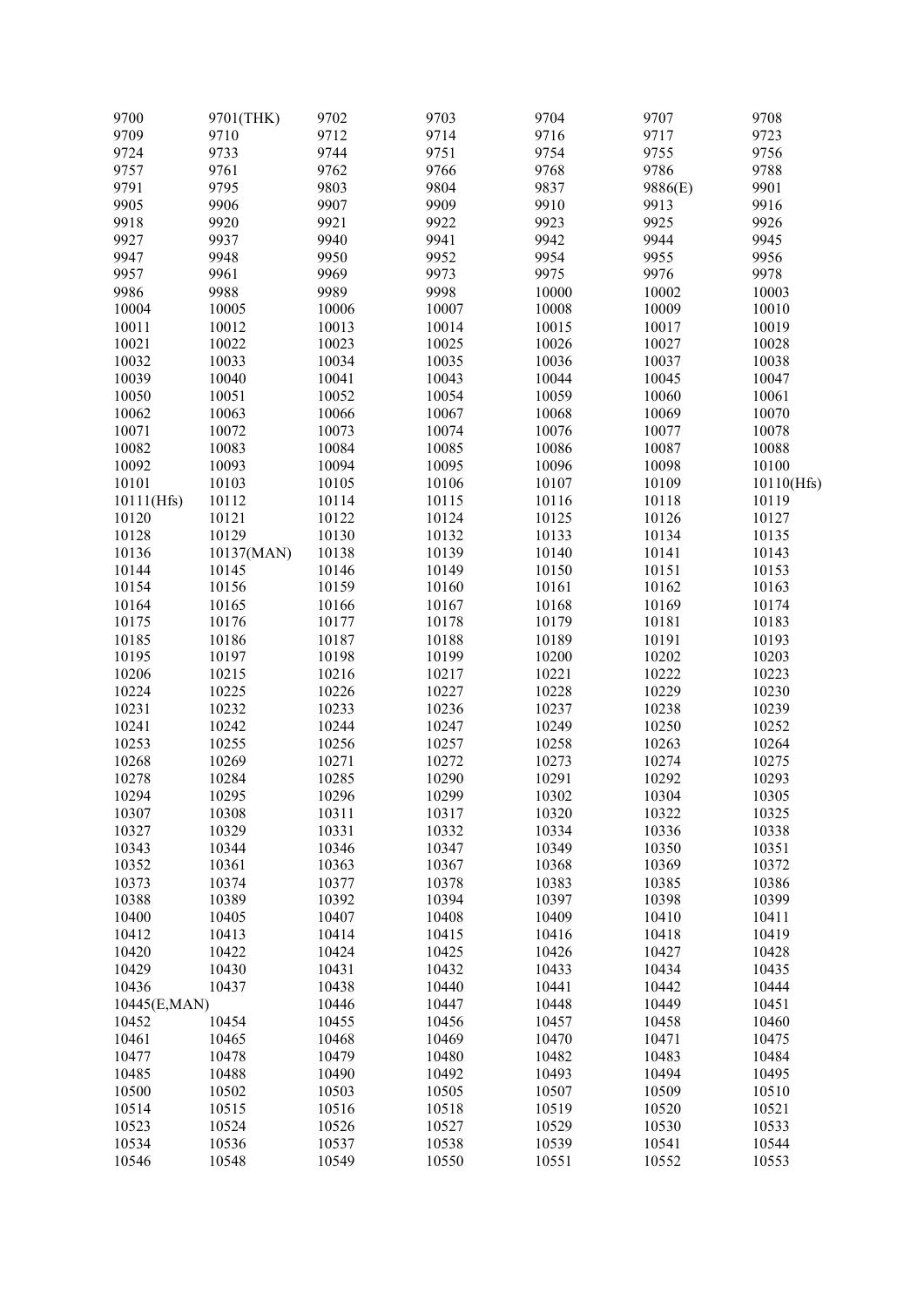| 10554      | 10555      | 10556 | 10557 | 10558      | 10559 | 10560      |
|------------|------------|-------|-------|------------|-------|------------|
| 10561      | 10562      | 10563 | 10565 | 10566      | 10571 | 10572      |
| 10573      | 10575      | 10576 | 10580 | 10581      | 10582 | 10583      |
| 10584      | 10585      | 10586 | 10587 | 10588      | 10589 | 10590      |
| 10591      | 10592      | 10593 | 10594 | 10598      | 10600 | 10601      |
| 10602      | 10603      | 10604 | 10605 | 10606      | 10607 | 10608      |
| 10609      | 10610      | 10611 | 10612 | 10613      | 10614 | 10615      |
| 10617      | 10618      | 10619 | 10620 | 10621      | 10624 | 10628      |
|            |            |       |       |            |       |            |
| 10636      | 10637      | 10639 | 10640 | 10641      | 10643 | 10646      |
| 10647      | 10649      | 10651 | 10652 | 10653      | 10654 | 10659      |
| 10660      | 10661      | 10664 | 10665 | 10668      | 10670 | 10671      |
| 10672      | 10673      | 10674 | 10675 | 10676      | 10677 | 10678      |
| 10679      | 10680      | 10681 | 10682 | 10683      | 10684 | 10685      |
| 10686      | 10688      | 10689 | 10690 | 10691      | 10693 | 10694      |
| 10695      | 10696      | 10698 | 10699 | 10700      | 10702 | 10703      |
| 10704      | 10706      | 10707 | 10708 | 10709      | 10711 | 10712      |
| 10713      | 10715      | 10716 | 10717 | 10718      | 10719 | 10720      |
| 10721      | 10722      | 10723 | 10724 | 10725      | 10728 | 10730      |
| 10731(MAN) | 10732      | 10735 | 10737 | 10738      | 10739 | 10740      |
| 10741      | 10743      | 10746 | 10748 | 10749      | 10750 | 10753      |
| 10759      | 10760      | 10763 | 10765 | 10767      | 10768 | 10769      |
| 10770      | 10771      | 10773 | 10774 | 10776      | 10777 | 10780      |
|            |            |       |       |            |       |            |
| 10784      | 10785      | 10786 | 10787 | 10789      | 10790 | 10791      |
| 10792(E)   | 10793      | 10794 | 10797 | 10799      | 10800 | 10801      |
| 10802      | 10803      | 10804 | 10805 | 10806      | 10809 | 10810      |
| 10811      | 10815      | 10816 | 10817 | 10818      | 10821 | 10822(Edr) |
| 10823      | 10824      | 10825 | 10826 | 10827      | 10828 | 10829      |
| 10830      | 10831      | 10832 | 10833 | 10836      | 10837 | 10842      |
| 10844      | 10846      | 10847 | 10851 | 10852      | 10855 | 10856      |
| 10859      | 10860      | 10861 | 10863 | 10864      | 10865 | 10866      |
| 10867      | 10868      | 10869 | 10870 | 10871      | 10872 | 10875      |
| 10876      | 10877      | 10878 | 10882 | 10886      | 10888 | 10889      |
| 10890      | 10891      | 10893 | 10894 | 10895      | 10896 | 10897      |
| 10898      | 10899      | 10900 | 10901 | 10902      | 10903 | 10904      |
| 10906      | 10907      | 10908 | 10909 | 10914      | 10915 | 10918      |
| 10919      | 10921      | 10924 | 10925 | 10934      | 10938 | 10941      |
|            |            |       |       |            |       |            |
| 10951      | 10952      | 10960 | 10961 | 10963      | 10966 | 10967      |
| 10971      | 10973      | 10974 | 10975 | 10978      | 10985 | 10987      |
| 10989      | 10990      | 10991 | 10992 | 10993      | 10994 | 10995      |
| 10997      | 10999      | 11003 | 11004 | 11006      | 11007 | 11009      |
| 11010      | 11011      | 11013 | 11016 | 11021      | 11023 | 11024      |
| 11025      | 11028      | 11029 | 11030 | 11031      | 11036 | 11037      |
| 11040      | 11041(Phy) | 11044 | 11045 | 11049      | 11050 | 11051      |
| 11052      | 11055      | 11057 | 11059 | 11060      | 11061 | 11063      |
| 11064      | 11066      | 11068 | 11070 | 11076(Bio) | 11078 | 11082      |
| 11109      | 11129      | 11135 | 11142 | 11147      | 11148 | 11152      |
| 11160      | 11161      | 11181 | 11185 | 11190      | 11195 | 11206      |
| 11208      | 11209      | 11217 | 11220 | 11222(Bio) | 11240 | 11245      |
| 11246      | 11247      | 11250 | 11257 | 11261      | 11262 | 11271      |
| 11296      | 11298      | 11299 | 11300 | 11303      | 11305 | 11306      |
|            |            |       |       |            |       |            |
| 11307      | 11309      | 11310 | 11314 | 11316      | 11317 | 11319      |
| 11320      | 11321      | 11328 | 11333 | 11337      | 11341 | 11344      |
| 11345      | 11346      | 11347 | 11348 | 11358      | 11360 | 11367      |
| 11370      | 11371      | 11372 | 11373 | 11374      | 11375 | 11376      |
| 11377      | 11386      | 11388 | 11392 | 11395      | 11399 | 11404      |
| 11405      | 11407      | 11410 | 11418 | 11422      | 11425 | 11426      |
| 11427      | 11436      | 11444 | 11445 | 11447      | 11448 | 11449      |
| 11461      | 11477      | 11480 | 11481 | 11482      | 11487 | 11488      |
| 11489      | 11491      | 11492 | 11493 | 11495      | 11498 | 11499      |
| 11501      | 11502      | 11506 | 11507 | 11509      | 11510 | 11512      |
| 11513      | 11516      | 11519 | 11520 | 11521      | 11522 | 11523      |
|            |            |       |       |            |       |            |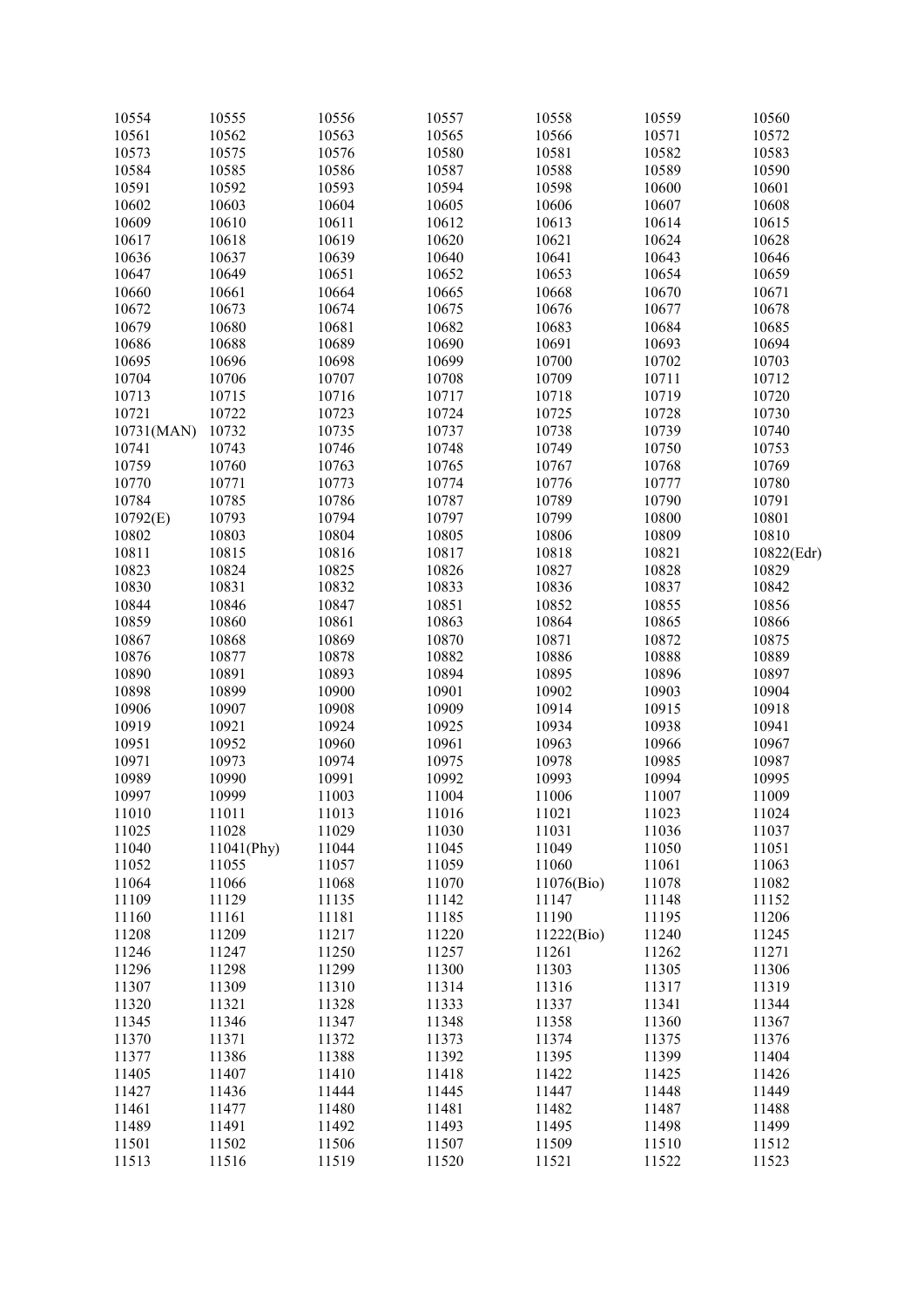| 11524      | 11525      | 11527      | 11528      | 11529      | 11530         | 11531      |
|------------|------------|------------|------------|------------|---------------|------------|
| 11536      | 11537      | 11542      | 11544      | 11545(ALT) | 11546(ALT)    | 11547      |
| 11549      | 11550      | 11565(ALT) | 11568(ALT) | 11578      | 11581         | 11583      |
| 11584      | 11586      | 11587      | 11589      | 11590      | 11591         | 11620(Hpe) |
| 11622      | 11623      | 11627      | 11629      | 11630      | 11639         | 11679      |
| 11682      | 11685      | 11686      | 11690      | 11695      | 11701         | 11710      |
| 11713      | 11720      | 11721      | 11726      | 11729      | 11730         | 11734      |
| 11748      | 11752      | 11765      | 11770      | 11799      | 11867         | 11908      |
| 11919      | 11924      | 11926      | 11931      | 11932      | 11934         | 11938      |
| 11943      | 11949      | 11954      | 11963      | 11965      | 11977         | 11983      |
| 11990      | 12048      | 12050      | 12058      | 12062      | 12067         | 12073(Phy) |
| 12083      | 12091      | 12104      | 12106      | 12114      | 12119         | 12120      |
| 12130      | 12141      | 12181      | 12250      | 12276      | 12280         | 12287      |
| 12288      | 12289      | 12290      | 12291      | 12292      | 12297         | 12298      |
| 12299      | 12302      | 12304      | 12305      | 12310      | 12328         | 12333      |
| 12336      | 12337      | 12339      | 12340      | 12343      | 12344         | 12346      |
| 12348      | 12349      | 12350      | 12352      | 12353      | 12354         | 12355      |
| 12356      | 12360(MAN) | 12361      | 12363      | 12364      | 12370         | 12372      |
| 12373      | 12374      | 12376      | 12378      | 12379      | 12380         | 12381      |
| 12383      | 12384      | 12386      | 12387      | 12389      | 12391         | 12392      |
| 12397      | 12398      | 12400      | 12403      | 12405      | 12419         | 12423      |
| 12426      | 12427      | 12432      | 12435      | 12437      | 12439         | 12446      |
| 12447      | 12448      | 12449      | 12450      | 12452      | 12453         | 12454      |
| 12455      | 12456      | 12458      | 12459      | 12460      | 12461         | 12462      |
| 12465      | 12470      | 12471      | 12475      | 12476      | 12477         | 12478      |
| 12480      | 12481      | 12482      | 12483      | 12484      | 12485         | 12486      |
| 12487      | 12488      | 12490      | 12492      | 12493      | 12494         | 12495      |
| 12496      | 12498      | 12499      | 12500      | 12501      | 12502         | 12503      |
| 12504      | 12505      | 12506      | 12507      | 12508      | 12509         | 12510      |
| 12511      | 12512      | 12513      | 12514      | 12515      | 12516         | 12517      |
| 12518      | 12519      | 12520      | 12522      | 12523      | 12526         | 12527      |
| 12528      | 12530      | 12531      | 12533      | 12534      | 12535         | 12536      |
| 12537      | 12538      | 12539      | 12541      | 12542      | 12543         | 12544      |
| 12546      | 12547      | 12548      | 12551      | 12552      | 12553         | 12555      |
| 12556      | 12558      | 12559      | 12560      | 12563      | 12565         | 12566      |
| 12567      | 12568      | 12572      | 12587(THK) | 12596      | 12597         | 12598      |
| 12599      | 12602      | 12605      | 12607      | 12611      | 12614         | 12616      |
| 12617(Phy) | 12618      | 12619      | 12622      | 12632      | 12639         | 12640      |
| 12642      | 12647      | 12650      | 12651      | 12654      | 12657         | 12663      |
| 12665      | 12666      | 12667      | 12669      | 12671      | 12672         | 12673      |
| 12675      | 12676      | 12677      | 12679      | 12681      | 12682         | 12683      |
| 12685      | 12686      | 12687      | 12688      | 12689      | 12690         | 12691      |
| 12692      | 12694      | 12695      | 12696      | 12697      | 12699         | 12701(Mth) |
| 12702(Tta) | 12703(Tta) | 12710      | 12713      | 12714      | 12715         | 12716      |
| 12717      | 12718      | 12719(Bio) | 12720(Bio) | 12724      | 12725         | 12726      |
| 12730      | 12772      | 12788      | 12816(E)   | 12838      | 12850(VAI)    | 12864      |
| 12869      | 12872      | 12883      | 12896      | 12909      | 12911         | 12938      |
| 12940      | 12944      | 12948      | 12963      | 12967      | 12973         | 12974      |
| 12977      | 12982      | 12985      | 12986      | 12988      | 12989         | 12990      |
| 12991(ALT) | 12994      | 12995      | 12996      | 13000      | 13002         | 13003      |
| 13005      | 13006      | 13011      | 13014      | 13024      | 13027         | 13033      |
| 13035      | 13037      | 13039      | 13046      | 13047      | 13061         | 13077      |
| 13100      | 13107(Tta) | 13112(Chm) | 13117      | 13123(Tta) | 13129(Tta)    | 13130(Tta) |
| 13131      | 13132      | 13196      | 13201      | 13226      | 13235         | 13237      |
| 13238      | 13256      | 13257      | 13263      | 13264      | 13265         | 13266      |
| 13272      | 13273      | 13278      | 13279      | 13280      | 13283         | 13290      |
| 13293      | 13294(Tta) | 13300      | 13301      | 13308      | 13309         | 13310      |
| 13314      | 13315      | 13316      | 13317      | 13325      | 13326         | 13329(Tta) |
| 13331      | 13333      | 13334      | 13335      | 13336      | $13340$ (Tta) | 13344      |
| 13355(Tta) | 13365(Tta) | 13373(Tta) | 13377      | 13390      | 13391         | 13392      |
| 13399(Tta) | 13402      | 13403      | 13407      | 13413      | 13416         | 13417      |
|            |            |            |            |            |               |            |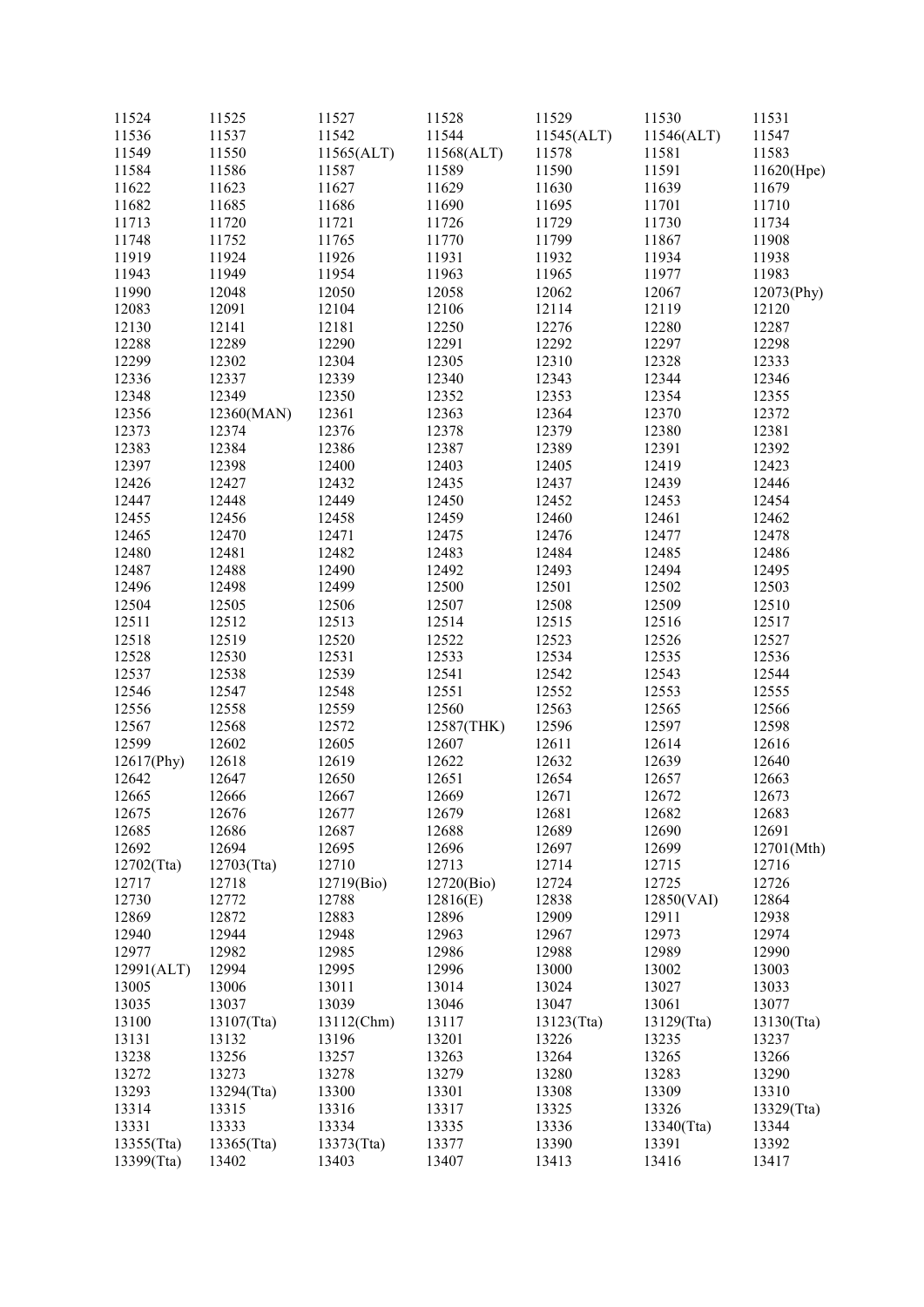| 13418      | 13419(Tta) | 13420(Tta)           | 13421          | 13422      | 13427      | 13432      |
|------------|------------|----------------------|----------------|------------|------------|------------|
| 13433      | 13434      | 13436                | 13437          | 13444      | 13446      | 13455      |
| 13459      | 13460      | 13463                | 13465          | 13466      | 13467      | 13468      |
| 13469      | 13471(Tta) | 13478                | 13481          | 13483(Tta) | 13484      | 13485      |
| 13486      | 13487      | 13489                | 13490          | 13491      | 13492      | 13493      |
| 13494      | 13495(Tta) | 13496                | 13497(Tta)     | 13498(Tta) | 13499      | 13502      |
| 13504(Tta) | 13505      | 13506                | 13511          | 13518      | 13521      | 13529      |
| 13531      | 13532      | 13533                | 13534          | 13535      | 13537      | 13539      |
| 13544      | 13545      | 13546                | 13547          | 13548      | 13549      | 13550      |
| 13551      | 13552      | 13554                | 13556          | 13557      | 13558      | 13559      |
| 13560      | 13561      | 13562                | 13563          | 13564      | 13566      | 13568      |
| 13571      | 13572      | 13574                | 13575          | 13577      | 13579      | 13581      |
| 13582      | 13584      | 13587                | 13589          | 13591(Csc) | 13592      | 13593      |
| 13596      | 13597      | 13599                | 13600          | 13601      | 13602      | 13603      |
| 13604      | 13605      | 13607                | 13608          | 13610      | 13611      | 13612      |
| 13613      | 13614      | 13615                | 13616          | 13618      | 13619      | 13620      |
| 13621      | 13622      | 13623                | 13624          | 13625      | 13626      | 13627      |
| 13628      | 13629      | 13634                | 13635          | 13638      | 13639      | 13644(ALT) |
| 13645      | 13646      | 13648                | 13649          | 13650      | 13654      | 13656      |
|            |            |                      |                |            |            |            |
| 13657      | 13658      | 13659                | 13660          | 13661(ALT) | 13663      | 13668      |
| 13670      | 13671      | 13672                | 13673<br>13684 | 13675      | 13676      | 13678      |
| 13680      | 13681      | 13682                |                | 13685      | 13686      | 13690      |
| 13691      | 13693      | 13694                | 13695          | 13696      | 13697      | 13698      |
| 13699      | 13700      | 13702                | 13705          | 13706      | 13707      | 13709      |
| 13710(Csc) | 13711      | 13713                | 13715(Csc)     | 13716      | 13717      | 13718      |
| 13719      | 13722      | 13723                | 13724          | 13727      | 13731      | 13735      |
| 13742      | 13745      | 13748(E)             | 13749(E)       | 13751      | 13752      | 13753      |
| 13754      | 13756      | 13757                | 13758          | 13759      | 13760      | 13761      |
| 13762      | 13763      | 13764                | 13765          | 13766      | 13772      | 13773      |
| 13777      | 13780      | 13781                | 13782          | 13783      | 13784      | 13792      |
| 13793      | 13795      | 13796                | 13798          | 13799      | 13800      | 13802(Csc) |
| 13803      | 13804(Csc) | 13805                | 13808          | 13809      | 13810(Csc) | 13811      |
| 13812      | 13813(Csc) | 13817                | 13818          | 13819      | 13821      | 13822      |
| 13823      | 13824      | 13825                | 13826          | 13827      | 13829      | 13830      |
| 13831      | 13832      | 13833(Csc)           | 13834          | 13835      | 13836(Csc) | 13837      |
| 13838(Csc) | 13839      | 13840                | 13841          | 13842      | 13844(Csc) | 13845      |
| 13847      | 13848      | 13850                | 13851          | 13852      | 13853(Csc) | 13854(Csc) |
| 13858      | 13859      | 13860                | 13861(Csc)     | 13862      | 13863      | 13864      |
| 13865      | 13866      | 13867                | 13868          | 13869      | 13870      | 13871      |
| 13894      | 13920      | 13921                | 13926(Hfs)     | 13934      | 13944      | 13968      |
| 13969      | 13971      | 13983                | 13986          | 13998      | 14004      | 14005      |
| 14013      | 14015      | 14030(Csc,Chm) 14032 |                | 14036      | 14040(Chm) | 14046(Chm) |
| 14048      | 14049(Chm) | 14051                | 14052          | 14053      | 14055(Chm) | 14057(Chm) |
| 14058(Hfs) | 14059      | 14060                | 14061          | 14063      | 14064      | 14065      |
| 14066      | 14067      | 14068                | 14070          | 14071      | 14072      | 14080      |
| 14081      | 14084      | 14085                | 14086          | 14087      | 14088      | 14095      |
| 14096      | 14097      | 14098                | 14099          | 14100      | 14101      | 14107      |
| 14108      | 14109      | 14110                | 14111          | 14112      | 14114      | 14115(Csc) |
| 14116      | 14119      | 14123                | 14124          | 14125      | 14126      | 14127      |
| 14128      | 14129      | 14130                | 14132          | 14133      | 14134      | 14135      |
| 14136      | 14137      | 14138                | 14140          | 14141      | 14142      | 14143      |
| 14148      | 14150      | 14151                | 14152          | 14153      | 14154      | 14156      |
| 14159      | 14165      | 14168                | 14170          | 14174      | 14176      | 14177      |
| 14178      | 14179      | 14183                | 14189          | 14191      | 14192      | 14194      |
| 14197      | 14201      | 14202                | 14203          | 14208      | 14209      | 14210      |
| 14211      | 14214      | 14217                | 14219          | 14220      | 14221      | 14223      |
| 14224      | 14225      | 14226                | 14229          | 14230      | 14231      | 14233      |
| 14234      | 14238      | 14239                | 14240          | 14241      | 14244      | 14245      |
| 14248      | 14249      | 14250                | 14254          | 14257      | 14258      | 14259      |
| 14260(Bio) | 14262      | 14263                | 14264(Csc)     | 14265      | 14267      | 14268      |
| 14271      | 14273      | 14274                | 14275          | 14276      | 14277      | 14278      |
|            |            |                      |                |            |            |            |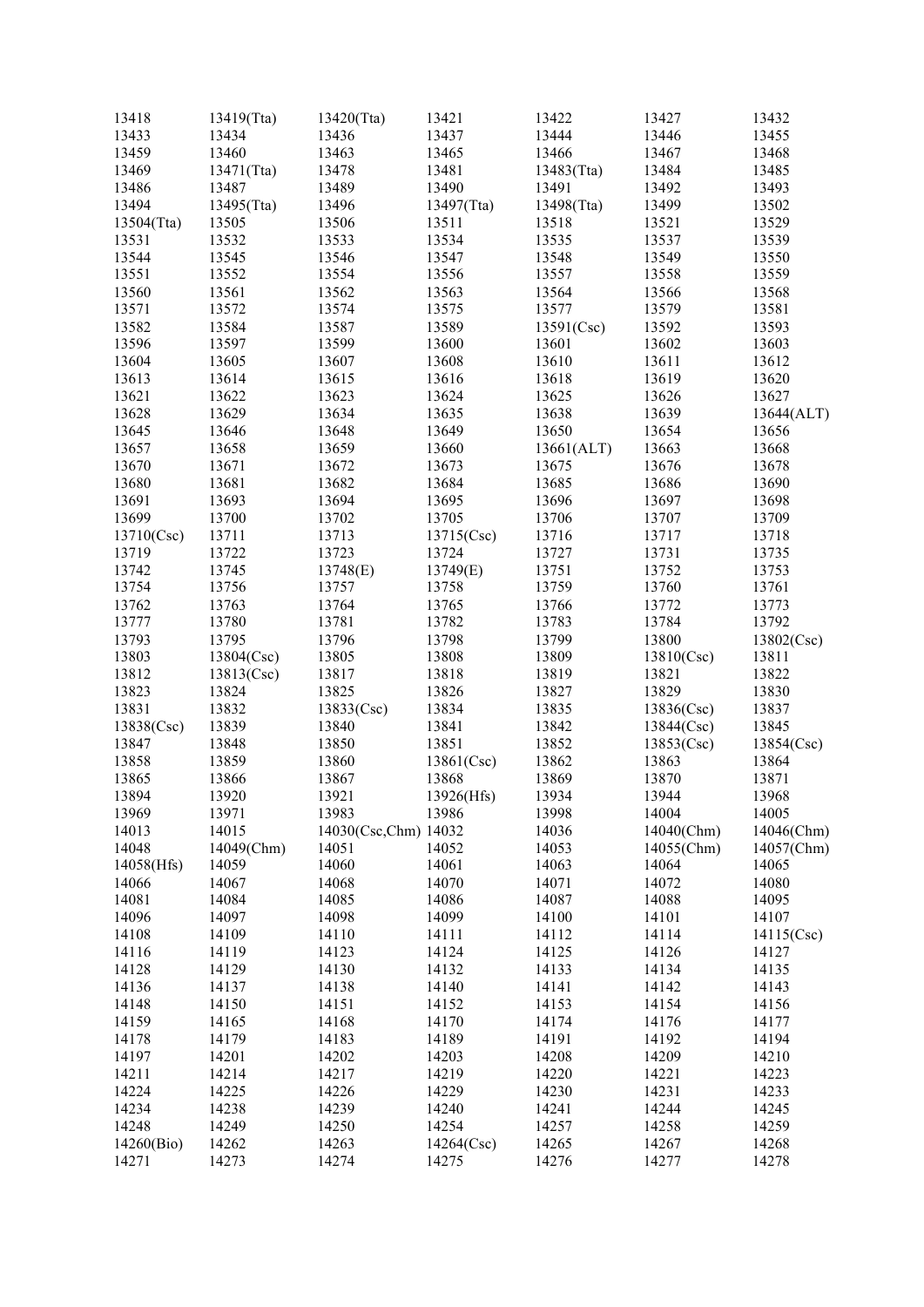| 14279    | 14280      | 14283 | 14284 | 14290      | 14295      | 14296    |
|----------|------------|-------|-------|------------|------------|----------|
| 14303    | 14337      | 14340 | 14341 | 14342      | 14343      | 14345    |
| 14347    | 14355      | 14363 | 14365 | 14366      | 14367      | 14374    |
| 14378    | 14382      | 14383 | 14384 | 14387      | 14388      | 14389    |
| 14391    | 14392      | 14394 | 14396 | 14397      | 14398      | 14400    |
| 14402    | 14403      | 14404 | 14411 | 14414      | 14421      | 14423    |
|          |            |       |       |            |            |          |
| 14424    | 14427      | 14428 | 14429 | 14430      | 14431      | 14432    |
| 14435    | 14436      | 14437 | 14438 | 14439      | 14441      | 14447    |
| 14448    | 14449      | 14450 | 14451 | 14452      | 14453      | 14455    |
| 14456    | 14457      | 14458 | 14459 | 14460      | 14462      | 14463    |
| 14465    | 14466      | 14467 | 14468 | 14469      | 14470      | 14471    |
| 14472    | 14474      | 14475 | 14476 | 14477      | 14481      | 14482    |
| 14484    | 14485      | 14488 | 14489 | 14490      | 14491      | 14492    |
| 14498    | 14499      | 14500 | 14501 | 14502      | 14504      | 14506    |
|          |            |       |       |            |            |          |
| 14507    | 14509      | 14510 | 14511 | 14514      | 14515(Ggr) | 14516    |
| 14523    | 14524      | 14525 | 14526 | 14527      | 14530      | 14531(E) |
| 14532    | 14540      | 14541 | 14542 | 14543      | 14544      | 14545    |
| 14547    | 14552      | 14553 | 14554 | 14556      | 14557      | 14558    |
| 14559    | 14560      | 14561 | 14563 | 14564      | 14565      | 14566    |
| 14568    | 14570      | 14571 | 14572 | 14573      | 14575      | 14576    |
| 14578    | 14579      | 14580 | 14581 | 14582      | 14583      | 14584    |
| 14585    | 14586      | 14587 | 14588 | 14589      | 14591      | 14592    |
| 14593    | 14595      | 14597 | 14598 | 14599      | 14600      | 14601    |
|          |            |       |       |            |            |          |
| 14602    | 14603      | 14605 | 14606 | 14607      | 14608      | 14609    |
| 14610    | 14611      | 14612 | 14613 | 14614      | 14615      | 14616    |
| 14617    | 14618      | 14619 | 14620 | 14623      | 14624      | 14625    |
| 14626    | 14627      | 14628 | 14629 | 14631      | 14632      | 14633    |
| 14634    | 14635      | 14638 | 14639 | 14640      | 14641      | 14642    |
| 14643    | 14644      | 14645 | 14646 | 14647      | 14648      | 14649    |
| 14650    | 14651      | 14652 | 14653 | 14654      | 14655      | 14657    |
| 14658    | 14659      | 14660 | 14663 | 14710      | 14752      | 14753    |
| 14769    | 14777      | 14780 | 14792 | 14795      | 14805      | 14846    |
| 14867    | 14888      | 14891 | 14901 | 14911      | 15036      | 15062    |
| 15086    | 15130      | 15132 | 15133 | 15134      | 15136      | 15146    |
| 15147    | 15148      | 15164 | 15186 | 15217      | 15236      | 15245    |
| 15266    | 15267      | 15275 |       |            | 15290      | 15299    |
|          |            |       | 15280 | 15281(MAN) |            |          |
| 15309    | 15318(ALT) | 15324 | 15332 | 15333      | 15334      | 15338    |
| 15346    | 15347      | 15348 | 15358 | 15359      | 15361      | 15372    |
| 15376    | 15378      | 15379 | 15380 | 15381      | 15382      | 15383    |
| 15385    | 15388      | 15389 | 15394 | 15398      | 15399      | 15400    |
| 15402    | 15404      | 15405 | 15406 | 15407(Csc) | 15408      | 15409    |
| 15410    | 15413      | 15416 | 15417 | 15418      | 15419      | 15420    |
| 15421    | 15422      | 15424 | 15426 | 15429      | 15430      | 15432    |
| 15433    | 15434      | 15436 | 15437 | 15438      | 15439      | 15440    |
| 15441    | 15442      | 15443 | 15445 | 15446      | 15447      | 15448    |
| 15451    | 15452(E)   | 15454 | 15455 | 15457      | 15458      | 15459    |
|          |            |       |       |            |            |          |
| 15460    | 15461      | 15462 | 15463 | 15465      | 15466      | 15467    |
| 15468    | 15471      | 15472 | 15473 | 15474      | 15475      | 15476    |
| 15479    | 15480      | 15481 | 15483 | 15485      | 15486      | 15487    |
| 15488    | 15489      | 15490 | 15491 | 15492      | 15494      | 15495    |
| 15496    | 15498      | 15501 | 15507 | 15508      | 15509      | 15510    |
| 15511    | 15512      | 15514 | 15515 | 15516      | 15518      | 15521    |
| 15522    | 15523      | 15524 | 15525 | 15526      | 15527      | 15528    |
| 15529    | 15530      | 15532 | 15533 | 15535      | 15537      | 15538    |
| 15539    | 15541      | 15542 | 15543 | 15544      | 15545      | 15546    |
| 15548    | 15549      | 15551 | 15553 | 15554      | 15555      | 15556    |
| 15557    | 15561      | 15562 | 15563 | 15564      |            | 15568    |
|          |            |       |       |            | 15567      |          |
| 15569    | 15570      | 15571 | 15572 | 15573      | 15574      | 15575    |
| 15576    | 15577      | 15578 | 15579 | 15580      | 15581      | 15582    |
| 15583    | 15584      | 15586 | 15587 | 15588      | 15590      | 15591    |
| 15592(E) | 15593      | 15594 | 15596 | 15597      | 15601      | 15602    |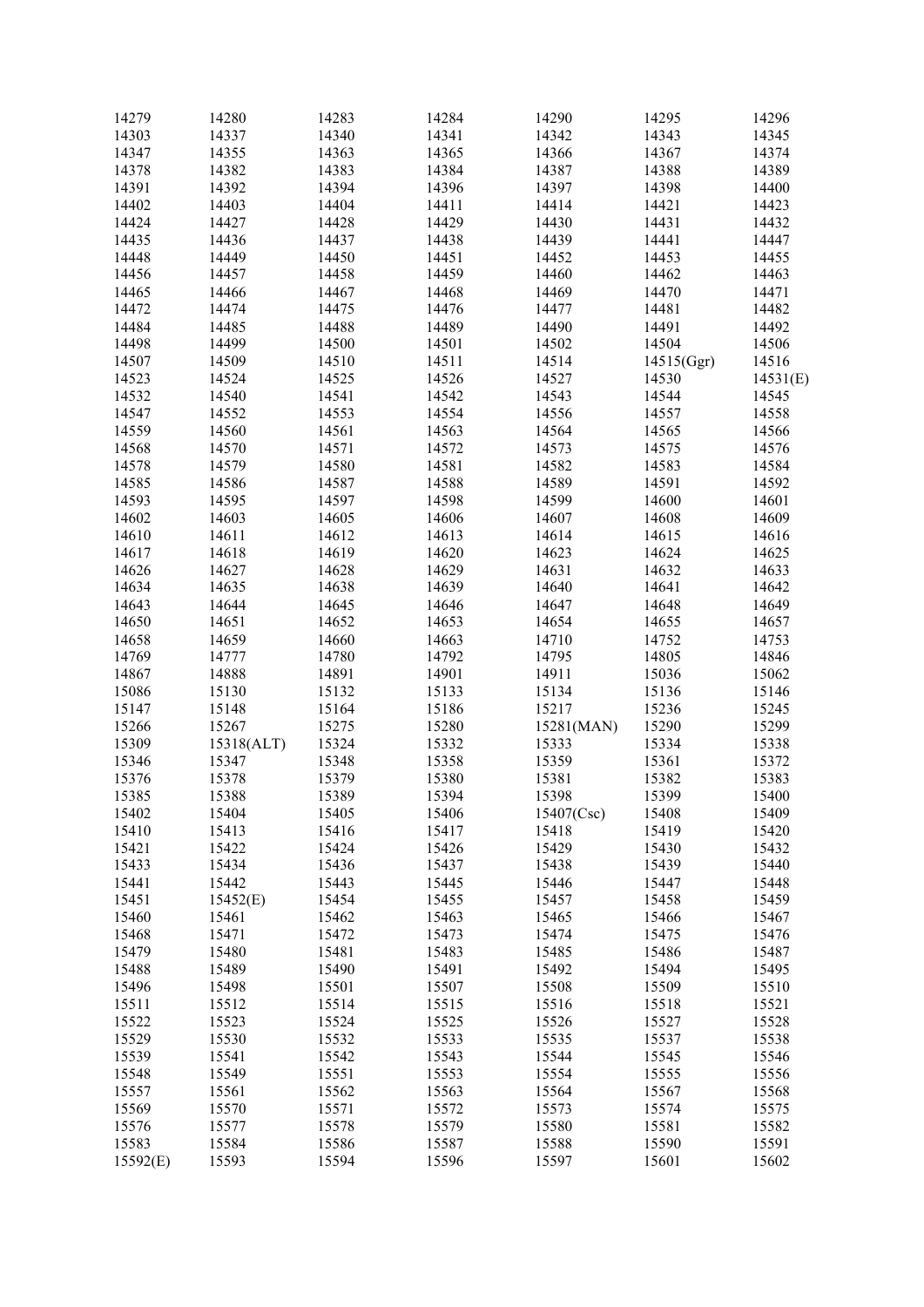| 15603 | 15604      | 15607      | 15608 | 15609 | 15610 | 15611      |
|-------|------------|------------|-------|-------|-------|------------|
| 15616 | 15622      | 15626      | 15627 | 15632 | 15634 | 15635      |
| 15648 | 15651      | 15656      | 15657 | 15658 | 15659 | 15660      |
| 15664 | 15670      | 15674      | 15675 | 15678 | 15683 | 15684      |
| 15692 | 15693      | 15695      | 15697 | 15698 | 15701 | 15702      |
| 15704 | 15705      | 15706      | 15707 | 15708 | 15710 | 15712      |
| 15713 | 15714      | 15716      | 15722 | 15723 | 15725 | 15727      |
| 15728 | 15730(MAN) | 15734(MAN) | 15736 | 15738 | 15739 | 15740      |
| 15741 | 15744      | 15748      | 15753 | 15755 | 15759 | 15780      |
| 15785 | 15790      | 15798      | 15802 | 15805 | 15809 | 15815      |
|       |            |            |       |       |       |            |
| 15816 | 15818      | 15820      | 15823 | 15824 | 15833 | 15834      |
| 15835 | 15851      | 15858      | 15861 | 15876 | 15877 | 15878      |
| 15880 | 15882      | 15883      | 15884 | 15887 | 15889 | 15890      |
| 15891 | 15893      | 15895      | 15896 | 15897 | 15900 | 15901      |
| 15903 | 15904      | 15908(MAN) | 15909 | 15910 | 15911 | 15912      |
| 15913 | 15914      | 15918      | 15919 | 15920 | 15921 | 15922      |
| 15924 | 15925      | 15926      | 15929 | 15930 | 15931 | 15932      |
| 15933 | 15936      | 15939      | 15941 | 15944 | 15945 | 15950      |
| 15951 | 15957      | 15960      | 15962 | 15964 | 15965 | 15970      |
| 15972 | 15975      | 15976      | 15977 | 15978 | 15981 | 15983      |
| 15985 | 15987      | 15988      | 15991 | 15992 | 15994 | 15995      |
| 15996 | 15997      | 15998      | 15999 |       | 16001 | 16002      |
|       |            |            |       | 16000 |       |            |
| 16004 | 16006      | 16007      | 16008 | 16011 | 16012 | 16015      |
| 16016 | 16017      | 16018      | 16020 | 16021 | 16022 | 16023      |
| 16024 | 16025      | 16029      | 16030 | 16031 | 16033 | 16034      |
| 16035 | 16037      | 16039      | 16040 | 16043 | 16044 | 16047      |
| 16048 | 16049      | 16050      | 16051 | 16052 | 16053 | 16054      |
| 16055 | 16056      | 16057      | 16058 | 16059 | 16061 | 16062      |
| 16064 | 16065      | 16066      | 16067 | 16068 | 16069 | 16070      |
| 16073 | 16074      | 16075      | 16077 | 16078 | 16079 | 16080      |
| 16081 | 16082      | 16083      | 16084 | 16085 | 16086 | 16087      |
| 16088 | 16089      | 16090      | 16091 | 16092 | 16093 | 16096      |
| 16099 | 16101      | 16104      | 16105 | 16106 | 16107 | 16109      |
| 16110 | 16111      | 16112      | 16113 | 16114 | 16115 | 16116      |
|       |            |            |       |       |       |            |
| 16117 | 16118      | 16119      | 16121 | 16123 | 16125 | 16126      |
| 16129 | 16131      | 16132      | 16133 | 16134 | 16136 | 16139      |
| 16141 | 16142      | 16143      | 16144 | 16145 | 16147 | 16148      |
| 16149 | 16150      | 16151      | 16152 | 16153 | 16154 | 16156      |
| 16157 | 16159      | 16160      | 16161 | 16162 | 16163 | 16164      |
| 16165 | 16166      | 16167      | 16168 | 16169 | 16170 | 16172      |
| 16173 | 16174      | 16175      | 16177 | 16179 | 16180 | 16181      |
| 16182 | 16183      | 16184      | 16185 | 16186 | 16187 | 16188      |
| 16189 | 16190      | 16191      | 16192 | 16194 | 16195 | 16196      |
| 16197 | 16198      | 16199      | 16200 | 16201 | 16202 | 16203      |
| 16204 | 16205      | 16207      | 16208 | 16209 | 16210 | 16211(Bio) |
|       |            |            | 16216 | 16217 | 16218 | 16221      |
| 16212 | 16213      | 16214      |       |       |       |            |
| 16222 | 16223      | 16224      | 16225 | 16226 | 16227 | 16228      |
| 16229 | 16231      | 16232      | 16233 | 16234 | 16236 | 16237      |
| 16238 | 16239      | 16240      | 16242 | 16243 | 16244 | 16245      |
| 16246 | 16247      | 16248      | 16249 | 16250 | 16252 | 16253      |
| 16254 | 16255      | 16256      | 16257 | 16258 | 16259 | 16260      |
| 16261 | 16262      | 16264      | 16265 | 16266 | 16267 | 16268      |
| 16270 | 16271      | 16272      | 16273 | 16275 | 16277 | 16278      |
| 16281 | 16282      | 16283      | 16284 | 16286 | 16287 | 16288      |
| 16289 | 16292      | 16294      | 16299 | 16303 | 16304 | 16305      |
| 16306 | 16307      | 16310      | 16311 | 16312 | 16313 | 16314      |
| 16316 | 16317      | 16319      | 16320 | 16321 | 16322 | 16327      |
|       |            |            |       |       |       |            |
| 16328 | 16329      | 16330      | 16331 | 16332 | 16333 | 16334      |
| 16337 | 16338      | 16340      | 16341 | 16342 | 16343 | 16345      |
| 16346 | 16347      | 16349      | 16350 | 16352 | 16353 | 16354      |
| 16355 | 16356      | 16358(E)   | 16359 | 16360 | 16361 | 16362      |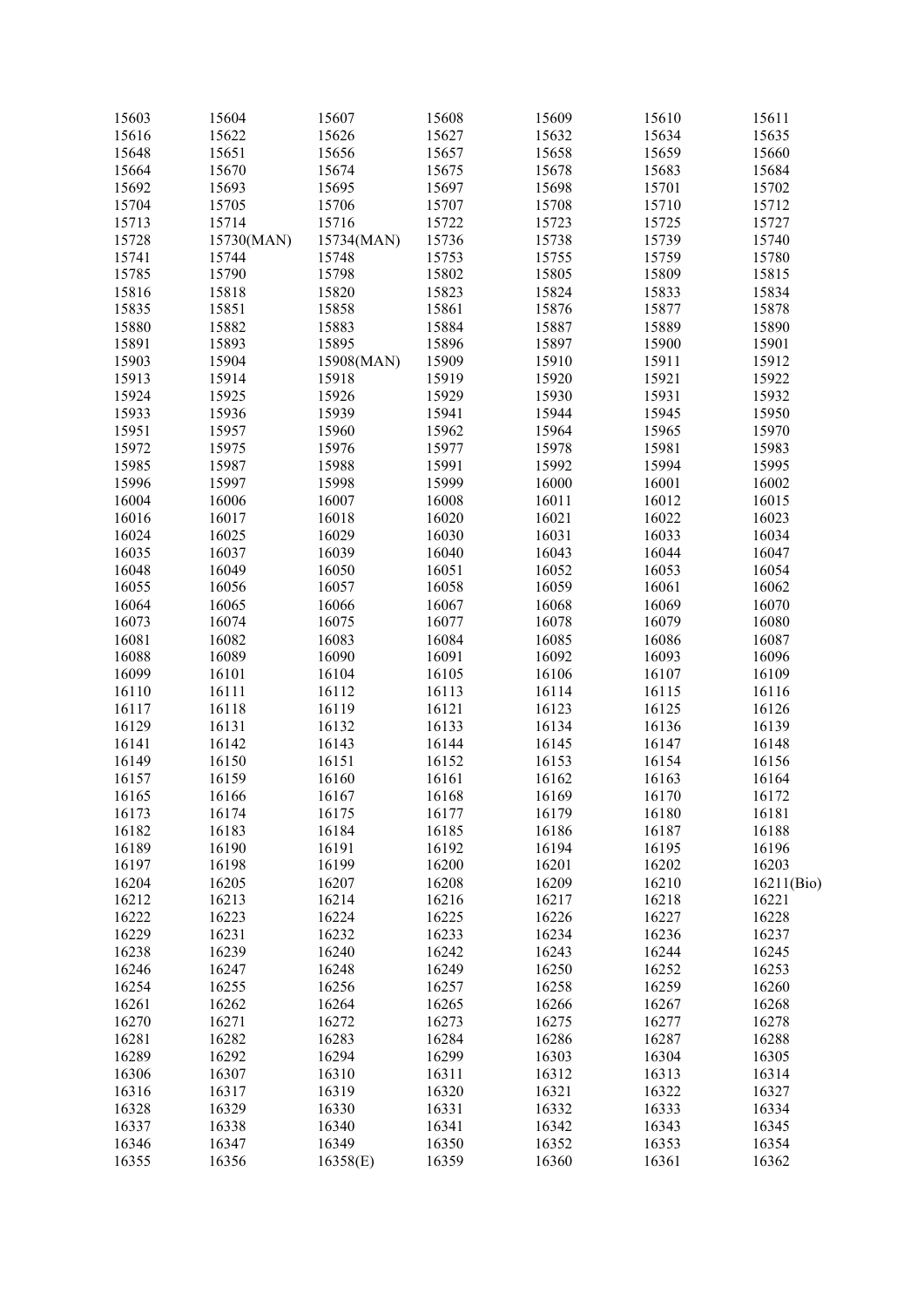| 16363      | 16364      | 16365      | 16366      | 16367      | 16368      | 16369      |
|------------|------------|------------|------------|------------|------------|------------|
| 16370      | 16373      | 16374      | 16375(Hfs) | 16376      | 16377      | 16378      |
| 16381      | 16382      | 16383      | 16384      | 16385      | 16386      | 16387      |
| 16388      | 16389      | 16390      | 16391      | 16392      | 16393      | 16394      |
| 16398      | 16400      | 16403      | 16404      | 16405      | 16406      | 16408      |
| 16411      | 16412      | 16413      | 16416      | 16421      | 16422      | 16423      |
| 16424      | 16425      | 16426      | 16427      | 16432      | 16433      | 16435      |
| 16436      | 16437      | 16438      | 16440      | 16442      | 16444      | 16445      |
| 16446      | 16450      | 16453      | 16454      | 16456      | 16457      | 16458      |
|            |            |            |            |            |            |            |
| 16459      | 16460      | 16461      | 16462      | 16463      | 16464      | 16465      |
| 16467      | 16469      | 16470      | 16471      | 16473      | 16474      | 16475      |
| 16476      | 16477      | 16478      | 16479      | 16480      | 16481      | 16482      |
| 16483      | 16484      | 16485      | 16486      | 16487      | 16488      | 16490      |
| 16491      | 16492      | 16494      | 16495      | 16496      | 16497      | 16498      |
| 16500      | 16501      | 16504      | 16506      | 16508      | 16510      | 16511      |
| 16512      | 16513      | 16514      | 16515      | 16517      | 16520      | 16523      |
| 16524      | 16525      | 16526      | 16531      | 16532      | 16533      | 16534      |
| 16535      | 16536      | 16537      | 16538      | 16539      | 16540      | 16541      |
| 16542      | 16543      | 16544      | 16545      | 16546      | 16547      | 16548      |
| 16550      | 16551      | 16553      | 16554      | 16555(Csc) | 16556      | 16557      |
| 16558      | 16559      | 16560      | 16561      | 16562      | 16564(Csc) | 16566      |
|            |            |            |            |            |            |            |
| 16567      | 16568      | 16569      | 16570      | 16571      | 16572      | 16575      |
| 16576      | 16577      | 16578      | 16579      | 16580      | 16581      | 16582      |
| 16584      | 16586      | 16587      | 16588      | 16589(Csc) | 16591      | 16592      |
| 16593      | 16595      | 16600(Csc) | 16601      | 16602      | 16604      | 16605      |
| 16607      | 16609      | 16611      | 16612      | 16613      | 16614      | 16615      |
| 16616      | 16619      | 16620(Csc) | 16622      | 16623      | 16624      | 16625      |
| 16626      | 16627      | 16628      | 16629      | 16630      | 16631      | 16632      |
| 16633      | 16634      | 16635      | 16636      | 16637      | 16640      | 16641      |
| 16642      | 16645      | 16646      | 16649      | 16650(Csc) | 16651      | 16652      |
| 16653      | 16654(Csc) | 16655      | 16656      | 16657      | 16659      | 16660      |
| 16662      | 16663      | 16665      | 16667      | 16669      | 16670      | 16671      |
| 16672      | 16673      | 16676      | 16678      | 16679      | 16681      | 16682      |
| 16683      | 16684      | 16686      | 16687      | 16688      | 16689      | 16690      |
| 16692      | 16693      | 16694      | 16695      | 16696      | 16697      | 16704      |
|            |            |            |            |            |            |            |
| 16705      | 16706      | 16707      | 16708      | 16709      | 16710      | 16712      |
| 16713      | 16714(E)   | 16715      | 16716      | 16717      | 16718(E)   | 16719      |
| 16722      | 16724      | 16725      | 16726      | 16727      | 16728      | 16730      |
| 16731      | 16732      | 16733      | 16735      | 16736      | 16739      | 16740      |
| 16741(Csc) | 16742      | 16744      | 16745      | 16747      | 16748      | 16749      |
| 16750      | 16752      | 16753      | 16754      | 16755      | 16756      | 16757      |
| 16758      | 16760      | 16761      | 16762(Csc) | 16763      | 16764      | 16765      |
| 16766(Csc) | 16767      | 16768      | 16769      | 16770      | 16772      | 16773      |
| 16775      | 16776      | 16777      | 16778      | 16784      | 16785      | 16788      |
| 16789      | 16793      | 16795      | 16797      | 16798      | 16799      | 16800      |
| 16802      | 16803      | 16804      | 16805      | 16806      | 16807      | 16812(Csc) |
| 16821      | 16822      | 16824      | 16825      | 16826      | 16827      | 16828      |
| 16833      | 16836      | 16837      | 16839      | 16840      | 16841      | 16842      |
| 16843      | 16844      | 16845      | 16846      | 16847      | 16848      | 16849      |
| 16850      | 16853      | 16855      | 16856      |            | 16860      | 16861      |
|            |            |            |            | 16858      |            |            |
| 16862      | 16863      | 16865      | 16866      | 16867      | 16868      | 16869      |
| 16870      | 16871      | 16874      | 16875      | 16876      | 16877      | 16878      |
| 16879      | 16880      | 16881      | 16882      | 16883      | 16884      | 16885      |
| 16886      | 16887      | 16888      | 16889      | 16890      | 16891      | 16892      |
| 16893      | 16894      | 16895      | 16896      | 16897      | 16898      | 16899      |
| 16900      | 16901      | 16902      | 16903      | 16904      | 16906      | 16908      |
| 16909      | 16911      | 16912      | 16913      | 16914      | 16915      | 16916      |
| 16917      | 16918      | 16919      | 16920      | 16921      | 16922      | 16925      |
| 16926      | 16927      | 16929      | 16930      | 16931      | 16932      | 16933      |
| 16934      | 16935      | 16938      | 16940      | 16941      | 16942      | 16943      |
| 16944      | 16946      | 16947      | 16948      | 16949      | 16950      | 16951      |
|            |            |            |            |            |            |            |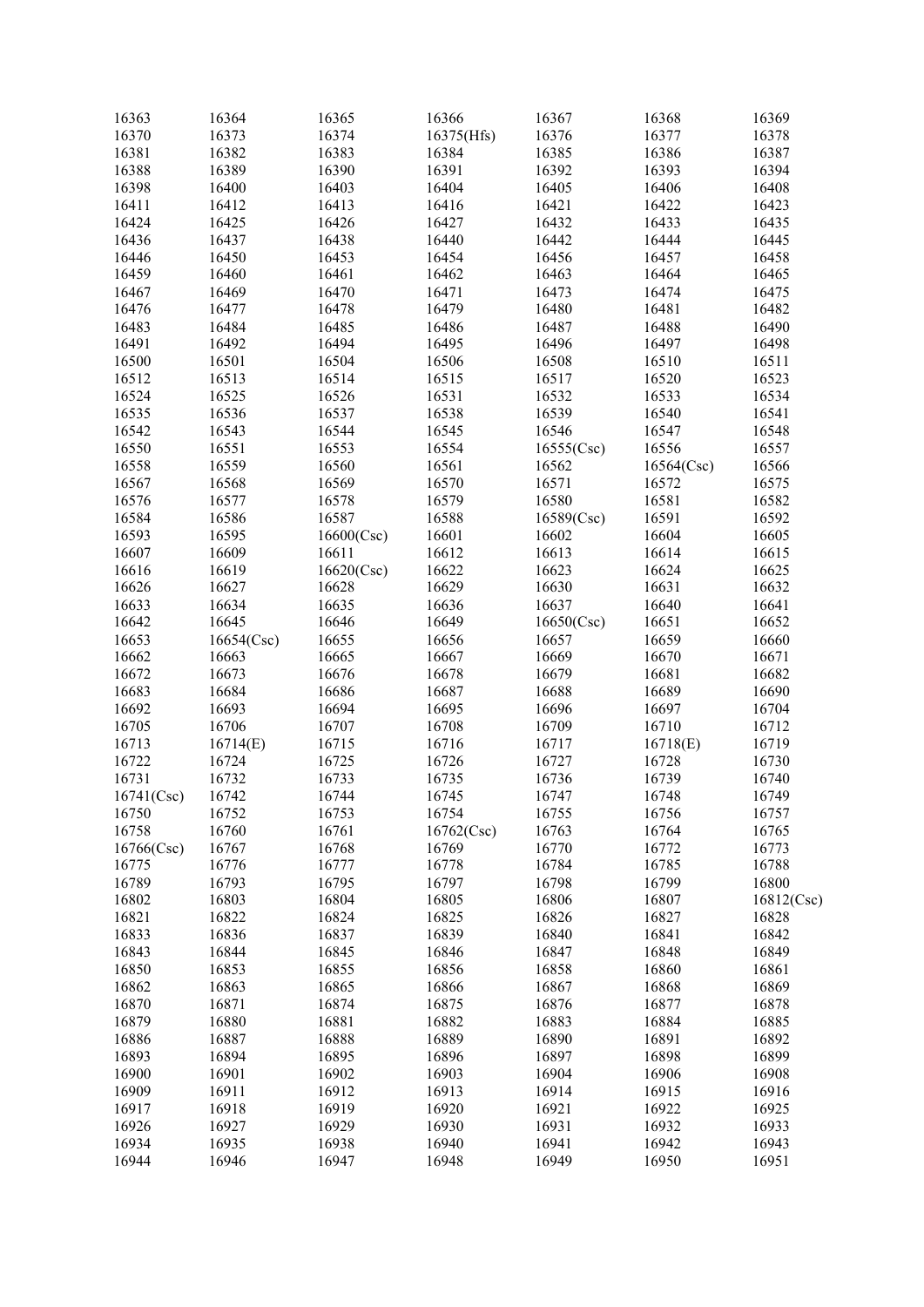| 16952      | 16953      | 16954      | 16955      | 16956      | 16958      | 16959      |
|------------|------------|------------|------------|------------|------------|------------|
| 16960      | 16961      | 16962      | 16963      | 16965      | 16966      | 16967      |
| 16970      | 16971      | 16972      | 16979      | 16980      | 16981      | 16982      |
| 16983      | 16984      | 16985      | 16986      | 16987      | 16988      | 16989      |
| 16990      | 16991      | 16992      | 16994      | 16996      | 16997      | 17004      |
| 17005      | 17007      | 17008      | 17012      | 17013      | 17014      | 17017      |
| 17018      | 17019      | 17020      | 17021      | 17022      | 17023      | 17024      |
| 17025      | 17027      | 17029      | 17030      | 17031      | 17032      | 17033      |
| 17034      | 17036      | 17037      | 17038      | 17039      | 17041      | 17044      |
|            |            |            |            |            |            |            |
| 17045      | 17046      | 17049      | 17050      | 17051      | 17052      | 17055      |
| 17056      | 17057      | 17058      | 17059      | 17060      | 17062      | 17065      |
| 17066      | 17067      | 17069      | 17071      | 17072      | 17078      | 17080      |
| 17081      | 17082      | 17084      | 17085      | 17086      | 17087      | 17088      |
| 17091      | 17092      | 17093      | 17096      | 17097      | 17099      | 17102      |
| 17103      | 17104      | 17106      | 17107      | 17109      | 17110      | 17111      |
| 17112      | 17113      | 17114      | 17116      | 17117      | 17118      | 17119      |
| 17120      | 17122      | 17124      | 17125      | 17126      | 17127      | 17128      |
| 17132      | 17134      | 17136      | 17143      | 17145      | 17147      | 17150      |
| 17151      | 17152      | 17153      | 17154      | 17155      | 17156      | 17157      |
| 17158      | 17159      | 17161      | 17162      | 17163      | 17164      | 17165      |
| 17167      | 17168      | 17169      | 17170      | 17171      | 17173      | 17174      |
| 17175      | 17177      | 17181      | 17183      | 17184      | 17185      | 17187      |
| 17188      | 17189      | 17190      | 17191      | 17192      | 17193      | 17194      |
|            |            |            |            |            |            |            |
| 17195      | 17197      | 17198      | 17199      | 17200      | 17201      | 17202      |
| 17203      | 17204      | 17205      | 17206      | 17207      | 17209      | 17210      |
| 17211      | 17212      | 17213      | 17214      | 17215      | 17216      | 17217      |
| 17218      | 17219      | 17220      | 17221      | 17222      | 17223      | 17224      |
| 17225      | 17227      | 17229      | 17230      | 17232      | 17233      | 17234      |
| 17235      | 17237      | 17239      | 17241      | 17243      | 17244      | 17246      |
| 17247      | 17250      | 17251      | 17252      | 17254      | 17255      | 17258      |
| 17259      | 17260      | 17261      | 17262      | 17265      | 17268      | 17270      |
| 17271      | 17273      | 17276      | 17278      | 17280      | 17281      | 17284      |
| 17285      | 17286      | 17289      | 17290      | 17292      | 17293      | 17294      |
| 17296      | 17297      | 17298      | 17299      | 17301      | 17302      | 17303      |
| 17305      | 17306      | 17307      | 17308      | 17310      | 17311      | 17312      |
| 17313      | 17314      | 17318      | 17319      | 17320      | 17322      | 17323      |
| 17325      | 17328      | 17329      |            | 17331      | 17332      | 17333      |
|            |            |            | 17330(Csc) |            | 17341      |            |
| 17336(Csc) | 17337(Csc) | 17338      | 17339      | 17340(Csc) |            | 17342      |
| 17343      | 17344      | 17346      | 17347      | 17348      | 17349(Csc) | 17350      |
| 17351      | 17352      | 17354      | 17355      | 17356      | 17357      | 17358      |
| 17359      | 17360      | 17361(Csc) | 17362      | 17365(Csc) | 17366      | 17368      |
| 17369      | 17370      | 17372      | 17373      | 17374      | 17376      | 17379      |
| 17380      | 17381      | 17382      | 17383      | 17384      | 17385      | 17386      |
| 17387      | 17388      | 17389      | 17390      | 17391      | 17397      | 17400      |
| 17401      | 17402      | 17404      | 17405      | 17407      | 17409      | 17410      |
| 17411      | 17414      | 17415      | 17416      | 17417      | 17418      | 17419(Csc) |
| 17420      | 17421      | 17422      | 17423      | 17424(Hpe) | 17426      | 17427      |
| 17428      | 17434      | 17441      | 17442      | 17444      | 17445      | 17447      |
| 17448      | 17449      | 17450      | 17453      | 17454      | 17455      | 17457      |
| 17458      | 17459      | 17460      | 17461      | 17464      | 17465      | 17466      |
| 17467      | 17468      | 17469      | 17470      | 17471      | 17472      | 17473      |
|            |            |            |            |            |            |            |
| 17474      | 17475      | 17478      | 17480      | 17481      | 17482      | 17484      |
| 17485      | 17486      | 17487      | 17488      | 17490      | 17492      | 17494      |
| 17495      | 17496      | 17498      | 17499      | 17500      | 17501      | 17502      |
| 17504      | 17505      | 17506      | 17508      | 17509(Hpe) | 17510      | 17511      |
| 17515      | 17517      | 17519      | 17521      | 17522      | 17524      | 17526      |
| 17527      | 17528      | 17529      | 17531      | 17532      | 17534      | 17535      |
| 17536      | 17537      | 17538      | 17539      | 17540      | 17541      | 17543      |
| 17544      | 17546      | 17549      | 17550      | 17551      | 17553      | 17555      |
| 17556      | 17558      | 17559      | 17560      | 17562      | 17563      | 17564      |
| 17565      | 17566      | 17569      | 17570      | 17571      | 17572      | 17573      |
|            |            |            |            |            |            |            |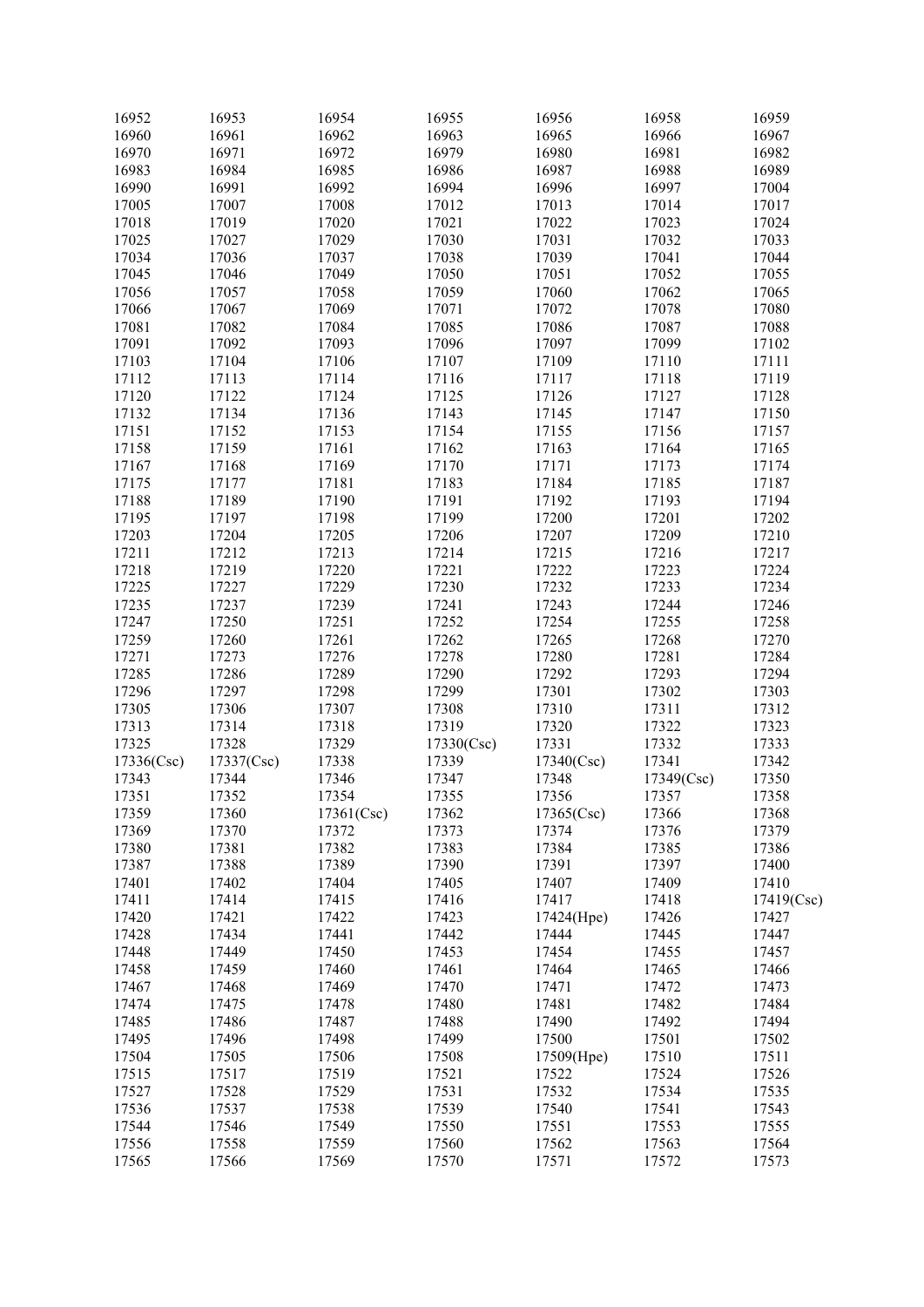| 17574      | 17577      | 17578 | 17579      | 17580      | 17582          | 17595(Csc) |
|------------|------------|-------|------------|------------|----------------|------------|
| 17601      | 17602      | 17613 | 17616      | 17617(Csc) | 17619          | 17622      |
| 17624(Csc) | 17627      | 17628 | 17636      | 17638      | 17644          | 17645(Csc) |
| 17647      | 17650      | 17653 | 17655(Csc) | 17656(Csc) | 17662          | 17663(Csc) |
| 17664      | 17667      | 17668 | 17669      | 17672      | 17674          | 17680      |
| 17681      | 17682      | 17683 | 17684(Bio) | 17688      | 17689          | 17701      |
| 17708      | 17711      | 17712 | 17720      | 17725      | 17726          | 17729      |
| 17734      | 17735(Bio) | 17736 | 17741      | 17743      | 17744          | 17746      |
| 17752      | 17753      | 17754 | 17760      | 17761      | 17764          | 17765      |
| 17766      | 17768(Mth) | 17770 | 17771      | 17774      | 17776          | 17791      |
| 17796      | 17798      | 17799 | 17800      | 17801      | 17802          | 17805      |
| 17807      | 17808      | 17809 | 17810      | 17812      | 17815          | 17816      |
| 17817      | 17823      | 17824 | 17825      | 17833(TAN) | 17834(TAN)     | 17835      |
| 17842      | 17845      | 17847 | 17849      | 17852      | 17854          | 17855      |
| 17869(TAN) | 17872      | 17874 | 17875      | 17876      | 17877          | 17879      |
| 17880      | 17881      | 17882 | 17883      | 17884      | 17885          | 17887      |
| 17888      | 17889      | 17890 | 17891      | 17892      | 17893          | 17894      |
| 17895      | 17896      | 17897 | 17898      | 17899      | 17900          | 17901      |
| 17902      | 17903      | 17904 | 17906      | 17907      | 17908          | 17909      |
|            | 17911      | 17914 | 17916      | 17917      | 17919          | 17920      |
| 17910      |            | 17923 | 17924      | 17925      |                |            |
| 17921      | 17922      |       |            |            | 17926          | 17927      |
| 17928      | 17929      | 17930 | 17931      | 17932      | 17934          | 17935      |
| 17936      | 17937      | 17938 | 17939      | 17940      | 17942<br>17951 | 17943      |
| 17944      | 17946      | 17947 | 17948      | 17949      |                | 17952      |
| 17953      | 17954      | 17956 | 17957      | 17958      | 17959          | 17960      |
| 17961      | 17964      | 17965 | 17967      | 17968      | 17969          | 17970      |
| 17971      | 17973      | 17974 | 17975      | 17976      | 17977          | 17978      |
| 17979      | 17980      | 17981 | 17982      | 17984      | 17988          | 17989      |
| 17990      | 17991      | 17993 | 17994      | 17995      | 17996          | 17997      |
| 17998      | 17999      | 18000 | 18001      | 18002      | 18004          | 18005      |
| 18009      | 18011      | 18012 | 18014      | 18016      | 18017          | 18018      |
| 18019      | 18021      | 18023 | 18024      | 18025      | 18026          | 18027      |
| 18028      | 18029      | 18031 | 18032      | 18033      | 18034          | 18035      |
| 18036      | 18037      | 18038 | 18040      | 18041      | 18042          | 18043      |
| 18044      | 18045      | 18049 | 18051      | 18052      | 18053          | 18055      |
| 18056      | 18057      | 18058 | 18059      | 18060      | 18061          | 18062      |
| 18063      | 18064      | 18065 | 18066      | 18067      | 18069          | 18070      |
| 18071      | 18072      | 18073 | 18074      | 18076      | 18077          | 18078      |
| 18079      | 18080      | 18081 | 18082      | 18083      | 18084          | 18085      |
| 18086      | 18087      | 18088 | 18089      | 18090      | 18092          | 18093      |
| 18094      | 18095      | 18096 | 18097      | 18098      | 18099          | 18100      |
| 18101      | 18102      | 18103 | 18104      | 18105      | 18108          | 18109      |
| 18110      | 18111      | 18112 | 18113      | 18114      | 18115          | 18116      |
| 18117      | 18118      | 18119 | 18120      | 18121      | 18122          | 18123      |
| 18124      | 18125      | 18126 | 18129      | 18130      | 18131          | 18132      |
| 18133      | 18134      | 18135 | 18136      | 18137      | 18138          | 18141      |
| 18142      | 18143      | 18144 | 18146      | 18147      | 18148          | 18149      |
| 18150      | 18151      | 18152 | 18153      | 18154      | 18158          | 18168      |
| 18172      | 18174      | 18175 | 18176      | 18178      | 18181          | 18182      |
| 18186      | 18201      | 18202 | 18205      | 18208      | 18212          | 18215      |
| 18224      | 18226      | 18227 | 18228      | 18229      | 18230          | 18231      |
| 18232      | 18233      | 18235 | 18236      | 18237      | 18238          | 18239      |
| 18240      | 18241      | 18243 | 18244      | 18245      | 18247          | 18248      |
| 18251      | 18252      | 18255 | 18265      | 18266      | 18268          | 18274      |
| 18275      | 18281      | 18282 | 18283      | 18284      | 18285(LIA)     | 18286      |
| 18287      | 18288      | 18289 | 18290(LIA) | 18291      | 18293          | 18294      |
| 18295      | 18297      | 18298 | 18299      | 18300      | 18304          | 18305      |
| 18307      | 18308      | 18314 | 18323      | 18326      | 18329          | 18330      |
| 18333      | 18334      | 18335 | 18336      | 18338      | 18339          | 18342      |
| 18343      | 18344      | 18345 | 18346      | 18348      | 18349          | 18350      |
| 18351      | 18352      | 18353 | 18355      | 18356      | 18357          | 18358      |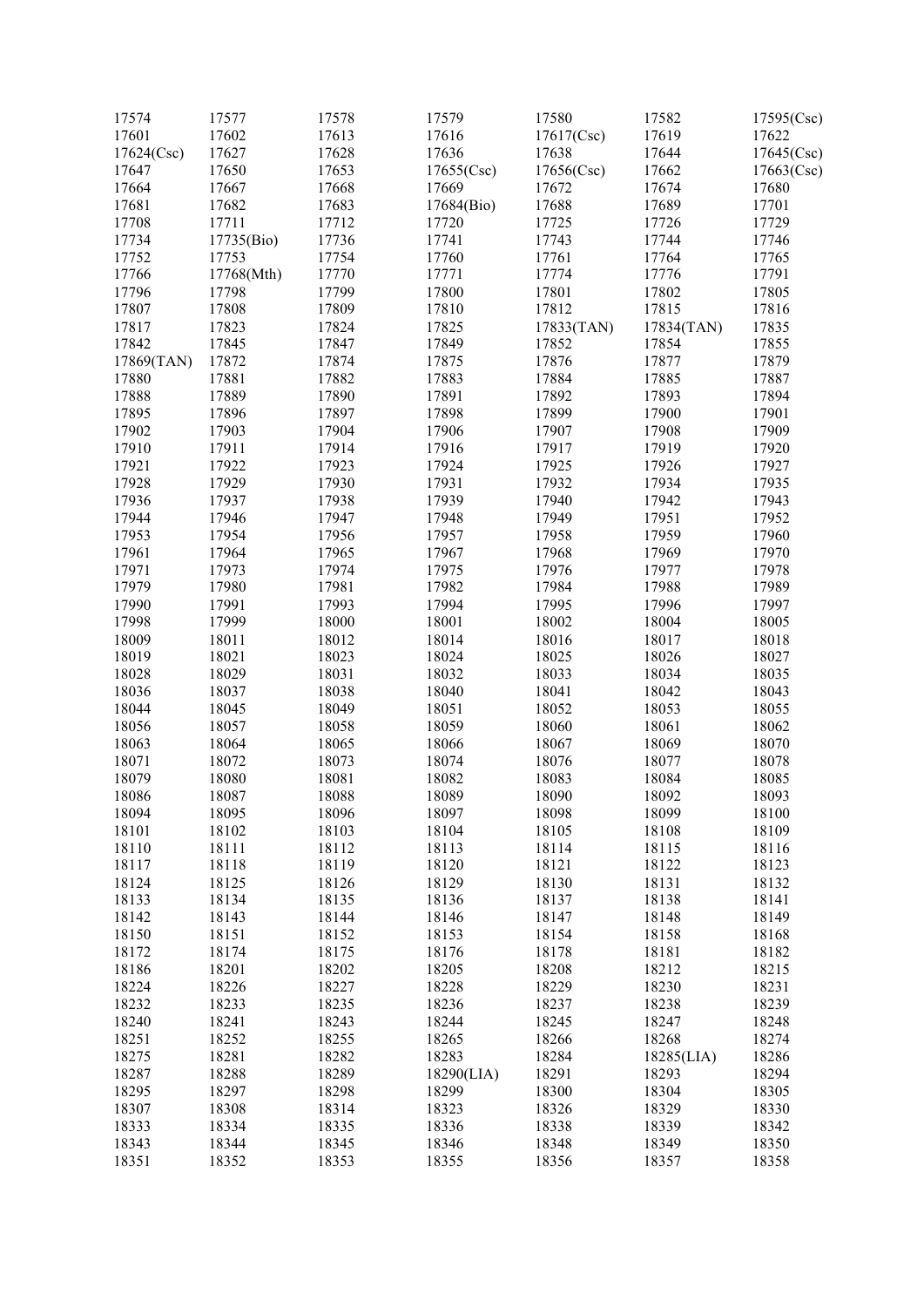| 18359      | 18360      | 18361      | 18362      | 18363      | 18364      | 18365      |
|------------|------------|------------|------------|------------|------------|------------|
| 18366(Bio) | 18367      | 18368      | 18372      | 18373      | 18374      | 18375      |
| 18376      | 18378      | 18379      | 18381      | 18382      | 18383      | 18387      |
| 18388      | 18389      | 18390      | 18391      | 18392      | 18395      | 18396      |
| 18442      | 18443(E)   | 18453      | 18455      | 18457      | 18466      | 18467      |
| 18469      | 18470      | 18474      | 18478      | 18479      | 18480      | 18481      |
| 18483      | 18486      | 18487      | 18488      | 18492      | 18493      | 18494      |
| 18500      | 18501      | 18502      | 18503      | 18508      | 18511      | 18512      |
| 18513      | 18521      | 18524      | 18527      | 18528      | 18534      | 18536      |
| 18537      | 18538      | 18539(Hfs) | 18540      | 18541      | 18543      | 18544      |
| 18546      | 18549      | 18555      | 18578      | 18596      | 18606      | 18609(Bio) |
| 18610      | 18620      | 18633      | 18662(Hfs) | 18663      | 18664      | 18666      |
| 18671      | 18672      | 18682      | 18684(Hfs) | 18690      | 18692(Hfs) | 18693(Hfs) |
| 18694      | 18696      | 18698      | 18700(Hfs) | 18701      | 18702      | 18703      |
| 18708(Phy) | 18712(Hfs) | 18713      | 18717(Hfs) | 18718      | 18719      | 18723      |
| 18727(Hfs) | 18728(Hfs) | 18729      | 18730      | 18731      | 18732      | 18733(Hfs) |
| 18736      | 18737(Hfs) | 18738      | 18739      | 18741      | 18743      | 18744(Hfs) |
| 18746      | 18751      | 18756      | 18760      | 18761(Hfs) | 18762      | 18772      |
| 18775      | 18776      | 18782(Phy) | 18790      | 18791      | 18792      | 18793      |
| 18795      | 18796      | 18801      | 18804      | 18806      | 18811      |            |
|            |            |            |            |            | 18821      | 18812      |
| 18815      | 18817      | 18818      | 18819      | 18820      |            | 18824      |
| 18825      | 18826      | 18828      | 18829      | 18830      | 18832(Phy) | 18833      |
| 18834      | 18836      | 18838      | 18839      | 18845      | 18846      | 18847      |
| 18848      | 18850      | 18851      | 18852      | 18855      | 18856      | 18857      |
| 18860      | 18862      | 18863      | 18864      | 18865      | 18866      | 18867      |
| 18868      | 18872      | 18873(Bio) | 18875      | 18877      | 18886      | 18889(Phy) |
| 18892      | 18895      | 18897      | 18900      | 18902      | 18907      | 18911      |
| 18914      | 18915(Phy) | 18917(Phy) | 18919      | 18920      | 18923      | 18924      |
| 18930      | 18931      | 18932      | 18934      | 18935      | 18936      | 18938      |
| 18942      | 18946      | 18951      | 18953      | 18954      | 18955      | 18957      |
| 18958      | 18960      | 18961      | 18962      | 18963      | 18965      | 18966      |
| 18968      | 18970      | 18971      | 18972      | 18973      | 18974      | 18975      |
| 18976      | 18977      | 18978      | 18979      | 18981      | 18984      | 18985      |
| 18993      | 18994      | 18995      | 18999      | 19000      | 19001      | 19003      |
| 19004      | 19005      | 19006      | 19007      | 19008      | 19009      | 19010      |
| 19015      | 19016      | 19018      | 19019      | 19020      | 19021      | 19024      |
| 19025      | 19031      | 19047      | 19048      | 19057      | 19063      | 19067      |
| 19071(Hpe) | 19072(Hpe) | 19073(Hpe) | 19074(Hpe) | 19075      | 19076      | 19077      |
| 19078(Hpe) | 19079      | 19080(Hpe) | 19081      | 19082(Hpe) | 19083(Hpe) | 19085(Hpe) |
| 19086      | 19087      | 19088      | 19091      | 19092      | 19093(Hpe) | 19095      |
| 19096      | 19097      | 19098      | 19100(Hpe) | 19101      | 19102(Hpe) | 19103(Hpe) |
| 19106(Hpe) | 19113      | 19137      | 19153      | 19159(Bio) | 19171      | 19174      |
| 19175      | 19176      | 19183      | 19184      | 19191      | 19193      | 19200      |
| 19207      | 19211      | 19212      | 19217      | 19224      | 19225      | 19227      |
| 19230      | 19233      | 19236      | 19238      | 19246      | 19248      | 19249      |
| 19253      | 19255      | 19256      | 19258      | 19259(E)   | 19261      | 19262(E)   |
| 19265      | 19276      | 19285      | 19286      | 19287      | 19294      | 19295      |
| 19296      | 19297(E)   | 19307      | 19325      | 19327      | 19329      | 19334      |
| 19343      | 19347      | 19352      | 19356      | 19357      | 19359      | 19360      |
| 19361      | 19373      | 19393      | 19396      | 19410      | 19411      | 19412      |
| 19420      | 19431      | 19449      | 19464      | 19466      | 19467      | 19479      |
| 19481(Csc) | 19482      | 19485      | 19490      | 19491      | 19495      | 19498      |
| 19502      | 19506      | 19511      | 19512      | 19516      | 19517      | 19519      |
| 19521      | 19524      | 19525      | 19526      | 19527      | 19528      | 19531      |
| 19532      | 19533      | 19537      | 19541      | 19542      | 19552      | 19560      |
| 19561      | 19562      | 19563      | 19564      | 19566      | 19568      | 19569      |
| 19570      | 19571      | 19573      | 19574      | 19580      | 19588      | 19590      |
| 19591      | 19604      | 19606      | 19607      | 19608      | 19610      | 19611      |
| 19612      | 19616      | 19617      | 19618      | 19620      | 19622      | 19623      |
| 19631      | 19636      | 19637      | 19640      | 19641      | 19642      | 19643      |
| 19644      | 19645      | 19646      | 19647      | 19648      | 19649      | 19650      |
|            |            |            |            |            |            |            |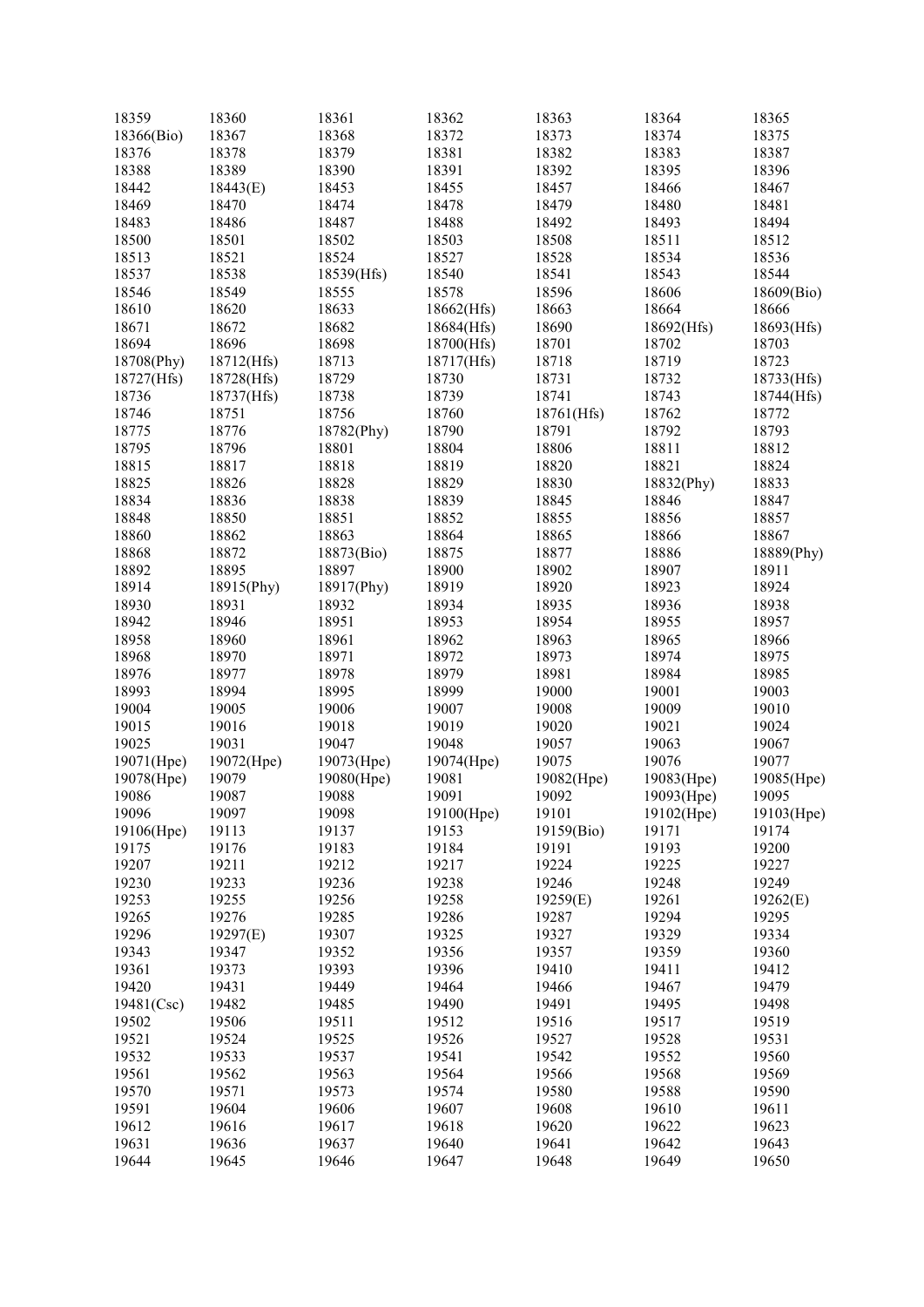| 19651 | 19652 | 19653      | 19654      | 19655      | 19658      | 19659      |
|-------|-------|------------|------------|------------|------------|------------|
| 19660 | 19663 | 19664      | 19667      | 19669      | 19670      | 19672      |
| 19673 | 19675 | 19676      | 19677      | 19679      | 19680      | 19681      |
| 19683 | 19685 | 19686      | 19690      | 19691      | 19692      | 19694      |
| 19698 | 19699 | 19702      | 19703      | 19705      | 19709(E)   | 19712      |
| 19713 |       |            |            |            |            |            |
|       | 19714 | 19715      | 19717      | 19718(E)   | 19719      | 19721      |
| 19722 | 19723 | 19724      | 19727      | 19728      | 19731      | 19737      |
| 19738 | 19739 | 19740      | 19742      | 19746      | 19747      | 19749      |
| 19751 | 19753 | 19754      | 19755      | 19758      | 19759      | 19764      |
| 19765 | 19766 | 19767      | 19769      | 19770      | 19771      | 19777      |
| 19778 | 19780 | 19781      | 19784      | 19786      | 19788      | 19791      |
| 19793 | 19795 | 19802      | 19807      | 19808      | 19809      | 19812      |
|       |       |            | 19822      |            |            |            |
| 19814 | 19817 | 19819      |            | 19824      | 19826      | 19827(ALT) |
| 19829 | 19830 | 19831      | 19837      | 19838      | 19839      | 19840      |
| 19845 | 19848 | 19849      | 19851      | 19853      | 19854      | 19855      |
| 19856 | 19858 | 19859      | 19860      | 19861      | 19864      | 19865      |
| 19866 | 19867 | 19868      | 19869      | 19870      | 19871      | 19872      |
| 19873 | 19876 | 19877      | 19878      | 19879      | 19882      | 19883      |
| 19884 | 19885 | 19886      | 19888      | 19889      | 19891      | 19894      |
| 19895 | 19896 | 19897      | 19898      | 19899      | 19900      | 19901      |
| 19902 | 19903 | 19905      | 19906      | 19907      | 19908      | 19909      |
|       |       |            |            |            |            |            |
| 19910 | 19911 | 19912      | 19913      | 19914      | 19919      | 19920      |
| 19921 | 19922 | 19923      | 19924      | 19925      | 19927      | 19928      |
| 19931 | 19934 | 19936      | 19937      | 19938      | 19940      | 19946      |
| 19948 | 19949 | 19950      | 19951      | 19952      | 19953      | 19954      |
| 19955 | 19956 | 19957      | 19958      | 19959      | 19960      | 19961      |
| 19962 | 19964 | 19966      | 19968      | 19969      | 19970      | 19971      |
| 19972 | 19973 | 19974      | 19975      | 19978      | 19980      | 19984      |
| 19988 | 19989 | 19993      | 19994      | 19996      | 19997(Hpe) | 20001(E)   |
|       |       |            |            |            |            |            |
| 20002 | 20010 | 20011      | 20020      | 20045      | 20049      | 20063      |
| 20070 | 20072 | 20075      | 20076      | 20079      | 20081      | 20082      |
| 20088 | 20095 | 20097      | 20103(Bio) | 20120(Bio) | 20132      | 20133      |
| 20136 | 20142 | 20162      | 20168      | 20174(Bio) | 20186      | 20219      |
| 20272 | 20273 | 20278      | 20279      | 20280      | 20281      | 20284      |
| 20285 | 20286 | 20287      | 20289      | 20291      | 20293      | 20294      |
| 20295 | 20296 | 20297      | 20298      | 20299      | 20300      | 20301      |
| 20302 | 20303 | 20307      | 20308      | 20312      | 20314      | 20315      |
| 20316 | 20319 | 20320      | 20321      | 20323      | 20324      | 20328      |
|       |       |            |            |            |            |            |
| 20329 | 20332 | 20333(Hpe) | 20335      | 20336      | 20337      | 20338      |
| 20339 | 20341 | 20342      | 20343      | 20346      | 20350      | 20351      |
| 20352 | 20356 | 20357      | 20358      | 20367      | 20368      | 20371(Csc) |
| 20373 | 20374 | 20375      | 20376      | 20378      | 20381      | 20382      |
| 20383 | 20387 | 20388      | 20389      | 20390      | 20391      | 20392(Csc) |
| 20393 | 20394 | 20395      | 20396      | 20398      | 20399      | 20400      |
| 20401 | 20402 | 20403      | 20404      | 20407      | 20408      | 20411      |
| 20413 | 20414 | 20415      | 20416      | 20419      | 20420      | 20421      |
| 20423 | 20424 | 20425      | 20426      | 20427      | 20428      | 20429      |
|       |       |            |            |            |            |            |
| 20430 | 20431 | 20435      | 20436      | 20437      | 20438      | 20439      |
| 20441 | 20442 | 20444      | 20445      | 20446      | 20448      | 20449      |
| 20450 | 20454 | 20456      | 20457      | 20459      | 20460      | 20463      |
| 20464 | 20467 | 20469      | 20471      | 20472      | 20473      | 20476      |
| 20477 | 20478 | 20481      | 20482      | 20483      | 20484      | 20485      |
| 20488 | 20489 | 20490      | 20491      | 20493      | 20495(E)   | 20496      |
| 20500 | 20501 | 20503      | 20505      | 20506      | 20507      | 20508      |
| 20511 | 20512 | 20513      | 20516      | 20519      | 20520      | 20521      |
|       |       |            |            |            |            |            |
| 20522 | 20523 | 20525      | 20526      | 20529      | 20532      | 20533      |
| 20535 | 20537 | 20538      | 20540      | 20542      | 20543      | 20545      |
| 20547 | 20548 | 20551      | 20552      | 20556      | 20559      | 20560      |
| 20563 | 20566 | 20567      | 20568      | 20570      | 20572      | 20574      |
| 20578 | 20583 | 20584(Bio) | 20588      | 20589      | 20590      | 20591      |
| 20592 | 20594 | 20599      | 20600      | 20605(THK) | 20607      | 20608      |
|       |       |            |            |            |            |            |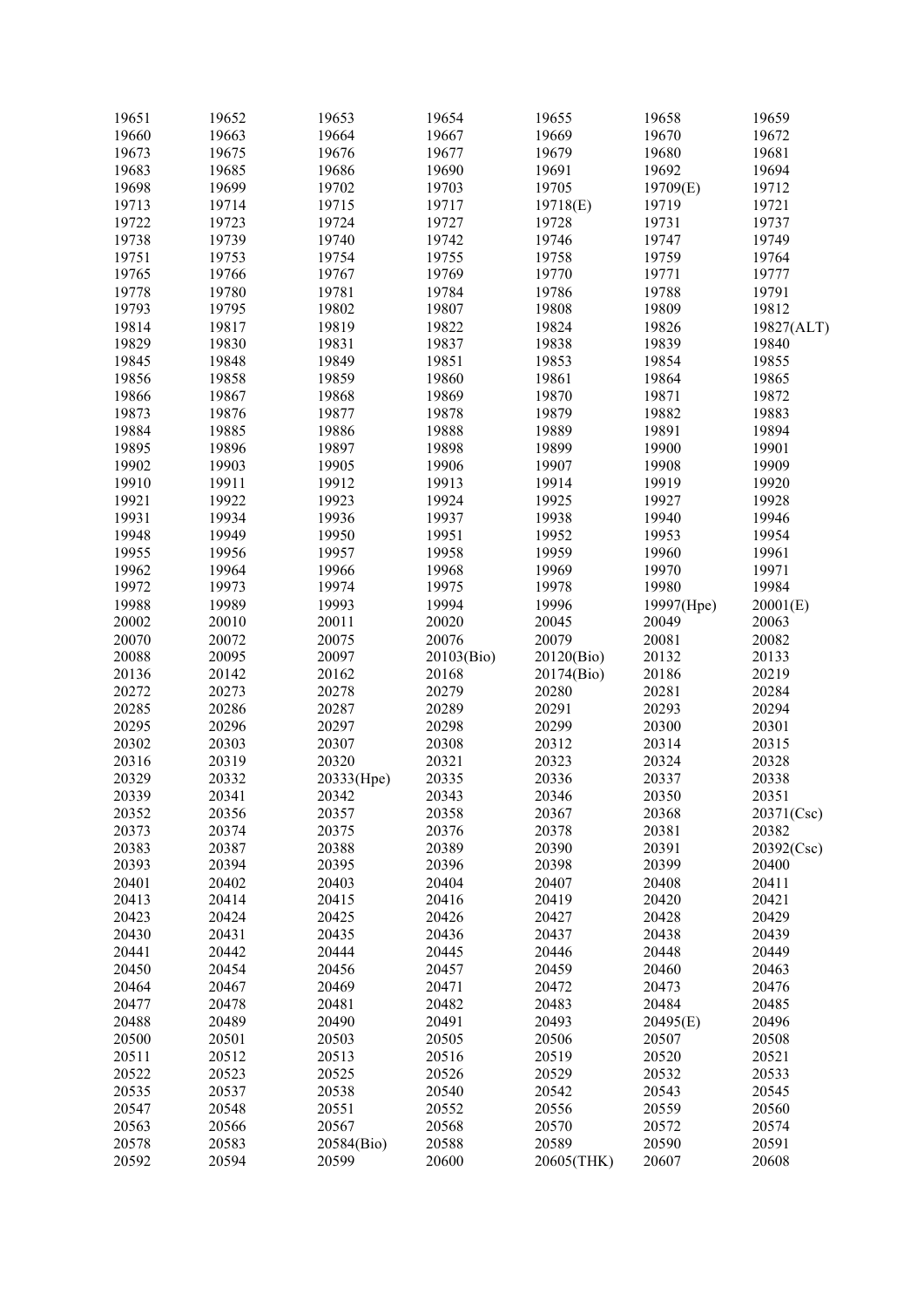| 20609      | 20610      | 20611      | 20612      | 20614      | 20615      | 20616      |
|------------|------------|------------|------------|------------|------------|------------|
| 20617      | 20618      | 20619      | 20624      | 20625      | 20627      | 20628      |
| 20629      | 20630      | 20632      | 20633      | 20634      | 20635      | 20636(THK) |
| 20637      | 20639      | 20642      | 20643      | 20644      | 20645      | 20646      |
| 20647      | 20648      | 20649      | 20650(Hfs) | 20652      | 20654      | 20655      |
| 20656      | 20658(Hfs) | 20659      | 20660      | 20662      | 20663      | 20664      |
| 20665      | 20666(Hfs) | 20667      | 20668(Hfs) | 20669      | 20670      | 20672      |
| 20677(Hfs) | 20679      | 20685      | 20686      | 20687      | 20688      | 20689(Hfs) |
| 20690(Hfs) | 20693      | 20694      | 20695      | 20702(Hfs) | 20703      | 20706      |
| 20707      | 20709      | 20710      | 20712      | 20713      | 20714      | 20715      |
| 20716      | 20718      | 20719      | 20720      | 20721      | 20722      | 20723      |
| 20725      | 20726      | 20728      | 20729      | 20730      | 20731      | 20732      |
|            |            |            |            |            |            |            |
| 20733      | 20734      | 20735      | 20736      | 20737      | 20738      | 20739      |
| 20740      | 20743      | 20745      | 20746      | 20747      | 20748      | 20751      |
| 20754      | 20755      | 20756      | 20757      | 20759      | 20760      | 20761      |
| 20762      | 20763      | 20764      | 20765      | 20768      | 20769      | 20770      |
| 20771      | 20772      | 20773      | 20774      | 20775      | 20776      | 20777      |
| 20778      | 20779      | 20780      | 20782      | 20783      | 20786      | 20787      |
| 20792      | 20793      | 20794      | 20795      | 20796      | 20797      | 20799      |
| 20800      | 20801      | 20802      | 20806      | 20809      | 20810      | 20811      |
| 20812      | 20815      | 20817      | 20818      | 20819      | 20820      | 20823      |
| 20824      | 20825      | 20827      | 20829      | 20830      | 20832      | 20833      |
| 20834      | 20835      | 20836      | 20837      | 20838      | 20839      | 20840      |
| 20841      | 20842      | 20843      | 20844      | 20845      | 20846      | 20847      |
| 20848(Csc) | 20849      | 20850      | 20851      | 20852      | 20853      | 20854      |
| 20855      | 20856      | 20857      | 20859      | 20860      | 20862      | 20863      |
| 20864      | 20867      | 20868      | 20869      | 20870      | 20871      | 20872      |
| 20874      | 20875      | 20876      | 20877      | 20879      | 20880      | 20881      |
| 20882      | 20883      | 20884      | 20885      | 20886      | 20887      | 20888      |
| 20889      | 20890      | 20891      | 20892(MAN) | 20893      | 20894      | 20895      |
| 20898      | 20899      | 20900      | 20903      | 20904      | 20906      | 20907      |
| 20908      | 20909      | 20910      | 20911      | 20912      | 20913      | 20915      |
|            |            | 20920      |            | 20922      | 20923      | 20924      |
| 20916      | 20919      |            | 20921      |            |            |            |
| 20925      | 20926      | 20927      | 20928      | 20929      | 20930      | 20931      |
| 20932      | 20933      | 20934      | 20935      | 20936      | 20937      | 20938      |
| 20939      | 20940      | 20941      | 20942      | 20943      | 20944      | 20945      |
| 20946      | 20947      | 20948      | 20949      | 20950      | 20951      | 20952      |
| 20953      | 20955      | 20956      | 20957      | 20958      | 20959      | 20960      |
| 20961      | 20962      | 20963      | 20964      | 20965      | 20966      | 20968      |
| 20969      | 20971      | 20972      | 20973      | 20974      | 20975      | 20976      |
| 20977      | 20978      | 20979      | 20980      | 20981      | 20983      | 20984      |
| 20987(MAN) | 20988      | 20989      | 20993      | 20995      | 20997      | 20998      |
| 20999      | 21000      | 21002      | 21003      | 21004      | 21008      | 21011      |
| 21013      | 21014      | 21015      | 21016      | 21018      | 21019      | 21020      |
| 21021      | 21022      | 21023(Edr) | 21024      | 21025      | 21105      | 21106      |
| 21107      | 21112      | 21114      | 21117      | 21121      | 21124      | 21125      |
| 21127      | 21128      | 21129      | 21133      | 21134      | 21135      | 21136      |
| 21137      | 21140      | 21141      | 21142      | 21143      | 21144(THK) | 21160      |
| 21161      | 21162      | 21163      | 21164      | 21165      | 21166      | 21167      |
| 21168      | 21169      | 21170      | 21171      | 21172      | 21173      | 21175      |
| 21179      | 21180      | 21181      | 21182      | 21183(Csc) | 21187      | 21188      |
|            |            |            |            |            |            |            |
| 21189      | 21190      | 21191      | 21192      | 21193      | 21194      | 21196      |
| 21197      | 21199      | 21201      | 21202      | 21203      | 21207      | 21209(Csc) |
| 21210      | 21212      | 21213      | 21214      | 21215      | 21216      | 21218      |
| 21219      | 21220      | 21221      | 21223      | 21225      | 21226      | 21227      |
| 21228      | 21231      | 21232      | 21233      | 21234      | 21235      | 21236      |
| 21237      | 21238      | 21239      | 21240      | 21241      | 21242      | 21244      |
| 21245      | 21246      | 21247      | 21248      | 21249      | 21250      | 21251      |
| 21253      | 21254      | 21255      | 21256      | 21257      | 21258      | 21259      |
| 21260      | 21261      | 21262      | 21265      | 21267      | 21271      | 21274      |
| 21277      | 21279      | 21280      | 21282      | 21285      | 21287      | 21288      |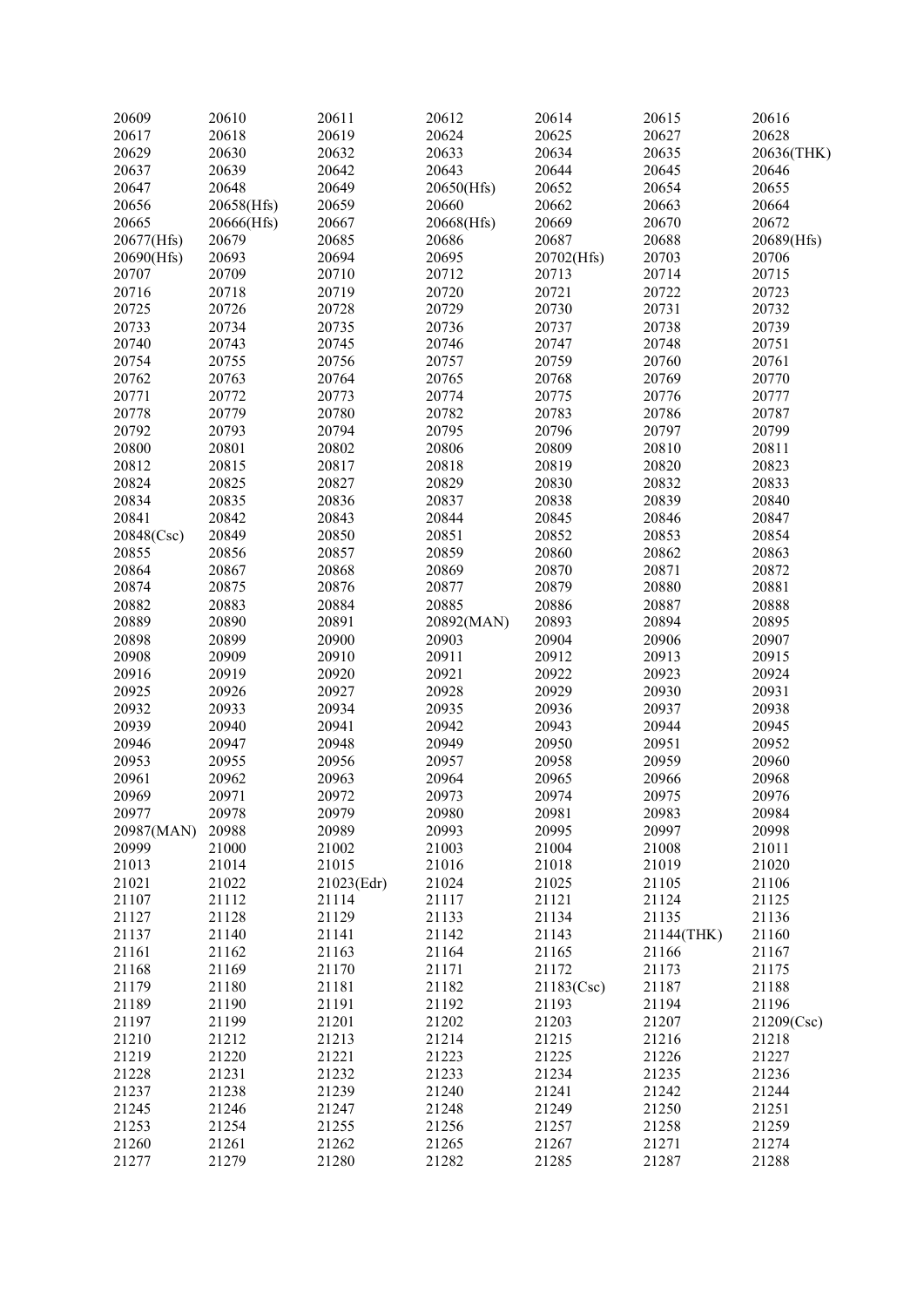| 21289      | 21290      | 21291(Bio) | 21292      | 21293      | 21294      | 21296(Bio) |
|------------|------------|------------|------------|------------|------------|------------|
| 21297      | 21298      | 21299      | 21301      | 21303      | 21304      | 21309      |
| 21311      | 21314      | 21315      | 21316      | 21317(Csc) | 21319      | 21320      |
| 21321      | 21322      | 21323      | 21325      | 21326      | 21327      | 21328      |
| 21329      | 21332      | 21333      | 21335      | 21337      | 21343      | 21346      |
| 21347      | 21348      | 21352      | 21354      | 21355      | 21356      | 21358      |
|            |            |            |            |            |            |            |
| 21360      | 21361      | 21362      | 21363      | 21364      | 21365      | 21367      |
| 21368      | 21369      | 21371      | 21372      | 21374      | 21375      | 21376      |
| 21377      | 21378      | 21379      | 21380      | 21381      | 21382      | 21384      |
| 21385      | 21386      | 21387      | 21388      | 21389      | 21390      | 21401      |
| 21403      | 21405      | 21406      | 21407      | 21408      | 21409      | 21414      |
| 21415      | 21416      | 21422      | 21498      | 21782      | 21812      | 21860      |
| 21918      | 21927      | 21931      | 21990      | 21991      | 21995      | 21996      |
| 21999      | 22000      | 22001      | 22002      | 22003      | 22004      | 22009      |
| 22010      | 22012      | 22014      | 22015      | 22016      | 22018      | 22024      |
| 22025      | 22026      | 22030      | 22031      | 22034      | 22035      | 22037      |
| 22038      | 22039      | 22040      | 22045      | 22048      | 22049      | 22050      |
| 22051      | 22052      | 22053      | 22055      | 22057      | 22058      | 22059      |
| 22060      | 22061      | 22062      | 22063      | 22065      | 22067      | 22068      |
|            |            |            |            |            |            |            |
| 22069      | 22070      | 22071      | 22072      | 22073      | 22075      | 22076      |
| 22077      | 22078      | 22079      | 22081      | 22085      | 22092      | 22094      |
| 22099      | 22100      | 22101      | 22130      | 22131(LIA) | 22135      | 22136      |
| 22137      | 22141      | 22157      | 22158      | 22159      | 22163      | 22164      |
| 22167      | 22172      | 22173      | 22177      | 22178      | 22179      | 22180      |
| 22181      | 22183      | 22184      | 22186      | 22188      | 22189      | 22190      |
| 22192      | 22206(MAN) | 22207      | 22209      | 22210      | 22211      | 22212      |
| 22213      | 22214      | 22215      | 22216      | 22217      | 22218      | 22219      |
| 22220      | 22221      | 22222      | 22223      | 22224      | 22225      | 22226      |
| 22228      | 22229      | 22230      | 22231      | 22232      | 22234      | 22235      |
| 22236      | 22237      | 22238      | 22239      | 22240      | 22241      | 22242      |
| 22244      | 22245      | 22247      | 22248      | 22250      | 22253      | 22254      |
| 22255      | 22256      | 22257      | 22258      | 22259      | 22260      | 22261      |
| 22262      | 22264      | 22265      | 22266      | 22267      | 22268      | 22269      |
| 22270      | 22271      | 22272      | 22273      | 22274      | 22277      | 22278      |
|            |            |            |            |            |            |            |
| 22279      | 22281      | 22282      | 22283      | 22284      | 22285(E)   | 22287      |
| 22288      | 22289      | 22290      | 22291      | 22292      | 22293      | 22294      |
| 22295      | 22296      | 22299      | 22300(Tta) | 22301      | 22302      | 22304      |
| 22312      | 22314(Tta) | 22315      | 22316      | 22317      | 22318      | 22319      |
| 22320      | 22321(Tta) | 22322      | 22327      | 22331      | 22341(Tta) | 22342      |
| 22343(Tta) | 22344      | 22345(Tta) | 22346(Tta) | 22347      | 22348(Tta) | 22349(Tta) |
| 22350      | 22355(Tta) | 22356(Tta) | 22357(Tta) | 22358      | 22359(Tta) | 22360      |
| 22362      | 22364      | 22366(MAN) | 22368      | 22371      | 22372      | 22373      |
| 22374      | 22386      | 22387      | 22394      | 22395      | 22398      | 22402      |
| 22403      | 22404      | 22414      | 22417      | 22420      | 22422      | 22423      |
| 22425      | 22426      | 22430      | 22431      | 22435      | 22436      | 22446      |
| 22448      | 22455      | 22461      | 22463      | 22467      | 22469      | 22477      |
| 22481      | 22485      | 22487      | 22494      | 22499      | 22501      | 22504      |
| 22508(E)   | 22512      | 22518      | 22519      | 22520      | 22521      | 22526      |
| 22527      | 22528      | 22529      | 22530      | 22534      | 22535      | 22536      |
| 22537      | 22543      | 22545      | 22556      | 22557      | 22560      | 22561      |
| 22562      | 22563      | 22564      | 22565      | 22567      | 22568      | 22570      |
|            |            |            |            |            |            |            |
| 22571      | 22573      | 22575      | 22578      | 22580      | 22582      | 22586      |
| 22587      | 22588      | 22589      | 22591      | 22592      | 22593      | 22594      |
| 22595      | 22596      | 22599      | 22601      | 22602      | 22603      | 22605      |
| 22606      | 22607      | 22609      | 22611      | 22612      | 22616      | 22620      |
| 22622      | 22625      | 22630      | 22632      | 22633      | 22634      | 22636      |
| 22637      | 22643      | 22647      | 22648      | 22651      | 22652      | 22653      |
| 22654      | 22655      | 22657      | 22659      | 22660      | 22661      | 22662      |
| 22664      | 22667      | 22671      | 22673      | 22674      | 22678      | 22679      |
| 22680(Hfs) | 22682      | 22685      | 22689      | 22690      | 22692(Hfs) | 22694      |
| 22697      | 22699(Hfs) | 22700(Hfs) | 22702      | 22704      | 22705      | 22706      |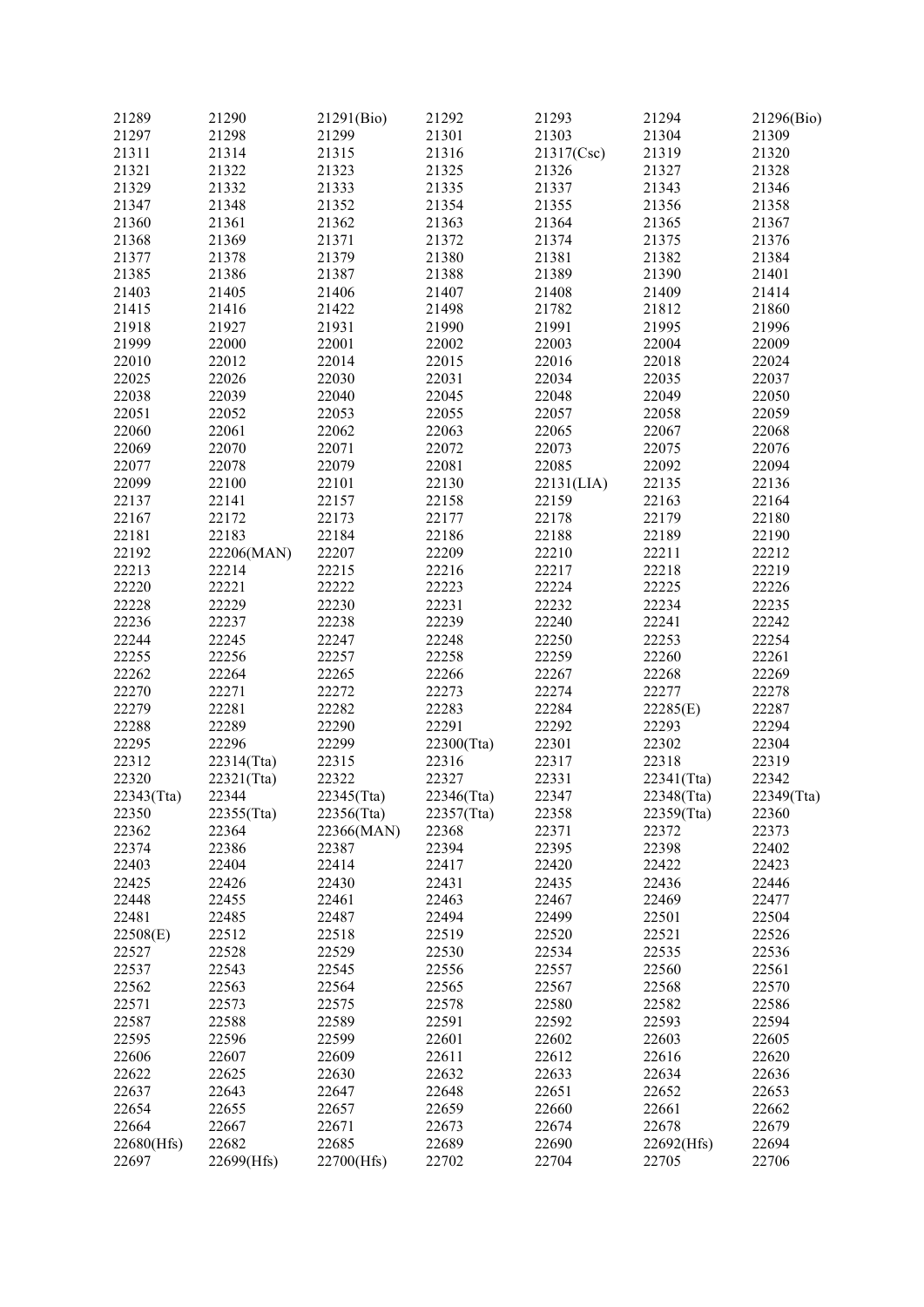| 22708    | 22711      | 22712      | 22713        | 22715      | 22716      | 22717      |
|----------|------------|------------|--------------|------------|------------|------------|
| 22718    | 22719      | 22720      | 22722        | 22723      | 22724      | 22725      |
| 22726    | 22727      | 22728      | 22729        | 22730      | 22732      | 22733      |
| 22734    | 22735      | 22736      | 22737        | 22741      | 22743      | 22746      |
|          |            |            |              |            |            |            |
| 22748    | 22749      | 22750      | 22751        | 22752      | 22753      | 22755      |
| 22756    | 22757      | 22758      | 22759        | 22760      | 22761      | 22763      |
| 22764    | 22768      | 22769      | 22770        | 22771      | 22775      | 22776      |
| 22777    | 22778      | 22779      | 22780        | 22781      | 22782      | 22783      |
| 22785    | 22786      | 22787      | 22789        | 22790      | 22791      | 22792      |
|          |            | 22795      |              | 22797      | 22798      | 22799      |
| 22793    | 22794      |            | 22796        |            |            |            |
| 22800    | 22804      | 22805      | 22806        | 22807      | 22808      | 22809      |
| 22810    | 22811      | 22812      | 22813        | 22816      | 22817      | 22818      |
| 22819    | 22820      | 22821      | 22822        | 22823      | 22827      | 22831      |
| 22833    | 22835      | 22838      | 22843        | 22848      | 22851      | 22852      |
| 22853    | 22854      | 22858      | 22859        | 22860      | 22861      | 22862      |
| 22869    | 22870      | 22871      | 22872        | 22874      | 22875      | 22876      |
|          |            |            |              |            |            |            |
| 22879    | 22880      | 22881      | 22882        | 22883      | 22884      | 22891(Hfs) |
| 22892    | 22893(Hfs) | 22899(Hfs) | 22900(Hfs)   | 22904      | 22905      | 22906      |
| 22907    | 22908(Hfs) | 22909(Hfs) | 22913(Hfs)   | 22914(Hfs) | 22915      | 22916(Hfs) |
| 22917    | 22920      | 22922      | 22923(Hfs)   | 22924      | 22925      | 22926      |
| 22928    | 22929      | 22930      | 22932        | 22933      | 22934      | 22935      |
|          |            | 22938      |              |            |            | 22944      |
| 22936    | 22937      |            | 22940        | 22941      | 22942      |            |
| 22948    | 22950      | 22951      | 22952        | 22954      | 22956      | 22957      |
| 22958    | 22964      | 22970      | 22972        | 22973      | 22974      | 22975      |
| 22976    | 22977      | 22982      | 22983        | 22984      | 22986      | 22987      |
| 22988    | 22989      | 22990      | 22991        | 22993      | 22995      | 22996      |
| 22997    | 22999      | 23000      | 23001        | 23002      | 23003      | 23004      |
|          |            |            |              |            |            |            |
| 23005    | 23006      | 23009      | 23010        | 23011      | 23012      | 23016      |
| 23017    | 23019      | 23021      | 23025        | 23026      | 23029      | 23034      |
| 23035    | 23037      | 23050      | 23052        | 23053      | 23056      | 23064      |
| 23069    | 23070      | 23076(E)   | 23077(E)     | 23079      | 23081      | 23087      |
| 23090    | 23091(HMA) | 23094      | 23097        | 23098      | 23099(HMA) | 23102      |
| 23103    | 23106      | 23108      | 23110        | 23112      | 23121      | 23122(E)   |
|          |            |            |              |            |            |            |
| 23124(E) | 23127(E)   | 23129      | 23130        | 23140(THK) | 23143      | 23144      |
| 23145    | 23146      | 23148(HMA) | 23150(E,ALT) | 23151      | 23153      | 23154      |
| 23156    | 23157      | 23158      | 23160        | 23161(ZOU) | 23163      | 23166(THK) |
| 23167    | 23169(ZOU) | 23177      | 23178        | 23189      | 23190      | 23191      |
| 23192    | 23199      | 23202(MAN) | 23206        | 23207(MAN) | 23208      | 23210      |
| 23215    | 23224      | 23240      | 23245        | 23246      | 23248      | 23249      |
|          |            |            |              |            |            |            |
| 23250    | 23261      | 23263      | 23264        | 23265      | 23266      | 23268      |
| 23269    | 23270      | 23271      | 23273        | 23275      | 23276      | 23277      |
| 23278    | 23279      | 23282      | 23284        | 23285      | 23286      | 23289      |
| 23290    | 23291      | 23294      | 23298        | 23299      | 23300      | 23301      |
| 23302    | 23304      | 23305      | 23308        | 23309      | 23312      | 23313(E)   |
| 23314    | 23315      | 23320      | 23321        | 23322      | 23323      | 23326      |
| 23327    | 23328      | 23329      | 23330        | 23331      | 23332      | 23335      |
|          |            |            |              |            |            |            |
| 23339    | 23342      | 23343      | 23344        | 23345      | 23346      | 23347      |
| 23348    | 23350      | 23352      | 23353        | 23354      | 23358      | 23359      |
| 23360    | 23361      | 23367      | 23369        | 23370      | 23371      | 23372      |
| 23373    | 23375      | 23377      | 23381        | 23383      | 23384      | 23385      |
| 23386    | 23387      | 23391      | 23393        | 23394      | 23395      | 23400      |
| 23402    | 23404      | 23405      | 23406        | 23410      | 23411      | 23412      |
|          |            |            |              |            |            |            |
| 23413    | 23414      | 23415      | 23416        | 23417      | 23419      | 23420      |
| 23421    | 23422      | 23424      | 23425        | 23426      | 23428      | 23429      |
| 23430    | 23431      | 23432      | 23434        | 23435      | 23436      | 23437      |
| 23438    | 23440      | 23442      | 23443        | 23444      | 23445      | 23446      |
| 23447    | 23448(Hfs) | 23449      | 23450        | 23451      | 23454(MAN) | 23455      |
|          |            |            |              | 23467      |            |            |
| 23460    | 23461      | 23462      | 23463        |            | 23468      | 23469      |
| 23470    | 23472      | 23474      | 23475        | 23478      | 23480      | 23482      |
| 23483    | 23485      | 23486      | 23487        | 23488      | 23489      | 23490      |
| 23491    | 23492      | 23495      | 23496        | 23497      | 23498      | 23499      |
|          |            |            |              |            |            |            |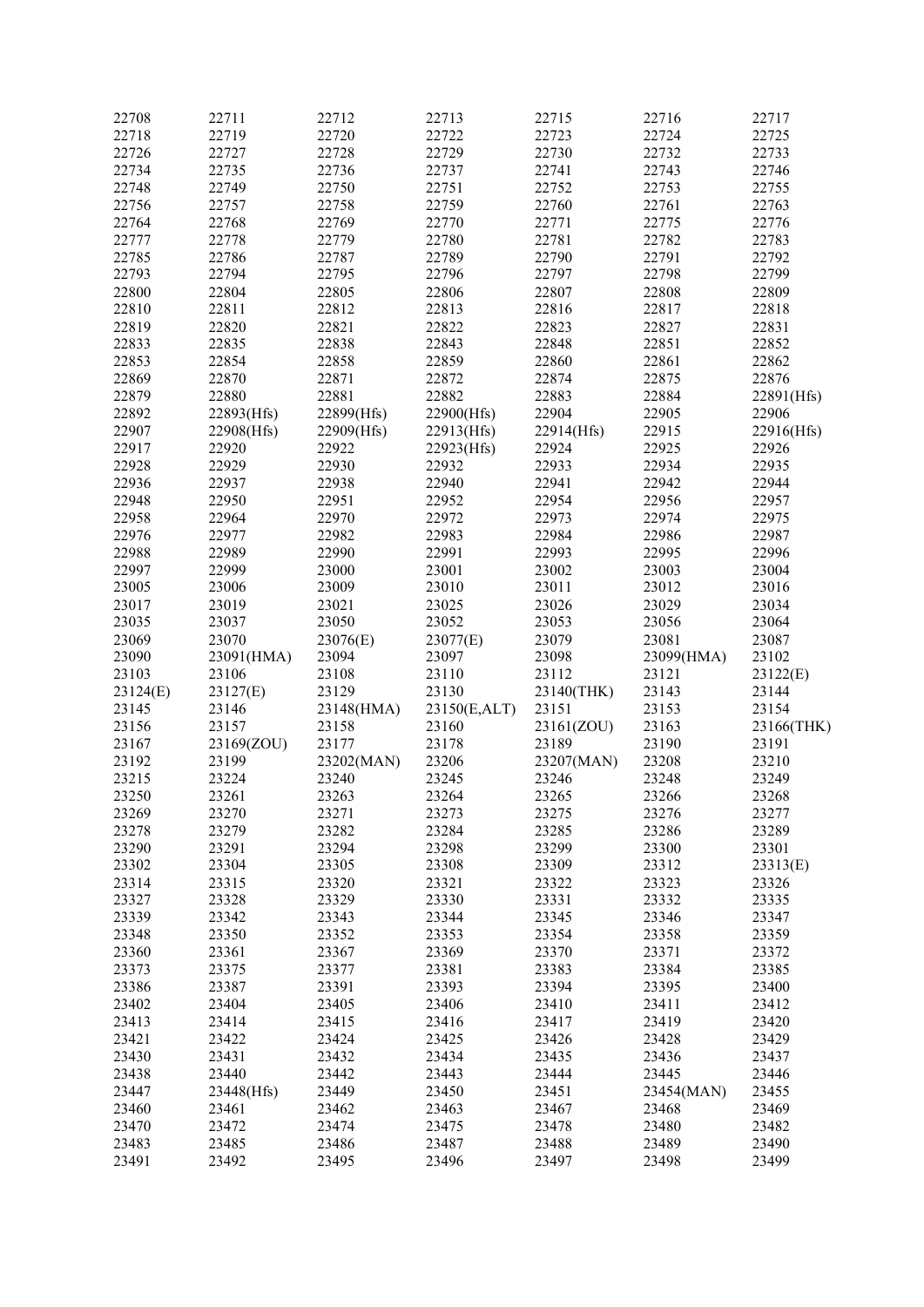| 23500      | 23501      | 23502      | 23503      | 23504      | 23505      | 23506      |
|------------|------------|------------|------------|------------|------------|------------|
| 23507      | 23508      | 23509      | 23510      | 23511      | 23513      | 23514      |
| 23517      | 23518      | 23520      | 23521      | 23522      | 23523      | 23524      |
| 23525      | 23527      | 23529      | 23530      | 23531      | 23532      | 23533      |
| 23534      | 23535      | 23539      | 23540      | 23541      | 23542      | 23543      |
| 23544      | 23545      | 23546      | 23547      | 23548      | 23564      | 23565      |
|            |            |            |            |            |            |            |
| 23587      | 23591      | 23620      | 23624      | 23625      | 23633      | 23636      |
| 23645      | 23658      | 23660      | 23687      | 23688      | 23708      | 23716(TAN) |
| 23717      | 23721      | 23724      | 23730      | 23731      | 23732      | 23733(TAN) |
| 23735      | 23736      | 23739      | 23746(TAN) | 23749      | 23751      | 23753      |
| 23755      | 23780      | 23782      | 23783      | 23784      | 23786      | 23788      |
| 23789      | 23790      | 23791(TAN) | 23792(TAN) | 23793      | 23796      | 23797      |
| 23798      | 23800      | 23801      | 23802      | 23804      | 23805      | 23806      |
| 23807      | 23809      | 23810      | 23813      | 23815      | 23817      | 23818      |
| 23819      | 23821(E)   | 23823      | 23825      | 23827      | 23828      | 23829      |
| 23830      | 23832      | 23835      | 23836      | 23837      | 23838      | 23839      |
| 23840      | 23841      | 23842      | 23843      | 23844      | 23846      | 23847      |
| 23848      | 23849      | 23850      | 23851      | 23853      | 23854      | 23855      |
| 23865      |            | 23869      | 23870      | 23871      | 23872      | 23873      |
|            | 23868(E)   |            |            |            |            |            |
| 23874      | 23875      | 23876      | 23877      | 23878      | 23879      | 23881      |
| 23883      | 23884      | 23889      | 23890      | 23892      | 23893      | 23897      |
| 23898      | 23899      | 23901      | 23902      | 23903      | 23904      | 23905      |
| 23906      | 23907      | 23908      | 23909      | 23910      | 23911      | 23913      |
| 23915      | 23916      | 23917      | 23918      | 23920      | 23922      | 23923      |
| 23926      | 23927      | 23928      | 23929      | 23933      | 23934      | 23935      |
| 23936      | 23937      | 23938      | 23939      | 23940      | 23942      | 23943      |
| 23944      | 23947      | 23950      | 23955      | 23956      | 23957      | 23958      |
| 23963      | 23969      | 23973      | 23975      | 23979      | 23995      | 23997      |
| 23998      | 24001      | 24002      | 24003      | 24004      | 24011      | 24012      |
| 24014      | 24019      | 24023      | 24026      | 24027      | 24028(Csc) | 24029      |
| 24030      | 24031      | 24036(Csc) | 24037      | 24038      | 24042      | 24043      |
| 24054      | 24057      | 24059      | 24062      | 24064      | 24065      | 24071      |
| 24092      | 24093      | 24097      | 24107      | 24108      | 24109      | 24110      |
| 24111      |            | 24116      | 24120      | 24122      | 24126      | 24128      |
|            | 24112(TAN) |            |            |            |            |            |
| 24131      | 24134      | 24141      | 24142      | 24143      | 24144      | 24145      |
| 24163      | 24177      | 24187      | 24188      | 24192      | 24193      | 24205      |
| 24211      | 24217      | 24224      | 24228      | 24233      | 24235      | 24236      |
| 24238      | 24239      | 24240      | 24241      | 24242      | 24244      | 24245      |
| 24246      | 24247      | 24249      | 24250      | 24251      | 24253(Hfs) | 24255(Hfs) |
| 24256      | 24257      | 24258      | 24259      | 24260      | 24264      | 24265      |
| 24266      | 24267      | 24269      | 24279      | 24280      | 24281      | 24283      |
| 24284      | 24285      | 24286      | 24289      | 24297      | 24299      | 24302      |
| 24304      | 24306(Hfs) | 24307      | 24312      | 24313      | 24314      | 24316      |
| 24318      | 24336      | 24342(HMA) | 24353      | 24359      | 24378      | 24382(THK) |
| 24401      | 24406      | 24412      | 24416      | 24426      | 24430      | 24433      |
| 24440      | 24442      | 24453      | 24454      | 24457      | 24469(Ggr) | 24473      |
| 24479(THK) | 24480      | 24484      | 24486      | 24488      | 24491      | 24494      |
| 24499      | 24500      | 24504      | 24509      | 24510      | 24512      | 24516      |
| 24517      | 24522      | 24525      | 24542(Hfs) | 24547      | 24551      | 24553      |
| 24555(Hfs) | 24557      | 24558      | 24559      | 24562      | 24563      | 24564      |
| 24565      | 24567      | 24568      | 24569      | 24572(Hfs) | 24573      |            |
|            |            |            |            |            |            | 24574(Hfs) |
| 24575      | 24576      | 24577      | 24578      | 24579      | 24583      | 24585      |
| 24586      | 24587      | 24588      | 24589      | 24590      | 24591(Tta) | 24615      |
| 24645      | 24652      | 24653      | 24654      | 24655      | 24656      | 24657      |
| 24658      | 24659      | 24660      | 24662      | 24663      | 24664      | 24665      |
| 24666      | 24667      | 24668      | 24669(ALT) | 24670      | 24671      | 24672      |
| 24673      | 24674      | 24675      | 24676      | 24677(ALT) | 24680      | 24681      |
| 24683      | 24684      | 24685      | 24686      | 24687      | 24688      | 24689      |
| 24690      | 24691      | 24692      | 24693      | 24694      | 24695      | 24696      |
| 24697      | 24698      | 24699      | 24700      | 24701      | 24702      | 24703      |
| 24704      | 24705      | 24707      | 24708      | 24710      | 24711      | 24712      |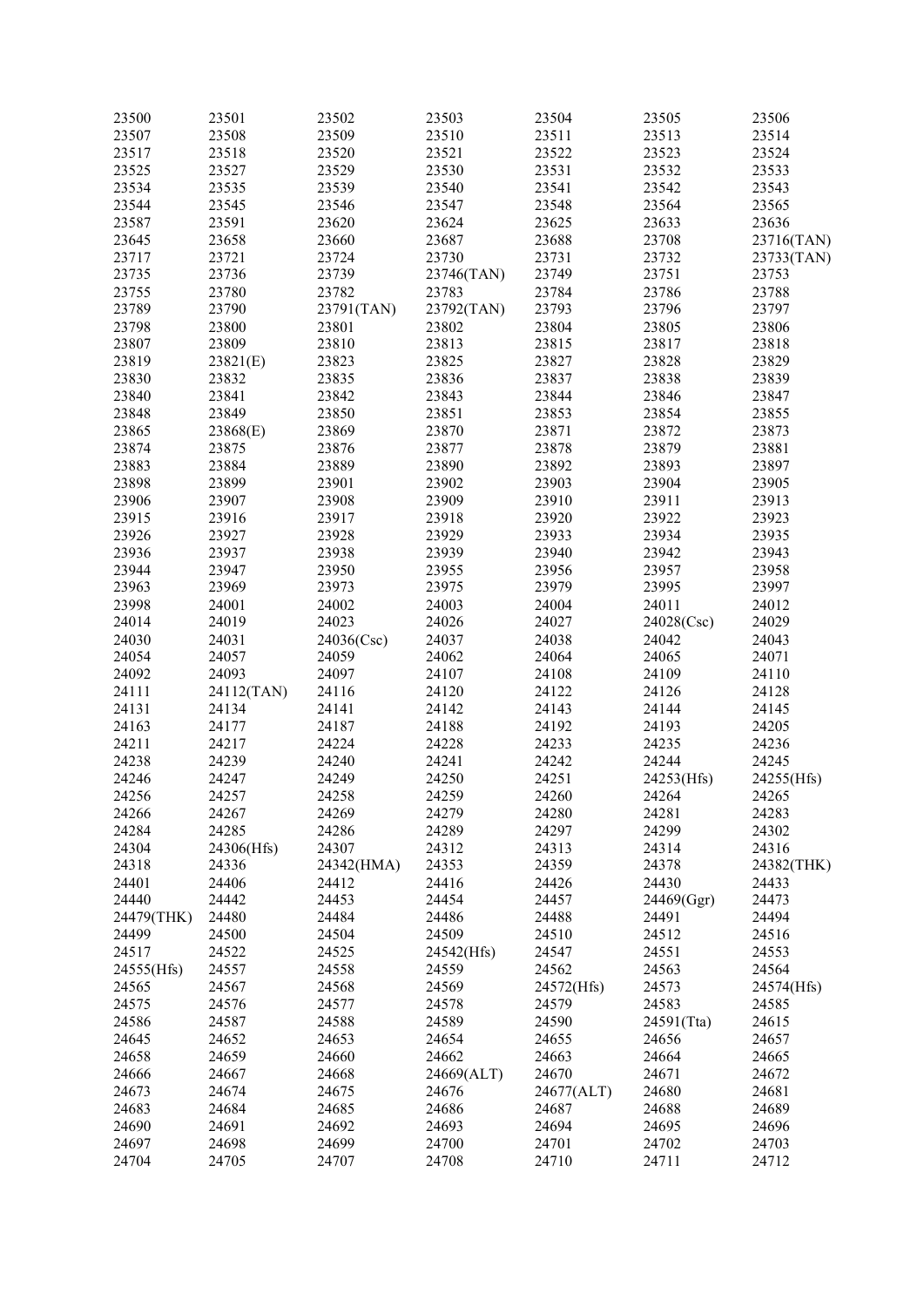| 24713      | 24714      | 24715      | 24716 | 24717      | 24718      | 24719 |
|------------|------------|------------|-------|------------|------------|-------|
| 24720      | 24725      | 24729      | 24730 | 24731      | 24732      | 24733 |
| 24734      | 24735      | 24736      | 24738 | 24740      | 24742      | 24743 |
| 24745      | 24746      | 24750      | 24754 | 24756      |            | 24758 |
|            |            |            |       |            | 24757      |       |
| 24763      | 24764      | 24765      | 24767 | 24770      | 24771      | 24775 |
| 24776      | 24778      | 24783      | 24785 | 24786      | 24788      | 24789 |
| 24792      | 24793      | 24797      | 24798 | 24800      | 24801      | 24802 |
| 24803      | 24804      | 24805      | 24808 | 24811      | 24812      | 24813 |
|            |            |            |       |            |            |       |
| 24816      | 24817      | 24818      | 24828 | 24830      | 24831      | 24833 |
| 24834      | 24835      | 24836      | 24838 | 24839      | 24840      | 24842 |
| 24843      | 24844      | 24846      | 24847 | 24848      | 24849      | 24850 |
| 24851      | 24852      | 24853      | 24854 | 24856      | 24859      | 24863 |
| 24864      | 24865      | 24866      | 24867 | 24868      | 24870      | 24871 |
| 24872      |            |            | 24876 | 24877      |            | 24879 |
|            | 24873      | 24874      |       |            | 24878      |       |
| 24880      | 24882      | 24883      | 24885 | 24886      | 24887      | 24888 |
| 24889      | 24892      | 24893      | 24894 | 24895      | 24896      | 24897 |
| 24898      | 24899      | 24900      | 24901 | 24902      | 24903      | 24904 |
| 24905      | 24906      | 24907      | 24908 | 24909      | 24910      | 24911 |
| 24912      | 24913      | 24914      |       | 24916      | 24917      | 24919 |
|            |            |            | 24915 |            |            |       |
| 24920      | 24924      | 24925      | 24927 | 24928(Hfs) | 24929(Hfs) | 24930 |
| 24931      | 24932(Hfs) | 24933      | 24934 | 24935      | 24936      | 24937 |
| 24939      | 24940      | 24941      | 24942 | 24944(Hfs) | 24947      | 24948 |
| 24949      | 24950      | 24951      | 24952 | 24953      | 24955      | 24956 |
| 24957      | 24958      | 24959      | 24961 | 24962      | 24963      | 24964 |
|            |            |            |       |            |            |       |
| 24965      | 24966      | 24967      | 24968 | 24970      | 24971      | 24972 |
| 24973      | 24975      | 24976      | 24977 | 24978      | 24979      | 24980 |
| 24981      | 24982      | 24984      | 24985 | 24986      | 24987      | 24988 |
| 24989      | 24990      | 24991      | 24992 | 24993      | 24994      | 24995 |
| 24996      | 24997      | 24999      | 25001 | 25003      | 25005      | 25006 |
|            |            |            |       |            |            |       |
| 25007      | 25009      | 25010      | 25011 | 25012(Hfs) | 25014      | 25016 |
| 25017      | 25019      | 25022      | 25024 | 25025      | 25026      | 25027 |
| 25028      | 25029      | 25031      | 25033 | 25034      | 25035      | 25036 |
| 25037      | 25038      | 25039      | 25040 | 25041      | 25042      | 25043 |
| 25044      | 25045      | 25046      | 25047 | 25048      | 25049      | 25050 |
| 25051      | 25054      | 25055      | 25056 | 25057      | 25058      | 25059 |
|            |            |            |       |            |            |       |
| 25061      | 25063      | 25064      | 25068 | 25069      | 25070      | 25071 |
| 25072      | 25073      | 25074      | 25075 | 25076      | 25077      | 25078 |
| 25079      | 25080      | 25081      | 25083 | 25084      | 25085      | 25086 |
| 25087      | 25088      | 25089      | 25090 | 25091      | 25093      | 25094 |
| 25095      | 25096      | 25097      | 25098 | 25099      | 25100      | 25101 |
| 25102      | 25103      | 25104      | 25105 | 25107      | 25109      | 25110 |
|            |            |            |       |            |            |       |
| 25111      | 25112      | 25113      | 25114 | 25115      | 25116      | 25117 |
| 25118      | 25120      | 25121      | 25122 | 25124      | 25125      | 25126 |
| 25127      | 25130      | 25131      | 25132 | 25133      | 25134      | 25135 |
| 25136      | 25137      | 25138      | 25139 | 25141      | 25142      | 25143 |
| 25144      | 25145      | 25146      | 25147 | 25154      | 25157      | 25162 |
|            |            |            |       |            |            |       |
| 25163      | 25171      | 25178      | 25180 | 25187      | 25188      | 25194 |
| 25201      | 25202      | 25204      | 25206 | 25207      | 25209      | 25210 |
| 25213      | 25222      | 25225      | 25227 | 25228      | 25229      | 25230 |
| 25231      | 25232      | 25233      | 25234 | 25239      | 25243      | 25245 |
| 25246      | 25247      | 25249      | 25255 | 25256      | 25260      | 25265 |
|            |            |            |       |            |            |       |
| 25268      | 25269      | 25270(ALT) | 25271 | 25272      | 25274      | 25275 |
| 25277      | 25278      | 25280      | 25281 | 25282      | 25283      | 25284 |
| 25285      | 25286      | 25287      | 25288 | 25289      | 25293      | 25298 |
| 25300(ALT) | 25301      | 25305      | 25307 | 25309      | 25310      | 25311 |
| 25312      | 25313      | 25314      | 25315 | 25318      | 25320      | 25321 |
| 25332      | 25333      | 25335      | 25339 | 25340(ALT) | 25344      | 25346 |
|            |            |            |       |            |            |       |
| 25351      | 25358      | 25360      | 25367 | 25368      | 25370      | 25371 |
| 25373      | 25374      | 25378      | 25379 | 25380      | 25381      | 25382 |
| 25383      | 25385      | 25386      | 25387 | 25389      | 25390      | 25391 |
| 25393      | 25394      | 25395      | 25396 | 25397      | 25398      | 25399 |
|            |            |            |       |            |            |       |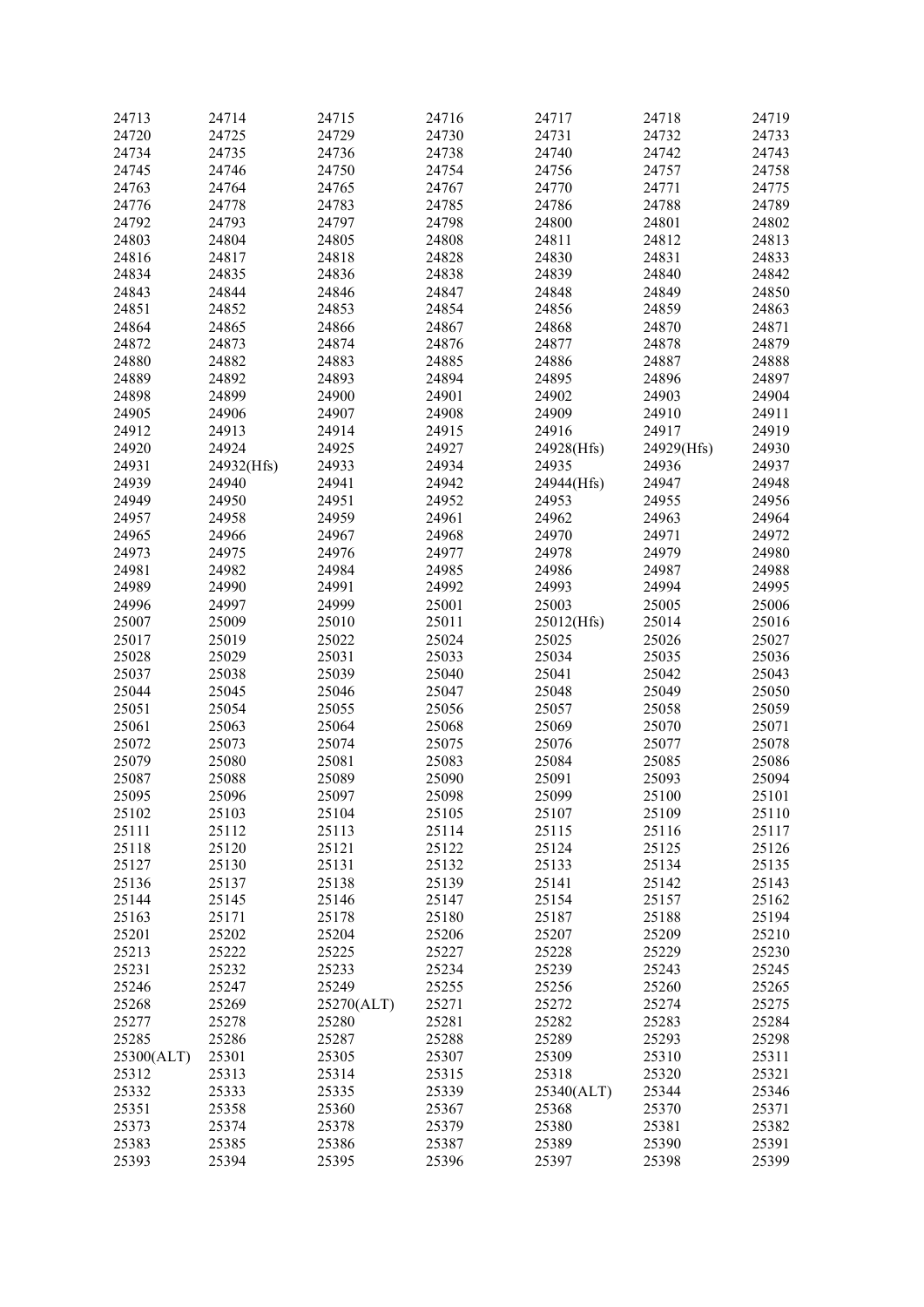| 25401      | 25403      | 25405      | 25406      | 25407      | 25418      | 25424      |
|------------|------------|------------|------------|------------|------------|------------|
|            |            |            |            |            |            |            |
| 25448      | 25461      | 25462      | 25464      | 25473      | 25474      | 25475      |
| 25478      | 25480      | 25481      | 25482      | 25484      | 25485      | 25486      |
| 25487      | 25488      | 25490      | 25491      | 25492      | 25551      | 25559      |
| 25561      | 25568      | 25609(E)   | 25611      | 25612      | 25613      | 25626      |
| 25669(MAO) | 25670(ALT) | 25674(ALT) | 25679      | 25681      | 25685      | 25686      |
| 25688      | 25689      | 25700      | 25708      | 25709      | 25711      | 25713      |
| 25714      | 25717      | 25718      | 25720      | 25732      | 25734      | 25744      |
| 25752(Hfs) | 25753(Hfs) | 25754      | 25755      | 25760      | 25767(Hfs) | 25770      |
| 25771      | 25777(Hfs) | 25780(Hfs) | 25781(Hfs) | 25782      | 25783      | 25784(Tta) |
| 25785      | 25786      | 25788      | 25792      | 25793      | 25795(Tta) | 25797      |
| 25800(Hfs) | 25801      | 25802      | 25803      | 25804      | 25805(Tta) | 25806(Hfs) |
|            |            |            |            |            |            |            |
| 25811      | 25814      | 25816(Hfs) | 25817(Tta) | 25818(Tta) | 25820(Tta) | 25824(Tta) |
| 25826(Tta) | 25828      | 25849      | 25853      | 25856      | 25858      | 25859      |
| 25866      | 25867      | 25868      | 25869      | 25871      | 25872      | 25874      |
| 25875      | 25876      | 25877      | 25880      | 25881      | 25882      | 25883      |
| 25884      | 25886      | 25887      | 25890      | 25898      | 25899      | 25910(Csc) |
| 25911(Csc) | 25912      | 25913      | 25916      | 25917      | 25918(Csc) | 25919      |
| 25920      | 25922      | 25924(E)   | 25927(Csc) | 25929      | 25934      | 25935      |
| 25940(Csc) | 25941(Csc) | 25945      | 25948(Csc) | 25960      | 25973      | 25976      |
| 25981      | 25982      | 25983      | 25984      | 25985      | 25993      | 25996      |
| 25997      | 26002      | 26011      | 26012      | 26015      | 26024      | 26025      |
| 26027      | 26029      | 26031      | 26032      | 26033      | 26034      | 26037      |
| 26038      | 26039      | 26040      | 26041      | 26042      | 26043      | 26044      |
| 26045      | 26046      | 26047      | 26048      | 26051      | 26052      | 26053      |
|            |            |            |            |            |            |            |
| 26054      | 26055      | 26056      | 26057      | 26058      | 26059      | 26060      |
| 26061      | 26062      | 26063      | 26064      | 26065      | 26066      | 26067      |
| 26068      | 26069      | 26070      | 26071      | 26072      | 26073      | 26075      |
| 26076      | 26077      | 26078      | 26079      | 26080      | 26081      | 26082      |
| 26083      | 26084      | 26085      | 26086      | 26088      | 26089      | 26090      |
| 26091      | 26093      | 26094      | 26095      | 26096      | 26097      | 26098      |
| 26099      | 26100      | 26101      | 26102      | 26103      | 26104      | 26105      |
| 26106      | 26107      | 26108      | 26109      | 26110      | 26111      | 26112      |
| 26113      | 26114      | 26115      | 26116      | 26119      | 26120      | 26122      |
| 26123      | 26125      | 26126      | 26127      | 26129(Hfs) | 26130      | 26135      |
| 26139      | 26143      | 26144      | 26146      | 26147      | 26148      | 26156      |
| 26157      | 26160      | 26161      | 26162      | 26165      | 26166      | 26168      |
| 26172      | 26188      | 26189      | 26191      | 26193      | 26196      | 26198      |
| 26204      | 26206      | 26207      | 26209      | 26221      | 26222      | 26232      |
| 26247      | 26252(Bio) | 26253(Bio) | 26264      | 26265      | 26268      | 26281      |
|            |            | 26294      |            |            |            | 26298      |
| 26288      | 26292      |            | 26295      | 26296      | 26297      |            |
| 26300      | 26303      | 26305      | 26316      | 26325      | 26327      | 26328      |
| 26330      | 26333      | 26334      | 26335      | 26336      | 26337      | 26344      |
| 26347      | 26348      | 26349      | 26350      | 26352      | 26355      | 26357      |
| 26358      | 26359      | 26369      | 26378      | 26383      | 26385      | 26387      |
| 26390      | 26391      | 26395(MAN) | 26400      | 26402      | 26404      | 26405      |
| 26410      | 26424      | 26425      | 26426      | 26427      | 26433      | 26434      |
| 26435      | 26439      | 26444      | 26449      | 26452      | 26457      | 26458      |
| 26459      | 26471      | 26472      | 26473      | 26477      | 26478      | 26480      |
| 26482      | 26484      | 26485      | 26486      | 26487      | 26490      | 26491      |
| 26496      | 26500      | 26502      | 26504      | 26505      | 26506      | 26507      |
| 26509      | 26510      | 26511      | 26512      | 26515      | 26517      | 26524      |
| 26528      | 26529      | 26532      | 26534      | 26538      | 26541      | 26548      |
| 26551      | 26552      | 26554      | 26555      | 26556      | 26557      | 26559      |
| 26560      | 26564      | 26565      | 26566      | 26567      | 26569      | 26571      |
|            |            |            |            |            |            |            |
| 26572      | 26574      | 26575      | 26576      | 26577      | 26578      | 26580      |
| 26581      | 26582      | 26583      | 26584      | 26585      | 26586      | 26587      |
| 26588      | 26589      | 26590      | 26591      | 26592      | 26593      | 26594      |
| 26595      | 26596      | 26597      | 26599      | 26600      | 26601      | 26602      |
| 26603      | 26604      | 26606      | 26607      | 26608      | 26609      | 26610      |
| 26611      | 26612      | 26613      | 26614      | 26615      | 26616      | 26618      |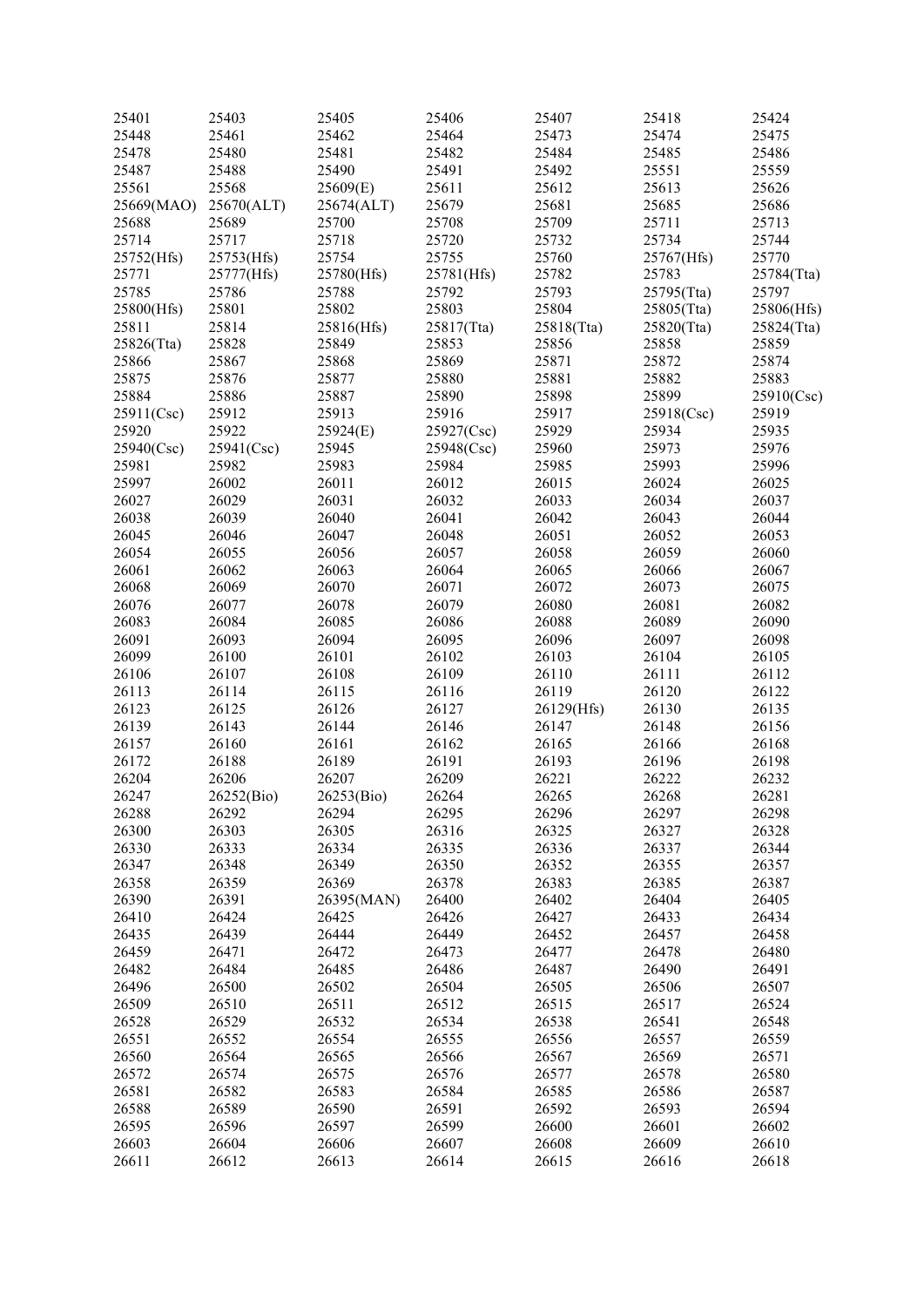| 26620      | 26622        | 26623      | 26625        | 26628      | 26630      | 26631      |
|------------|--------------|------------|--------------|------------|------------|------------|
| 26636      | 26639        | 26640      | 26641        | 26642      | 26643      | 26644      |
|            |              |            |              |            |            |            |
| 26645      | 26646        | 26650      | 26651        | 26653      | 26654      | 26655      |
| 26656      | 26657        | 26659      | 26662        | 26663      | 26665      | 26666      |
| 26667      | 26668        | 26670(Csc) | 26673        | 26674      | 26675      | 26677      |
| 26679      | 26681        | 26682      | 26683        | 26684      | 26685      | 26687      |
| 26691      | 26692        | 26693      | 26694        | 26695      | 26697      | 26701      |
| 26702      | 26703        | 26705      | 26706        | 26708      | 26711      | 26713      |
| 26719      | 26721        | 26722      | 26724        | 26726      | 26727      | 26737      |
|            |              |            |              |            |            |            |
| 26749      | 26750        | 26751      | 26752        | 26756      | 26765      | 26772      |
| 26773      | 26774        | 26775      | 26777        | 26778      | 26780      | 26782      |
| 26783      | 26784        | 26785      | 26787        | 26789      | 26790      | 26792      |
| 26793      | 26794        | 26795(Tta) | 26797        | 26798      | 26799      | 26801      |
| 26802(Tta) | 26803(Tta)   | 26804      | 26805        | 26806(Tta) | 26807      | 26808      |
| 26809      | 26810        | 26811      | 26812        | 26818      | 26819      | 26821      |
| 26822      | 26823        | 26824      | 26825        | 26826      | 26827      | 26828      |
| 26829      | 26830        | 26831      | 26832        | 26833      | 26834      | 26835      |
|            |              |            |              |            |            |            |
| 26836      | 26837        | 26838      | 26839        | 26840      | 26841      | 26844      |
| 26845      | 26846        | 26847      | 26848        | 26849      | 26851      | 26852      |
| 26854      | 26862        | 26869(Hfs) | 26877        | 26878      | 26885      | 26891      |
| 26896      | 26898        | 26909      | 26934(ALT)   | 26936      | 26937      | 26945(ALT) |
| 26946(ALT) | 26949        | 26952      | 26955        | 26956      | 26959      | 26967(ALT) |
| 26969      | 26970(ALT)   | 26974      | 26978        | 26979      | 26980      | 26982      |
| 26985      | 26990        | 26991      | 27029(E,PAI) | 27040      | 27043(PAI) | 27049(E)   |
| 27050      |              |            |              | 27059      | 27103      | 27138      |
|            | 27052(E,THK) | 27053(PAI) | 27058(PAI)   |            |            |            |
| 27144      | 27153        | 27182      | 27183        | 27184      | 27326      | 27338      |
| 27351      | 27368        | 27371      | 27377        | 27396      | 27400      | 27410      |
| 27417      | 27432        | 27433      | 27436        | 27438      | 27440      | 27448      |
| 27457      | 27465        | 27468      | 27476        | 27479      | 27482(Bio) | 27489      |
| 27496      | 27497        | 27499      | 27550        | 27570      | 27582      | 27588      |
| 27594      | 27595        | 27596      | 27598        | 27599      | 27602      | 27604      |
| 27617      | 27632        | 27633      | 27636        | 27637      | 27641      | 27647      |
| 27648      | 27649        | 27650      | 27651        | 27655      | 27665      | 27671      |
| 27677      | 27683        | 27688      | 27701        | 27703      | 27704      | 27715      |
|            |              |            |              |            |            |            |
| 27716      | 27721        | 27722      | 27730        | 27732      | 27754      | 27759(Bio) |
| 27763(Bio) | 27768        | 27769      | 27770        | 27771      | 27772      | 27773      |
| 27774      | 27776        | 27780      | 27781        | 27782      | 27784      | 27785      |
| 27787      | 27788        | 27789      | 27791        | 27792      | 27793      | 27794      |
| 27796      | 27797        | 27799      | 27800(MAN)   | 27801      | 27802      | 27803      |
| 27804      | 27805        | 27806      | 27808        | 27809      | 27810      | 27811      |
| 27812      | 27813        | 27814      | 27815        | 27816      | 27817      | 27818      |
| 27819      | 27821        | 27824      | 27825        | 27826      | 27827      | 27828      |
| 27829      | 27831        | 27834      | 27836        | 27837      | 27838      | 27839      |
| 27841      | 27842        | 27843      | 27844        | 27845      | 27846      | 27847      |
|            |              |            |              |            |            |            |
| 27848      | 27849        | 27850      | 27851        | 27856      | 27858      | 27862      |
| 27864      | 27865        | 27866      | 27867        | 27870      | 27871      | 27875      |
| 27876      | 27877        | 27878      | 27879        | 27880      | 27881      | 27882      |
| 27883      | 27884        | 27885      | 27886        | 27887      | 27888      | 27890      |
| 27892      | 27893        | 27894      | 27895        | 27896      | 27897      | 27898      |
| 27899      | 27900        | 27901      | 27903        | 27904      | 27905      | 27906      |
| 27907      | 27908        | 27909      | 27910        | 27914      | 27915      | 27916      |
| 27917      | 27918        | 27919      | 27920        | 27921      | 27922      | 27923      |
| 27924      | 27925        | 27926      | 27928        | 27931      | 27934      | 27936      |
|            |              |            |              |            |            |            |
| 27938      | 27939        | 27941      | 27942        | 27943      | 27944      | 27945      |
| 27965      | 27967        | 27970      | 27974        | 27975      | 27976      | 27977      |
| 27978      | 27979        | 27980      | 27981        | 27982      | 27983      | 27984      |
| 27986      | 27987        | 27988      | 27989        | 27990      | 27991      | 27992      |
| 27993      | 27995        | 27996      | 27997        | 27998      | 27999      | 28000      |
| 28001      | 28002        | 28003      | 28004        | 28006      | 28007      | 28008      |
| 28010      | 28011        | 28012      | 28013        | 28014      | 28015      | 28016      |
| 28020      | 28021        | 28022      | 28024        | 28025      | 28026      | 28027      |
|            |              |            |              |            |            |            |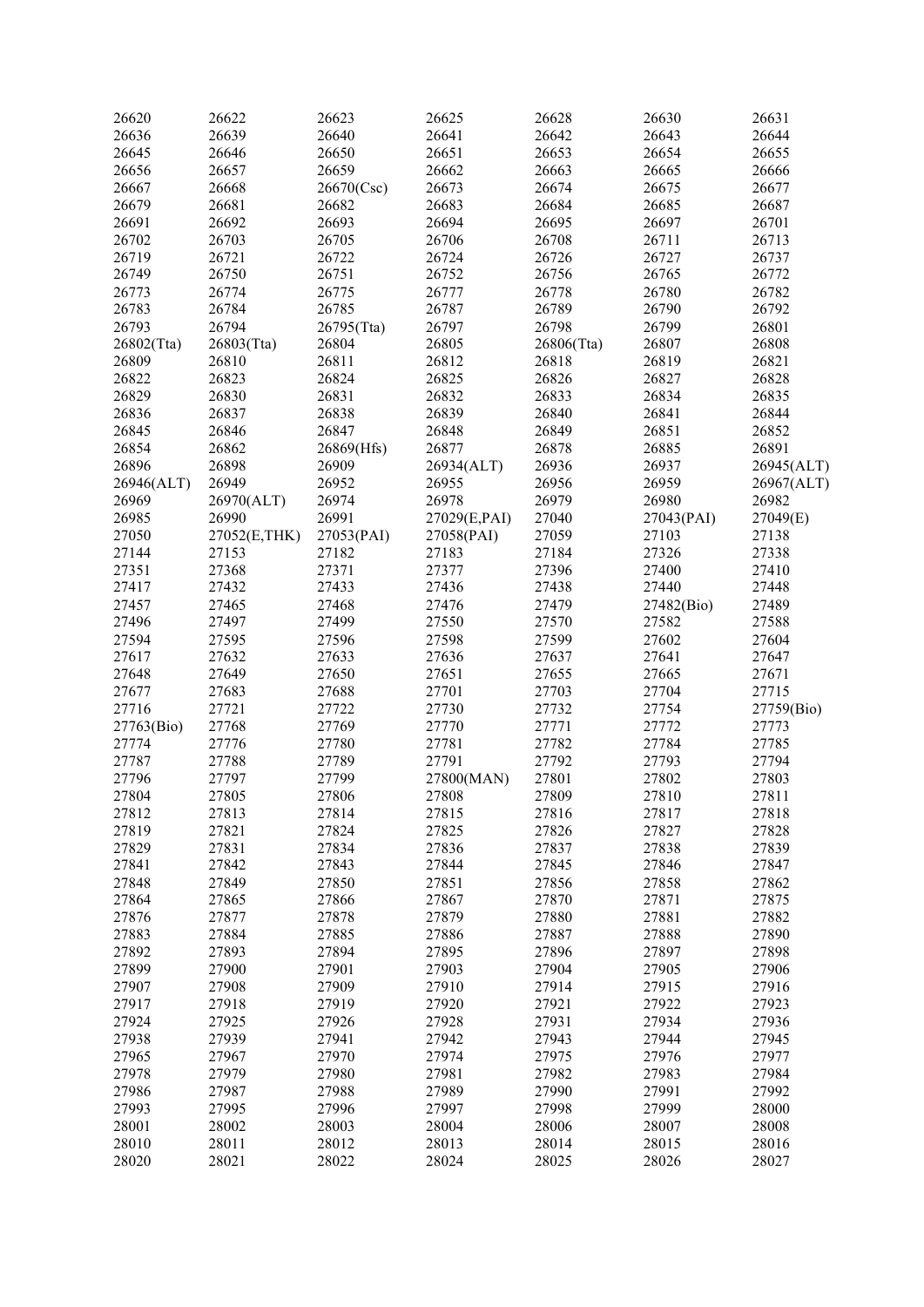| 28028    | 28029    | 28031 | 28034      | 28035 | 28036    | 28037    |
|----------|----------|-------|------------|-------|----------|----------|
| 28039    | 28040    | 28041 | 28051      | 28052 | 28053    | 28054    |
| 28055    | 28056    | 28057 | 28058      | 28059 | 28060    | 28062    |
|          |          |       |            |       |          |          |
| 28063    | 28066    | 28068 | 28069      | 28071 | 28072    | 28073    |
| 28074    | 28076    | 28077 | 28078      | 28079 | 28080    | 28082    |
| 28083    | 28084    | 28085 | 28087      | 28088 | 28089    | 28090    |
| 28091    | 28092    | 28093 | 28094      | 28095 | 28096    | 28097    |
| 28098    | 28099    | 28100 | 28101      | 28102 | 28103    | 28104    |
| 28105    | 28107    | 28108 | 28109      | 28110 | 28111    | 28115    |
| 28116    | 28117    | 28118 | 28119      | 28120 | 28121    | 28122    |
| 28123    | 28124    | 28125 | 28126      | 28127 | 28128    | 28129    |
| 28130    | 28131    | 28132 | 28133      | 28134 | 28135    | 28136    |
| 28138    | 28140    | 28141 | 28142      | 28144 | 28145    | 28148    |
| 28149    | 28151    | 28152 | 28153      | 28154 | 28155    | 28156    |
| 28157    | 28158    | 28159 | 28160      | 28161 | 28162    | 28163    |
|          |          |       |            |       |          |          |
| 28164    | 28165    | 28166 | 28167      | 28168 | 28169    | 28170    |
| 28171    | 28172    | 28173 | 28174      | 28175 | 28176    | 28177    |
| 28179    | 28181    | 28182 | 28184      | 28185 | 28188    | 28192    |
| 28193    | 28195    | 28196 | 28198      | 28199 | 28201    | 28202    |
| 28220    | 28223    | 28226 | 28227(MAN) | 28228 | 28231    | 28232    |
| 28236    | 28238    | 28240 | 28242      | 28243 | 28246    | 28248    |
| 28249    | 28250    | 28251 | 28256      | 28259 | 28261    | 28265    |
| 28272    | 28273    | 28276 | 28281      | 28282 | 28283    | 28288    |
| 28290    | 28292    | 28294 | 28310      | 28311 | 28313    | 28314    |
| 28315    | 28316    | 28317 | 28330      | 28332 | 28341    | 28342    |
| 28345    | 28347    | 28349 | 28350      | 28352 | 28353    | 28354    |
|          |          |       |            |       |          |          |
| 28359    | 28360    | 28363 | 28369      | 28370 | 28379    | 28383    |
| 28385    | 28386    | 28390 | 28391      | 28395 | 28397    | 28403    |
| 28419    | 28422    | 28427 | 28428      | 28430 | 28433    | 28434    |
| 28443    | 28451    | 28453 | 28455      | 28458 | 28461    | 28462    |
| 28466    | 28467    | 28468 | 28484      | 28485 | 28492    | 28495    |
| 28504    | 28505    | 28510 | 28512      | 28513 | 28521    | 28522    |
| 28523    | 28524    | 28528 | 28529(E)   | 28530 | 28531    | 28532    |
| 28533    | 28540    | 28541 | 28543      | 28545 | 28546    | 28549    |
| 28552    | 28553    | 28556 | 28560      | 28562 | 28564    | 28565    |
| 28573    | 28575    | 28576 | 28579      | 28580 | 28581    | 28582    |
| 28583    | 28585    | 28587 | 28588      | 28591 | 28592    | 28593    |
| 28595    | 28596    | 28600 | 28601      | 28604 | 28605    | 28607(E) |
| 28608    | 28609    | 28610 | 28611      | 28613 | 28615    | 28616    |
|          |          |       |            |       |          |          |
| 28617    | 28620    | 28621 | 28622      | 28624 | 28625    | 28626    |
| 28627    | 28628    | 28630 | 28631      | 28633 | 28635    | 28641    |
| 28642    | 28644    | 28646 | 28648      | 28650 | 28652    | 28653    |
| 28662    | 28665    | 28667 | 28671      | 28674 | 28679    | 28680    |
| 28681    | 28682    | 28683 | 28685      | 28690 | 28693    | 28694    |
| 28696    | 28699    | 28700 | 28702      | 28703 | 28704    | 28705    |
| 28709    | 28710    | 28712 | 28713      | 28715 | 28716    | 28718    |
| 28719    | 28720    | 28721 | 28722      | 28724 | 28725    | 28726    |
| 28727    | 28728    | 28729 | 28731      | 28732 | 28733    | 28734    |
| 28736    | 28737    | 28738 | 28739      | 28741 | 28742    | 28748    |
| 28749    | 28750    | 28751 | 28753      | 28754 | 28757    | 28758    |
| 28760    | 28761    | 28762 | 28763      | 28764 | 28765    | 28767    |
| 28769    | 28770    | 28772 | 28774      | 28775 | 28777    | 28778(E) |
|          |          |       |            |       |          |          |
| 28780    | 28781    | 28782 | 28783      | 28784 | 28790    | 28791    |
| 28792    | 28793    | 28794 | 28795      | 28800 | 28801    | 28802    |
| 28804    | 28806    | 28807 | 28820      | 28821 | 28822    | 28826    |
| 28827    | 28828    | 28829 | 28836      | 28838 | 28843(E) | 28844    |
| 28845    | 28846    | 28847 | 28853      | 28855 | 28856    | 28857    |
| 28858(E) | 28859(E) | 28870 | 28871      | 28872 | 28883    | 28887    |
| 28889    | 28890    | 28898 | 28901      | 28905 | 28907    | 28908    |
| 28911    | 28913    | 28917 | 28918      | 28919 | 28920    | 28921    |
| 28932    | 28934    | 28940 | 28941      | 28942 | 28944    | 28945    |
|          |          |       |            |       |          |          |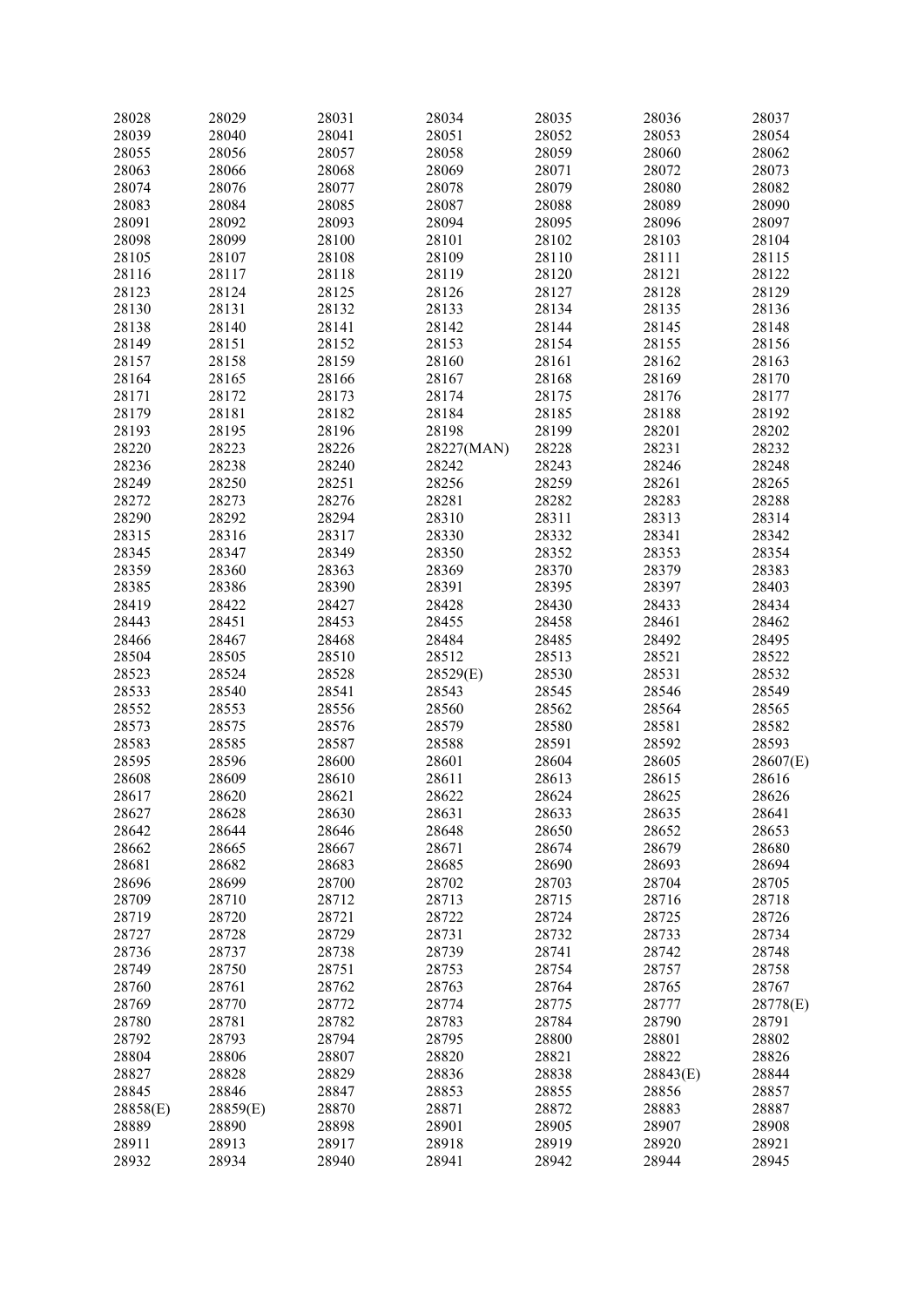| 28948 | 28949 | 28953 | 28958 | 28961 | 28962 | 28965 |
|-------|-------|-------|-------|-------|-------|-------|
| 28968 | 28969 | 28970 | 28973 | 28974 | 28989 | 28992 |
| 28993 | 28995 | 28998 | 28999 | 29000 | 30001 | 30004 |
| 30008 | 30009 | 30010 | 30011 | 30012 | 30014 | 30015 |
| 30016 | 30017 | 30018 | 30022 | 30026 | 30028 | 30030 |
| 30032 | 30037 | 30038 | 30040 | 30041 | 30042 | 30043 |
| 30044 |       |       |       |       |       |       |

#### **III. ROLL NUMBERS OF SUCCESSFUL CANDIDATES IN THIRD DIVISION (NOT IN ORDER OF MERIT)**

| 9091  | 9505  | 9636  | 9676  | 9713  | 9758  | 9797  |
|-------|-------|-------|-------|-------|-------|-------|
| 9799  | 9802  | 10031 | 10057 | 10102 | 10113 | 10147 |
| 10152 | 10158 | 10182 | 10192 | 10194 | 10196 | 10204 |
| 10208 | 10209 | 10210 | 10211 | 10212 | 10218 | 10220 |
| 10423 | 10450 | 10491 | 10542 | 10545 | 10564 | 10568 |
| 10578 | 10779 | 10808 | 10812 | 10926 | 11504 | 11511 |
| 12524 | 12549 | 12564 | 12661 | 12662 | 12731 | 13530 |
| 13609 | 13726 | 14255 | 14385 | 14446 | 14574 | 15414 |
| 15431 | 15500 | 15540 | 15547 | 15550 | 15644 | 15735 |
| 15808 | 15982 | 15993 | 16005 | 16009 | 16014 | 16045 |
| 16171 | 16315 | 16348 | 16397 | 16401 | 16402 | 16415 |
| 16472 | 16502 | 16503 | 16507 | 16509 | 16516 | 16518 |
| 16519 | 16522 | 16528 | 16529 | 16530 | 16549 | 16565 |
| 16573 | 16583 | 16599 | 16603 | 16606 | 16608 | 16610 |
| 16618 | 16621 | 16677 | 16680 | 16685 | 16698 | 16702 |
| 16721 | 16723 | 16734 | 16771 | 16794 | 16796 | 16830 |
| 16834 | 16838 | 16978 | 16998 | 16999 | 17002 | 17003 |
| 17006 | 17009 | 17010 | 17011 | 17016 | 17166 | 17182 |
| 17186 | 17196 | 17315 | 17316 | 17317 | 17321 | 17324 |
| 17334 | 17335 | 17364 | 17367 | 17371 | 17375 | 17377 |
| 17378 | 17393 | 17394 | 17395 | 17396 | 17398 | 17399 |
| 17403 | 17408 | 17412 | 17413 | 17503 | 17525 | 17575 |
| 17763 | 17767 | 17821 | 17873 | 17945 | 17950 | 17955 |
| 17963 | 17966 | 17985 | 17987 | 18003 | 18007 | 18010 |
| 18013 | 18015 | 18020 | 18030 | 18039 | 18047 | 18054 |
| 18107 | 18127 | 18139 | 18140 | 18145 | 18246 | 18471 |
| 18837 | 18844 | 18945 | 18982 | 18983 | 18986 | 18987 |
| 18989 | 18990 | 18991 | 18992 | 19002 | 19012 | 19013 |
| 19014 | 19017 | 19068 | 19489 | 19509 | 19513 | 19874 |
| 19881 | 19977 | 19979 | 19981 | 19985 | 20474 | 20638 |
| 20640 | 20705 | 20708 | 20711 | 20742 | 20861 | 20878 |
| 20917 | 20918 | 21174 | 21176 | 21177 | 21178 | 21184 |
| 21185 | 21186 | 21198 | 21200 | 21206 | 21211 | 21222 |
| 21224 | 21229 | 21230 | 21263 | 21264 | 21268 | 21269 |
| 21270 | 21272 | 21281 | 21300 | 21302 | 21306 | 21307 |
| 21308 | 21310 | 21330 | 21338 | 21339 | 21341 | 21344 |
| 21345 | 21349 | 21353 | 21357 | 21424 | 21998 | 22011 |
| 22019 | 22020 | 22021 | 22022 | 22023 | 22340 | 22454 |
| 22462 | 22503 | 22885 | 22939 | 22946 | 22953 | 22955 |
| 22960 | 23007 | 23018 | 23044 | 23066 | 23067 | 23152 |
| 23185 | 23186 | 23187 | 23188 | 23216 | 23293 | 23311 |
| 23407 | 23439 | 23888 | 23912 | 23931 | 24130 | 24132 |
| 24139 | 24146 | 24147 | 24651 | 24661 | 24709 | 24721 |
| 24723 | 24724 | 24727 | 24728 | 24737 | 24747 | 24748 |
| 24749 | 24751 | 24752 | 24753 | 24755 | 24759 | 24760 |
| 24766 | 24769 | 24772 | 24773 | 24779 | 24781 | 24787 |
| 24791 | 24794 | 24795 | 24796 | 24998 | 25060 | 25062 |
| 25065 | 25128 | 25279 | 25350 | 25375 | 25410 | 25411 |
| 25412 | 25415 | 25419 | 25420 | 25425 | 25430 | 25431 |
| 25432 | 25455 | 25477 | 25483 | 25543 | 25560 | 25562 |
|       |       |       |       |       |       |       |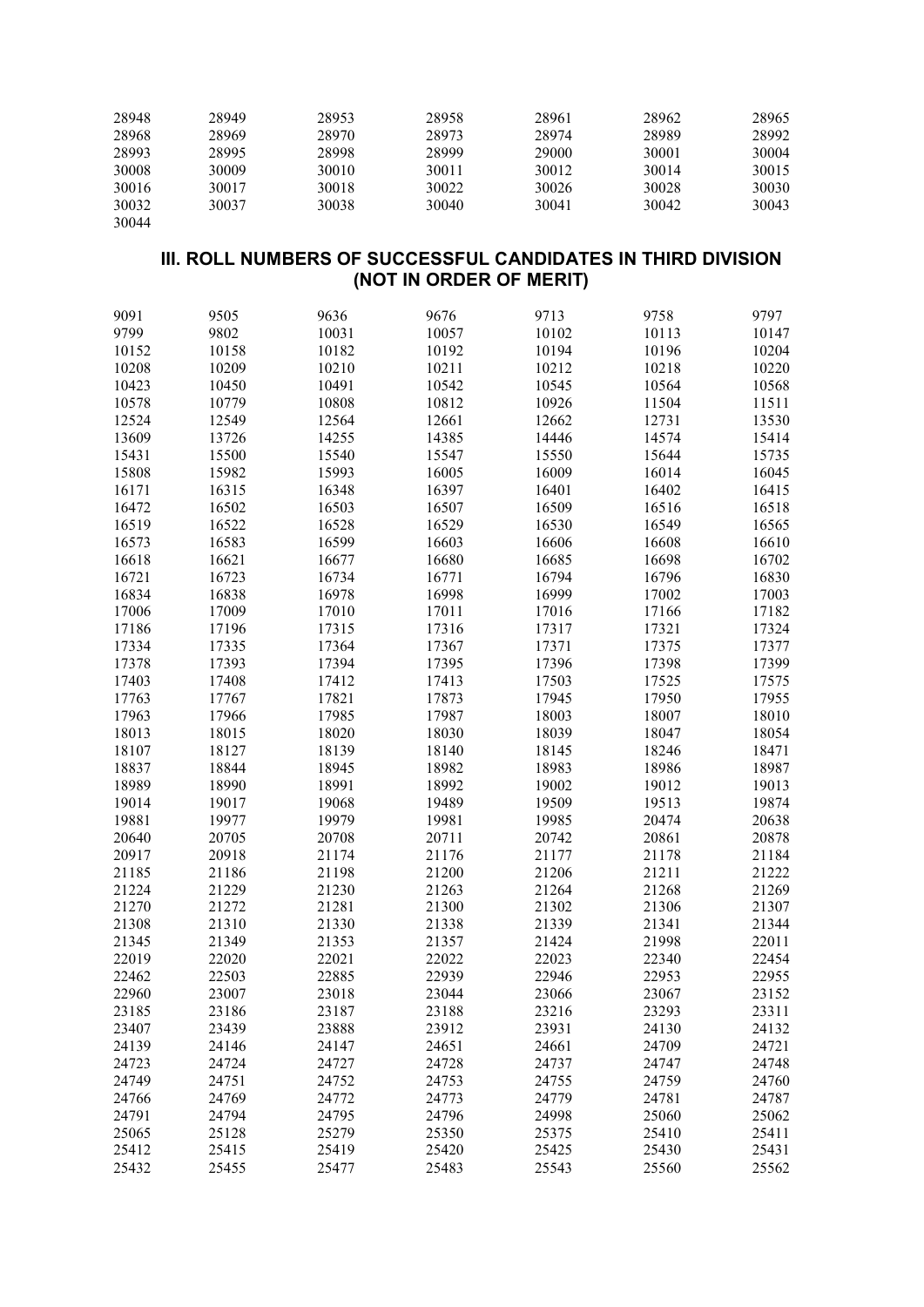| 25563 | 25569 | 25570 | 25572 | 26092 | 26117 | 26118 |
|-------|-------|-------|-------|-------|-------|-------|
| 26121 | 26128 | 26173 | 26561 | 26598 | 26617 | 26704 |
| 26714 | 26748 | 26753 | 26779 | 26800 | 26814 | 26820 |
| 26842 | 26981 | 27042 | 27889 | 27968 | 27971 | 28005 |
| 28009 | 28018 | 28023 | 28033 | 28043 | 28061 | 28064 |
| 28067 | 28075 | 28086 | 28112 | 28139 | 28146 | 28183 |
| 28186 | 28344 | 28566 | 28668 | 28669 | 28670 | 28676 |
| 28706 | 28707 | 28708 | 28723 | 28805 | 28895 | 28997 |
| 30025 | 30039 |       |       |       |       |       |

#### **ROLL NUMBERS : PASS (SUBJECT IMPROVEMENT) (NOT IN ORDER OF MERIT)**

| 9632  | 10170 | 10180 | 10923 | 12573 | 13101 | 13102 |
|-------|-------|-------|-------|-------|-------|-------|
| 13103 | 14288 | 14289 | 18516 | 18517 | 18518 | 18519 |
| 20577 | 21312 | 21313 | 22877 | 23549 | 25409 | 27060 |

### **ROLL NUMBERS PLACED IN THE IMPROVEMENT CHANCE IN THE SUBJECT(S) SHOWN WITHIN THE BRACKET**

| 9025(Phy,Chm)   | 9026(Chm, Phy) 9061(Phy, Chm) 9070(Phy, Chm) 9092(Phy, Chm)     |                                                                 |
|-----------------|-----------------------------------------------------------------|-----------------------------------------------------------------|
| 9531(Bio, Phy)  | 9532(Phy, Mth) 9535(Chm, Mth) 9600(MAN)                         | 9653(Chm, Phy)                                                  |
| 9675(Bio,Chm)   | 9678(Bio,Chm) 9705(Phy,Mth) 9711(Hfs,Phy)                       | 9715(Hfs, Phy)                                                  |
| 9718(Phy, Bio)  | 9719(Bio, Mth) 9720(Bio, Phy) 9722(Bio, Phy)                    | 9726(Bio, Phy)                                                  |
| 9727(Phy, Mth)  | 9729(Phy,Bio)<br>9730(Phy,Bio) 9731(Bio,Phy)                    | 9732(Bio, Phy)                                                  |
| 9734(Bio, Phy)  | 9736(Chm, Mth) 9738(Phy, Chm) 9739(Phy, Chm) 9745(Phy, Mth)     |                                                                 |
| 9749(Bio, Phy)  | 9752(Phy, Mth) 9753(Phy, Mth) 9759(Phy, Bio) 9760(Bio, Mth)     |                                                                 |
| 9764(Bio, Phy)  | 9765(Bio,Mth) 9767(Bio,Mth) 9769(Bio,Mth)                       | 9770(Bio, Phy)                                                  |
| 9771(Phy, Mth)  | 9772(Phy, Mth) 9773(Phy, Mth) 9774(Bio, Phy)                    | 9775(Bio, Phy)                                                  |
| 9777(Bio, Phy)  | 9778(Phy, Mth) 9779(Phy, Mth) 9784(Bio, Phy)                    | 9785(Bio, Phy)                                                  |
| 9787(Bio, Phy)  | 9789(Phy, Mth) 9790(Phy, Mth) 9793(Phy, Mth) 9796(Phy, Mth)     |                                                                 |
| 9798(Bio, Phy)  | 9800(Phy, Mth) 9801(Phy, Mth) 9860(Bio, Chm) 9861(Chm, Mth)     |                                                                 |
| 9863(Bio,Chm)   | 9867(Phy,Chm) 9868(Chm,Mth) 9882(Chm,Mth) 9883(Chm,Mth)         |                                                                 |
| 9889(Phy, Mth)  | 9891(Chm, Mth) 9892(Phy, Mth) 9896(Chm, Mth) 10075(MAN)         |                                                                 |
| 10148(Bio, Mth) | 10155(Bio, Mth) 10240(Phy, Chm)                                 | 10345(Phy, Mth)                                                 |
| 10421(Bio, Hfs) | 10443(Phy, Chm)                                                 | 10453(Chm, Phy)                                                 |
| 10459(Chm, Phy) | 10462(Chm, Phy)                                                 | 10463(Chm, Phy)                                                 |
| 10464(Phy,Chm)  | 10472(Phy, Chm)                                                 | 10473(Phy, Chm)                                                 |
| 10474(Chm, Phy) |                                                                 | 10487(Phy, Mth) 10504(Bio, Phy) 10511(Bio, Phy) 10522(Phy, Mth) |
| 10528(Phy, Mth) | 10532(Phy, Mth) 10535(Phy, Mth) 10569(Phy, Mth) 10574(Bio, Phy) |                                                                 |
| 10579(Phy, Mth) | 10623(Bio, Mth) 10627(Phy, Mth) 10629(Bio, Mth) 10630(Bio, Mth) |                                                                 |
| 10632(Phy, Mth) | 10633(Phy, Mth) 10634(Bio, Mth) 10635(Bio, Mth) 10642(Bio, Mth) |                                                                 |
| 10644(Phy, Mth) |                                                                 | 10648(Bio, Mth) 10656(Phy, Mth) 10657(Phy, Mth) 10658(Phy, Mth) |
| 10662(Phy, Mth) | 10663(Phy, Mth) 10687(Bio, Mth) 10701(Chm, Mth)                 |                                                                 |
| 10733(Phy, Mth) | 10758(Phy, Mth) 10775(Phy, Mth) 10834(E)                        | 10835(Phy, Bio)                                                 |
| 10840(Phy, Bio) |                                                                 | 10843(Phy, Mth) 10845(Phy, Mth) 10848(Phy, Mth) 10849(Phy, Mth) |
| 10850(Phy, Mth) |                                                                 | 10853(Phy, Mth) 10854(Phy, Mth) 10857(Phy, Mth) 10858(Phy, Mth) |
| 10873(Phy, Mth) |                                                                 | 10881(Phy, Mth) 10911(Phy, Mth) 10916(Phy, Mth) 10920(Phy, Mth) |
| 10922(Phy, Mth) | 11113(E)<br>11114(E)                                            | 11368(Bio, Phy) 12554(Bio, Phy)                                 |
| 12727(Bio, Chm) | 12729(Bio, Chm)                                                 | 12735(Bio, Chm)                                                 |
| 12737(Bio, Chm) | 12808(Bio,Chm)                                                  | 12809(Phy,Chm)                                                  |
| 12823(Phy, Mth) | 12831(Phy, Mth) 12832(Bio, Phy) 12833(Bio, Mth) 12834(Bio, Phy) |                                                                 |
| 12839(Bio, Mth) | 12840(Bio, Phy) 12841(Bio, Phy) 12842(Bio, Phy) 12843(Bio, Phy) |                                                                 |
| 12844(Bio, Phy) | 12846(Bio, Phy) 12847(Phy, Mth) 12851(Phy, Mth) 12853(Bio, Phy) |                                                                 |
| 12854(Bio, Phy) | 12855(Phy, Mth) 12862(Phy, Chm)                                 | 12863(Chm, Phy)                                                 |
| 12865(Phy, Mth) |                                                                 | 12866(Phy, Mth) 12873(Phy, Mth) 12876(Bio, Mth) 12877(Phy, Mth) |
| 12885(Chm, Mth) | 12897(Chm, Phy)                                                 | 12903(Chm, Mth)                                                 |
| 12924(Phy, Chm) | 12927(Phy, Chm)                                                 | 12928(Chm, Phy)                                                 |
| 12930(Chm, Mth) |                                                                 | 12941(Phy, Mth) 12945(Phy, Mth) 12950(Phy, Mth) 12952(Phy, Chm) |
| 12959(Phy,Chm)  | 12964(Phy,Chm)                                                  | 12965(Chm, Mth)                                                 |
| 12968(Bio,Chm)  | 12969(Chm, Mth)                                                 | 12970(Chm, Mth)                                                 |
| 12972(Chm, Mth) |                                                                 | 12992(Phy, Mth) 12997(Phy, Mth) 12998(Phy, Mth) 13001(Phy, Mth) |
|                 |                                                                 |                                                                 |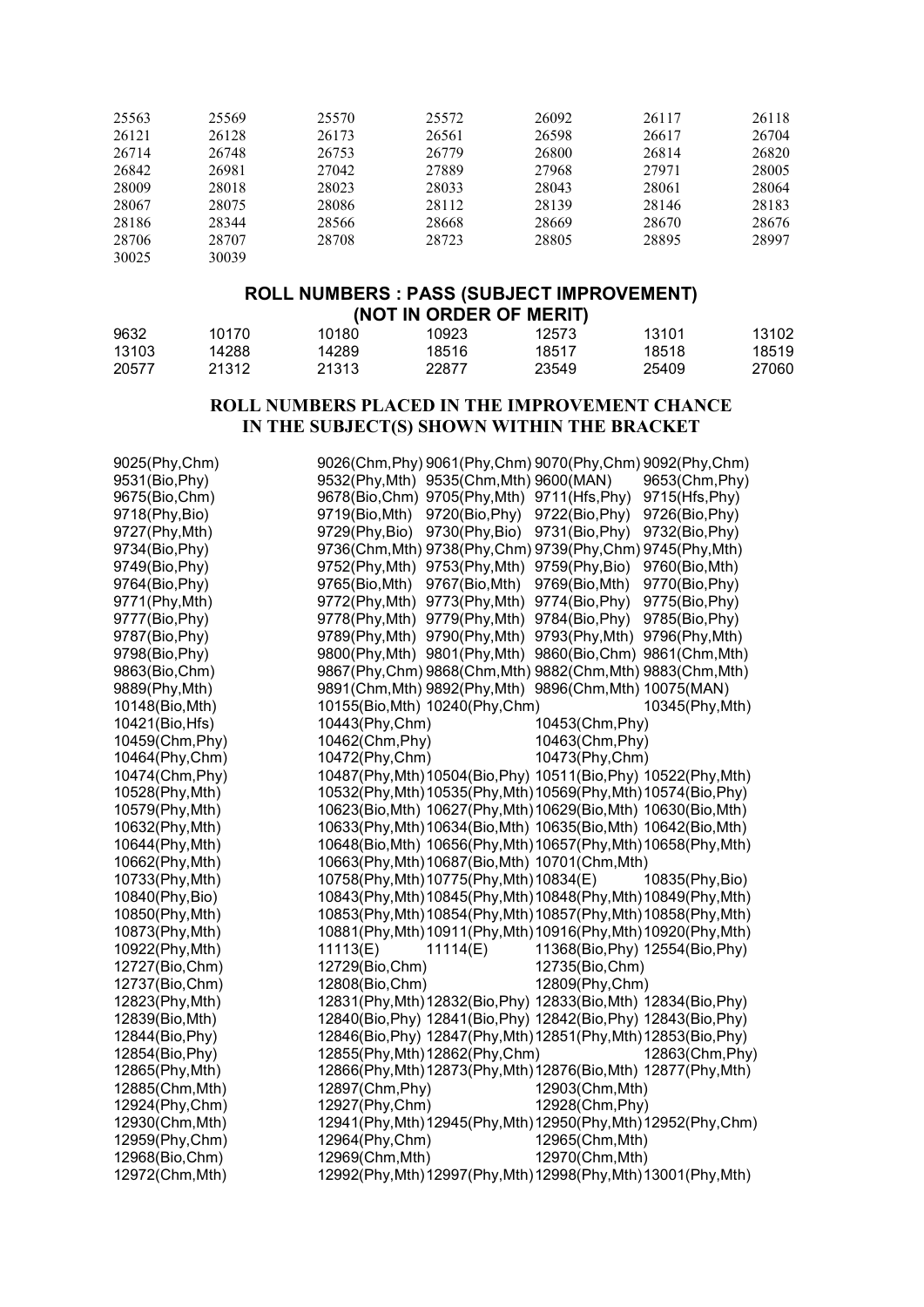| 13008(Phy, Mth) | 13009(Phy, Mth) 13015(Bio, Mth) 13016(Phy, Mth) 13018(Phy, Mth) |                                 |                                 |
|-----------------|-----------------------------------------------------------------|---------------------------------|---------------------------------|
| 13020(Bio, Mth) | 13026(Phy, Mth) 13044(Bio, Mth) 13045(Bio, Mth) 13048(Phy, Chm) |                                 |                                 |
| 13051(Bio, Mth) | 13054(Bio, Mth) 13055(Bio, Mth) 13056(Bio, Phy) 13060(Bio, Mth) |                                 |                                 |
| 13064(Bio, Phy) | 13068(Bio, Phy) 13070(Bio, Phy) 13075(Bio, Phy) 13081(Bio, Mth) |                                 |                                 |
| 13082(Phy, Mth) | 13091(Phy, Mth) 13142(MAN, Mth)                                 |                                 | 13154(Phy, Bio)                 |
| 13155(Bio, Phy) | 13157(Bio, Mth) 13158(Phy, Bio) 13160(Phy, Bio) 13161(Bio, Phy) |                                 |                                 |
| 13163(Bio, Phy) | 13166(Bio, Phy) 13167(Bio, Phy) 13171(Phy, Bio) 13174(Phy, Mth) |                                 |                                 |
| 13178(Chm, Mth) | 13179(Bio, Mth) 13183(Bio, Mth) 13184(Bio, Mth) 13186(Bio, Mth) |                                 |                                 |
| 13187(Bio, Mth) | 13193(Chm, Mth)                                                 | 13195(Bio, Mth) 13507(TAN)      |                                 |
| 13528(MAN, Phy) | 13580(Bio, Phy) 13590(Phy, Bio) 13630(Bio, Phy) 13631(Bio, Phy) |                                 |                                 |
| 13632(Bio, Phy) | 13633(Bio, Phy) 13651(Bio, Phy) 13652(Bio, Phy) 13653(Bio, Phy) |                                 |                                 |
| 13662(Bio, Phy) | 13677(Phy, Mth) 13679(Phy, Mth) 13687(Bio, Phy) 13692(Bio, Phy) |                                 |                                 |
| 13714(Phy, Mth) | 13720(Phy, Mth) 13721(Chm, Mth)                                 |                                 | 13725(Phy, Mth)                 |
| 13732(Phy, Mth) | 13734(Phy, Mth) 13737(Chm, Phy)                                 |                                 | 13738(Phy, Mth)                 |
| 13741(Phy, Mth) | 13743(Chm, Mth)                                                 | 13744(Chm, Mth)                 |                                 |
| 13746(Chm, Phy) | 13747(Phy,Chm)                                                  | 13750(MAN)                      | 13774(Bio, Chm)                 |
|                 |                                                                 |                                 |                                 |
| 13788(Phy, Bio) | 13816(Phy, Mth) 13828(Bio, Phy) 13857(Phy, Mth) 14297(MAN)      |                                 |                                 |
| 14348(Bio, Chm) | 14349(Bio, Chm)                                                 | 14350(Chm, Phy)                 |                                 |
| 14351(Phy,Chm)  | 14360(Chm, Phy)                                                 | 14361(Chm, Phy)                 |                                 |
| 14362(Bio, Chm) | 14364(Chm, Phy)                                                 | 14371(Hfs, Chm)                 |                                 |
| 14372(Hfs, Chm) | 14604(ALT, Chm)                                                 | 14773(Chm, Mth)                 |                                 |
| 14853(Chm, Phy) | 14934(Chm, Mth)                                                 |                                 | 14992(Bio, Mth) 15259(Chm, Mth) |
| 15260(Chm, Mth) | 15261(Chm, Mth)                                                 | 15263(Chm, Phy)                 |                                 |
| 15269(Bio,Chm)  | 15271(Bio, Mth) 15273(Phy, Mth) 15274(Phy, Mth) 15278(Phy, Mth) |                                 |                                 |
| 15279(Phy, Mth) | 15282(Phy, Mth) 15288(Chm, Mth)                                 |                                 | 15291(Phy, Mth)                 |
| 15295(Chm, Mth) | 15300(Chm, Mth)                                                 | 15301(Phy, Mth) 15304(Phy, Mth) |                                 |
| 15305(Phy, Mth) | 15306(Phy, Mth) 15308(Phy, Mth) 15310(Phy, Mth) 15311(Phy, Mth) |                                 |                                 |
| 15313(Phy, Chm) | 15314(Bio, Phy) 15315(Chm, Phy)                                 |                                 | 15322(Phy, Mth)                 |
| 15323(Chm, Mth) | 15327(Phy, Mth) 15328(Phy, Mth) 15329(Phy, Mth) 15331(Phy, Mth) |                                 |                                 |
| 15336(Phy, Mth) | 15344(Phy, Mth) 15345(Chm, Mth)                                 |                                 | 15350(Chm, Mth)                 |
| 15356(Chm, Mth) | 15357(Phy,Chm)                                                  | 15363(Phy, Mth) 15364(Phy, Mth) |                                 |
| 15365(Chm, Mth) | 15368(Chm, Mth)                                                 | 15373(Phy, Mth) 15374(Phy, Mth) |                                 |
| 15377(Phy, Mth) | 15384(Chm, Mth)                                                 | 15392(Phy,Chm)                  |                                 |
| 15395(Phy, Mth) | 15396(Phy, Mth) 15425(Phy, Chm)                                 |                                 | 15450(Chm, Phy)                 |
| 15453(Chm, Phy) | 15456(Bio, Phy) 15470(Bio, Chm)                                 |                                 | 15482(MAN, Chm)                 |
| 15502(Phy,Chm)  | 15504(Phy,Chm)                                                  | 15505(Phy,Chm)                  |                                 |
| 15506(Phy,Chm)  | 15517(Bio, Phy) 15534(Bio, Chm)                                 |                                 | 15605(Chm, Phy)                 |
| 15612(Chm, Phy) | 15613(Phy, Chm)                                                 | 15615(Chm, Phy)                 |                                 |
| 15617(Chm, Phy) | 15619(Phy, Chm)                                                 | 15620(Phy,Chm)                  |                                 |
| 15624(Chm, Phy) | 15625(Chm, Phy)                                                 | 15629(Chm, Phy)                 |                                 |
| 15630(Phy,Chm)  | 15631(Phy, Mth) 15633(Phy, Chm)                                 |                                 | 15637(Chm, Phy)                 |
| 15638(Phy, Mth) | 15639(Chm, Phy)                                                 | 15643(Chm, Phy)                 |                                 |
| 15645(Chm, Phy) | 15646(Chm, Phy)                                                 | 15650(Chm, Phy)                 |                                 |
| 15654(Chm, Mth) | 15655(Chm, Mth)                                                 | 15662(Bio, Phy) 15663(Bio, Phy) |                                 |
| 15666(Bio, Phy) | 15667(Chm, Phy)                                                 | 15677(Bio, Phy) 15682(Bio, Phy) |                                 |
| 15685(Bio, Hfs) | 15689(Bio, Chm)                                                 | 15690(Bio,Chm)                  |                                 |
| 15691(Bio, Phy) | 15696(Bio, Mth) 15709(Bio, Chm)                                 |                                 | 15711(Phy, Mth)                 |
| 15720(Hfs, Phy) | 15743(Chm, Mth)                                                 | 15747(Chm, Mth)                 |                                 |
| 15749(Chm, Phy) | 15754(Chm, Mth)                                                 | 15762(Chm, Mth)                 |                                 |
| 15765(Chm, Mth) | 15766(Phy,Chm)                                                  | 15768(Chm, Mth)                 |                                 |
| 15771(Chm, Hfs) | 15773(Phy, Chm)                                                 |                                 | 15775(Phy, Mth) 15777(Chm, Bio) |
| 15781(Chm, Mth) | 15783(Phy, Chm)                                                 |                                 | 15786(Bio, Phy) 15795(Chm, Mth) |
| 15796(Phy, Mth) | 15801(Bio, Hfs) 15806(Bio, Phy) 15810(Phy, Bio) 15811(Phy, Mth) |                                 |                                 |
| 15819(Phy, Mth) | 15821(Phy, Mth) 15828(Chm, Phy)                                 |                                 | 15837(Bio,Chm)                  |
| 15840(Phy,Chm)  | 15844(Phy,Chm)                                                  | 15847(Chm, Phy)                 |                                 |
| 15848(Phy, Mth) | 15849(Phy, Chm)                                                 | 15850(Chm, Mth)                 |                                 |
| 15854(Chm, Phy) | 15859(Chm, Mth)                                                 | 15860(Phy, Mth) 15862(Phy, Mth) |                                 |
| 15863(Phy, Mth) | 15864(Bio, Phy) 15866(Chm, Mth)                                 |                                 | 15872(Chm, Mth)                 |
| 15873(Hfs, Chm) | 15879(Phy, Mth) 15881(Phy, Mth) 15885(Phy, Mth) 15886(Bio, Phy) |                                 |                                 |
| 15905(Phy, Mth) | 15906(Phy,Bio) 15916(Phy,Mth)15917(Bio,Phy) 15934(Phy,Bio)      |                                 |                                 |
| 15937(Bio, Phy) | 15942(Bio, Phy) 15946(Chm, Phy)                                 |                                 | 15952(Chm, Phy)                 |
|                 |                                                                 |                                 |                                 |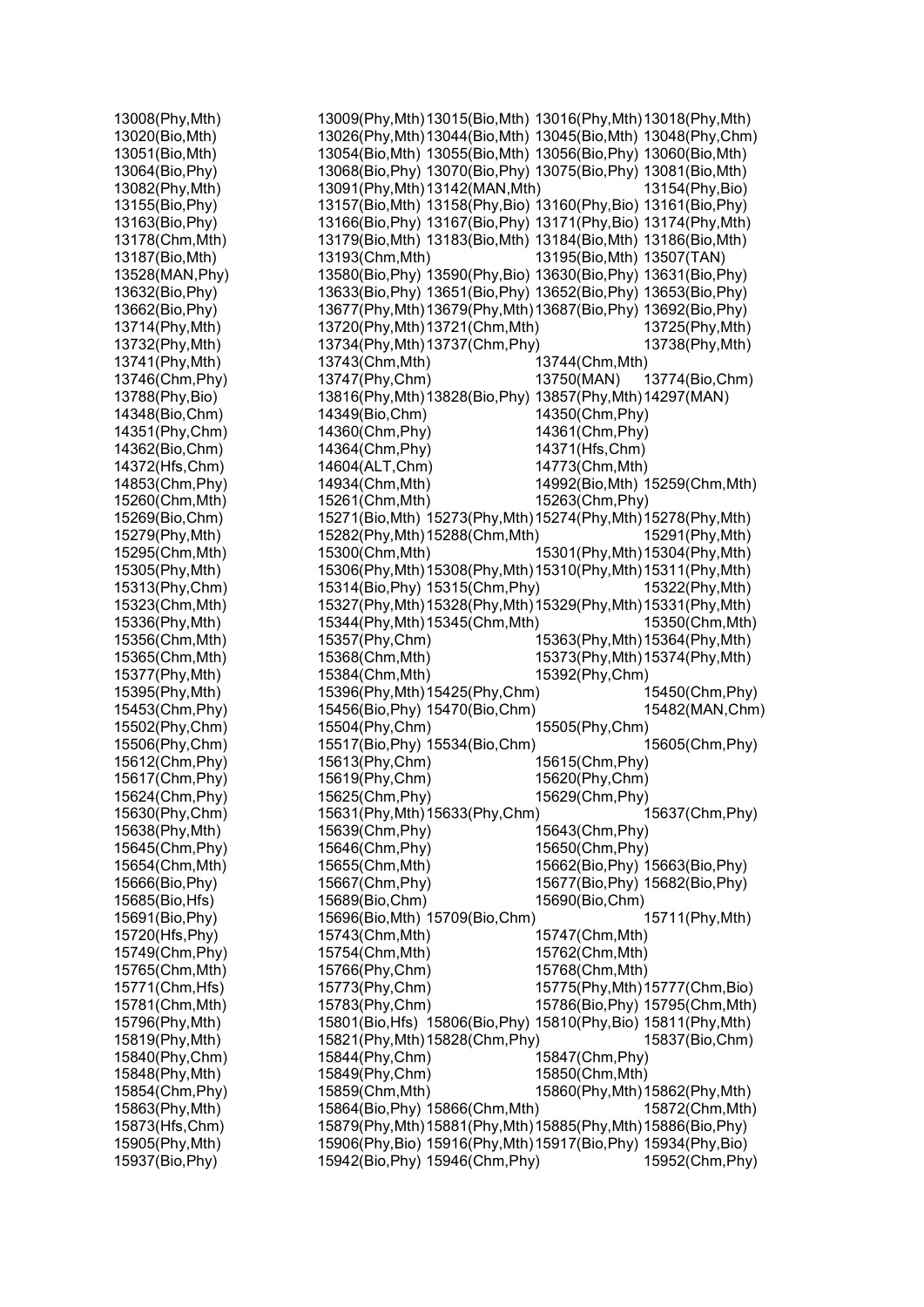| 15954(Phy, Mth)               | 15958(Phy, Mth) 15963(Chm, Phy) |                 |                                                                 | 15966(Phy, Mth)                                                               |
|-------------------------------|---------------------------------|-----------------|-----------------------------------------------------------------|-------------------------------------------------------------------------------|
| 15967(Phy, Mth)               |                                 |                 | 15968(Phy, Mth) 15979(Phy, Bio) 15980(Bio, Mth) 15984(Bio, Mth) |                                                                               |
| 16010(E, Phy) 16036(Chm, Bio) |                                 |                 | 16038(Bio, Phy) 16041(Bio, Phy) 16042(Bio, Chm)                 |                                                                               |
| 16046(Bio, Phy)               | 16193(E)                        | 16235(E)        | 16335(MAN)                                                      | 16379(MAN)                                                                    |
| 16399(Bio, Mth)               | 16585(E,Mth)                    |                 | 16594(Phy, Mth) 16596(Phy, Mth) 16597(Phy, Mth)                 |                                                                               |
| 16598(Phy, Mth)               | 16639(Chm, Mth)                 |                 | 16661(Chm, Mth)                                                 |                                                                               |
| 16664(Chm, Mth)               | 16666(Chm, Mth)                 |                 | 16701(Bio, Phy) 16703(Bio, Phy)                                 |                                                                               |
| 16729(Phy, Mth)               |                                 |                 | 16737(Bio, Mth) 16738(Phy, Mth) 16743(Chm, Mth)                 |                                                                               |
| 16746(Chm, Mth)               |                                 |                 | 16759(Bio, Mth) 16774(Bio, Mth) 16781(Bio, Phy) 16783(Bio, Mth) |                                                                               |
| 16791(Bio, Phy)               |                                 |                 | 16792(Bio, Phy) 16808(Phy, Bio) 16813(Bio, Chm)                 |                                                                               |
| 16818(Bio, Chm)               | 16829(Bio, Phy) 16851(MAN)      |                 | 16852(MAN)                                                      | 16924(Bio, Phy)                                                               |
| 16936(Bio, Phy)               | 16937(Bio, Phy) 16968(MAN, Phy) |                 |                                                                 | 17000(E,Bio)<br>17309(ALT)                                                    |
| 17392(Phy, Mth)               | 17483(E)                        | 17568(MAN)      | 17832(Phy, Mth) 17836(Phy, Mth)                                 |                                                                               |
| 17843(Phy, Mth)               | 17846(Phy, Mth) 17856(Phy, Chm) |                 |                                                                 | 17862(Chm, Phy)                                                               |
| 17863(Chm, Phy)               | 17866(Chm, Phy)                 |                 | 17867(Chm, Phy)                                                 |                                                                               |
| 17868(Phy, Chm)               | 17870(Phy,Chm)                  |                 | 18253(Chm, Phy)                                                 |                                                                               |
| 18256(Chm, Bio)               | 18258(Chm, Phy)                 |                 | 18259(Phy, Chm)                                                 |                                                                               |
| 18264(Chm, Phy)               | 18269(Phy, Chm)                 |                 | 18270(Chm, Phy)                                                 |                                                                               |
| 18271(Chm, Mth)               | 18399(Chm, Phy)                 |                 | 18404(Phy, Chm)                                                 |                                                                               |
| 18405(Phy, Chm)               | 18406(Chm, Phy)                 |                 | 18417(Phy, Chm)                                                 |                                                                               |
| 18418(Phy, Chm)               | 18419(Chm, Phy)                 |                 |                                                                 | 18420(Phy, Mth) 18421(Phy, Chm)                                               |
| 18422(Phy, Chm)               | 18425(Phy, Chm)                 |                 | 18429(Chm, Phy)                                                 |                                                                               |
| 18433(Chm, Phy)               | 18435(Phy, Chm)                 |                 | 18437(Phy, Mth) 18444(Bio, Mth)                                 |                                                                               |
| 18446(Phy, Mth)               |                                 |                 | 18450(Phy, Mth) 18451(Bio, Mth) 18456(Bio, Mth) 18458(Bio, Mth) |                                                                               |
| 18461(Bio, Mth)               | 18673(MAN)                      | 18969(HIN)      | 18988(Phy,Chm)                                                  |                                                                               |
| 18997(Chm, Phy)               | 19022(Phy, Chm)                 |                 | 19029(Chm, Phy)                                                 |                                                                               |
| 19032(Phy, Chm)               | 19033(Phy, Chm)                 |                 | 19039(Phy, Chm)                                                 |                                                                               |
| 19043(Chm, Mth)               | 19049(Chm, Mth)                 |                 | 19052(Phy, Chm)                                                 |                                                                               |
| 19053(Phy,Chm)                |                                 |                 | 19279(Phy, Mth) 19280(Phy, Mth) 19321(Chm, Mth)                 |                                                                               |
| 19332(Phy, Mth)               |                                 |                 | 19372(Phy, Mth) 19398(Phy, Mth) 19448(Chm, Mth)                 |                                                                               |
| 19473(Phy, Mth)               |                                 |                 | 19478(Phy, Mth) 19494(Phy, Mth) 19529(Chm, Phy)                 |                                                                               |
| 19549(Phy, Mth)               |                                 |                 | 19551(Phy, Mth) 19556(Phy, Mth) 19577(Phy, Mth) 19578(Phy, Mth) |                                                                               |
| 19587(Chm, Mth)               |                                 |                 | 19600(Phy, Mth) 19602(Phy, Mth) 19609(Phy, Mth) 19633(Phy, Mth) |                                                                               |
| 19634(Phy, Mth)               |                                 |                 |                                                                 | 19639(Phy, Mth) 19666(Phy, Mth) 19671(Phy, Mth) 19762(Chm, Mth)               |
| 19775(Phy, Mth)               | 19776(Phy, Mth) 19783(Chm, Mth) |                 |                                                                 | 19787(Chm, Phy)                                                               |
| 19801(Phy, Mth)               |                                 |                 |                                                                 | 19810(Phy, Mth) 19828(Phy, Mth) 19892(Bio, Phy) 19917(MAN, Bio)               |
| 19942(Bio, Mth)               |                                 |                 | 19943(Bio, Mth) 19944(Bio, Mth) 19945(Bio, Mth) 19947(Bio, Mth) |                                                                               |
| 19982(Bio, Mth)               | 20038(Bio, Chm)                 |                 | 20288(Bio, Mth) 20334(MAN)                                      |                                                                               |
| 20380(Chm, Mth)               |                                 |                 | 20462(Phy, Mth) 20465(Phy, Mth) 20466(Phy, Mth) 20468(Phy, Mth) |                                                                               |
| 20470(Phy, Mth)               | 20475(Phy, Mth) 20517(Phy, Hpe) |                 |                                                                 | 20524(E)                                                                      |
| 20541(Phy, Mth)               | 20641(Chm, Mth)                 |                 | 20701(Chm, Mth)                                                 |                                                                               |
| 20727(Chm, Mth)               | 21115(ALT)                      | 21145(Chm, Phy) |                                                                 | 21147(Chm, Mth)                                                               |
| 21148(Phy, Chm)               | 21150(Chm, Mth)                 |                 | 21151(Phy, Chm)                                                 |                                                                               |
| 21154(Phy, Chm)               | 21195(E,Bio)                    | 21205(E)        | 21208(E, Mth)                                                   | 21275(Chm, Phy)                                                               |
| 21276(Chm, Phy)               |                                 |                 | 21324(Phy, Bio) 21331(Phy, Mth) 21334(Phy, Csc) 21336(Phy, Mth) |                                                                               |
| 21340(Bio, Chm)               | 21342(Chm, Mth)                 |                 | 21359(Bio, Phy) 21366(Phy, Mth)                                 |                                                                               |
| 21370(Phy, Mth)               |                                 |                 | 21383(Bio, Phy) 21392(Bio, Phy) 21394(Phy, Mth) 21395(Bio, Phy) |                                                                               |
| 21397(Bio, Phy)               |                                 |                 | 21398(Bio, Phy) 21402(Bio, Phy) 21412(Bio, Phy) 21413(Bio, Phy) |                                                                               |
| 21417(Bio, Phy)               |                                 |                 | 21419(Bio, Phy) 21420(Phy, Bio) 21421(Bio, Mth) 21425(Bio, Phy) |                                                                               |
| 21426(Bio, Phy)               |                                 |                 | 22007(Bio, Phy) 22008(Bio, Phy) 22080(Chm, Phy)                 |                                                                               |
| 22142(Phy, Mth)               |                                 |                 |                                                                 | 22298(Bio, Phy) 22305(Bio, Phy) 22306(Bio, Phy) 22307(Bio, Phy) 22339(E, Bio) |
| 22361(Chm, Mth)               | 22363(Phy, Mth) 22365(Chm, Phy) |                 |                                                                 | 22367(Phy, Mth)                                                               |
| 22375(Phy, Chm)               | 22378(Chm, Mth)                 |                 | 22379(Phy, Chm)                                                 |                                                                               |
| 22383(Bio, Phy)               |                                 |                 | 22384(Bio, Phy) 22389(Bio, Hfs) 22397(Phy, Chm)                 |                                                                               |
| 22406(Hfs, Bio)               |                                 |                 | 22408(Bio, Mth) 22409(Bio, Mth) 22412(Bio, Chm)                 |                                                                               |
| 22427(Bio, Hfs)               | 22428(Chm, Bio)                 |                 | 22434(Bio, Mth) 22438(Bio, Chm)                                 |                                                                               |
| 22441(Phy, Mth)               | 22442(Chm, Phy)                 |                 | 22456(Bio, Mth) 22457(Phy, Hfs)                                 |                                                                               |
| 22458(Phy, Mth)               |                                 |                 | 22460(Phy, Mth) 22471(Phy, Mth) 22479(Phy, Mth) 22480(Phy, Mth) |                                                                               |
| 22482(Phy, Mth)               |                                 |                 | 22484(Phy, Hfs) 22488(Phy, Mth) 22489(Phy, Mth) 22496(Bio, Mth) |                                                                               |
| 22498(Bio, Phy)               |                                 |                 |                                                                 | 22502(Phy, Mth) 22524(Phy, Bio) 22613(Bio, Phy) 22762(MAN, Phy)               |
| 22866(Phy, Mth)               | 22959(MAN)                      |                 |                                                                 | 23020(Bio, Phy) 23022(Phy, Mth) 23030(Phy, Chm)                               |
|                               |                                 |                 |                                                                 |                                                                               |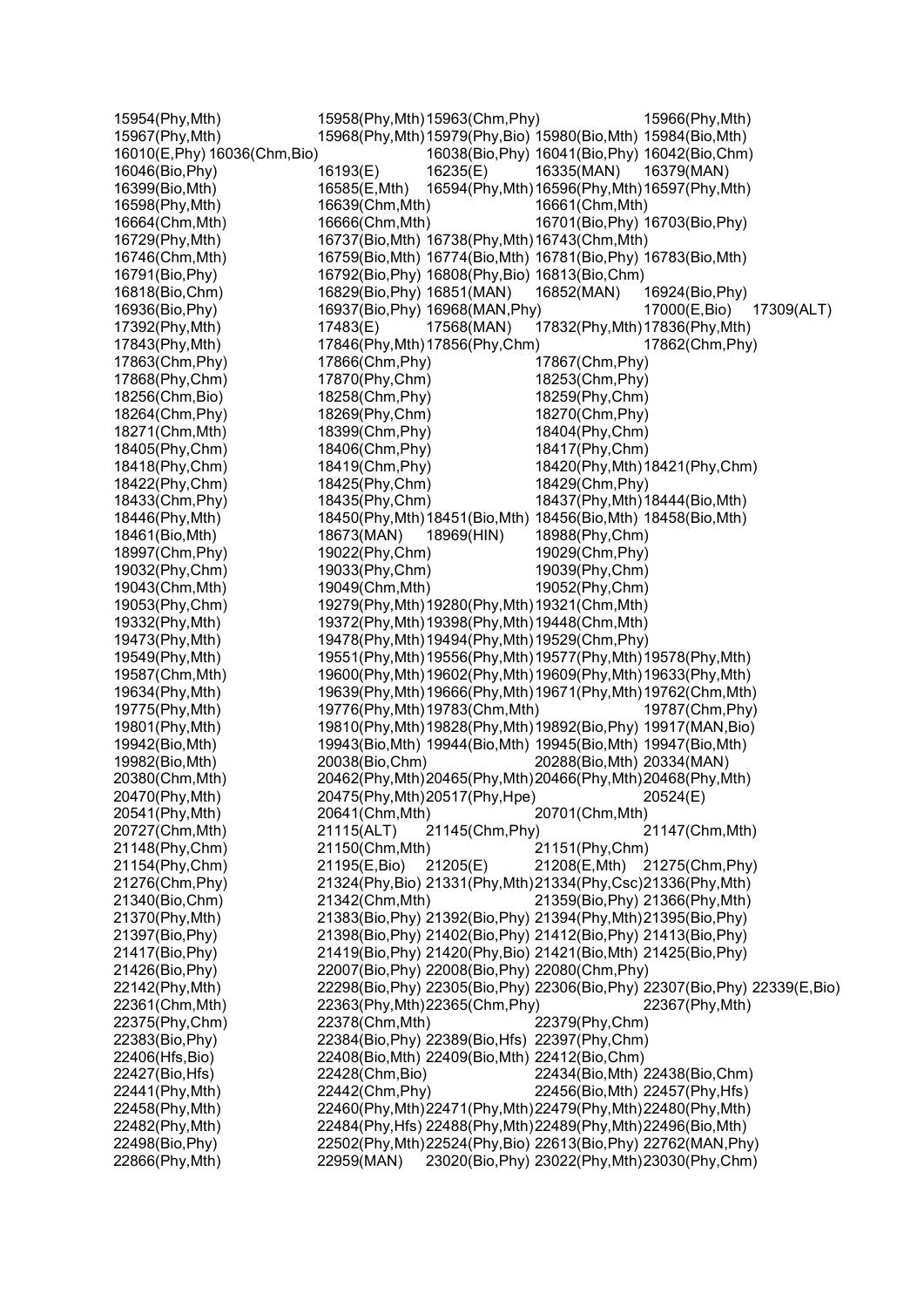| 23031(Phy,Chm)              | 23033(Chm, Phy)                                 | 23036(Chm, Phy)                                                 |
|-----------------------------|-------------------------------------------------|-----------------------------------------------------------------|
| 23038(Phy, Chm)             | 23040(Phy,Chm)                                  | 23041(Phy,Chm)                                                  |
| 23042(Phy, Chm)             | 23045(Chm, Phy)                                 | 23047(Phy, Mth) 23048(Phy, Chm)                                 |
| 23049(Bio, Phy)             |                                                 | 23051(Phy, Mth) 23054(Phy, Mth) 23055(Phy, Mth) 23065(Phy, Mth) |
| 23068(Phy, Mth)             | 23071(Chm, Phy)                                 | 23082(Bio, Phy) 23083(Phy, Mth)                                 |
| 23086(Bio, Mth)             | 23119(Bio, Phy) 23132(Phy, Chm)                 | 23134(Phy, Mth)                                                 |
| 23138(Bio,Chm)              | 23165(Bio, Chm)                                 | 23168(Phy, Mth) 23174(Bio, Phy)                                 |
| 23175(Bio, Mth)             | 23182(Bio, Mth) 23183(Bio, Chm)                 | 23197(Phy, Bio)                                                 |
| 23203(E, Phy) 23204(E, Phy) |                                                 | 23205(Bio, Phy) 23209(Phy, Bio) 23211(Bio, Phy) 23212(Bio, Phy) |
| 23213(Phy, Mth)             |                                                 | 23227(Bio, Phy) 23232(Phy, Bio) 23236(Bio, Phy) 23274(Chm, Phy) |
| 23283(Hfs, Phy)             | 23292(Phy, Chm)                                 | 23306(Phy, Bio) 23318(Bio, Phy)                                 |
| 23324(Phy, Bio)             | 23401(Phy, Chm)                                 | 23408(Phy,Chm)                                                  |
| 23427(Bio, Phy)             |                                                 | 23452(Bio, Mth) 23456(Bio, Mth) 23457(Bio, Mth) 23458(Bio, Phy) |
| 23464(Bio, Phy)             | 23466(Bio, Phy) 23528(Phy, Mth) 23720(Bio, Chm) |                                                                 |
| 23722(Bio,Chm)              | 23725(Bio,Chm)                                  | 23726(Bio,Chm)                                                  |
| 23727(Bio,Chm)              | 23738(Bio, Phy) 23741(Bio, Mth) 23742(Bio, Chm) |                                                                 |
| 23750(Bio,Chm)              | 23752(Chm, Mth)                                 | 23754(Bio, Chm)                                                 |
| 23756(Chm,Bio)              | 23761(Bio,Chm)                                  | 23766(Chm, Mth)                                                 |
| 23771(Chm, Mth)             | 23775(Bio,Chm)                                  | 23779(Chm, Mth)                                                 |
|                             |                                                 |                                                                 |
| 23781(Chm, Mth)             | 23794(Bio,Chm)                                  | 23795(Bio,Chm)                                                  |
| 23803(Chm, Mth)             | 23811(Bio,Chm)                                  | 23812(Bio,Chm)                                                  |
| 23814(Bio, Chm)             | 23816(Chm, Mth)                                 | 23826(Chm, Mth)                                                 |
| 23857(Chm, Phy)             | 23858(Chm, Phy)                                 | 23859(Chm, Phy)                                                 |
| 23867(Chm, Mth)             | 23882(ALT)<br>23895(MAN)                        | 24070(Chm, Mth)                                                 |
| 24072(Bio, Chm)             | 24074(Chm, Phy)                                 | 24075(Chm, Phy)                                                 |
| 24077(Phy,Chm)              | 24078(Chm, Mth)                                 | 24079(Chm, Mth)                                                 |
| 24080(Bio,Chm)              | 24081(Chm, Phy)                                 | 24082(Chm, Mth)                                                 |
| 24086(Phy, Mth)             | 24087(Phy, Mth) 24089(Chm, Phy)                 | 24090(Phy, Mth)                                                 |
| 24091(Phy, Chm)             | 24095(Chm, Phy)                                 | 24096(Chm, Phy)                                                 |
| 24102(Bio,Chm)              | 24104(Phy, Chm)                                 | 24118(Phy, Chm)                                                 |
| 24119(Chm, Phy)             | 24123(Phy, Chm)                                 | 24124(Chm, Phy)                                                 |
| 24125(Chm, Phy)             | 24127(Chm, Phy)                                 | 24129(Chm, Phy)                                                 |
| 24133(Chm, Phy)             | 24136(Phy, Chm)                                 | 24137(Phy, Chm)                                                 |
| 24140(Chm, Bio)             | 24148(Chm, Mth)                                 | 24150(Chm, Mth)                                                 |
| 24151(Chm, Mth)             | 24153(Chm, Mth)                                 | 24159(Chm, Phy)                                                 |
| 24325(Bio,Chm)              | 24326(Chm, Bio)                                 | 24327(Bio, Chm)                                                 |
| 24333(Bio, Phy)             | 24337(Chm, Mth)                                 | 24339(Bio, Phy) 24357(Chm, Mth)                                 |
| 24358(Phy, Mth)             | 24364(Chm, Phy)                                 | 24381(Phy, Mth) 24383(Chm, Mth)                                 |
| 24387(Phy, Mth)             | 24390(Phy, Mth) 24392(Chm, Phy)                 | 24393(Phy, Mth)                                                 |
| 24395(Phy, Mth)             | 24424(Phy, Mth) 24425(Phy, Mth) 24465(Chm, Mth) |                                                                 |
| 24468(Chm, Mth)             | 24495(Phy, Mth) 24546(ALT)                      | 24570(ALT)<br>24706(Chm, Phy)                                   |
| 24726(Chm, Mth)             | 24774(MAN)                                      | 24790(Phy, Mth) 24799(Phy, Bio) 24845(Phy, Chm)                 |
| 24869(Chm, Phy)             | 24891(Bio, Chm)                                 | 25002(Phy,Chm)                                                  |
| 25004(Phy,Chm)              | 25052(E)<br>25053(E)                            | 25066(Bio, Phy) 25067(Bio, Phy)                                 |
| 25148(Phy, Chm)             | 25149(Chm, Phy)                                 | 25150(Chm, Phy)                                                 |
| 25151(Phy, Chm)             | 25152(Phy, Chm)                                 | 25153(Phy, Chm)                                                 |
| 25174(Phy, Mth)             |                                                 | 25175(Bio, Phy) 25191(Phy, Mth) 25192(Phy, Mth) 25198(Bio, Mth) |
| 25215(Phy,Chm)              | 25219(Chm, Phy)                                 | 25221(Phy, Mth) 25224(Phy, Mth)                                 |
| 25290(Chm, Mth)             | 25292(Chm, Mth)                                 | 25294(Phy,Chm)                                                  |
| 25295(Chm, Mth)             | 25299(Chm, Mth)                                 | 25303(Chm, Mth)                                                 |
| 25306(Phy,Chm)              | 25308(Phy, Mth) 25319(Phy, Mth) 25327(Chm, Mth) |                                                                 |
| 25331(Phy, Mth)             | 25337(Chm, Mth)                                 | 25341(Chm, Phy)                                                 |
| 25345(Chm, Mth)             | 25347(Phy, Mth) 25348(Phy, Mth) 25352(Chm, Mth) |                                                                 |
| 25354(Chm, Mth)             | 25355(Phy,Chm)                                  | 25356(Chm, Mth)                                                 |
| 25359(Chm, Mth)             | 25363(Phy, Mth) 25364(Chm, Mth)                 | 25365(Chm, Mth)                                                 |
| 25369(Chm, Mth)             | 25372(Chm, Phy)                                 | 25376(Chm, Mth)                                                 |
| 25400(Phy,Chm)              | 25402(Phy, Mth) 25404(Bio, Phy) 25414(Chm, Phy) |                                                                 |
| 25416(Chm, Phy)             | 25417(Chm, Phy)                                 | 25422(Chm, Phy)                                                 |
| 25437(Chm, Phy)             |                                                 | 25444(Phy, Mth) 25445(Phy, Mth) 25446(Phy, Mth) 25447(Phy, Mth) |
| 25451(Chm, Phy)             | 25454(Phy, Mth) 25456(Chm, Mth)                 | 25472(E)                                                        |
| 25500(Chm, Phy)             | 25501(E)                                        | 25502(Phy, Mth) 25542(Phy, Chm)                                 |
|                             |                                                 |                                                                 |